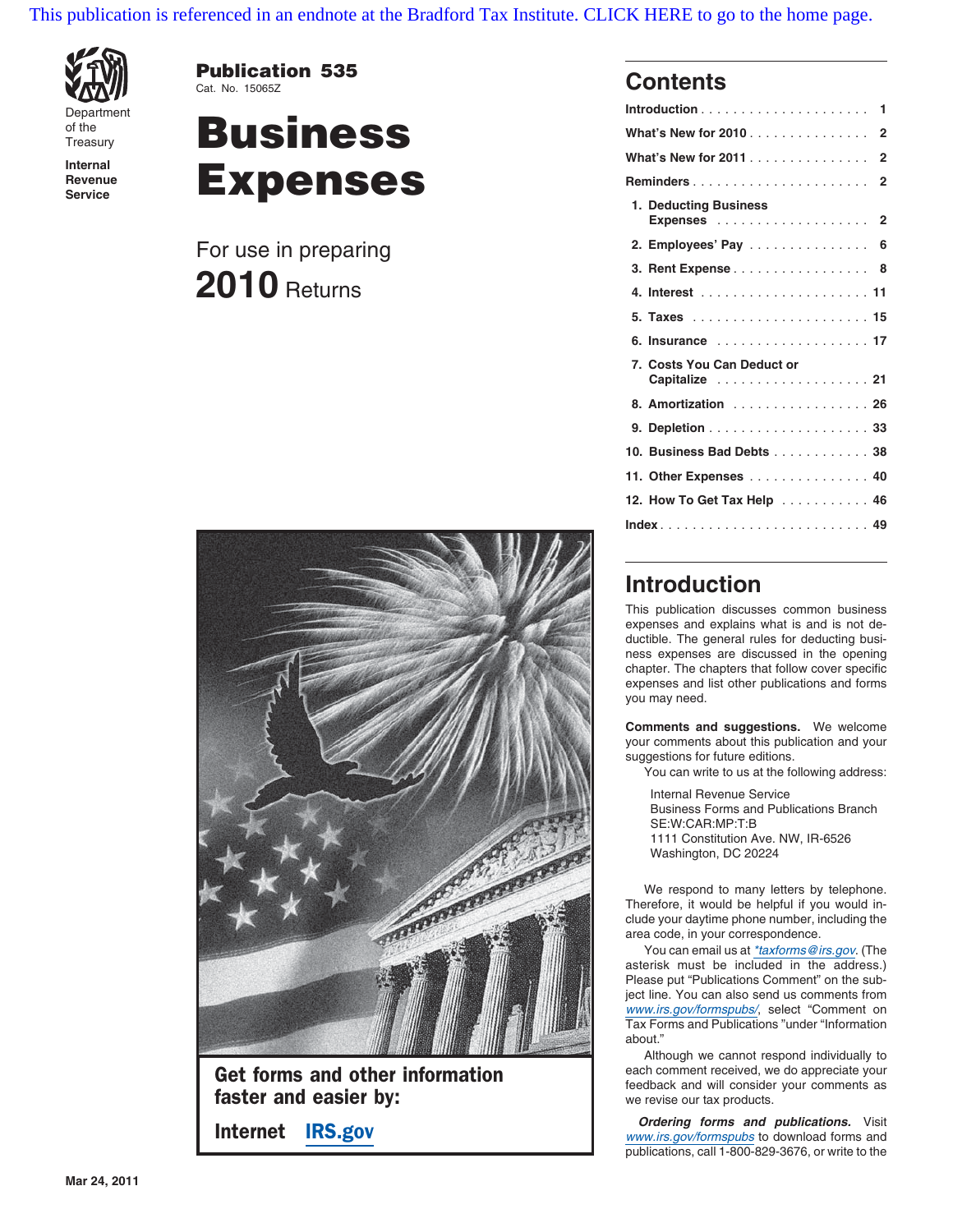**Tax questions.** If you have a tax question, view the information available on IRS.gov or **Figure 2014** Travel, Entertainment, Gift, and Care check the information available on IRS.gov or **•** Use a personal computer. **Expe** call 1-800-829-4933. We cannot answer tax questions sent to either of the above addresses. • Visit a Volunteer Income Tax Assistance **□ 529** Miscellaneous Deductions

Effective March 30, 2010, if you were 1099-MISC for more information and additional you may be able to include in your deduction any premiums you paid to cover your child who was **Photographs of missing children.** The Inter- **Form (and Instructions)** was not your dependent. For 2010, the National Center for Missing and Exploited Chil- ❏ **Sch A (Form 1040)** Itemized Deductions

**Business start-up costs.** For tax years be-<br>ginning in 2010, you can elect to deduct up to<br>\$10,000 of business start-up costs paid or in-<br>ginning in 2010, you can elect to deduct up to<br>\$10,000 of business start-up costs p

**Environmental cleanup costs.** The election to deduct qualified environmental cleanup costs was extended to cover costs paid or incurred in was extended to cover costs paid or incurred in **What Can I Deduct?** 

**Marginal production of oil and gas.** For tax **1.** The state of the state of the deductible, a business expense must be years beginning in 2010 and 2011, the 100%

### **What's New for 2011**

The following items highlight some changes in **Expenses Secure 19** sold, the tax law for 2011.

**Standard mileage rate.** For 2011, the stan-<br> **Cand mileage rate for the cost of operating your introduction** dard mileage rate for the cost of operating your



address below and receive a response within 10 You can file your tax returns electronically using **Useful Items** days after your request is received. an IRS e-file option. The benefits of IRS e-file You may want to see: Internal Revenue Service **Exercise 19 refunds**, increased accuracy, and acknowledgment of IRS receipt of your return. **Publication** 1201 N. Mitsubishi Motorway Bloomington, IL 61705-6613 You can use one of the following IRS *e-file* ⊃ 334 Tax Guide for Small Business options.<br>⊃ 463 Travel, Entertainment, Gift, and Car

- 
- 
- (VITA) or Tax Counseling for the Elderly

What's New for 2010 <sup>For details on these fast filing methods, see your ⊃ 538 Accounting Periods and Methods income tax package.</sup>

❏ **<sup>542</sup>** Corporations The following items highlight some changes in **Form 1099 MISC.** File Form 1099-MISC, Misthe tax law for 2010. **cellaneous Income, for each person to whom**  $\alpha$ Standard mileage rate. For 2010, the stan-<br>
dard mileage rate for the cost of operating your<br>
dard mileage rate for the cost of operating your<br>
car, van, pickup, or panel truck for each mile of<br>
business use is 50 cents p **Self-employed health insurance deduction.** proceeds. See the Instructions for Form □ 936 Home Mortgage Interest self-employed and paid for health insurance, reporting requirements. ❏ **<sup>946</sup>** How To Depreciate Property

nal Revenue Service is a proud partner with the self-employed health insurance deduction is dren. Photographs of missing children selected **15213** Election To Postpone also allowed on Schedule SE. See chapter 6. by the Center may appear in this publication on Determinat

car, van, pickup, or panel truck for each mile of<br>business the general rules for deduct-<br>ing business expenses. Business expenses are<br>cost of Goods Sold the costs of carrying on a trade or business, and If your business manufactures products or<br>they are usually deductible if the business is purchases them for resale, you generally must

- 
- How much you can deduct
- When you can deduct example the pense.
- Not-for-profit activities

- 
- 
- 
- 
- TCE) site.<br>For details on these fast filing methods, see your<br>Individuals, Estates, and Trusts<br>Individuals, Estates, and Trusts
	-
	-
	-
	-
	-
	-
	-

- 
- 

both ordinary and necessary. An ordinary extaxable income limit does not apply to percent- **pense is one that is common and accepted in** age depletion on the marginal production of oil your industry. A necessary expense is one that and natural gas. See chapter 9. **Deducting** is helpful and appropriate for your trade or busi-<br>ness. An expense does not have to be indispensable to be considered necessary.

**Business** It is important to distinguish business ex-

- The expenses used to figure cost of goods
- Capital expenses, and
- 

purchases them for resale, you generally must **Reminders** operated to make a profit. value inventory at the beginning and end of each tax year to determine your cost of goods sold. The following reminders and other items may **Topics**<br>help you file your tax return. This chapter discusses:<br>This chapter discusses:<br>This chapter discusses:<br>goods sold is deducted from your gross receipts **IRS e-file (Electronic Filing)** • What you can deduct **include an expense in the cost of goods sold,** include an expense in the cost of goods sold, you cannot deduct it again as a business ex-

> The following are types of expenses that go into figuring cost of goods sold.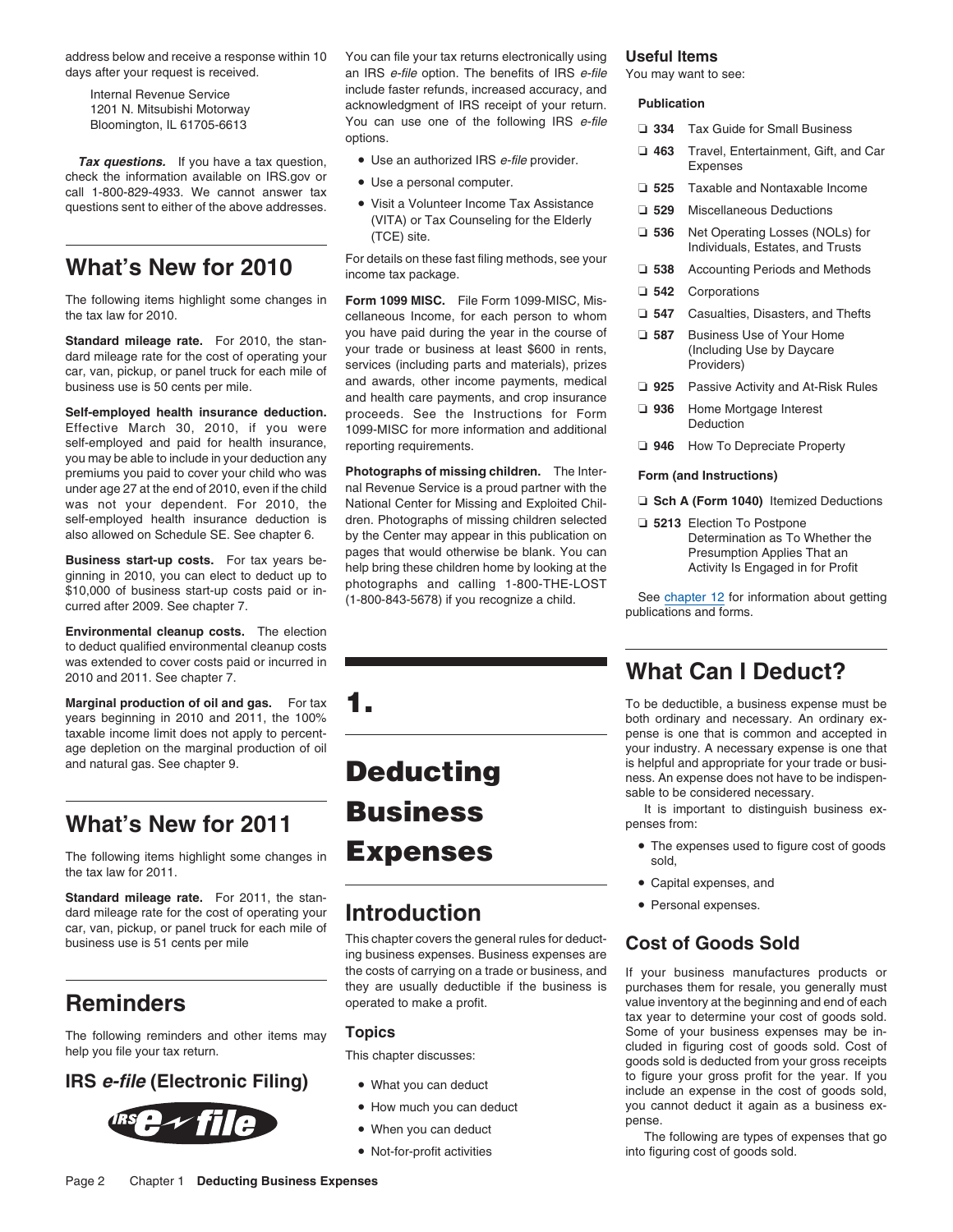- The cost of products or raw materials, in-
- 
- Direct labor (including contributions to
- 

Under the uniform capitalization rules, you  $\frac{h\cos x}{h\cos x}$  in chapter 8 for more information on busi-<br>must capitalize the direct costs and part of the direct costs and part of the direct costs and part of the **Motor vehic** indirect costs for certain production or resale<br>activities Indirect costs include rent interest **if you do not go into business**. If you are an cost of a motor vehicle you use in your business. activities. Indirect costs include rent, interest, **If you do not go into business.** If you are an cost of a motor vehicle you use in your business.<br>taxes, storage, purchasing, processing, repack-<br>ndividual and your attemp

This rule does not apply to personal property<br>you acquire for resale if your average annual gories.<br>you acquire for resale if your average annual gories.<br>gross receipts (or those of your predecessor) for<br>the preceding 3 ta

sources. curred during a general search for, or pre- business vehicle are capital expenses and are

- 
- 
- 

penses." Capital expenses are considered as- a deduction for these costs. You will recover the sets in your business. There are in general costs of these assets when you dispose of them. sets in your business. There are, in general, costs of these assets when you dispose of them.<br>three types of costs you capitalize.<br>zation rules apply, the cost of replacing

- Business start-up costs (See Tip below).
- 
- Improvements.



You can elect to deduct or amortize You must fully capitalize the cost of these as-<br>certain business start-up costs. See sets, including freight and installation charges. expense.<br>chapters 7 and 8.

not take a current deduction for a capital ex-<br>
nense you may be able to recover the amount exercise and according the summary of tamily expenses. However, if you have an expense, you may be able to recover the amount **Improvements** family expenses. However, if you have an ex-<br>you spend through depreciation, amortization,<br>or depletion. These recovery methods allow you <br>The costs of making imp or depletion. These recovery methods allow you The costs of making improvements to a busi-<br>
the tod cost between the business and per-<br>
the total cost between the business and per-<br>
way, you are able to recover your capita

you actually begin business operations, are cap- ciation.

If you go into business. When you go into it suitable for your business. This applies even if cluding freight. business, treat all costs you had to get your some of the work would by itself be classified as business started as capital expenses. repairs. •

Usually you recover costs for a particular Direct labor (including contributions to asset through depreciation. Generally, you can-<br>
pension or annuity plans) for workers who not recover other costs until you sell the busi-<br>
produce the products. nowever, **Expenses** ● Factory overhead. <br>
■ you can choose to amortize certain costs for • setting up your business. See Starting a Busiyou can crioose to amortize certain costs tor<br>setting up your business. See *Starting a Busi-* deductible expenses, different examples are<br>ness in chapter 8 for more information on busi-

aging, handling, and administrative costs. not successful, the expenses you had in trying to tions for depreciation.<br>establish yourself in business fall into two cate-<br>There are dollar limits on the depreciation

- Cost of goods sold—chapter 6 of Publica-<br>investment possibility.<br>investment possibility.
	-

go into a new trade or business is not success- expense. **Capital Expenses**<br>
Capital **Expenses**<br>  $\frac{ful, you may be able to deduct all investing to$ 

in your business and are called "capital ex-<br>penses." Capital expenses are considered as- a deduction for these costs. You will recover the cost is minor.

There are many different kinds of business assets; for example, land, buildings, machinery, furniture, trucks, patents, and franchise rights. **Heating equipment.** The cost of changing

trade or business must be capitalized under the **Personal versus Business** uniform capitalization rules. See Regulations<br> **Cost recovery.** Although you generally can-<br>
not take a current deduction for a capital ex-<br>
Generally, you cannot deduct personal, living, or

ital expenses. These costs may include ex- **Restoration plan.** Capitalize the cost of re- To qualify to claim expenses for the business penses for advertising, travel, or wages for conditioning, improving, or altering your prop- use of your home, you must meet both of the training employees. extending the state of a general restoration plan to make following tests.

For more information, see the following nondeductible. They include any costs in-<br>
rices. They include are sumed during a general search for, or pre-<br>
pusiness vehicle are capital expenses and are

Frances of Goods and driveways. The cost of building a<br>• Inventories—Publication 538. 2. The costs you had in your attempt to ac-<br>quire or begin a specific business. These exact of replacing a gravel driveway with a same Iniform capitalization rules—Publication state of begin a specific business. These cost of replacing a gravel driveway with a con-<br>Costs are capital expenses and you can erecte one are capital expenses you may be able • Uniform capitalization rules—Publication costs are capital expenses and you can<br>538 and section 263A of the Internal Rev-<br>enue Code and the related regulations. If you are a corporation and your attempt to the mean of pr

Tools. Unless the uniform capitalization rules You must capitalize, rather than deduct, some The costs of any assets acquired during your apply, amounts spent for tools used in your apply, amounts spent for tools used in your investment unsuccessful attempt to go into costs. These costs are a part of your investment unsuccessful attempt to go into business are a business are deductible expenses if the tools in your business and are called "capital ex- part of your basis in the assets. Y

**Business Assets Business Assets below** short-lived parts of a machine to keep it in good ■ Business assets. There are many different kinds of business as-<br>There are many different kinds of business as-<br>
deductible expense.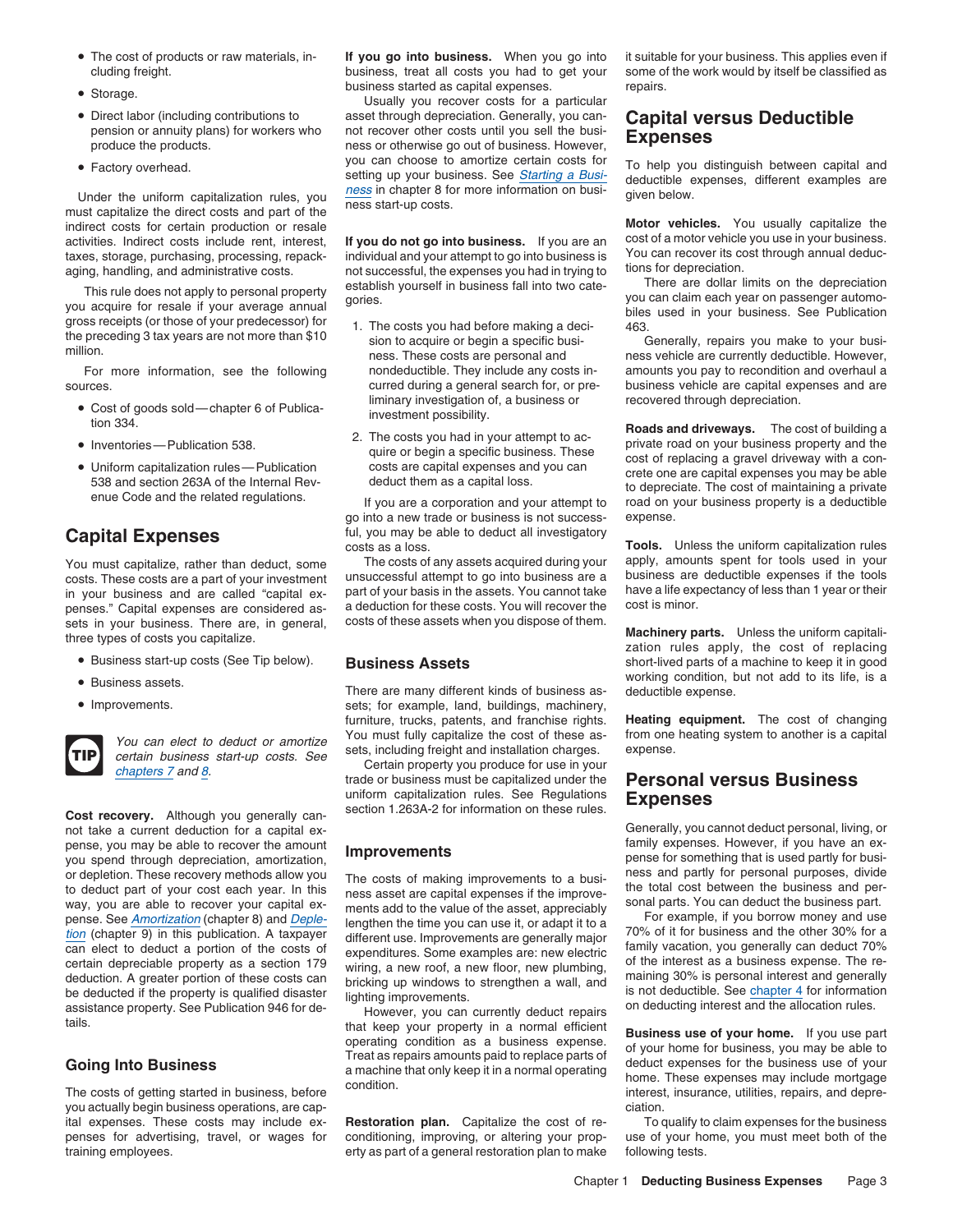- 
- -
	- A place where you meet or deal with and it is not a capital expense.<br>patients, clients, or customers in the patients, clients, or customers in the **Recovery of amount deducted (tax benefit When Can I** normal course of your trade or busi-<br>**Recovery of amount deducted (tax benefit Neglement an F Recover part of an expense in**
	-

- You use the office exclusively and regu-<br>larly for administrative or management ac-<br>Similarly, if you pay a business expense in
- 

If you have more than one business location,<br>determine your principal place of business deduct.<br>based on the following factors.<br>based on the following factors.<br>based on the following factors.<br>example accuracy.

- The relative importance of the activities
- 

For more information, see Publication 587. risk in any activity for the following.

exclusively in your business, you can deduct car provide the property or services.<br>
expenses. If you use your car for both business if:<br>
and personal purposes, you must divide your for the section of the activity **Example.** and personal purposes, you must divide your **Example.** Your tax year is the calendar<br>expenses based on actual mileage. Generally a You are personally liable for renayment vear. In December 2010, the Field Plumbing expenses based on actual mileage. Generally, a. You are personally liable for repayment, year. In December 2010, the Field Plumbing commuting expenses between your home and or

include depreciation (or lease payments), gas<br>and oil, tires, repairs, tune-ups, insurance, and For more information, see Publication 925. the work was completed), the liability can be registration fees. Or, instead of figuring the busi-<br> **Passive activities.** Generally, you are in a determined, and economic performance oc-<br>
ness part of these actual expenses you may be passive activity if you have a tra ness part of these actual expenses, you may be passive activity if you have a trade or business curred in that year.<br>able to use the standard mileage rate to figure activity in which you do not materially partici- If you u able to use the standard mileage rate to figure activity in which you do not materially partici-<br>vour deduction. For 2010, the standard mileage pate, or a rental activity. In general, deductions deduct the expense on your your deduction. For 2010, the standard mileage pate, or a rental activity. In general, deductions rate is 50 cents a mile for all business miles for losses from passive activities only offset in-

the rules for using the standard mileage rate, **Net operating loss.** If your deductions are *Example.* In 2010, you sign a 10-year lease more than vour income for the vear, you may and immediately pay your rent for the f

# trade or business.<br>2. The business part of your home must be:<br>3. The business part of your home must be:<br>3. The business part of your home must be:

a. Your principal place of business, or You can deduct the cost of a business expense<br>if it meets the criteria of ordinary and necessary<br>b. A place where you meet or deal with and it is not a capital expense

nofinal course of your trade of pusi-<br>ness, or same tax year in which you would have claimed<br>same tax year in which you would have claimed C. A separate structure (not attached to a deduction, reduce your current year expense a<br>vour transe) used in connection with  $\gamma$  our and the recovery. If you have a your accounting method<br>You generally do not have to mee

larly for administrative or management ac- Similarly, if you pay a business expense in **Accrual method.** Under an accrual method of ivities of your trade or business. goods or other property, you can deduct only<br>what the property costs you. If these costs are<br>Penses when both of the following apply.<br>Penses when both of the following apply. You have no other fixed location where included in the cost of goods sold, do not deduct<br>you conduct substantial administrative or them as a business expense

management activities of your trade or<br>business. If your deductions for an investment or business activity are more than a. All events have occurred that fix the fact<br>he income it brings in, you have a loss. There of liabi

based on the for-profit limits. If you carry on your sonable accuracy. The relative importance of the activities business activity without the intention of making 2. Economic performance has occurred.<br>performed at each location. a profit, you cannot use a loss from it to offset • If the relative importance factor does not other income. See Not-for-Profit Activities later.

ness, consider the time spent at each lo-<br>come-producing activity is limited to the invest-<br>cation. Dense is for property or services provided to you, cation. cation come-producing activity is limited to the invest-<br>ment you have "at risk" in the activity. You are at or for your use of property, economic performment you have "at risk" in the activity. You are at or for your use of property, economic perform-<br>risk in any activity for the following.<br>

- 
- -
	-

The state is 50 cents a mile for all business miles<br>
driven before January 1, 2011.<br>
If you are self-employed, you can also de-<br>
If you are self-employed, you can also de-<br>
duct the business part of interest on your car<br>
d

more than your income for the year, you may and immediately pay your rent for the first 3

1. The business part of your home must be have a "net operating loss." You can use a net used exclusively and regularly for your **How Much Can I** exercise to lower your taxes in other years. used exclusively and regularly for your **HOW MUCH CAN I** operating loss to lower your taxes in other years.<br>Trade or business on the control of the control of the control of the control of the control of the control of

net operating losses of corporations.

- you conduct substantial administrative or them as a business expense.<br>management activities of your trade or expense the state of the state of the all-events test has been met. The test
	-
	-
	-

**Economic performance.** You generally determine your principal place of busi-<br>ness, consider the time spent at each lo-<br>from a trade or business or other in-<br>intil economic performance occurs. If your ex-<br> $\frac{1}{2}$ provided, or the property is used. If your ex-1. The money and adjusted basis of property pense is for property or services you provide to **Business use of your car** you use your car you contribute to the activity. The money and adjusted basis of property pense is the

commuting expenses between your home and<br>your business location, within the area of your<br>tax home, are not deductible. erry used in the activity) as security for the method of accounting, deduct the \$600 on your<br>erty used You can deduct actual car expenses, which the loan. The loan. The state of the tax return for 2010 because all events have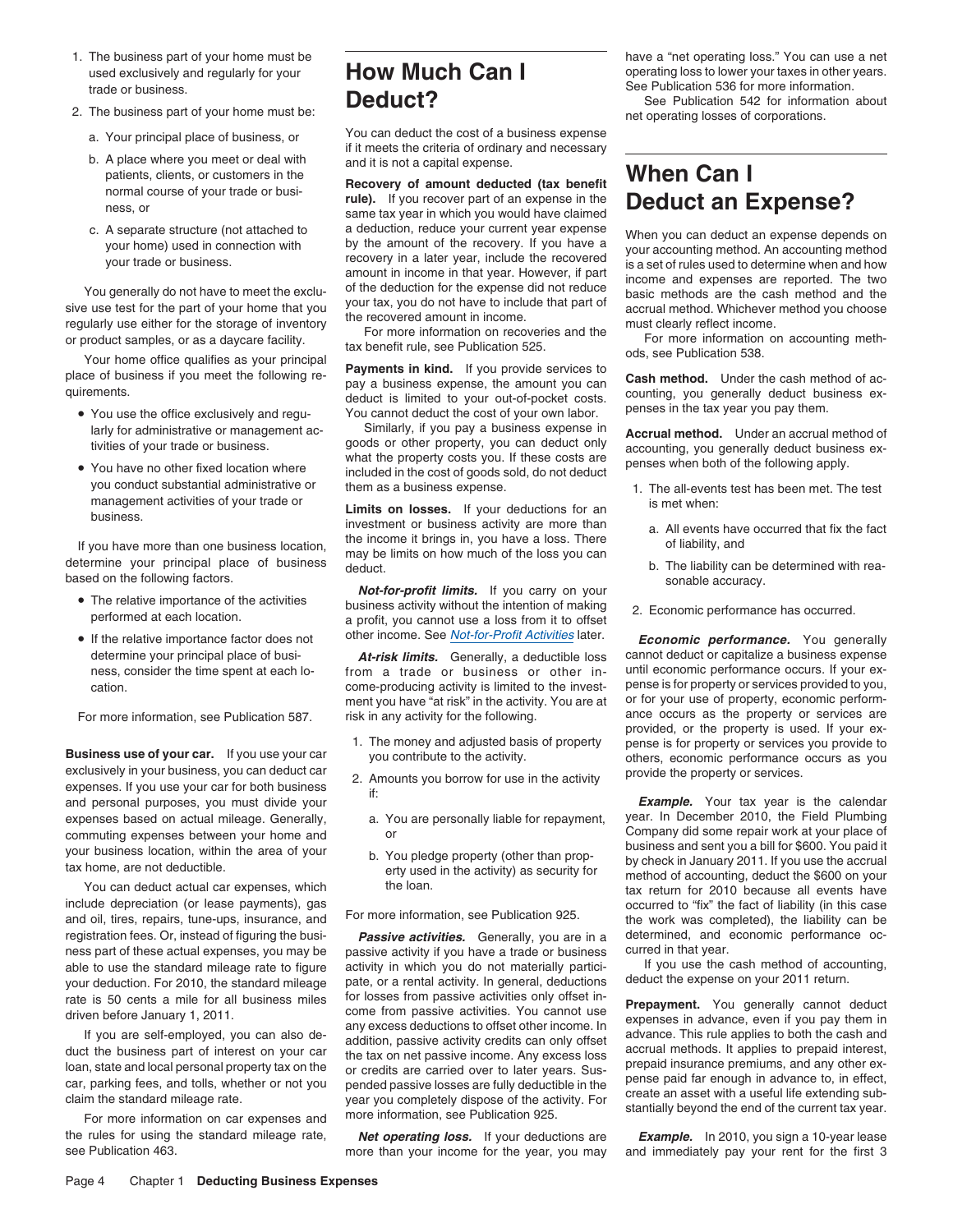years. Even though you paid the rent for 2010, **Presumption of profit.** An activity is pre- lines of Schedule A (Form 1040). For taxable

method, you can deduct contested liabilities<br>such as taxes (except foreign or U.S. posses-<br>sion income, war profits, and excess profits<br>is in a taxivity exceed the deductions. The<br>sion income, war profits, and excess profi

method of accounting, you must pay the ex- sumption made after you have the 5 (or 7) years pense before you can deduct it. Your deduction of experience allowed by the test. **Category 3.** Business deductions that de-<br>is allowed when the amount is includible in in-<br>Nou can elect to do this by filing Form 5213. Cre

- You carry on the activity in a businesslike  $\overline{a}$  affected.
- 
- You depend on the income for your liveli-
- Your losses are due to circumstances beactivity. yond your control (or are normal in the **Loss** ....................... **\$(500)** start-up phase of your type of business),
- You change your methods of operation in
- 
- similar activities in the past,
- 
- You can expect to make a future profit

2011, and 2012, you can only deduct the rent for sumed carried on for profit if it produced a profit years beginning after Dec. 31, 2008, you can 2010 on your 2010 tax return. You can deduct in at least 3 of the last 5 tax years, including the deduct a casualty loss on property you own for the rent for 2011 and 2012 on your tax returns current year. Activities that the rent for 2011 and 2012 on your tax returns current year. Activities that consist primarily of personal use only to the extent it is more than<br>for those years. breeding, training, showing, or racing horses are \$500 and for those years. breeding, training, showing, or racing horses are \$500 and exceeds 10% of your adjusted gross<br>presumed carried on for profit if they produced a income. The 10% AGI limitation does not apply presumed carried on for profit if they produced a income. The 10% AGI limitation does not apply<br>profit in at least 2 of the last 7 tax years, includ-**Contested liability.** Under the cash method, profit in at least 2 of the last 7 tax years, includ-<br>Not can deduct a contested liability only in the ing the current year. The activity must be sub-<br>declared disasters in 200 you can deduct a contested liability only in the ing the current year. The activity must be sub-<br>year you nay the liability Under the accrual stantially the same for each year within this under reallowed to claim the not d year you pay the liability. Under the accrual stantially the same for each year within this uals are allowed to claim the net disaster losses method, you can deduct contested liabilities period. You have a profit when the

or recreation, are often not entered into for profit.<br>
The limit on not-for-profit losses applies to<br>
The limit on not-for-profit losses applies to<br>
individuals, partnerships, estates, trusts, and S<br>
individuals, partnersh Among the factors to consider are whether: activity and any related deductions that might be Gross income ................. \$3,200

manner,<br>The time and effort you put into the activity.<br>TIP after the due date of your return (deter-• The time and effort you put into the activity  $\Box$  TIP after the due date of your return (deter-<br>Home mortgage interest . . . . . . 900 mined without extensions) for the year **TIP** indicate you intend to make it profitable, in which you first carried on the activity, or, if if under  $\frac{v}{u}$  in which you first carried on the activity, or, if You depend on the income for your liveli- earlier, within 60 days after receiving written Maintenance . . . . . . . . . . . <sup>200</sup> notice from the Internal Revenue Service proposing to disallow deductions attributable to the activity.

an attempt to improve profitability, an attempt to improve profitability, and the your activity is not carried on for profit, take gross income she earned from the activity.<br>• You (or your advisors) have the knowl-<br>deducti deductions in the following order and only to the edge needed to carry on the activity as a extent stated in the three categories. If you are Limit on deduction successful business. • You were successful in making a profit in only if you itemize. These deductions may be taken on Schedule A (Form 1040).

• The activity makes a profit in some years, **Category 1.** Deductions you can take for per-The activity makes a profit in some years, sonal as well as for business activities are al-<br>and **Available for individuals**, all nonbusiness You can expect to make a future profit deductions, such as those for home mortgage<br>from the appreciation of the assets used in interest, taxes, and casualty losses, belong in the \$800 of depreciation is allocated be-<br>the a

**Related person.** Under an accrual method of the IRS later shows it to be invalid. The income from the activity is more than your de-<br>accounting, you generally deduct expenses when you incur them, even if you have not yet

is allowed when the amount is includible in in-<br>
Some by the related cash method payee. See Filing this form postpones any determination only to the extent the gross income from the since of the since of the since of the

**TIP**

| Gross income \$3,200                                                                                                                                                                      |                                                 |       |
|-------------------------------------------------------------------------------------------------------------------------------------------------------------------------------------------|-------------------------------------------------|-------|
| Subtract:<br>Real estate taxes<br>Home mortgage interest<br>$insurance \dots \dots \dots \dots$<br>Utilities<br>Maintenance<br>Depreciation on an automobile<br>Depreciation on a machine | \$700<br>900<br>400<br>700<br>200<br>600<br>200 | 3,700 |
|                                                                                                                                                                                           |                                                 |       |

Ida must limit her deductions to \$3,200, the gross income she earned from the activity. The

| Available for Category 3 \$300                                   |  |
|------------------------------------------------------------------|--|
| Category 2: Insurance,<br>utilities, and maintenance 1,300 2,900 |  |
| Category 1: Taxes and<br>interest \$1,600                        |  |
| Limit on deduction $\ldots \ldots \ldots \ldots$ \$3,200         |  |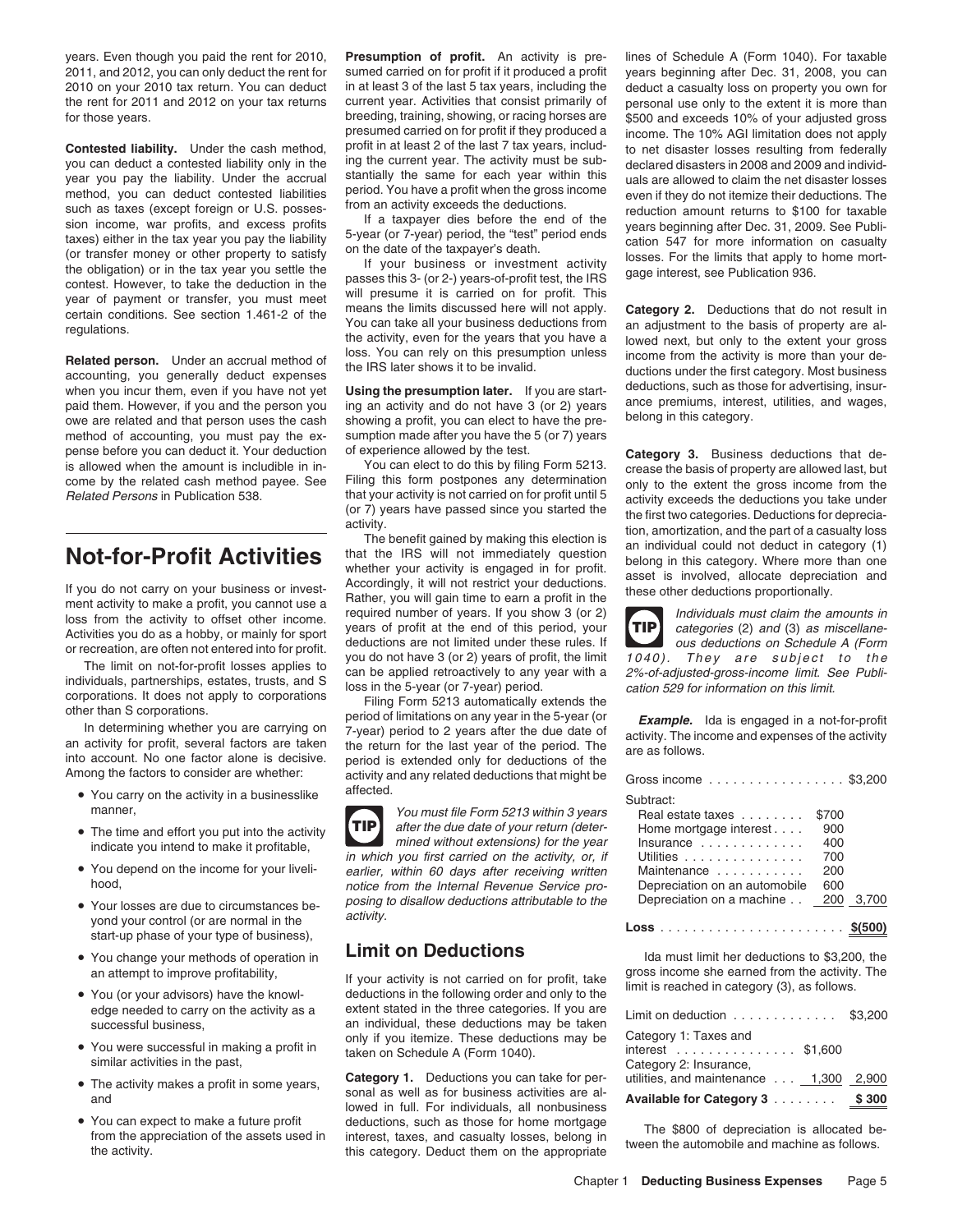$$
\frac{$600}{$800} \times $300 = $225 \frac{depreciation for the\nautomobile\n\n111

\nYou can claim employment credits like enterprises pay for the same or similar serv-\nsuch as the following if you hire individual

\nYou can claim employment. To determine if pay is reasonable, also con-\nnot her metric in the following if you hire in the following if you hire in the following if you hire in the following if any is reasonable, also con-\nnot her metric in the following if you hire in the following if you hire in the following if you hire in the following if you life in the following if you hire in the following if you hire in the following if you hire in the following if you hire in the following if you hire in the following if you life in the following if you life in the following if you life in the following if you life in the following if you life in the following if you life in the following if you life in the following if you life in the following if you life in the following if you life in the following if you life in the following if you life in the following if you life in the following if you life in the following if you life in the following if you life in the following if you life in the following if you life in the following if you life in the following if you life in the following if you life in the following if you life in the following if you life in the following if you life in the following if you life in the following if you life in the following if you life in the following if you life in the following if you life in the following if you life in the "not" to you're not in the "not" to you're not in the "not" to you're not in the "not" to you're not in the "not" to you're not in the "not" to you're not in the "not" to you're not in the "not" to you're not in the "not" to you're not in the "not" to you're not in the "not" to you're not in the "not" to you're not in the "not" to you're not in the "not" to you're not in the "not" to you're not in the "not" to you're not in the "not" to you're not in the "not" to you're not in the "not" to you're not in the "not" to you're not in the "not" to you're not in the "not" to you're not in the "not" to you're not in the "not" to you're not in the "not" to you're not in the "not" to you're not in the "not" to you're not in the "not" to you're not in the "not" to you're not in the "not" to you're not in the "not" to you're not in the "not" to you're not in the "not" to you're not in the "not" to you're not in the "not" to you're not in the "not" to you're not in the "not" to you're not in the "not" to you're not in the "not" to you're not in the "not" to you're not in the "not" to you're not in the "not" to you're not in
$$

|                        | \$300 | $= $75$ | depreciation for th |
|------------------------|-------|---------|---------------------|
| <u>\$200</u><br>\$800× |       |         | machine             |

ingly. **• The volume of business handled.** • Work opportunity credit (Form 5884). • • The volume of business handled.

Ida includes the \$3,200 of gross income on • Credit for employer differential wage pay-<br>line 22 (total income) of Form 1040. The \$1,600 ments (Form 8932). for category (1) is deductible in full on the appro-<br>
• The complexities of your business. priate lines for taxes and interest on Schedule A Reduce your deduction for employee wages (Form 1040). Ida deducts the remaining \$1,600 by the amount of any employment credits you<br>(\$1,300 for category (2) and \$300 for category claim. For more information about these credits. (3)) as other miscellaneous deductions on see the form on which the credit is claimed.<br>Schedule A (Form 1040) subject to the Schedule A (Form 1040) subject to the • The ability and achievements of the indi-2%-of-adjusted-gross-income limit. **Topics** 

nership or S corporation carries on a<br>not for profit original the busi-<br>not for profit original the pusi-<br>not for profit original the busi-Tests for deducting pay not-for-profit activity, these limits apply at the ness is a corporation.<br>
ness is a corporation.<br>
flected in the individual shareholder's or part-<br>
e Your policy regarding pay for all your em-<br>
e Y Frected in the individual shareholder's or part-<br> **Useful Items CONFORT CONFORT CONFORT AND PROVIDUATE SHARE PROVIDUATE PROVIDUATE PROVIDUATE PROVIDUATE PROVIDUATE PROVIDUATE PROVIDUATE PROVIDUATE PROVIDUATE PROVIDUATE P** 

**The second matter of pay for each end of pay for example we several West than one activity.** If you have several You may want to see: undertakings, each may be a separate activity or several undertakings may be combined. The **Publication Test 2—For Services** following are the most significant facts and cir- ❏ **<sup>15</sup>** (Circular E), Employer's Tax Guide **Performed** cumstances in making this determination.

- The degree of organizational and eco-<br>
made for services actually performed. The services actually performed. The services actually performed. The services actually performed. The services and the services and services and
- 
- 

The IRS will generally accept your characteri-<br> **Tests for** extra and circum-<br> **Tests for** Publication 542, Corporations. stances. **Deducting Pay** 



If you are carrying on two or more dif-

# **Employees' Pay** Test 1—Reasonableness Achievement awards. An achievement

pay may be in cash, property, or services. It may the excess is disallowed for deduction. include wages, salaries, or other compensation. such as vacation allowances, bonuses, commis-<br>
Factors to consider.
Determine the reasonaignary of it is awarded under conditions and circumsions, and fringe benefits. For information about bleness of pay by the facts and circumstances. stances that do not create a significant deducting employment taxes see chapter 5. Generally, reasonable pay is the amount th deducting employment taxes see chapter 5. Generally, reasonable pay is the amount that likelihood of disguised pay.



- e<u>s200</u> x \$300 = \$75 depreciation for the **C**mpowerment zone and renewal commu-sider the following items and any other pertinent **and the system of the system of the system** credit (Form 8844).
	- *Indian employment credit (Form 8845)*. • The duties performed by the employee.<br>The basis of each asset is reduced accord-
		-
		-

 $claim. For more information about these credits,$  • The cost of living in the locality.

- 
- 

- 
- 
- 

ferent activities, keep the deductions To be deductible, your employees' pay must be and income from each one separate. an ordinary and necessary expense and you To be deductible, your employees' pay must be **Kinds of Pay**<br>an ordinary and necessary expense and you **Kinds of Pay** 

- Test 1. It must be reasonable.
- *Test 2.* It must be for services performed. **Awards**

The form or method of figuring the pay does not affect its deductibility. For example, bonuses You can generally deduct amounts you pay to and commissions based on sales or earnings, your employees as awards, whether paid in and paid under an agreement made before the c and paid under an agreement made before the cash or property. If you give property to an<br>services were performed, are both deductible. employee as an employee achievement award,

**Introduction** sonable. Base this determination on the circum-<br>**Introduction** stances that exist when you contract for the You can generally deduct the pay you give your services, not those that exist when the reasona-<br>employees for the services they perform. The bleness is questioned. If the pay is excessive, employees for the services they perform. The bleness is questioned. If the pay is excessive,<br>nay may be in cash, property or services It may the excess is disallowed for deduction.

To determine if pay is reasonable, also con-

- 
- 
- The character and amount of responsibil-
- 
- The amount of time required.
- 
- 
- The pay compared with the gross and net **Partnerships and S corporations.** If a part-<br> **Partnerships and S corporations.** If a part-<br>
This chapter discusses:<br> **Partnerships and S corporations.** If a part-
	-
	- The history of pay for each employee.

■ The degree of organizational and eco-<br> **15-A** Employer's Supplemental Tax You must be able to prove the payment was<br>
made for services actually performed.

takings.<br>■ **15-B** Employer's Tax Guide to Fringe **Employee-shareholder salaries.** If a corpo-<br>• ration pays an employee who is also a share-The business purpose that is (or might be) **ration** pays an employee who is also a share-<br>served by carrying on the various underserved by carrying on the various under-<br>takings separately or together in a busi-<br>publications and forms.<br>publications and forms.<br>excessive part of the salary may be treated as a<br>excessive part of the salary may be treate • The similarity of the undertakings.  $\blacksquare$ ployee-shareholder. For more information on

Figure separately whether each is a must pay or incur it. These and other require-<br>not-for-profit activity. Then figure the limit on ments that apply to all business expenses are<br>deductions and losses separately for each a see Publications 15, 15-A, and 15-B.

services were performed, are both deductible. employee as an employee achievement are both deductible. vour deduction may be limited.

You must be able to prove that the pay is rea-<br>sonable. Base this determination on the circum-<br>that meets all the following requirements.

- It is given to an employee for length of
- 
- 

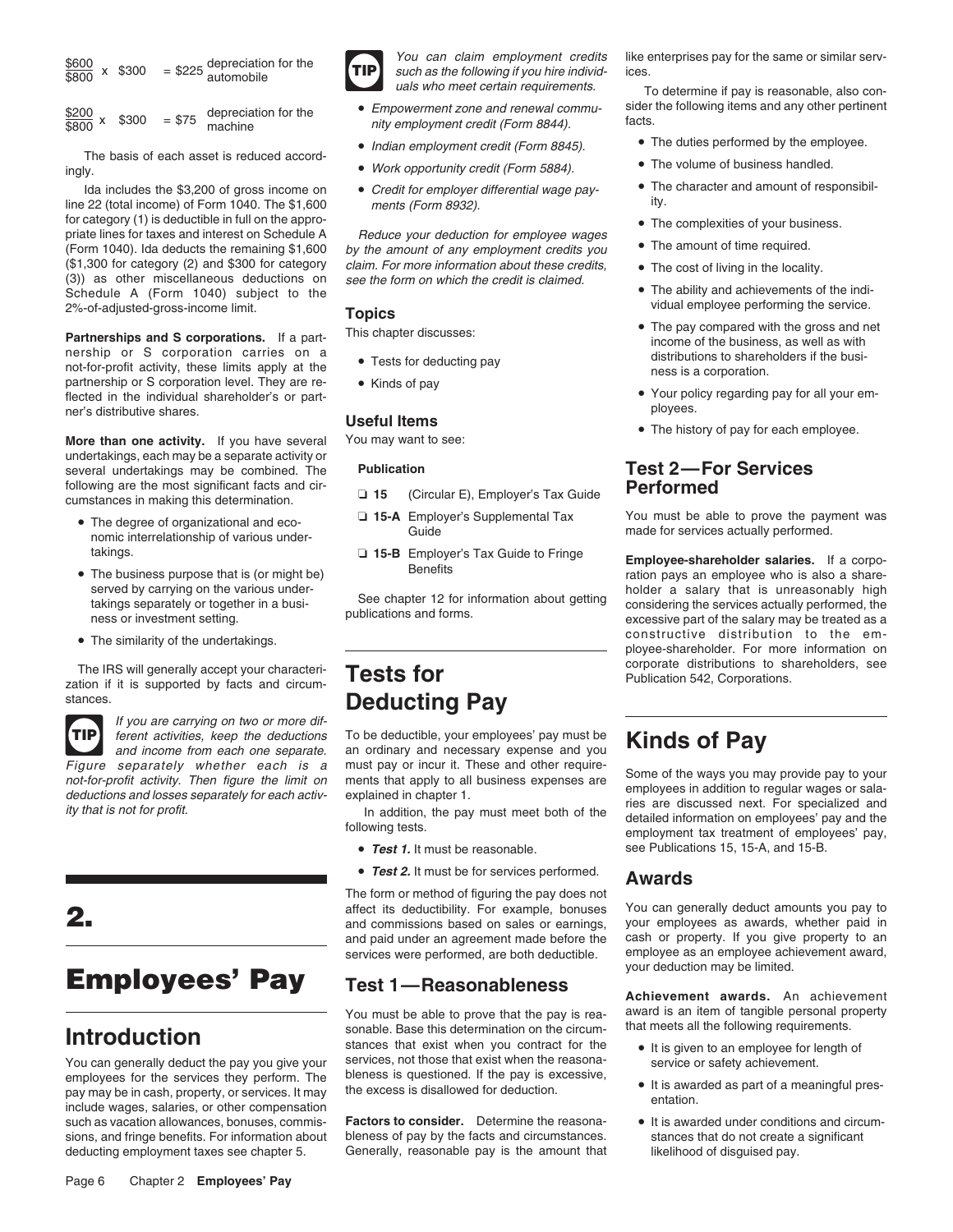qualify as a length-of-service award only if either ployee goodwill, you distribute food or merchan- part of the expense of providing recreaof the following applies. dise of nominal value to your employees at tional or social activities, such as a com-

- 
- 

safety achievement will qualify as an achieve-<br>ment award *unless* one of the following applies. an employee, you can deduct the payments if or drilling rig located offshore or in Alaska.

- 
- 2. During the tax year, more than 10% of assistance programs, see *Educational Assis*-<br>your employees, excluding those listed in *tance* in section 2 of Publication 15-B.<br>(1), have already received a safety<br>achievement awa achievement award (other than one of very **Fringe Benefits** small value). small value). •

cost of employee achievement awards given to cost of fringe benefits. <br>• Dependent care assistance.

- 
- \$1,600 for all awards, whether or not qual-

- 
- 



See Publication 15-B.

nuses, salaries, and other pay must be reasona- . In Meals you furnish to your employees at all unemployment benefits, severance ble for the services performed. If the bonus is the work site when you operate a restau- pay, or disability, medical, or life insurance paid in property, see Property, later. https://www.mant.or catering service. benefits. benefits.

*Length-of-service award.* An award will **Gifts of nominal value.** If, to promote em- • Meals you furnish to your employees as • The employee receives the award after his bolidays, you can deduct the cost of these items pany picnic. • The employee receives the award and the media of the state of the state of the state of the state of the state of the state of the state of the state of the state of the state of the state of the state of the state of th

an employee, you can deduct the payments if or drilling rig located offshore or in Alaska. 1. It is given to a manager, administrator, they are part of a qualified educational assis-<br>
clerical employee, or other professional tance program. Deduct them on the "Employee port camp that is near and integral to an<br>
e

A fringe benefit is a form of pay for the perform <br>Ance of services. You can generally deduct the Cafeteria plans. **Deduction limit.** Your deduction for the ance of services. You can generally deduct the

any one employee during the tax year is limited<br>to the to the following. • Course all or part of the value of some fringe benefits from your employ-<br>Educational assistance. • \$400 for awards that are not qualified plan ees' pay. You also may not owe employment • Life insurance coverage. awards. taxes on the value of the fringe benefits. See **•** Welfare benefit funds. Table 2-1, Special Rules for Various Types of

You can choose to ignore test (2) if the em- employees. Deduct the cost in whatever cate-<br>ployee was not also in the top 20% of employees gory the expense falls. For example, if you oper-<br>fund is a funded plan (or a funded ployee was not also in the top 20% of employees<br>
ranked by pay for the preceding year.<br>
An award is not a qualified plan (or a funded plan (or a funded arrangement<br>
An award is not a qualified plan award if the cost of the

- on the value of some achievement <br>awards you provide to an employee. by the als whose value you include in an em-
	- Meals that qualify as a de minimis fringe The cost you would have been able to
	-
- 
- The employee did not receive another subject to the 50% deduction limit that generally<br>
length-of-service award (other than one of applies to meals. For more information on this<br>
very small value) during the same year or
	-

- 
- 
- 
- 
- 
- 
- 

• \$1,600 for all awards, whether or not qual-<br>
ified plan awards.<br>
A qualified plan award is an achievement<br>
and is an achievement of a finity considered entertain-<br>
plan award is an achievement of a finity considered ente

1. The employee was a 5% owner at any See Publication 15-B for more details on these duct the cost of life insurance coverage for you,<br>time during the vear or the preceding year. and other fringe benefits. an employee, or time during the year or the preceding year. and other fringe benefits. and usually deduct an employee, or any person with a financial<br>2. The employee received more than **Meals and lodging.** You can usually deduct indirectl

meals to your employees. However, you can over to the next tax year.<br>You may not owe employment taxes deduct the full cost of the following meals.<br>On the value of some achievement • Meals whose value you include in an em after-tax income of the fund.

- **Bonuses** benefit as discussed in section 2 of Publi-<br>
cation 15-B. This generally includes meals ing if you had paid for the benefits directly.
- Nou can generally deduct a bonus paid to an business if more than half of these em-<br>
employee if you intended the bonus as addi-<br>
tional pay for services, not as a gift, and the<br>
services were performed. However, the total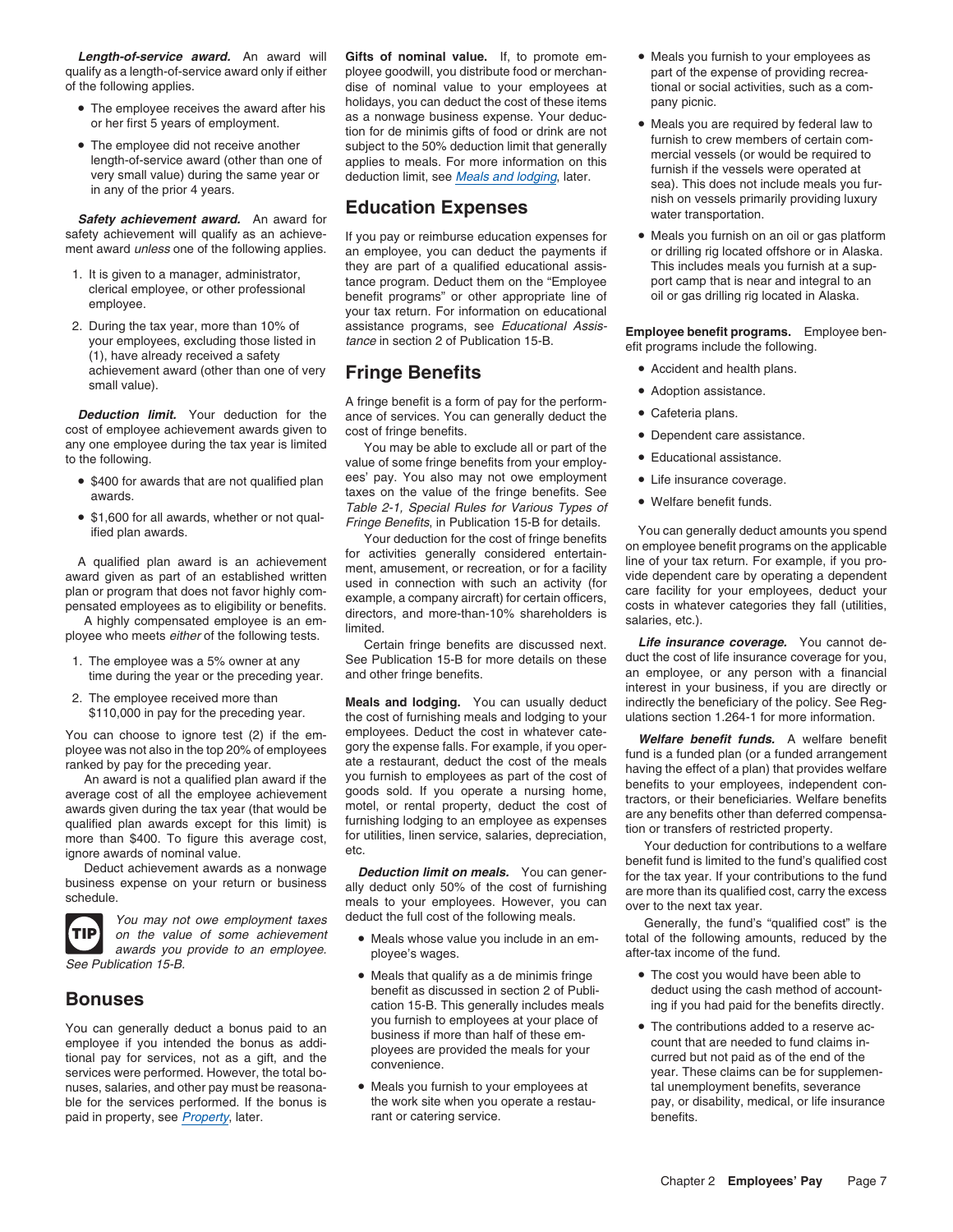419A of the Internal Revenue Code and the duct it as wages and include it in the employee's erty, the rent is not deductible.<br>
W-2.<br>
W-2. related regulations.

you make to an employee for services per- plans.<br>
formed if you do not expect the employee to entity of the same amount you would pay to a stranger for formed if you do not expect the employee to<br>
repay the advance. However, if the employee **Sick and Vacation Pay** same amount you would pay to a stranger for repay the advance. However, if the employee **Sick and Vacation Pay** use of the same property. Rent is not unreason-<br>performs no services, treat the amount you ad-

**Below-market interest rate loans.** On cerrest on the pensated by insurance or other means.<br>
tain loans you make to an employee or share-<br>
holder, you are treated as having received vacation nay. Vacation pay is an employe holder, you are treated as having received **Vacation pay.** Vacation pay is an employee ancestors (parents, grandparents, etc.), interest income and as having paid compensa-<br>interest income and as having paid compensa-<br>bene interest income and as having paid compensa-<br>includes amounts paid for unused and lineal descendant includes amounts paid for unused and lineal descention<br>children, etc.). tion or dividends equal to that interest. See vacation leave. You can deduct vacation pay children, etc.).

pany's stock) to an employee as payment for •services, you can generally deduct it as wages.<br>
The amount you can deduct is the property's fair<br>
market value on the date of the transfer less any<br>
market value on the date of the transfer less any a mount the employee paid for the property.<br>You can claim the deduction only for the tax

You can claim the deduction only for the tax  $\mathbf{3}$ . year in which your employee includes the prop- same person is a grantor of both trusts. erty's value in income. Your employee is  $\overline{\phantom{a}}$  . A fiduciary and a beneficiary of the same deemed to have included the value in income if  $\Box$ Trust.<br>
you report it on Form W-2 in a timely manner.<br>
You treat the deductible amount as received<br>
You treat the deductible amount as received<br> **Rent Expense**<br> **Rent Advicant Section**<br> **PACK Advically and a beneficiary of** 

You treat the deductible amount as received in exchange for the property, and you must rec-<br>
onize any gain or loss realized on the transfer.<br> **In the of the same person is a grantor**<br>
of both trusts.<br>
of both trusts. ognize any gain or loss realized on the transfer,  $\blacksquare$  **htroduction** unless it is the company's stock transferred as **INTRI UNIGHETICITY CONVERTENT OF A** fiduciary of a trust and a corporation if

transfer for services is subject to restrictions that property) certain rent expenses at the end of the • A corporation and a partnership if the affect its value, you generally cannot deduct it chapter. affect its value, you generally cannot deduct it<br>and do not report gain or loss until it is substantially cannot deduct it<br>and do not report gain or loss until it is substantially vested in the recipient. However, if the<br>r

"Substantially vested" means the property is ● Taxes on leased property in the same per-<br>Subject to a substantial risk of forfeiture. This not subject to a substantial risk of forfeiture. This<br>means that the recipient is not likely to have to **The cost of getting a lease** outstanding stock of each corporation. means that the recipient is not likely to have to give up his or her rights in the property in the  $\bullet$  Improvements by the lessee

# **Reimbursements**<br> **For Business Exnenses**<br> **For Business Exnenses**<br>
See chapter 12 for information about getting

You can generally deduct the amount you pay or indirectly owns any of the outstanding stock of a reimburse employees for business expenses in-<br> **Expenses** in Publication corporation, see Related Persons in Publication curred for your business. However, your deduc-<br> **Rent** Fig. 2012 Corporations between partners and partnerships, see<br> **Rent** Corporations between partners and partnerships, see tion may be limited. **Rent Rent** actions between partners and partnerships, see

If you make the payment under an accounta- Publication 541, Partnerships. ble plan, deduct it in the category of the expense Rent is any amount you pay for the use of paid. For example, if you pay an employee for property you do not own. In general, you can **Rent on your home.** If you rent your home travel expenses incurred on your behalf, deduct deduct rent as an expense only if the rent is for and use part of it as your place of business, you<br>this payment as a travel expense. If you make property you use in your tra this payment as a travel expense. If you make property you use in your trade or business. If you

**Loans or Advances** Entertainment in chapter 11 for more informa- deduction for unreasonable rent. Ordinarily, the tion about deducting reimbursements and an issue of reasonableness arises only if you and You generally can deduct as wages an advance explanation of accountable and nonaccountable the lessor are related. Rent paid to a related you make to an employee for services per-<br>you make to an employee for services per-

performs no services, treat the amount you ad<br>vanced as a loan. If the employee does not<br>repay the loan, treat it as income to the em-<br>ployee.<br>Below-market interest rate loans. On cer-<br>below-market interest rate loans. On

only in the tax year in which the employee actu-<br>ally receives it. This rule applies regardless of  $\frac{1}{2}$  dual over directly as indirectly more

anies it is the company's stock transference as<br>
payment for services. Your gain or loss is the This chapter discusses the tax treatment of rent<br>
difference between the fair market value of the or lease payments you make f These rules also apply to property trans-<br>ferred to an independent contractor for services, property. These include payments you make for • A person and a tax-exempt educational or<br>generally reported on Form 1099-MISC. and generally reported on Form 1099-MISC. taxes on the property, improvements to the charitable organization that is controlled<br>property, and getting a lease. There is a discus- directly or indirectly by that person or by property, and getting a lease. There is a discus-**Restricted property.** If the property you sion about capitalizing (including in the cost of members of the family of that person.<br>It the properties is subject to restrictions that property) certain rent expenses at the en

- 
- 
- 
- 
- 

**for Business Expenses** See *chapter 12* for information about getting<br>publications and forms. To determine whether an individual directly or

For more information, see sections 419(c) and the payment under a nonaccountable plan, de- have or will receive equity in or title to the prop-

See Reimbursement of Travel, Meals, and **Unreasonable rent.** You cannot take a rental

- 
- **Example the distribution in the completed only and the complete distribution of the complete distribution of the complete to the complete of the complete of the complete of the complete of the complete of the complete of** 
	- Two corporations that are members of the
	- A grantor and a fiduciary of any trust.
	-
	-
	-
	-
	-
	-
- amount paid.<br>
 The definition of rent The The The The Scorporations or an S corporation<br>
 The definition of rent The Scorporations or and a regular corporation if the same per-<br>
 The definition of rent The Scorpor
- Improvements by the lessee An executor of an estate and a beneficiary<br>future.<br>or except in the case of a sale Capitalizing rent expenses Capitalizing rent expenses Capitalizing rent expenses Capitalizing rent exp or exchange in satisfaction of a pecuniary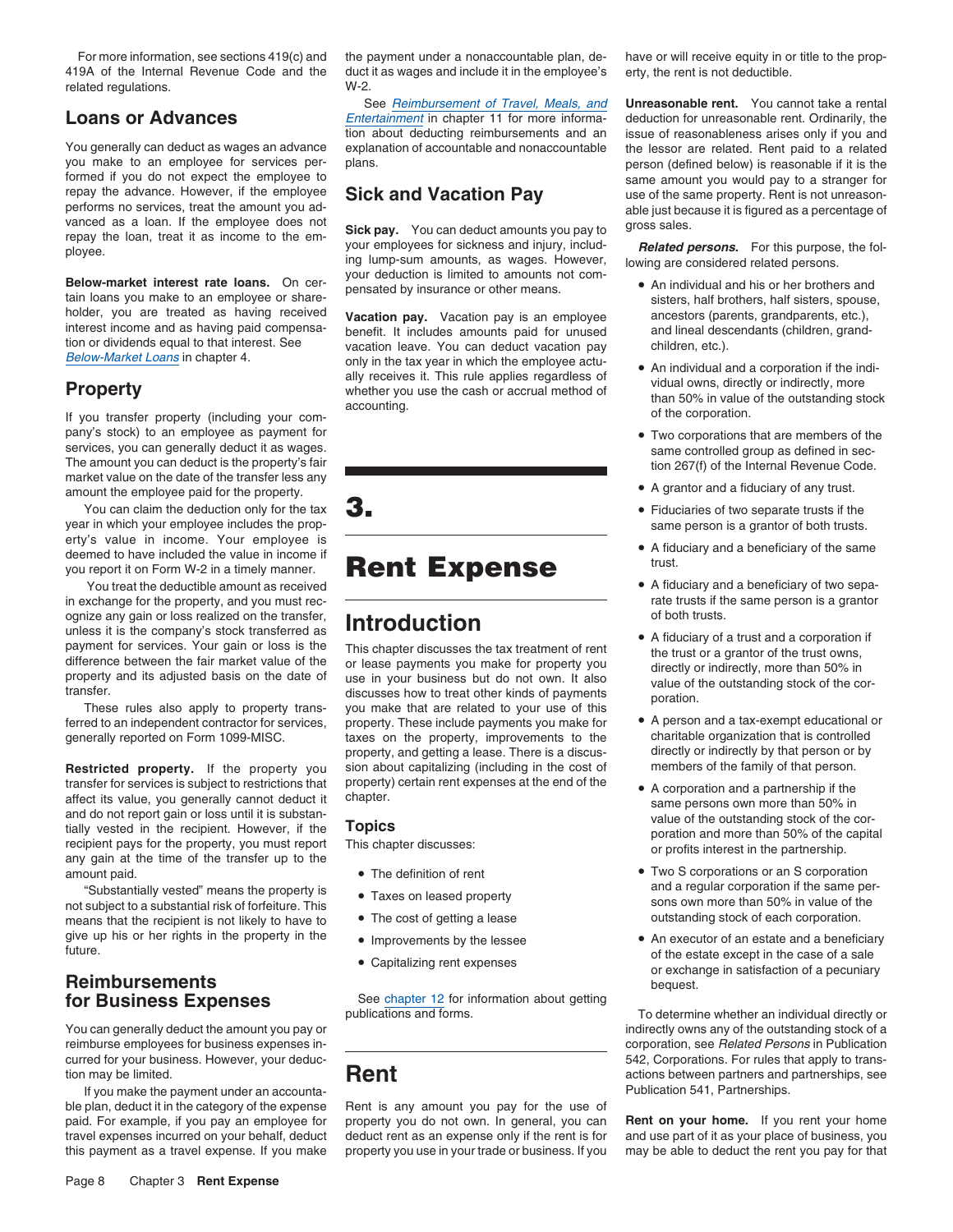part. You must meet the requirements for busi-<br>Leveraged leases. Leveraged lease trans- more than \$250,000 and any of the following ness use of your home. For more information, actions may not be considered leases. Lever- apply.

your trade or business is deductible in the year useful life of the leased property, and the • Rents are deferred (rent is payable after paid or accrued. If you pay rent in advance, you lessee's payments to the lessor are behold of accrued. If you pay rent in advance, you lessee's payments to the lessor are enough to<br>can deduct only the amount that applies to your cover the lessor's payments to the lender.<br>You can deduct the rest of your pa

30. You can deduct only \$6,000 ( $\frac{6}{12} \times $12,000$ )

**Example 2.** You are a calendar year tax-<br>payer. Last January you leased property for 3<br>years for \$6,000 a year. You paid the full<br>\$18,000 (3 × \$6,000) during the first year of the<br>lease. Each year you can deduct only \$6,0

property. You must first determine whether your • The lessee may not have a contractual agreement is a lease or a conditional sales con-<br>tract. Payments made under a conditional sales less than fair market value when the right<br>less than fair market value when the right contract are not deductible as rent expense. **is exercised. Leased Property** 

**Conditional sales contract.** Whether an <br>agreement is a conditional sales contract de-<br>pends on the intent of the parties. Determine 2001-28.<br>intent hased on the provisions of the agreement<br>intent hased on the provisions or for the lessor. When you can deduct these intent based on the provisions of the agreement **•** The lessee may not lend any money to the taxes as additional rent depends on your ac-<br>and the facts and circumstances that ex Find the facts and circumstances that exist when<br>
you make the agreement. No single test, or<br>
you make the agreement. No single test, or<br>
you make the agreement. No single test, or<br>
special combination of tests, always app

- The agreement applies part of each pay-<br>ment toward an equity interest you will re-<br>caive method of accounting, you can deduct taxes as
- You get title to the property after you make
- The amount you would pay to get title to the proport- 2011-1 I.R.B. 1, available at least property. Even and a short time is a large part of the www.irs.gov/irb/2011-01\_IRB/ar06.html. See How much the liability is.
- You pay much more than the current fair
- You have an option to buy the property at
- 
- The agreement designates part of the pay-

see *Business use of your home* in chapter 1. aged leases generally involve three parties: a • Rents increase during the lease. rents increase during the lessor.<br>I knally the lease term covers a large part of the **CR**ents decrease during the lease. **Rent paid in advance.** Generally, rent paid in Usually the lease term covers a large part of the

You can deduct the rest of your payment only a leveraged lease, you may want to get an advance ruling. Revenue Procedure 2001-28 on advance ruling. Revenue Bulletin 2001-19 page 1156 of Internal Revenue Bulletin 2001-19 pa **Example 1.** You are a calendar year tax-<br>payer and you leased a building for 5 years in the payer and you leased a building for 5 years in the payer and you leased a building for 5 years income tax purposes. Bevenue Proce beginning July 1. Your rent is \$12,000 per year. income tax purposes. Revenue Procedure These rules do not apply if your lease specifies<br>You paid the first year's rent (\$12,000) on June 2001-29 on page 1160 of the same Int 30. You can deduct only \$6,000 ( $\frac{6}{12} \times $12,000$ ) Revenue Bulletin provides the information re- lease term and all rent payments are due in the for the rent that applies to the first year. quired to be furnished in a request for an ad-calendar year to which the rent relates (or in the vance ruling on a leveraged lease transaction. preceding or following calendar year).

- Lease or purchase. There may be instances conditional "at risk" equity investment in entire lease term. For details, see section 467 of<br>in which you must determine whether your pay-<br>ments are for rent or for the purchase o
	-
	-
	-
	-

You get title to the property after you make a tax ruling. For more information, see Revenue determine all the following.<br>a stated amount of required payments. Procedure 2011-1 as modified by Announce-<br>ment 2011-7. See Rev • The amount you must pay to use the prop-<br>
• The amount you must pay to use the prop-<br>
2011-1 I.R.B. 1, available at a leased property.

Announcement 2011-7, 2011-5 I.R.B. 446,<br>property. • That economic performance occurred. available at • That economic performance occurred.

You have an option to buy the property at The IRS will not issue advance rulings on lever-<br>a nominal price compared to the value of aged leases of so-called limited-use property. aged leases of so-called limited-use property. the property.<br>Limited-use property is property not expected to the property when you may exercise the Limited-use property is property not expected to<br>option. Determine this value when you be either useful to or usable by a lessor at the option. Determine this value when you be either useful to or usable by a lessor at the **Example 1.** Oak Corporation is a calendar<br>make the agreement. end of the lease term except for continued leas-<br>wear taxpayer that uses

rules apply if the lease calls for total payments of the terms of the lease, Oak becomes liable for

- 
- 
- 
- 

and the transaction to be a valid lease if all the<br> **Canceling a lease.** You generally can deduct factors in the revenue procedure are met, in-<br>
as rent an amount you pay to cancel a business cluding the following.<br>
lease. • The lessor must maintain a minimum un- the rent is treated as accruing ratably over the

ceive. The IRS may charge you a user fee for issuing method of accounting, you can deduct taxes as ceive.<br>You get title to the property after you make a tax ruling. For more information, see Revenue additional rent for the

- 
- 
- 

You pay much more than the current fair  $\frac{www.irs.gov/irb/2011-05\_IRB/ar10.html}{\text{Leveraged \textit{leases of limited-use property.}}$ <br>
You have an option to buy the property at The IRS will not issue advance rulings on lever-<br>
You have an option to buy the property a

make the agreement. end of the lease term except for continued leas- year taxpayer that uses an accrual method of Ing or transfer to a lessee. See Revenue Proce-<br>accounting. Oak leases land for use in its busi-<br>a particularies compared to the total dure 2001-28 for examples of limited-use ness. Under state law, owners of real property • You have an option to buy the property at<br>a nominal price compared to the total<br>amount you have to pay under the agree-<br>ment.<br>ment.<br>ment.<br>ment.<br>ment.<br>ment.<br>that year. However, they do not have to pay<br>the state law, owner Leases over \$250,000. Special rules are pro-<br>these taxes until July 1 of the next year (18 ments as interest, or that part is easy to vided for certain leases of tangible property. The months later) when tax bills are issued. Under recognize as interest.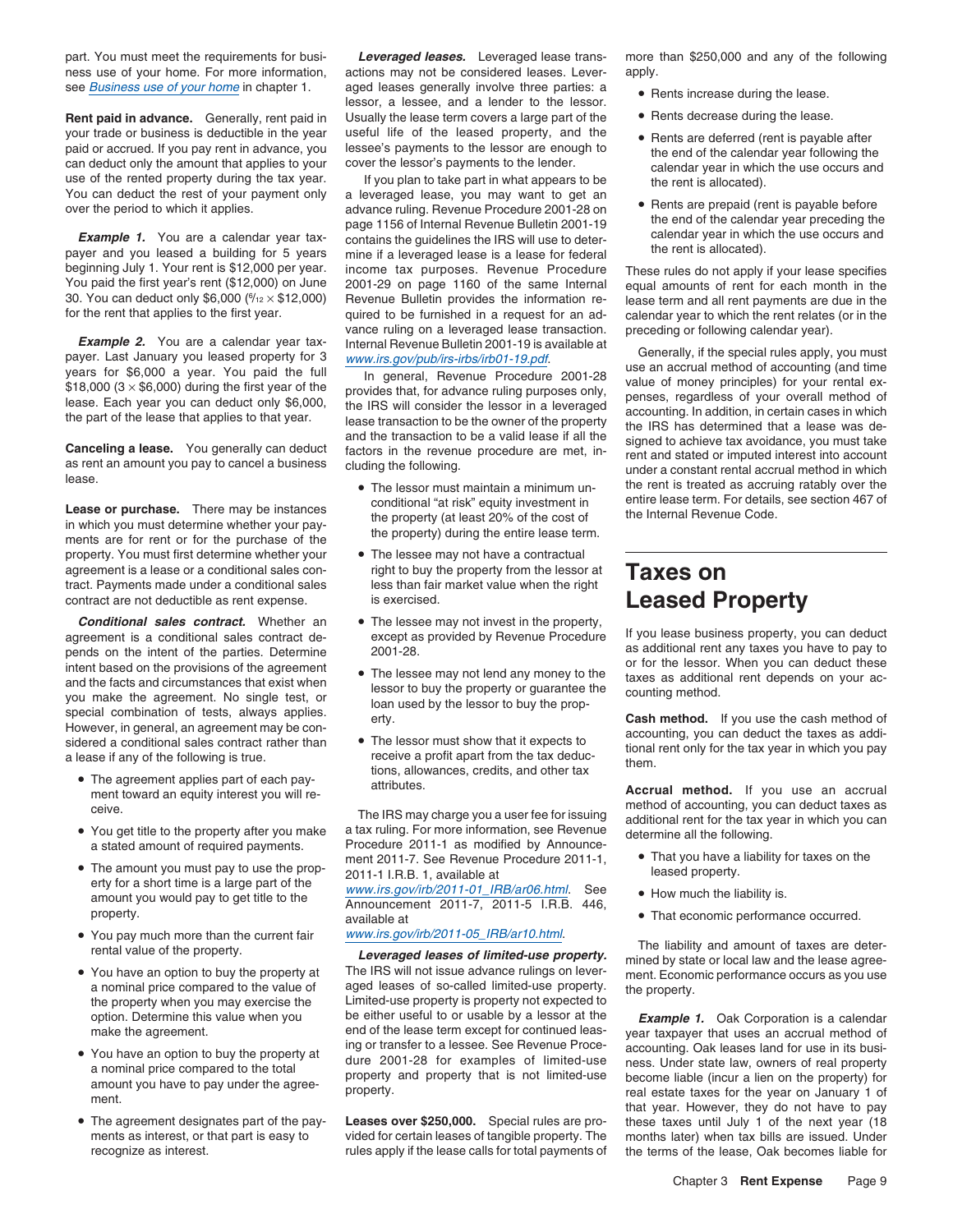tax bills are issued. If the lease ends before the have to pay an additional "rent" amount over part You can depreciate the part that is for your tax bill for a year is issued. Oak is not liable for of the lease period to tax bill for a year is issued, Oak is not liable for of the lease period to change certain provisions investment in the improvements over the recov-<br>the taxes for that year. Oak is not liable for in your lease. You must ca

rent until the tax bill is issued. This is when Oak's period of the lease. You cannot deduct the payliability under the lease becomes fixed. ments as additional rent, even if they are de-

**Example 2.** The facts are the same as in **Example.** You are a calendar year taxpayer **Capitalizing** Example 1 except that, according to the terms of **Example.** You are a calendar year taxpayer

You may either enter into a new lease with the tization deduction each year term of the lease. Your amor-<br>Ilessor of the property or get an existing lease (\$3,000 ÷ 20). You cannot deduct the \$600 (12 × Indirect costs incl

equipment for your business, you generally pay to get a lease on property you use in your produced for your use other than in a business<br>must amortize any amount you pay to get that business are capital costs. You must amo

chapter 8. **Chapter 8.** Chapter 8. **However, these rules do not apply to the follow-**

**Option to renew.** The term of the lease for **EXECUTE 1. Personal property you acquire for resale if amortization includes all renewal options plus amortization includes all renewal options plus and the lessor includes and the lessor includes are deptions plus any ot** any other period for which you and the lessor **IMPROVEMENTS** your average annual gross receipts are<br>
reasonably expect the lease to be renewed. **Let Lease are all the substitute** of the 3 prior tax years. reasonably expect the lease to be renewed.  $\mathbf{by}$  Lessee However, this applies only if less than 75% of  $\mathbf{by}$  Lessee From the sphere of the lease to be renewed.<br>
However, this applies only if less than 75% of<br>
the cost of getting the lease is for the term<br>
remaining on the purchase date (not including<br>
remaining on the purchase date (not come cases, it may be appropriate to make the covery period. You cannot amortize the cost and do not account for inventories.<br>allocation using a present value computation over the remaining term of the lease. allocation using a present value computation. over the remaining term of the lease.<br>For more information, see Regulations section lf you do not keep the improvements when

with 20 years remaining on it and two options to<br>rent information, see the discussion of italize as part of the cost of the building the rent<br>renew for 5 years each. Of this cost, you paid MACRS in Publication 946 How To D renew for 5 years each. Of this cost, you paid MACRS in Publication 946, How To Depreciate<br>\$7,000 for the original lease and \$3,000 for the property.<br>Frequency cost by claiming a deduction for depreciation on<br>renewal optio

the 20-year remaining life of the original lease. The rest is for your investment in **More information.** For more information on The \$8,000 cost of getting the original lease was the permanent improvements. The \$8,000 cost The \$8,000 cost of getting the original lease was the permanent improvements.<br>The part that is for the increased rental value Publication 538 and the regulations under Inter-<br>Inte part that is for the increased rental valu not less than 75% of the total cost of the lease (or \$7,500). of the land is a cost of getting a lease, and you nal Revenue Code section 263A.

the real estate taxes in the later year when the **Cost of a modification agreement.** You may amortize it over the remaining term of the lease. in your lease. You must capitalize these pay-ery period of the property as discussed earlier, ments and amortize them over the remaining without regard to the lease term. Oak cannot deduct the real estate taxes as ments and amortize them over the remaining without regard to the lease term. scribed as rent in the agreement.

the lease, Oak becomes liable for the real estate and sign a 20-year lease to rent part of a building **Rent Expenses** taxes when the owner of the property becomes starting on January 1. However, before you oc-<br>liable for t

If you get an existing lease on property or<br>equipment for your business, you generally pay to get a lease on property you use in your<br>produced for your use other than in a business

there are 10 years remaining on the lease with<br>no option to renew, you can deduct \$1,000 each<br>year.<br>The cost of getting an existing lease of tangi-<br>ble property is not subject to the amortization<br>rules for section 197 inta

For more information, see Regulations section if you do not keep the improvements when<br>
you end the lease, figure your gain or loss based<br>
on your adjusted basis in the improvements at ment to build a storage facility. If

75% of the total \$10,000 cost of the lease (or<br>
\$7,500), you must amortize the \$10,000 over 30<br>
years. That is the remaining life of your present<br>
lease primanent improvements to land<br>
lease rights to you for money<br>
lease

liable for them. As a result, Oak will deduct the cupy it, you decide that you really need less under the uniform capitalization rules, you must<br>real estate taxes as rent on its tax return for the space. The lessor agrees

- 
- 

ing property.

- 
- -
	-

**Example 1.** You paid \$10,000 to get a lease that time.<br>th 20 years remaining on it and two options to For more information, see the discussion of italize as part of the cost of the building the rent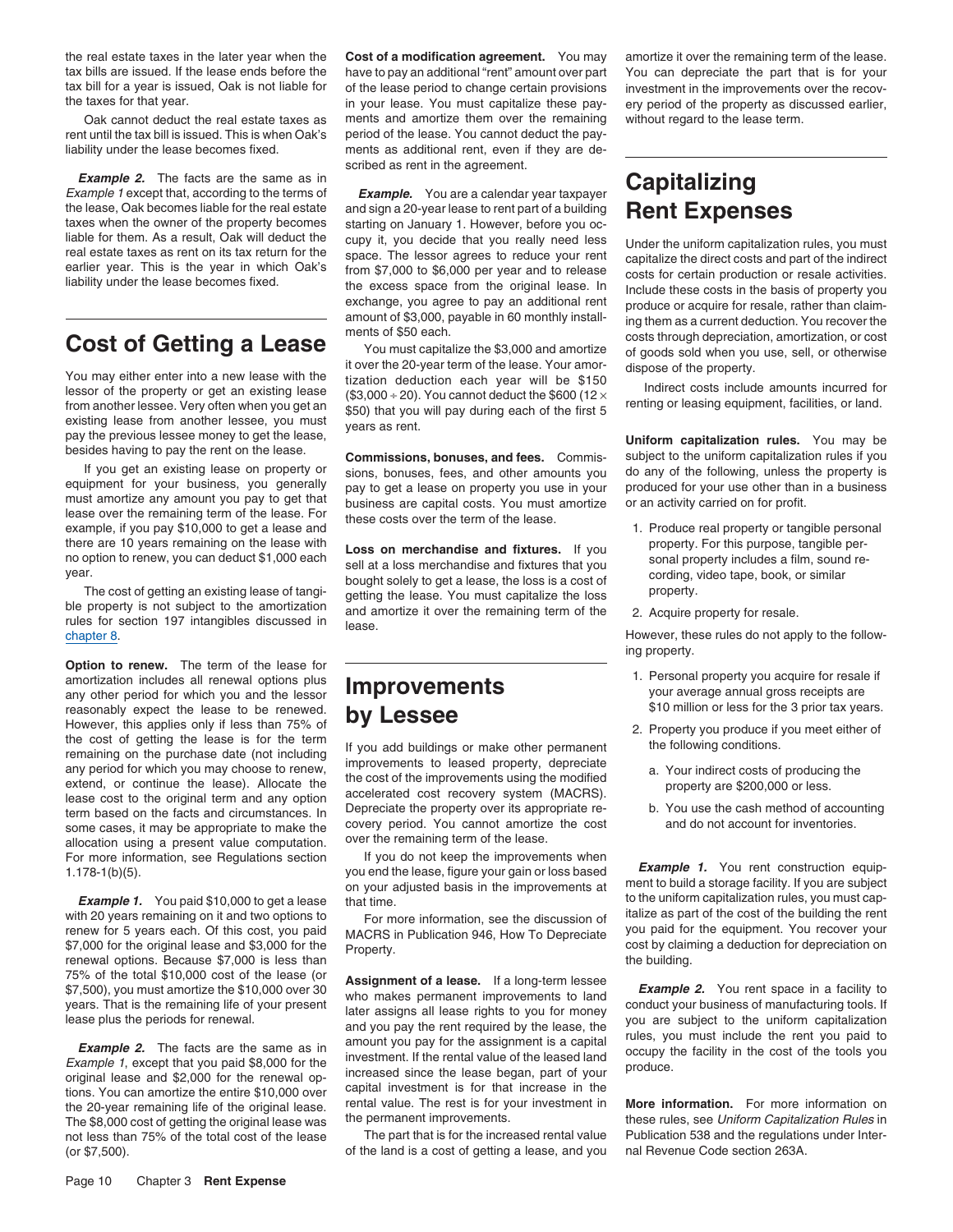- Allocation of interest
- 
- 
- Capitalization of interest
- 
- Below-market loans

- 
- 
- 

### **Form (and Instructions)**

- 
- 
- **□ Sch K-1 (Form 1065)** Partner's Share of The date the loan is repaid. purposes because income, Deductions, Credits, etc. purposes  $\tau_{\text{rel}}$
- 
- 
- 
- 
- 

proceeds. Connie uses \$20,000 from the checking account any payment (up to the amount of the proceeds)

- 
- Passive trade or business activity interest
- 
- Portfolio interest
- 

This chapter discusses the tax treatment of busiser allocate the loan proceeds. You \$20,000 as used in the passive activity, and ness interest expense. **Business interest ex** allocate loan proceeds by tracing disburse- \$4



This chapter discusses: the same account of the from any other funds.<br>This chapter discusses: from any other funds.

ceeds and the related interest is not generally • Interest you cannot deduct and affected by the use of property that secures the Ioan. **Example.** On January 9, Edith opened a loan.

ceeds to buy an automobile for personal use. Vou must allocate interest expense on the loan<br> **Useful Items**<br>
You may want to see:<br>
You may want to see:<br>
You may want to see:<br>
You may want to see:<br>
Property.



**Publication Publication** If the property that secures the loan is your home, you generally do not allo- January 1500 proceeds □ 537 Installment Sales cate the loan proceeds or the related □ 550 Investment Income and Expenses interest. The interest is usually deductible as<br>qualified home mortgage interest, regardless of<br>**□ 936** Home Mortgage Interest Deduction how the loan proceeds are used. For more infor

**allocation period.** The period for which a J<br> **a Sch E (Form 1040)** Supplemental date the proceeds are used and ends on the deposited to a particular use begins on the **EXECT E (Form 1040)** Supplemental date the proceeds are used and ends on the November 20 income and Loss earlier of the following dates.

mation, see Publication 936.

The date the loan is reallocated to another

□ 1098 Mortgage Interest Statement if the lender disburses the loan proceeds to a<br>
third party, the allocation of the loan is still based and the statement<br>
and the form the remaining \$200 proceeds of<br>
Accounting Method<br> Accounting Method you pay for property, services, or anything else treats the \$800 used for an investment as made<br>Allege treats the \$800 used for an investment as made<br>and the property, services, or anything else treats th by incurring a loan, or you take property subject

**□ 8582** Passive Activity Loss Limitations **Proceeds deposited in borrower's account.** and \$400 of unborrowed funds.<br>Treat loan proceeds deposited in an account as For the periods during which loan proceeds See chapter 12 for information about getting<br>Treat loan proceeds deposited in an account as For the periods during which loan proceeds<br>publications and forms.<br>whether the account pays interest. Any interest property held f

The rules for deducting interest vary, depending **Example.** Connie, a calendar-year tax-<br>on whether the loan proceeds are used for busi-<br>ness, personal, or investment activities. If you mediately uses the proceeds to open use the proceeds of a loan for more than one account. No other amounts are deposited in the *Amounts paid within 30 days.* If you retype of expense, you must make an allocation to account during the year and no part of the loan ceive loan proceeds in cash or if the loan prodetermine the interest for each use of the loan's principal is repaid during the year. On April 2, ceeds are deposited in an account, you can treat count exes \$20,000 from the checking account any payment (up to the amount

Allocate your interest expense to the follow- for a passive activity expenditure. On Septeming categories. ber 4, Connie uses an additional \$40,000 from

• Nonpassive trade or business activity in-<br>the account for personal purposes.<br>
4.100,000 loan is treated as property held for<br>
<sup>\$100,000</sup> loan is treated as property held for investment for the period from January 4 ● Investment interest through April 1. From April 2 through September Interest **Interest** 3, Connie must treat \$20,000 of the loan as used in the passive activity and \$80,000 of the loan as **Personal interest example 1** • *property held for investment. From September 4* • *property held for investment. From September 4* Interoduction<br>In general, you allocate interest on a loan the of the loan as used for personal purposes,<br>This chanter discusses the tax treatment of busi-<br>ame way you allocate the loan proceeds. You \$20,000 as used in the

**Solution** and proceeds a proceed a mount charged for the use of ments to specific uses.<br>
The easiest way to trace disburse loan proceeds deposited in an account as used<br>
The easiest way to trace disburse loan proceeds dep

- 
- Allocation of interest  **Any amounts deposited after these loan Secured loan.** The allocation of loan pro-<br>• Interest you can deduct **because** the related interest is not denerally **and proceeds**.

checking account, depositing \$500 of the pro-**Example.** You secure a loan with property ceeds of Loan A and \$1,000 of unborrowed vised in your business. You use the loan pro-<br>used in your business. You use the loan pro- funds. The following table shows the transacfunds. The following table shows the transactions in her account during the tax year.

| )ate        | <b>Transaction</b>                                                    |
|-------------|-----------------------------------------------------------------------|
| anuary 9    | \$500 proceeds of Loan A<br>and \$1,000 unborrowed<br>funds deposited |
| anuary 14   | \$500 proceeds of Loan B<br>deposited                                 |
| ebruary 19  | \$800 used for personal<br>purposes                                   |
| ebruary 27  | \$700 used for passive<br>activity                                    |
| une 19      | \$1,000 proceeds of Loan C<br>deposited                               |
| lovember 20 | \$800 used for an<br>investment                                       |
| )ecember 18 | \$600 used for personal<br>purposes                                   |

□ Sch K-1 (Form 1120S) Shareholder's use.<br>Share of Income, Deductions,<br>Credits, etc. Proceeds not disbursed to borrower. Even A and \$300 of the proceeds of Loan B. She Deduction to a debt.<br>
Deduction to a debt.<br>
The \$600 used for personal purposes as made<br>
from the remaining \$200 proceeds of Loan C

you pay on the loan is investment interest ex-<br>pense. If you withdraw the proceeds of the loan,<br>you must reallocate the loan based on the use of<br>the funds.<br>Milar account as made at the time the check is<br>written if you mail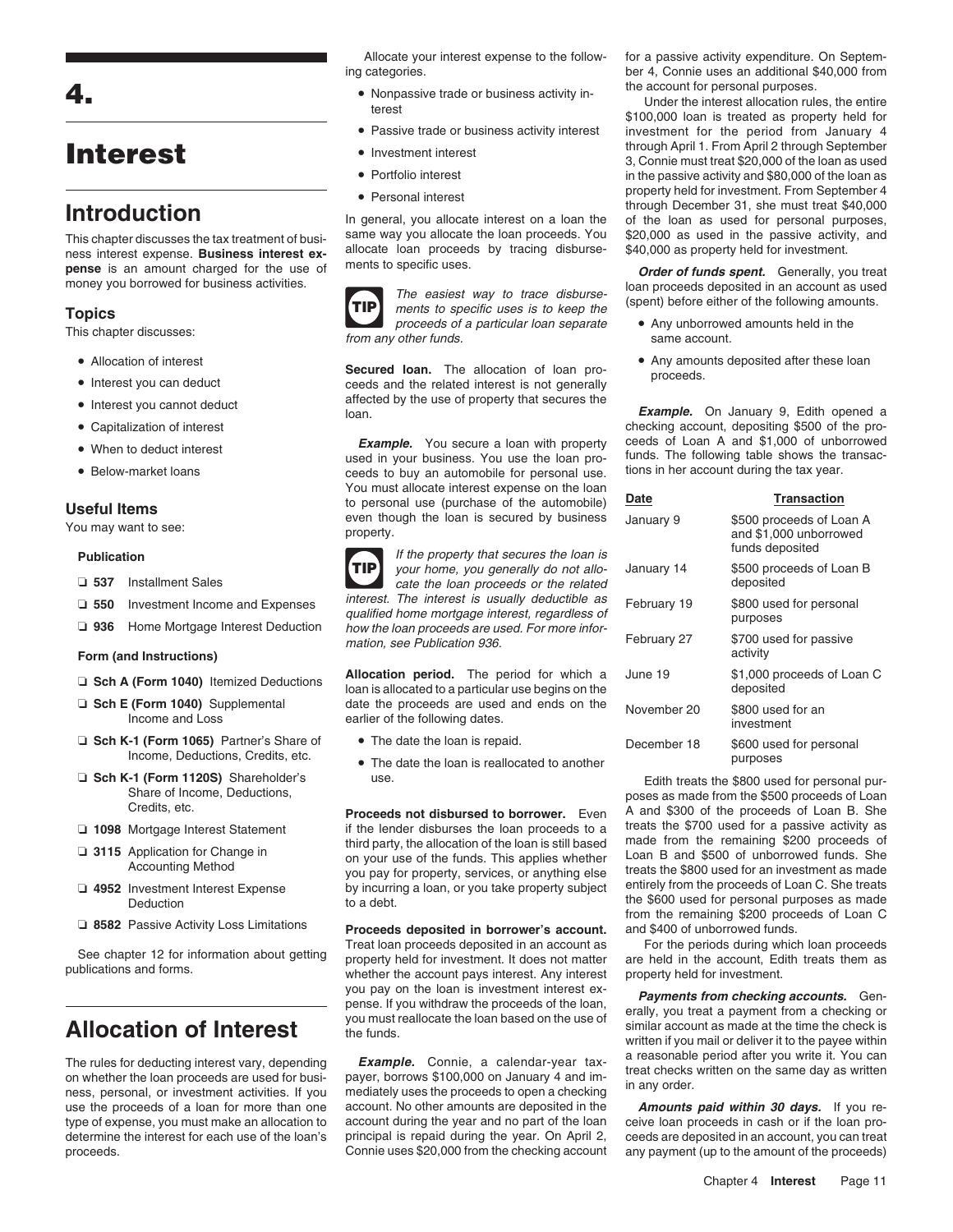made from any account you own, or from cash, account (\$867) continues to be investment inter- you use the proceeds of the loan for a trade or as made from those proceeds. This applies to est expense until you either repay it or reallocate business expense. It does not matter what type any payment made within 30 days before or it to another use. This in the state any payment made within 30 days before or it to another use. The context of property secures the loan. You can deduct after the proceeds are received in cash or de-

account, you can apply this rule even if the rules<br>stated earlier under *Order of funds spent* would 1. Personal use. stated earlier under Order of funds spent would<br>
otherwise require you to treat the proceeds as<br>
used for other purposes. If you apply this rule to<br>
any payments, disregard those payments (and<br>
any than those included in ( the proceeds from which they are made) when 3. Passive activities in connection with a<br>applying the rules stated under *Order of funds* rental real estate activity in which you ac-

If you received the loan proceeds in cash, 4. Former passive activities. of the total interest paid or accrued. you can treat the payment as made on the date<br>you received the cash instead of the date you<br>actually made the payment.<br>actually made the payment.<br>actually made the payment.<br>actually made the payment.

18 and on August 28 writes a check on the<br>
Erank deposits his paycheck, deposits of these same fixed or variable rate or variable rate or variable rate<br>
Frank deposits is paycheck, deposits of these of these of these of th

**Optional method for determining date of** was allocated. Make the allocation only to the to a person (including a financial institution or a **reallocation.** You can use the following extent you use the proceeds of the new method to determine the date loan proceeds are repay any part of the original loan. of that person's trade or business. A govern-

- The first day of that month.
- 

Example. You borrowed \$20,000 and used<br>
the proceeds of this loan to open a new savings<br>
and the name of the partnership in column (f). If the proceeds<br>
account. When the account had earned interest<br>
of \$867, you withdrew count until the time of the withdrawal is invested and **Can Deduct** and the issue price of the loan.<br>
A loan's stated redemption price at maturity the part of the proceeds used for personal pur-<br>poses (\$19,133) from the time you withdrew it<br>you can generally deduct as a business ex- payable on it other than qualified stated interest. poses (\$19,133) from the time you withdrew it You can generally deduct as a business ex- payable on it other than qualified stated interest.<br>until you either repay it or reallocate it to another pense all interest you pay

after the proceeds are received in cash or de-<br>posited in your account.<br>If the loan proceeds are deposited in an allocated to more than one use, treat it as<br>If the loan proceeds are deposited in an being repaid in the foll

- 
- 
- 
- 
- 

- 
- 

reallocated to another use. You can treat all<br>payments from loan proceeds in the account<br>during any month as taking place on the later of<br>the following dates.<br>the following dates.<br>The statement of the statement of the stat The first day of the first day of the first day of the deduct this amount. For information on how to interest expense associated with the distributed depends on your use of those  $\frac{1}{10}$  this observant. See *Refunds of* • The date the loan proceeds are deposited report this refund, see Refunds of interest later in the account.<br>in the account. proceeds depends on your use of those in this chapter.<br>proceeds.<br>in this chapter. **Expenses paid** 

Interest or a segregated account. If you enter "interest expense" and the name of the abstract fees, and recording fees, are capital<br>have an account that contains only loan pro-<br>ceeds and interest earned on the account, yo

- 
- 
- 

applying the rules stated under Order of funds<br>spent.<br>If you received the loan proceeds in cash, and the participate.<br>If you received the loan proceeds in cash, a Former passive activities.<br>If you received the loan proceed

**Example.** Frank gets a loan of \$1,000 on **Line of credit (continuous borrowings).** use your half of the loan in your business, and you make one-half of the loan payments. You and receives the proceeds in cash. The followi

cooperative housing corporation) in the course

However, you can use this optional method only<br>If you treat all payments from the account during<br>the same calendar month in the same way.<br>The interest on Schedule E (Form 1040), line 28;<br>the interest on Schedule E (Form 10

pense all interest you pay or accrue during the Qualified stated interest is stated interest that is use is personal interest expense. The interest tax year on debts related to your trade or busi-<br>
charged on the loan proceeds you left in the ness. Interest relates to your trade or business if (other than another loan of ness. Interest relates to your trade or business if (other than another loan of the issuer) at least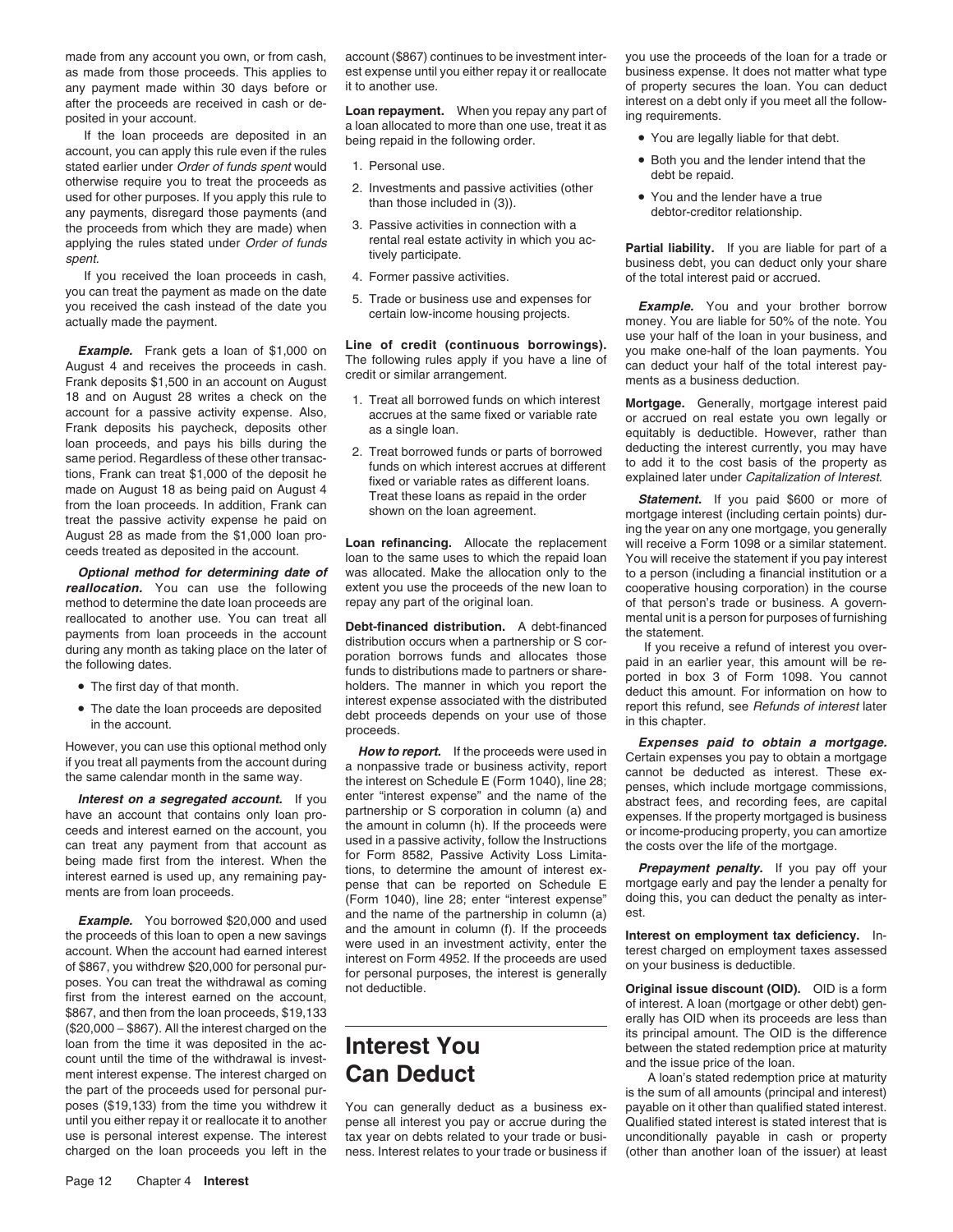fixed rate. previous example, except that you deduct the must be capitalized, and you generally cannot

the loan. Figure the amount to deduct each year

**10.000. De minimis OID.** The OID is de minimis if it  $(398,593 \times .102467) - 10,000$ . with funds borrowed from the original lender is less than one-fourth of 1% (.0025) of the through a second loan, an advance, or any othe is less than one-fourth of 1% (.0025) of the<br>stated redemption price of the loan at maturity **Loan or mortgage ends.** If your loan or<br>multiplied by the number of full vears from the mortgage ends, you may be able to deduc

- 
- On a straight-line basis over the term of
- 
- In its entirety at maturity of the loan.

**Example.** On January 1, 2010, you took out premium charges. If any of these charges **Commitment fees or standby charges.**<br> **a** \$100,000 discounted loan and received (points) are solely for the use of money, they are  $\frac{$ 

minimis, you must use the constant-yield make partial payments on a debt (other than a tax return is not a business deduction even<br>method to figure how much you can deduct each debt owed the IRS), the payments are applied,

- 
- 
- 

the literature you receive from your lender. If you rate for that month.<br>
do not have this information, consult your lender **Cannot Deduct** do not have this information, consult your lender<br>or tax advisor. In general, the yield to maturity is<br>the discount rate that, when used in computing Certain interest payments cannot be deducted.<br>the present value of all p principal amount of the loan.  $\qquad \qquad$  deduct them as interest.  $\qquad \qquad \bullet$  Five individuals.

annually over the term of the loan at a single *Example.* The facts are the same as in the You cannot currently deduct interest that You generally deduct OID over the term of OID on a constant yield basis over the term of deduct personal interest.<br>Joan, Figure the amount to deduct each year the loan. The yield to maturity on your loan is using the constant-yield method, unless the OID 10.2467%, compounded annually. For 2010, **Interest paid with funds borrowed from origi-**<br>on the loan is de minimis.<br> $y_{01}$  can deduct \$93 [(\$98,500  $\times$  .102467) - **nal len** 

multiplied by the number of full years from the mortgage ends, you may be able to deduct any<br>date of original issue to maturity (the term of the remaining OID in the tax year in which the loan<br>loan).<br>If the OID is de minim

can deduct each year.<br>If you refinance with the original lender, interest on the first loan are deductible, along<br>an original lender the term of the first loan interest you pay on the second loan. • On a constant-yield basis over the term of  $\frac{1}{2}$  you generally cannot deduct the re- with any interest you pay on the second loan, On a constant-yield basis over the term of **caunot** maining OID in the year in which the subject to any limits that apply. **!** refinancing occurs, but you may be able to de-On a straight-line basis over the term of duct it over the term of the new mortgage or **Capitalized interest.** You cannot currently the loan.<br>Ioan. See Interest paid with funds borrowed from deduct interest you are require *toan. See* Interest paid with funds borrowed from deduct interest you are required to capitalize original lender *under* Interest You Cannot De-<br>
under the uniform capitalization rules. See Capioriginal lender under Interest You Cannot De-<br>In proportion to stated interest payments.<br>Alization of Interest Islam is you buy

You make this choice by deducting the OID in a<br>manner consistent with the method chosen on<br>your timely filed tax return for the tax year in<br>your timely filed tax return for the tax year in<br>these charges are also called loa

method to figure how much you can deduct each debt owed the IRS), the payments are applied, though the tax due is related to income from year. You figure your deduction for the first year in general, first to interest and

cussed later), the issue price generally is **Installment purchase.** If you make an install- est. You cannot deduct them. Generally, the difference between the proceeds and ment purchase of business property, the con- canno the difference between the proceeds and ment purchase of business property, the conthe points. The points of the seller generally the points. provides for the payment of interest. If no inter-<br> **Interest on loans with respect to life insur-**<br>
est or a low rate of interest is charged under the<br> **ance policies.** You generally cannot deduct 2. Multiply the result in (1) by the yield to est or a low rate of interest is charged under the maturity. contract, a portion of the stated principal amount interest on a debt incurred with respect to any<br>payable under the contract may be recharacter- life insurance, annuity, or endowment contract 3. Subtract any qualified stated interest pay-<br>ments from the result in (2). This is the ized as interest (unstated interest). The amount that covers any individual unless that individual<br>OID you can deduct in the first ye OID you can deduct in the first year. The recharacterized as interest reduces your basis IS a key person.<br>in the property and increases your interest ex- If the policy or contract covers a key person.

talization of Interest, later. In addition, if you buy property and pay interest owed by the seller (for

In deduct who cash year for to years.<br> **Constant-yield method.** If the OID is not de **Partial payments on a nontax debt.** If you income tax assessed on your individual income to the constant-yield make partial payments on

erally, this equals the proceeds of the loan. ent allocation of the payments would be made. **Penalties.** Penalties on underpaid deficientif you paid points on the loan (as dis-<br>If you paid points on the loan (as dis-<br>cusse

To figure your deduction in any subsequent<br>year, follow the above steps, except determine<br>the adjusted issue price in step (1). To get the<br>adjusted issue price in step (1). To get the<br>adjusted issue price in step (1). To g The yield to maturity is generally shown in **Interest You** age-Monthly Average Corporates) (Moody's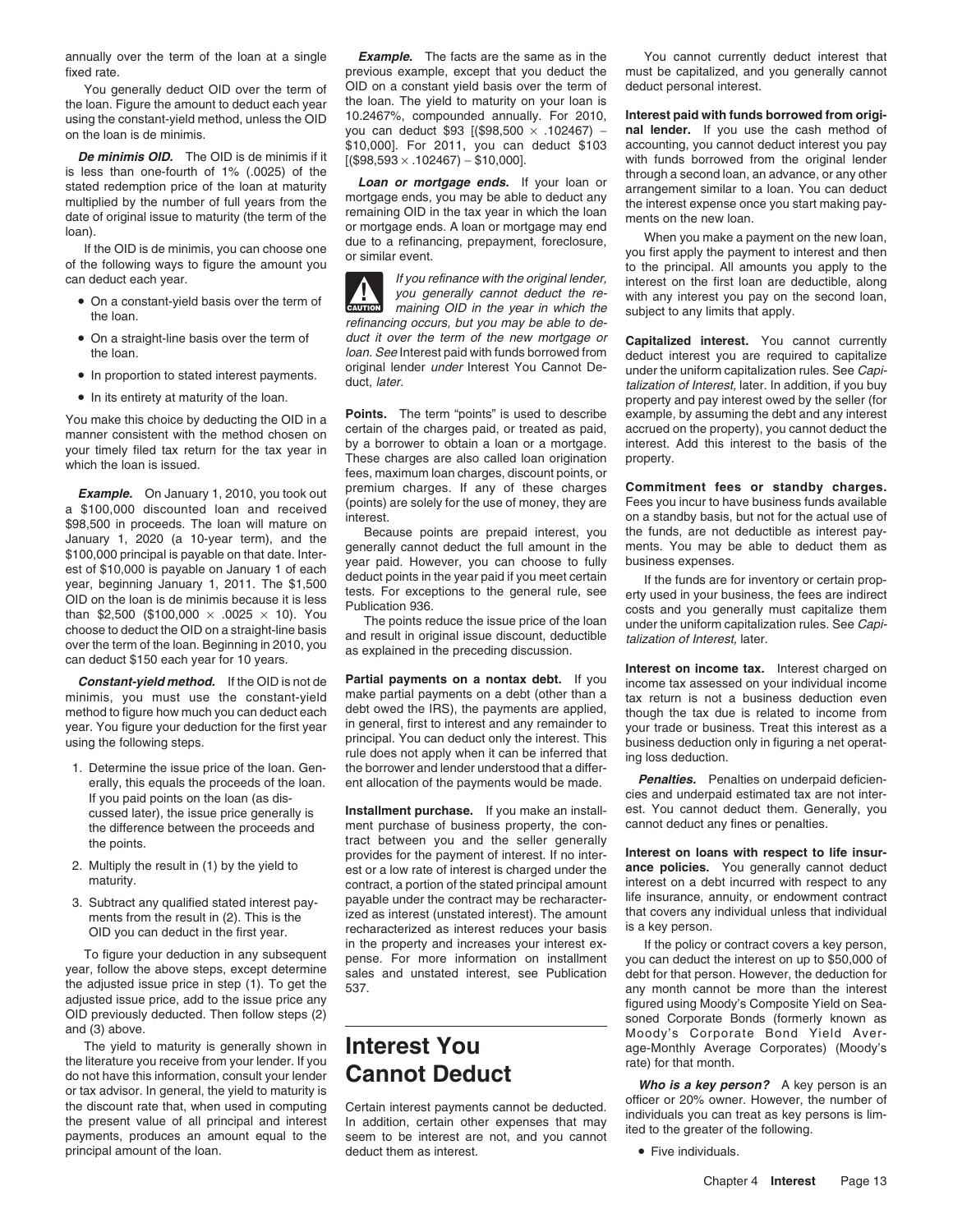• The lesser of 5% of the total officers and

**Exceptions for pre-June 1997 contracts.**<br>
You can generally deduct the interest if the con-<br>
tract was issued before June 9, 1997, and the est capitalization rules are applied first at the posed tax deficiency and interes ested in your business. If the contract was pur- level to the extent the partnership or S corpora- *Related person.* If you use an accrual chased before lune 21, 1986 you can generally tion has insufficient debt to suppo chased before June 21, 1986, you can generally tion has insufficient debt to support the produc- method, you cannot deduct interest owed to a<br>deduct the interest no matter who is covered by tion or construction costs. deduct the interest no matter who is covered by tion or construction costs.<br>If you are a partner or a shareholder, you payment is made and the interest is includible in

Revenue Code. **Additional information.** The procedures for

# Notice 88-99 is in Cumulative Bulletin 1988-2. *Ioans* later in this discussion.<br>A below-market loan is a loan on which no

For the produced by you for use in your trade or experimentally is considered and arm's-length transaction in which you, the bor-<br>must be produced by you for use in your trade or arm's-length transaction in which you, the business or for sale to customers. You cannot If the uniform capitalization rules, discussed<br>capitalize interest related to property that you under *Capitalization of Interest*, earlier, do not the following.<br>acquire in an

produced is designated property. Designated

- 
- 
- Tangible personal property with an esti-
- Tangible personal property with an esti-

if you construct, build, install, manufacture, de-**Refunds of interest.** If you pay interest and<br>velop, improve, create, raise, or grow it. Treat then receive a refund in the same tax year of any the period.<br>property produ

to carry, transport, or install personal property. **Accrual method.** Under an accrual method, www.irs.gov/irb. You can choose to capitalize carrying charges you can deduct only interest that has accrued office to get these not subject to the uniform capitalization rules if during the tax year.<br>they are otherwise deductible. For more infor-

**Capitalized interest.** Treat capitalized inter-<br>est as a cost of the property produced. You **Discounted Ioan.** See Discounted Ioan, 1. Gift Ioans (below-market Ioans where the<br>recover your interest when you sell or use th property. If the property is inventory, recover **Tax deficiency.** If you contest a federal in-<br>
capitalized interest through cost of goods sold. If come tax deficiency, interest does not accrue low-market loans between an

employees of the company or 20 individu-<br>
ment to basis, depreciation, amortization, or then the interest accrues in the vear the tax was als. als. ment to basis, depreciation, amortization, or then the interest accrues in the year the tax was<br>other method.

the contract. If you are a partner or a shareholder, you<br> **Interest allocated to unborrowed policy**<br>
the tax year for the production costs of the part-<br> **Cash value.** Corporations and partnerships<br> **Cash value.** Corporatio

applying the uniform capitalization rules are be-<br>your receive a below-market gift or demand<br>yond the scope of this publication. For more loan and use the proceeds in your trade or yond the scope of this publication. For more loan and use the proceeds in your trade or information, see sections 1.263A-8 through business, you may be able to deduct the forgone information, see sections 1.263A-8 through business, you may be able to deduct the forgone **Capitalization** 1.263A-15 of the regulations and Notice 88-99. interest. See Treatment of gift and demand

property is any of the following. <br>a promissory note you gave as payment be the forgone interest. • Real property. **a** promissory note you gave as payment be-<br>cause it is a promise to pay and not an actual

duct any interest paid before the year it is due. substance of the transaction. mated production period of more than 2 Interest paid in advance can be deducted only in years. the tax year in which it is due. **Forgone interest.**

**Discounted Ioan.** If interest or a discount is For any period, forgone interest is: mated production period of more than 1 subtracted from your loan proceeds, it is not a<br>year if the estimated cost of production is<br>more than \$1 million.<br>when you get the loan. For more information,<br>see *Original issue disc* 

produced by you up to the amount you pay or<br>incur for the property. later tax year, include the refund in your income<br>carrying charges. Carrying charges include<br>carrying charges include<br>duced your tax

you can deduct only interest that has accrued

capitalized interest through cost of goods sold. If come tax deficiency, interest does not accrue

the property is used in your trade or business, until the tax year the final determination of liabilasserted and agreed to by you.

Under the uniform capitalization rules, you generally must capitalization rules, you generally must capitalize interest is charged or on which interest is charged or on which interest is erally must capitalize interest on

- acquire in any other manner. apply to you, deduct interest as follows.<br>
Interest you paid or incurred during the pro-<br>
duction period must be capitalized if the property<br>
orduced is designated property. Designated can gene
	-

CAUSE It IS a promise to pay and not an actual The additional payment is treated as a gift, divi-<br>dend, contribution to capital, payment of com-Tangible personal property with a computer of 20 years or more.<br>**Prepaid interest.** You generally cannot de-<br>pensation, or other payment, depending on the

- 
- 

**TIP** Carrying charges. Carrying charges include to the extent the deduction for the interest re-<br>taxes you pay to carry or develop real estate or duced your tax.<br>to carry, transport, or install personal property. Accrual method

they are otherwise deductible. For more infor-*Prepaid interest.* See *Prepaid interest*, **Loans subject to the rules.** The rules for be-<br>*Prepaid interest.* See *Prepaid interest*, **above.** low-market loans apply to the

- 
-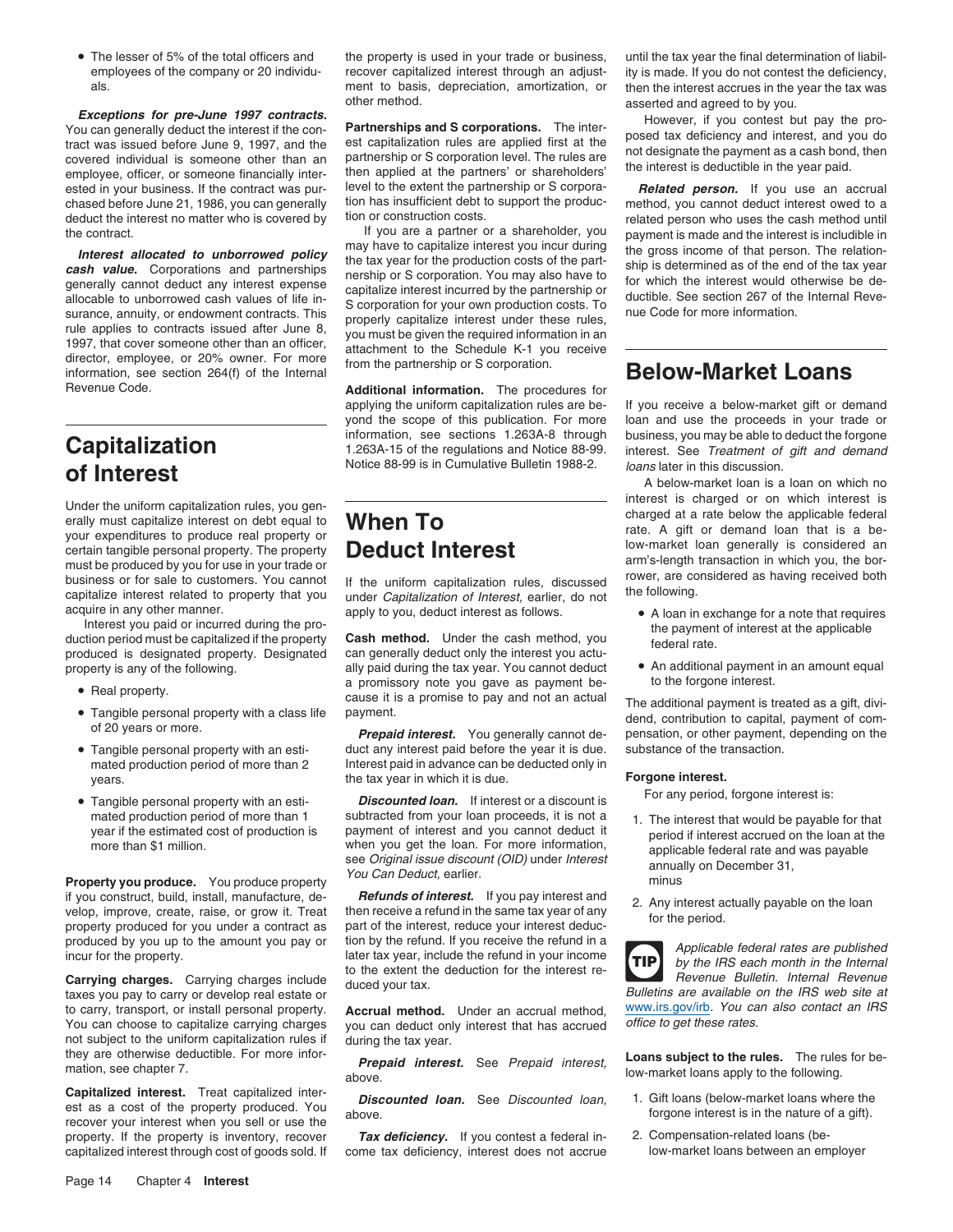- 
- where the avoidance of federal tax is one sonal care), and<br>of the main nurnoses of the interest are sonal care of the main nurnoses of the interest are
- 5. Loans to qualified continuing care facilities customary business practices.<br>1. The individual or individual's spouse will be under a continuing care contract (made af-<br>1. 1985). 2. Loans subsidized by a federal, state,

Except as noted in (5) above, these rules<br>apply to demand loans (loans payable in full at a tion to the public.<br>apply to demand loans (loans payable in full at tion to the public.<br>any time upon the lender's demand) outstan after June 6, 1984, and to term loans (loans that 3. Certain employee-relocation loans.<br>are not demand loans) made after that date.<br>4. Certain loans to or from a foreign person. the Internal Revenue Code.

Forgone interest on the loan. You are then 5. Any other loan if the taxpayer can show principal payment may be considered interest.<br>Treated as transferring this amount back to the that the interest arrangement has no signi treated as transferring this amount back to the that the interest arrangement has no signif-<br>lender as interest These transfers are consid-<br>lender as interest These transfers are consid-<br>icant effect on the federal tax lia lender as interest. These transfers are consid-<br>
lender or the borrower. Whether an inter-<br>
lender or the borrower. Whether an inter-<br>
to these loans. See Unstated Interest and Origi-<br>
or December as lender or the borrower ered to occur annually, generally on December lender or the borrower. Whether an inter-<br>31. If you use the loan proceeds in your trade or est arrangement has a significant effect on all issue Discount (OID) in Publication 31. If you use the loan proceeds in your trade or est arrangement has a significant effect or business, you can deduct the forgone interest the federal tax liability of the lender or the

**Limit on forgone interest for gift loans of** the regulations.<br>**\$100,000 or less.** For gift loans between indi-<br>viduals, forgone interest treated as transferred and perfection the regulations. viduals, forgone interest treated as transferred generated by the loan offset each other.<br>back to the lender is limited to the borrower's net<br>investment income for the year. This limit an. <br>b. The amount of the items. investment income for the year. This limit applies if the outstanding loans between the lender c. The cost of complying with the be-<br>and borrower total \$100,000 or less. If the bor-<br>low-market loan provisions if they were rower's net investment income is \$1,000 or less,<br>it is treated as zero. This limit does not apply to a it is treated as zero. This is treated as zero. The main purposes of the interest arrangement<br>the main purposes of the interest arrangement<br>structuring the transaction as a bethe main purposes of the interest arrangement. Structuring the transmucries the main purposes of the interest arrangement.

**Treatment of term loans.** If you receive a below-market term loan other than a gift or demand loan, you are treated as receiving an addi- **Exception for loans to qualified continuing** mand loan, you are treated as receiving an addi-<br>tional cash payment (as a dividend, etc.) on the **care facilities.** The below-market interest **Introduction**<br>date the loan is made. This payment is equal to rules do not app the loan amount minus the present value, at the continuing care facility under a continuing care foreign taxes directly attributable to your trade or applicable federal rate, of all payments due contract if the lender or l applicable federal rate, of all payments due contract if the lender or lender's spouse is age business as business expenses.<br>under the loan. The same amount is treated as 62 or older by the end of the calendar year. under the loan. The same amount is treated as 62 or older by the end of the calendar year.<br>
original issue discount (OID) under Interest You Can more facilities (excluding nursing homes) meet-<br>
Doduct ordinary in the sensi

rules for below-market loans do not apply to any uing care contracts (defined below). **Topics** day on which the total outstanding loans be-<br>tween the borrower and lender is \$10,000 or<br>less. This exception applies only to the follow-<br>ing.<br>ing.

- not directly used to buy or carry in-<br>
care contracts.<br> **Employment taxes**<br> **e** Employment taxes
- tion-shareholder loans if the avoidance of tinuing care facility that includes all of the any federal tax is not a principal purpose of following conditions.<br>the interest arrangement. You may want to

their life of lives.<br>
will continue to apply even if the outstanding 2. The individual or individual's spouse will be <br>
balance is reduced to \$10,000 or less. provided with housing, as appropriate for **□ 334** Tax Guide fo balance is reduced to \$10,000 or less. provided with housing, as appropriate for ❏ **334** Tax Guide for Small Business

and an employee or between an indepen- the health of the individual or individual's **Exceptions for loans without significant tax** dent contractor and a person for whom the **effect.** The following loans are specifically ex-<br>spouse in an: contractor provides services). empted from the rules for below-market loans because their interest arrangements do not a. independent living unit (which has addi-<br>have a significant effect on the federal tax liabil- tional available facilities outside the unit<br>4. Tax avoidance loans (below-market

- of the main purposes of the interest ar-<br>
rangement).<br>
The interest are terms and contained by lender's<br>
the lender's<br>
te in the continuing care facility.<br>
S. Loans to qualified continuing care facilities<br>
te in the contin
	- 2. Loans subsidized by a federal, state, or provided with assisted living or nursing municipal qovernment that are made avail-<br>Care available in the continuing care facil-
		-
		-
- business, you can deduct the forgone interest<br>each year as a business interest expense. The borrower will be determined by all the facts<br>lender must report it as interest income. and circumstances. Consider all the follow-
	-
	-
	-
	-

rules do not apply to a loan owed by a qualified You can deduct various federal, state, local, and<br>continuing care facility under a continuing care foreign taxes directly attributable to your trade or

Deduct, earlier. The requirements listed below.

- **Exceptions for loans of \$10,000 or less.** The 1. Designed to provide services under contin-<br>rules for below-market loans do not apply to any uniquare contracts (defined below).
	-
- Real estate taxes 3. Substantially all of the independent living 1. Gift loans between individuals if the loan is unit residents are covered by continuing • Income taxes

Example are contract is a written con-<br>2. Compensation-related loans or corpora-<br>2. Compensation-related loans or corpora-<br>2. Compensation-related loans or corpora-<br>2. Compensation-related loans or corpora-Compensation-related loans or corpora-<br>tion-shareholder loans if the avoidance of the trinuing care facility that includes all of the

- the interest arrangement.<br>
The individual or individual's spouse must<br>
This exception does not apply to a term loan<br>
described in (2) above that was previously sub-<br>
their life or lives.<br>
the interpolar publication<br>
their
	-

- 
- 
- 

**Treatment of gift and demand loans.** If you unless the interest income would be effec-<br>receive a below-market gift loan or demand<br>loan, you are treated as receiving an additional trade or business and not exempt from paym

## **Taxes**



- 
- 
- 
- 
- 

- -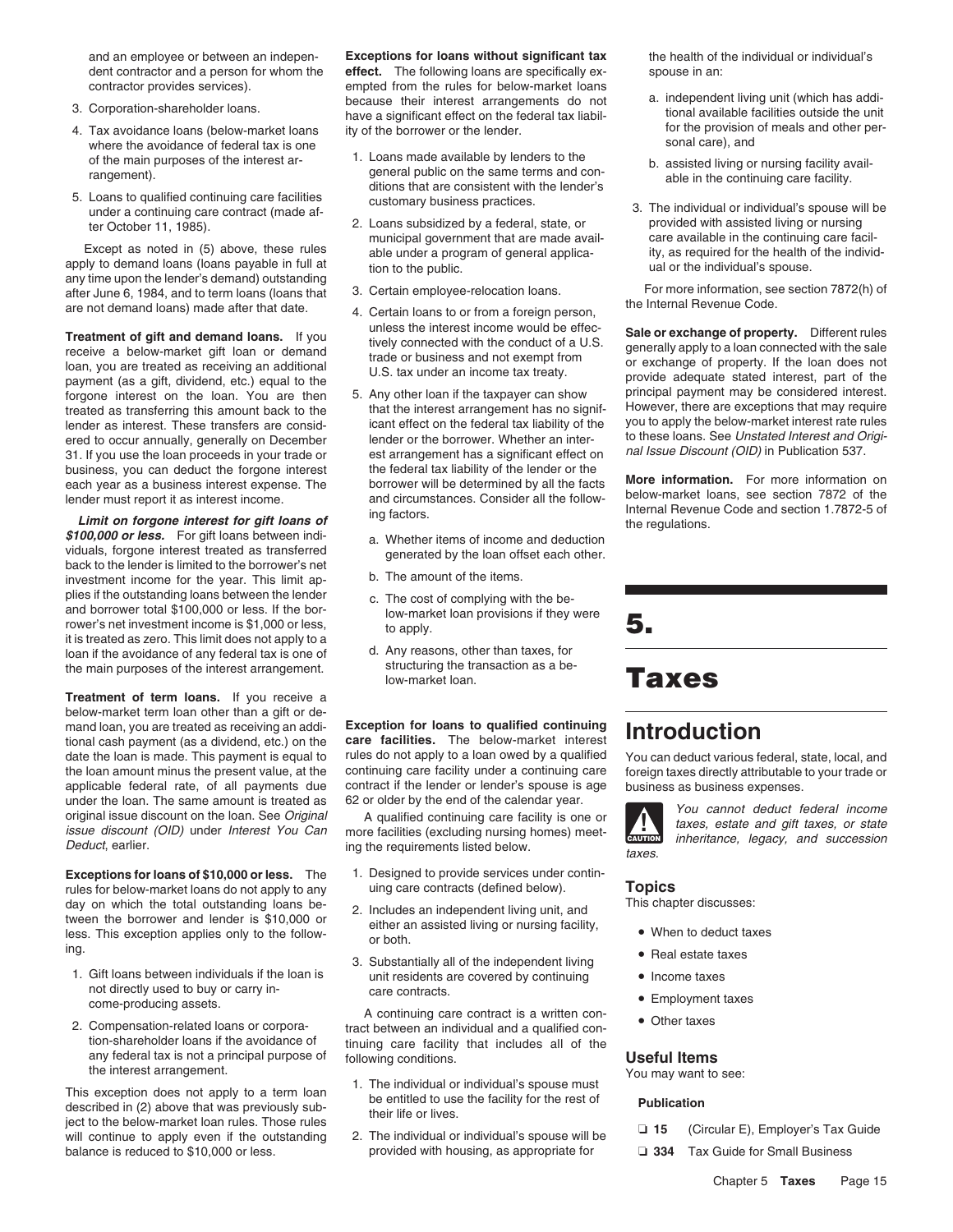- 
- 
- 

- □ Sch A (Form 1040) Itemized Deductions
- 
- 

tion can require the use of a date for accruing streets, sidewalks, water mains, sewer lines, taxes that is earlier than the date it originally and public parking facilities. You should intaxes that is earlier than the date it originally and public parking facilities. You should in-<br>required. However, if you use an accrual crease the basis of your property by the amount 2011. required. However, if you use an accrual crease the basis of method, and can deduct the tax before you pay

becomes a lien as of July 1 (accrual date). In **Example.** To improve downtown commer-<br>2010, the state changed the assessment and **Example.** To improve downtown commer-<br>2010, the state changed the assessment and **Example.** 2010, the state changed the assessment and **Example.** To improve downtown commer-<br>lien dates from July 1, 2011, to December 31, cial business, Waterfront City converted a down-<br>incur real estate taxes, attach a statement t lien dates from July 1, 2011, to December 31, cial business, waterfront City converted a down-<br>2010, for property tax year 2011. Use the origi- town business area street into an enclosed vour income tax return for that yea 2010, for property tax year 2011. Use the original correction is the state-<br>
must also use the original accrual date (July 1, 2011) to determine pedestrian mall. The city assessed the full cost<br>
when you can deduct the tax the July 1 accrual date for all future years to against the affected properties. The city is pay-<br>determine when you can deduct the tax ing the principal and interest with the annual election applies and the accounting

Uniform capitalization rules. Uniform capi-<br>
talization rules apply to certain taxpayers who not deductible as taxes or as business ex-<br> **Interpersists of the period to which the taxes relate.** talization rules apply to certain taxpayers who produce real property or tangible personal propproduce real property or tangible personal prop-<br>enses, but are depreciable capital expenses.<br>extome in a trade or business or for sale to<br>metal traxpayers are the payments used to pay the inter-<br>who acquire property for r

❏ **510** Excise Taxes deduction reduced your federal income tax in date of sale. You can usually find this informa-U 538 Accounting Periods and Methods the earlier year. For more information, see <u>Re-</u> tion on the settlement statement you received at covery of amount deducted (tax benefit rule) in closing.<br>
■ 1. If you (the seller) us



Generally, you can only deduct taxes in the year improvements that increase the value of the<br>you pay them. This applies whether you use the year if you use an accrual method or an accrual method of account-<br>ing.<br>Under an a

elect to ratably accrue real estate taxes as dis-<br>cussed later under *Real Estate Taxes*.<br>improvements that tend to increase the value of assessment and lien date. **Limit on accrual of taxes.** A taxing jurisdic-<br>tion can require the use of a date for accruing streets, sidewalks, water mains, sewer lines, \$600 will accrue in 2010 (\$1,200  $\times$  %/12, July

determine when you can deduct the tax. ing the principal and interest with the annual election applies and the accounting payments made by the property owners. payments made by the property owners.

subject to the uniform capitalization rules if they<br>are otherwise deductible. For more information,<br>see chapter 7.<br>See chapter 7.<br>See chapter 7.<br>See chapter 7. **Refunds of taxes.** If you receive a refund for property. Treat the seller as paying the taxes up real estate taxes for a year after the first year in any taxes you deducted in an earlier year, in-<br>any taxes you deducted i any taxes you deducted in an earlier year, in-<br>
clude the refund in income to the extent the buyer as paying the taxes beginning with the to revoke your election to ratably accrue real clude the refund in income to the extent the buyer as paying the taxes beginning with the

If you (the seller) use an accrual method and Form (and Instructions)<br>Form (and Instructions)<br>Form 1040) literations and inter-<br>Form 1040) literations and the taxes, you are considered to have accrued your<br>part of the tax on the date you sell the property.

❏ **Sch SE (Form 1040)** Self-Employment *Example.* Al Green, a calendar year accrual method taxpayer, owns real estate in Elm<br>County. He has not elected to ratably accrue <p>Q 3115 Application for Change in<br/>\nAccording Method</p>\n<p>According Method</p>\n<p>3115 Application for Change in<br/>\nAccording Method</p>\n<p>Recounding Method</p>\n<p>23115 Algorithm 30 of each year is the<br/>\nAnswer 30 of each year is the<br/>\nAnswer 40. The number of the current real See chapter 12 for information about getting<br>publications and forms.<br>publications and forms.<br>publications and forms.<br>publications and forms.<br>publications and forms.<br>publications and forms.<br>percent public welfare. The taxin

Performance in Publication 538. You can also **Taxes for local benefits.** Generally, you can- estate taxes for the real property tax year, July 1,

method, and can deduct the tax before you pay<br>it, use the original accrual date for the year of<br>the assessment.<br>change and all future years to determine when<br>only if the taxes are for maintenance, repairs, or<br>you can deduc

- 
- 
- 

**Carrying charges.** Carrying charges include<br>taxes you pay to carry or develop real estate or<br>to carry, transport, or install personal property.<br>You can elect to capitalize carrying charges not<br>You can elect to capitalize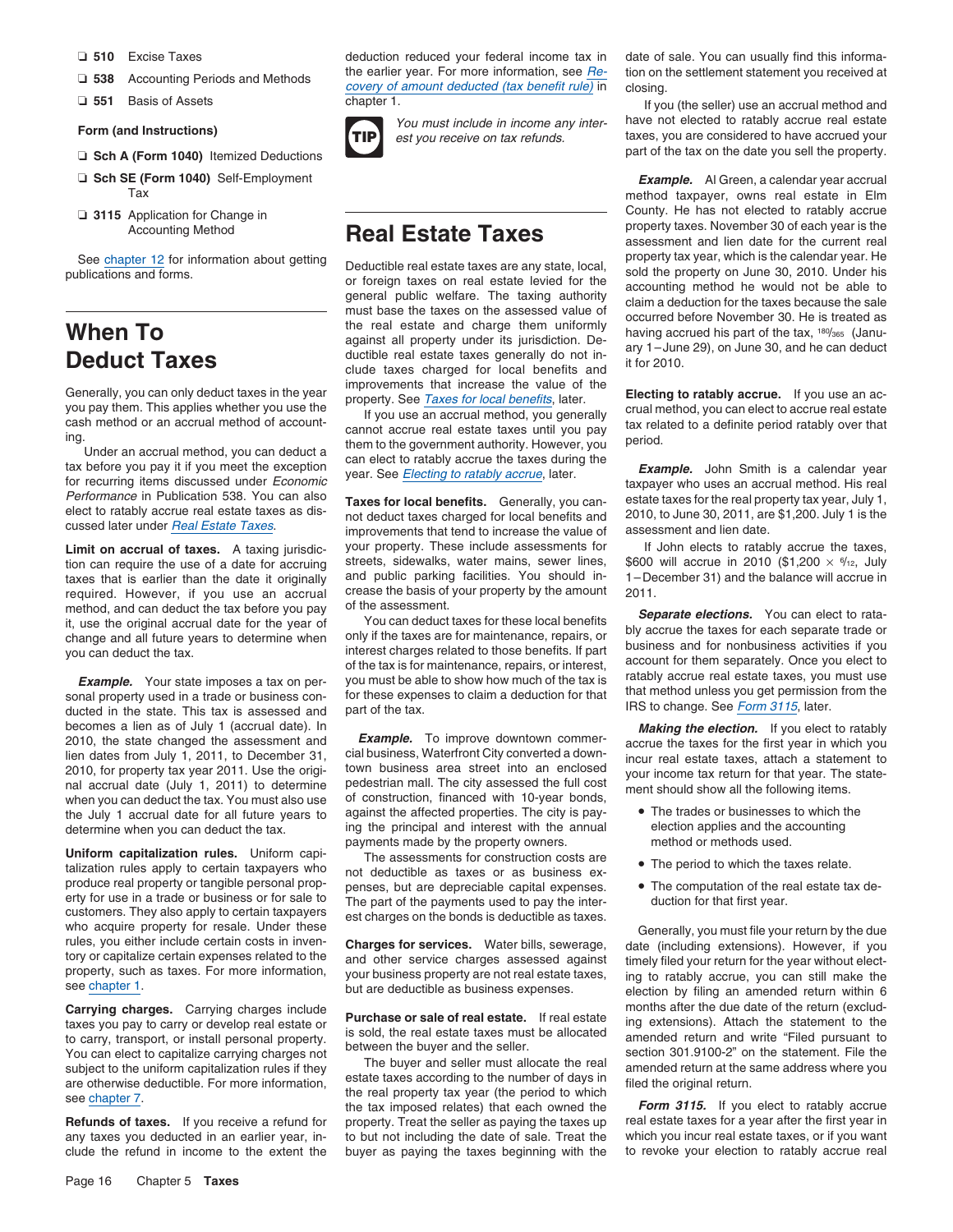use an accrual method, and you contest a state or local income tax liability, you must accrue and deduct any contested amount in the tax year in which the liability is finally determined. **Other Taxes Insurance** 

If additional state or local income taxes for a prior year are assessed in a later year, you can The following are other taxes you can deduct if deduct the taxes in the year in which they were you incur them in the ordinary course of your originally imposed (the prior year) if the tax liability is not contested. You cannot deduct them in the year in which the liability is finally deter- **Excise taxes.** You can deduct as a business



However, if you consistently deduct addi-<br>tional assessments in the year they are paid or<br>the fuel. Do not deduct these taxes as a sepafinally determined (including those for which rate item. there was no contest), you must continue to do You may be entitled to a credit or refund for so. You cannot take a deduction in the earlier federal excise tax you paid on fuels used for so. You cannot take a deduction in the earlier federal excise tax you paid on fuels used for **Introduction**<br>year unless you receive permission to change certain purposes. For more information, see<br>you generally can deduct your method of accounting. For more informa-<br>tion on accounting methods, see When Can l<br>essary cost of insurance as a business expense tion on accounting methods, see When Can I<br>Decluded the Sanctional taxes. You can deduct as a if it is for your trade, business, or profession.

taxes imposed on you by a foreign country or a U.S. possession. However, an individual cannot **Personal property tax.** You can deduct any take a deduction or credit for foreign income tax imposed by a state or local government on take a deduction or credit for foreign income tax imposed by a state or local government on **Topics**<br>taxes paid on income that is exempt from U.S. personal property used in your trade or busi-<br>tax under the foreign earned or the foreign housing exclusion. For information<br>on these exclusions, see Publication 54, Tax **Sales tax.** Treat any sales tax you pay on a **.** Deductible premiums Guide for U.S. Citizens and Resident Aliens service or on the purchase or use of property as • Nondeductible premiums Abroad. For information on the foreign tax credit, part of the cost of the service or property. If the • Capitalized premiums see Publication 514, Foreign Tax Credit for Indi- service or the cost or use of the property is viduals. deductible business expense, you can deduct

**Note.** If you are filing an application for a<br>change in accounting method filed after January<br>9, 2011, for a year of change ending after April<br>29, 2010, see Revenue Procedure 2011-14,<br>29, 2010, see Revenue Procedure 2011-2011-4 I.H.B. 330, available at need to pay certain employment taxes from your<br>www.irs.gov/irb/2011-04IRB/ar08.html.<br>www.irs.gov/irb/2011-04IRB/ar08.html.<br>security and Medicare taxes as an employer, taxes in gross receipts

**Income Taxes** Taxes Mour deduction for wages paid is not re-<br>duced by the social security, medicare, and in-<br>**Income Taxes** deduct -come taxes you withhold from your employees. one-half of your self-employment tax as a busi-<br>You can deduct the employment taxes you must ness expense in figuring your adjusted gross<br>foreign income taxes. income taxes. in

Federal income taxes. You cannot deduct<br>
federal income taxes. A corporation<br>
state and local income taxes. A corporation<br>
or partnership can deduct state and local income taxes. A corporation<br>
or partnership can deduct st

However, an individual can deduct a state<br>tax on gross income (as distinguished from net<br>income) directly attributable to a trade or busi-<br>next and the payment compensation fund or to a state<br>ness as a business expense.<br>di *Accrual of contested income taxes.* If you as taxes. **6.**

you incur them in the ordinary course of your trade or business. **What's New**

the fuel. Do not deduct these taxes as a sepa-

business expense an occupational tax charged **Foreign income taxes.** Generally, you can at a flat rate by a locality for the privilege of insurance costs under the uniform capitalization take either a deduction or a credit for income working or conducting a business working or conducting a business in the locality. rules. For more<br>*Premiums*, later.

Sales tax. Treat any sales tax you pay on a Service or the cost or use of the property is a<br>deductible business expense, you can deduct <br> $\bullet$  When to deduct premiums

estate taxes, file Form 3115. For more informa- the tax as part of that service or cost. If the tion, including applicable time frames for filing, **Employment Taxes** property is merchandise bought for resale, the see the Instructions for Form 3115. sales tax is part of the cost of the merchandise. If

**!**



expense all excise taxes that are ordinary and<br>The filing of an income tax return is not<br>considered a contest and, in the ab-<br>sence of an overt act of protest, you<br>Expending the self-employed and paid for health insurance, sence or an overt act or protest, you<br>can deduct corporate premiums you paid to cover your child who was<br>can deduct the tax in the prior year. Also, you<br>framchise taxes as a business expense.<br>If you do not show some affirm

Deduct an Expense in chapter 1. **Occupational taxes.** You can deduct as a if it is for your trade, business, or profession.

- 
- 
- 
-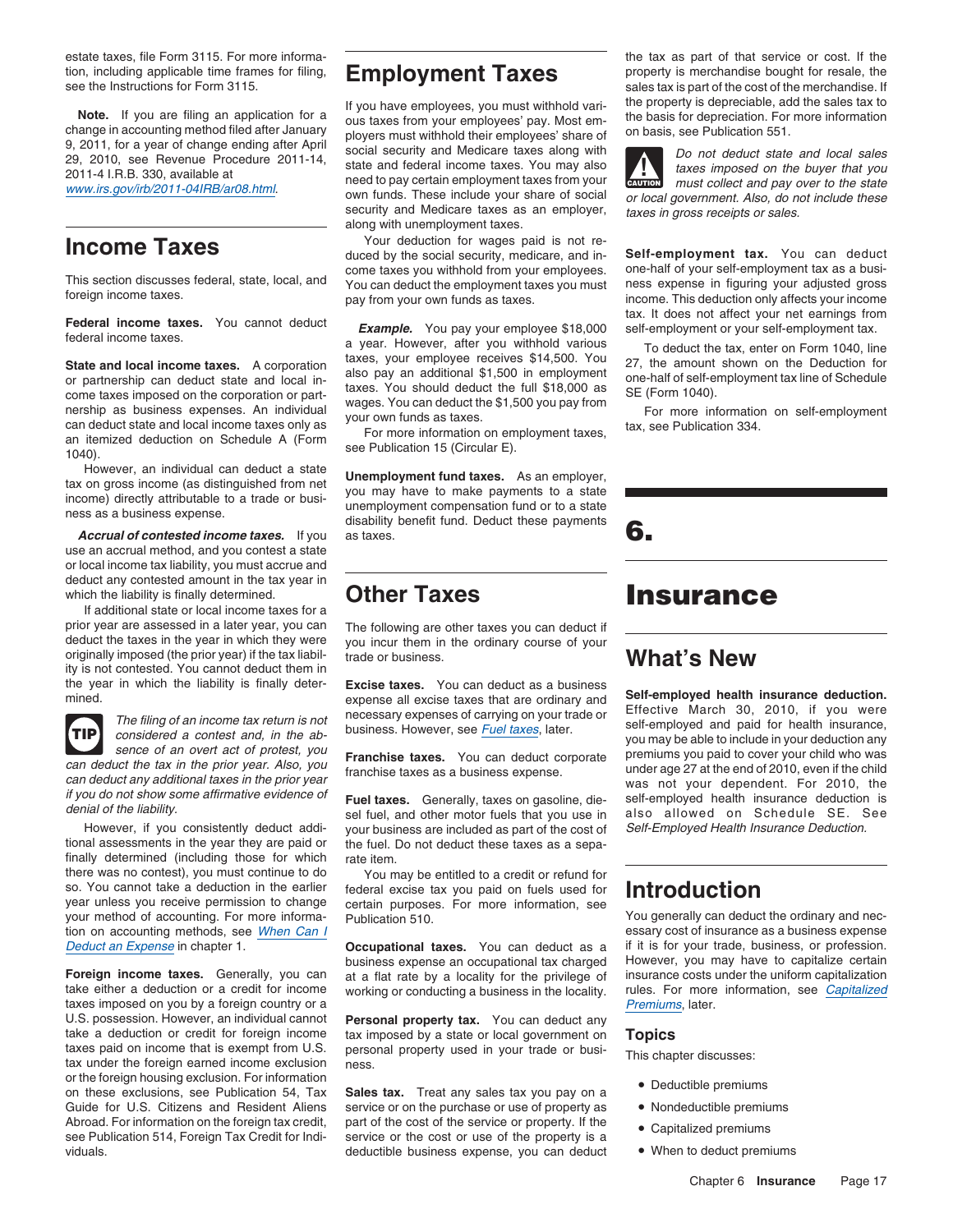- 
- 
- 
- 

**□ 1040** U.S. Individual Income Tax Return

See chapter 12 for information about getting employees if you are not directly or indi-<br>
rectly a beneficiary under the contract. The orient or your S corporation can pay them and<br>
report the premium amounts on Form W.

### **Deductible Premiums**

- 
- 
- -
	- b. If an S corporation pays accident and<br>health insurance premiums for its be used to the user spected on Schodule C<br>profit for the user spected on Schodule C
- 
- 5. Malpractice insurance that covers your<br>
personal liability for professional negli-<br>
gence resulting in injury or damage to pa-<br>
tec., box 14, code A. 2. The amount shown below. Use the per-<br>
tients or clients.<br>
tec., bo
- 6. Workers' compensation insurance set by<br>state law that covers any claims for bodily<br>injuries or job-related diseases suffered by<br>enviative a shareholder owning more than<br>employees in your business, regardless of<br>enviatin
	- a. If a partnership pays workers' compen-<br>and Tax Statement. e. Wage a. Age 71 or older–\$4,110 sation premiums for its partners, it gen-
	- also include them in the shareholder's name of the individual.<br>wages. Notice the manner of the individual.
- 7. Contributions to a state unemployment in-<br>
name of the partnership or in the name of the name of the name of the name of the death of the insured or
- **Useful Items** 8. Overhead insurance that pays for business them and report the premium amounts on You may want to see: <br>- periods of disability caused by your injury and the payments to be included in your gross in-<br>periods of disability caused by your injury payments to be included in your gross in-
	- 0. 538 Employer's Tax Guide to Fringe<br>
	Benefits<br>
	Benefits<br>
	and Nontaxable Income<br>
	and Nontaxable Income<br>
	<br> **2.** 525 Employer's Tax Guide to Fringe<br>
	ers vehicles used in your business for lia-<br>
	bility, damages, and other l age rate to figure your car expenses, you **Form (and Instructions)** cannot deduct any car insurance premi- • For more-than-2% shareholders, a policy
		- 10. Life insurance covering your officers and<br>employees if you are not directly or indi-<br>or your S corporation can pay them and
		- 11. Business interruption insurance that pays as wages to be included in your gross<br>for lost profits if your business is shut down income. However, if the policy is in your for lost profits if your business is shut down

You may be able to deduct premiums paid for 1. Insurance that covers fire, storm, theft, ac- medical and dental insurance and qualified cident, or similar losses.<br>spouse, and your dependents. Effective March tain insurance that is similar to qualifying private 2. Credit insurance that covers losses from spouse, and your dependents. Effective March tain insurance that is similar to qualifying private<br>business bad debts.<br>3. Group hospitalization and medical insur-<br>3. Group hospita Group hospitalization and medical insur- even if the child was not your dependent. A child using Medicare premiums to figure the deduc-<br>ance for employees, including long-term includes your son, daughter, stepchild, adopte includes your son, daughter, stepchild, adopted tion, you can file an amended return to refigure<br>child, or foster child, A foster child is any child the deduction. For more information, see Form care insurance. care insurance. care child, or foster child. A foster child is any child the deduction. For more information, see Form<br>placed with you by an authorized placement 1040X, Amended U.S. Individual Income Tax placed with you by an authorized placement 1040X,<br>agency or by judgment decree or other order of Return. a. If a partnership pays accident and agency or by judgment, decree, or other order of health insurance premiums for its part

- The meanin insurance premiums for its profit for the year reported on Schedule C<br>more-than-2% shareholder-employees, it contains for its profit for the year reported on Schedule C<br>it contains that the year reported on Sche
- 4. Liability insurance. The self-employment for the year reported on amounts.
	- You used one of the optional methods to
	- employees in your business, regardless of e. Age 51 to 601 to 601 to 600– 1,230 of the outstanding stock of an S corpo-<br>
	ration with wages for the year from the ration with wages for the year from the d. Age 61 to 70–\$3,290<br>corporation reported on Form W-2, Wage

erally can deduct them as guaranteed<br>
payments to partners.<br>
If an S corporation pays workers' com-<br>
following bullets, under your business.<br>
If an S corporation pays workers' com-<br>
following bullets, under your business.<br> b. If an S corporation pays workers' com-<br>
Individually pro-

- For self-employed individuals filing a<br>it generally can deduct them, but must<br>also include them in the shareholder's<br>also include them in the shareholder's<br>also include them in the shareholder's<br>also include them in the sh
- For partners, a policy can be either in the  $\qquad \qquad \bullet$  It must provide that refunds, other than surance fund are deductible as taxes if **complete surrender or cancellation** of the partner. You can either pay the premi-<br>
surance fund are deductible as taxes if they are considered taxes under state law. ums yourself or your partnership can pay contract, and dividends under the contract

**Publication** or sickness. come. However, if the policy is in your<br>9. Car and other vehicle insurance that cov-<br>**Publication** name and you pay the premiums yourself, 9. Car and other vehicle insurance that cov-<br>**Publicati** 

ums. The can be either in the name of the S corpo-<br>ration or in the name of the shareholder. report the premium amounts on Form W-2 due to a fire or other cause.<br>
the S corporation must reimburse you and<br>
the S corporation must reimburse you and report the premium amounts on Form W-2 You generally can deduct premiums you pay for<br>the following kinds of insurance related to your<br>the following kinds of insurance related to your<br>**INSURANCE Deduction**<br>income. Otherwise, the insurance plan will not be considered to be established under<br>trade or business.<br>You may be able to deduct premiums paid for vour business.

health insurance premiums for its part-<br>ners, it generally can deduct them as any court of competent jurisdiction.<br>One of the following statements must be from retirement plan distributions that were nonners, it generally can deduct them as fore of the following statements must be from retirement plan distributions that were non-<br>guaranteed payments to partners. true.<br>If an S corporation pays accident and

it generally can deduct them, but must (Form 1040), Profit or Loss From Busi- **Qualified long-term care insurance.** You eness; Schedule C-EZ (Form 1040), Net can include premiums paid on a qualified also include them in the shareholder's ress; Schedule C-EZ (Form 1040), Net can include premiums paid on a qualified Profit From Business; or S • You were a partner with net earnings from you can include only the smaller of the following

- 
- -
	-
	-
	-
	-

pensation premiums for its<br>more-than-2% shareholder-employees,<br>
Cohodule C. C. E. Z. ax E. e paliau son he sails are sent ices. The contract must meet all the following

- 
-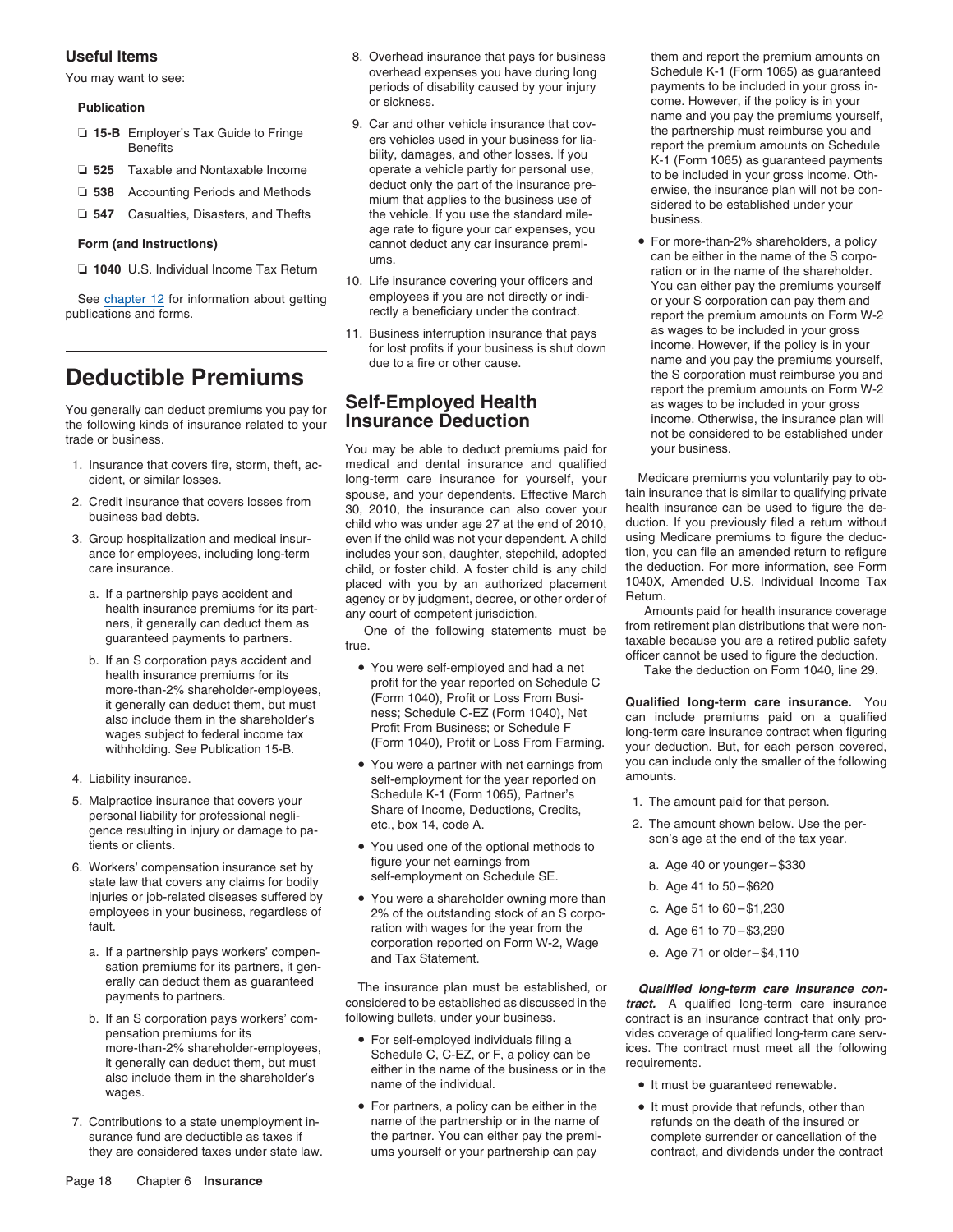- 
- It generally must not pay or reimburse ex-<br>penses incurred for services or items that<br>would be reimbursed under Medicare, ex-<br>cept where Medicare is a secondary payer<br>or the contract makes per diem or other<br>or the contra

- Necessary diagnostic, preventive, thera-<br>
peutic, curing, treating, mitigating, and re-<br>
habilitative services, and providency of Form 2555, Foreign Earned In-<br>
come, or Form 2555-EZ, Foreign Earned are directly or indir
- Maintenance or personal care services.

**Chronically ill individual.** A chronically ill **individual** a chronically ill **individual** and credit, complete Form 8885, Health Coverage individual is a person who has been certified as **Frax Credit, before you figure t** 

- 
- 

licensed health care practitioner within the previ- you paid to "U.S. Treasury-HCTC." ous 12 months.

cluding benefits you receive from a long-term Health Coverage Tax Credit (HCTC) Ad- a policy on your life or on the life of an-<br>care contract from gross income, see Publica- vance Payments care contract from gross income, see Publica-<br>
tion 525.<br>
your business to get or protect a business

tion for any month you were eligible to partici- year and each plan is established under a differ- the premiums as interest on business<br>pate in any employer (including your spouse's) ent business, you must use separate wor pate in any employer (including your spouse's) ent business, you must use separate work-<br>subsidized health plan at any time during that sheets (Worksheet 6-A) to figure each plan's net In the event of death, the proceeds o subsidized health plan at any time during that sheets (Worksheet 6-A) to figure each plan's net In the event of death, the proceeds of the month, even if you did not actually participate. In earnings limit. Include the pre month, even if you did not actually participate. In addition, effective March 30, 2010, if you were under each plan on line 1 or line 2 of that sepa- even if they are used to liquidate the debt.<br>eligible for any month or part of a month to rate worksheet and your net profit eligible for any month or part of a month to participate in any subsidized health plan main-<br>from that business on line 4 (or line 11). For a tained by the employer of either your dependent plan that provides long-term care insurance, the or your child who was under age 27 at the end of total of the amounts entered for each person on or your child who was under age 27 at the end of total of the amounts entered for each person on **Capitalized Premiums**<br>2010, do not use amounts paid for coverage for line 2 of all worksheets cannot be more than the **Capit** that month to figure the deduction. These rules appropriate limit shown on line 2 for that person.<br>are applied separately to plans that provide are applied separately to plans that do not cong-term care insurance and plans provide long-term care insurance. However, any<br>
medical insurance payments not deductible on<br>
Form 1040, line 29, can be included as medical<br>
expenses on Schedule A (Form 1040), Itemized<br> **Premiums**<br>
Premiums<br>
Premiums expenses on Schedule A (Form 1040), Itemized Deductions, if you itemize deductions.

tions. up for self-insurance. This applies even if acquired for resale.

may be used only to reduce future premi- **Effect on self-employment tax.** For tax years you cannot get business insurance coverums or increase future benefits. beginning in 2010, you can subtract the age for certain business risks. However, self-employed health insurance deduction when your actual losses may be deductible. See •• It must not provide for a cash surrender<br>
value or other money that can be paid,<br>
assigned, pledged, or borrowed.<br>
• It generally must not nay or reimburse ex-<br>
black as the business under which the insurance<br>
black is e

periodic payments without regard to ex-<br>perses.<br>the following apply you must use Workshoot the following apply, you must use Worksheet

- fied long-term care services are: You had more than one source of income on a life insurance policy covering you,
	- Income Exclusion. The policy. You are included among
	- You are using amounts paid for qualified

• An individual who has been unable, due to **Health coverage tax credit.** You may be b. For contracts issued after June 8, 1997,<br>lose of functional capacity for at loset 00 able to take this credit only if you were an elig • An individual who has been unable, due to<br>
loss of functional capacity for at least 90<br>
days, to perform at least two activities of<br>
days to perform at least two activities of<br>
days to perform at least two activities of<br>

- 
- 
- Any health coverage tax credit advance

Other coverage. You cannot take the deduc- If you have more than one health plan during the a business expense. Nor can you ded<br>tion for any month you were eligible to partici- year and each plan is established under a dif

of goods sold when you use, sell, or otherwise You cannot deduct premiums on the following **Effect on itemized deductions.** Subtract the dispose of the property. kinds of insurance.

- 
- 
- a. For contracts issued before June 9,<br>*G-A* in this chapter. **a.** *G-A* in this chapter. **a.** *A* in this chapter. **1997**, you cannot deduct the premiums<br>and long-term care services are: You had more than one source Subject to self-employment tax. an employee, or any person with a five-<br>neutic curing treating mitigating and re-<br>Nou file Form 2555 Foreign Farned In-<br>Nancial interest in your business if you possible beneficiaries of the policy if the The services must be required by a chronically ill<br>
individual and prescribed by a licensed health duction.<br>
care practitioner.<br>
Care practitioner.<br>
Care practitioner.<br>
Care practitioner.
	-
- An individual who requires substantial su-<br>
of Worksheet 6-A, do not include the following.<br>
be a low appropriate the following included on Form 8885<br>
hers as beneficiaries to induce them to • health and safety due to severe cognitive **•** Any amounts you included on Form 8885, ners as beneficiaries to induce them to health and safety due to severe cognitive **in the 4.** in the partner- line 4. in the partner- l The certification must have been made by a • Any qualified health insurance premiums ship, you are considered a beneficiary.<br>Internation must have been made by a • Any qualified health insurance premiums You cannot deduct
	- **Benefits received.** For information on ex-<br>Iding benefits you receive from a long-term Health Coverage Tax Credit (HCTC) Ad- a policy on your life or on the life of an-**More than one health plan and business.** loan, you cannot deduct the premiums as <br>you have more than one health plan during the a business expense. Nor can you deduct

costs through depreciation, amortization, or cost<br>of goods sold when you use, sell, or otherwise

health insurance deduction from your medical<br>insurance when figuring medical expenses on 1. Self-insurance reserve funds. You cannot ance on your plant or facility, machinery, equipinsurance when figuring medical expenses on 1. Self-insurance reserve funds. You cannot ance on your plant or facility, machinery, equip-<br>Schedule A (Form 1040) if you itemize deduc- deduct amounts credited to a reserve se Schedule A (Form 1040) if you itemize deduc-<br>deduct amounts credited to a reserve set ment, materials, property produced, or property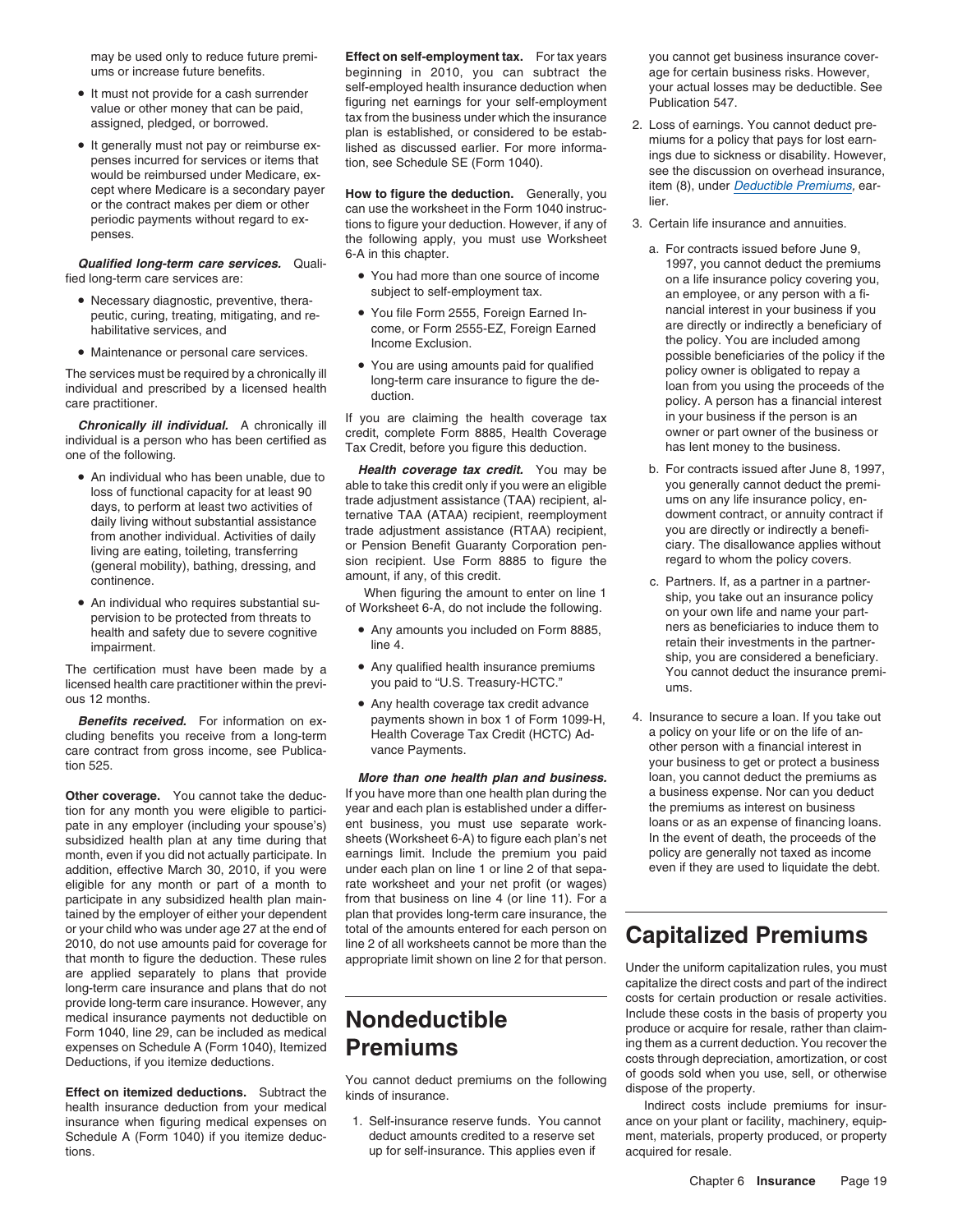### Worksheet 6-A. Self-Employed Health Insurance Deduction Worksheet Keep for Your Records

 $\mathscr{U}$ 

**Note.** Use a separate worksheet for each trade or business under which an insurance plan is established.

| 1. Enter the total amount paid in 2010 for health insurance coverage established under your business for<br>2010 for you, your spouse, and your dependents. Effective March 30, 2010, your insurance can also<br>cover your child who was under age 27 at the end of 2010, even if the child was not your dependent.<br>But do not include the following.<br>• Amounts for any month you were eligible to participate in a health plan subsidized by your or your<br>spouse's employer or, effective March 30, 2010, the employer of either your dependent or your<br>child who was under the age of 27 at the end of 2010.<br>• Any amounts paid from retirement plan distributions that were nontaxable because you are a<br>retired public safety officer.<br>• Any amounts you included on Form 8885, line 4.<br>• Any qualified health insurance premiums you paid to "U.S. Treasury-HCTC."<br>• Any health coverage tax credit advance payments shown in box 1 of Form 1099-H.<br>1.<br>2. For coverage under a qualified long-term care insurance contract, enter for each person covered the<br>smaller of the following amounts.<br>Total payments made for that person during the year.<br>a)<br>b)<br>The amount shown below. Use the person's age at the end of the tax year.<br>\$330-if that person is age 40 or younger<br>\$620-if age 41 to 50<br>\$1,230-if age 51 to 60<br>\$3,290-if age 61 to 70<br>\$4,110-if age 71 or older<br>Do not include payments for any month you were eligible to participate in a long-term care<br>insurance plan subsidized by your or your spouse's employer or, effective March 30, 2010, the<br>employer of either your dependent or your child who was under the age of 27 at the end of 2010. |  |
|-------------------------------------------------------------------------------------------------------------------------------------------------------------------------------------------------------------------------------------------------------------------------------------------------------------------------------------------------------------------------------------------------------------------------------------------------------------------------------------------------------------------------------------------------------------------------------------------------------------------------------------------------------------------------------------------------------------------------------------------------------------------------------------------------------------------------------------------------------------------------------------------------------------------------------------------------------------------------------------------------------------------------------------------------------------------------------------------------------------------------------------------------------------------------------------------------------------------------------------------------------------------------------------------------------------------------------------------------------------------------------------------------------------------------------------------------------------------------------------------------------------------------------------------------------------------------------------------------------------------------------------------------------------------------------------------------------------------------------------------------------|--|
|                                                                                                                                                                                                                                                                                                                                                                                                                                                                                                                                                                                                                                                                                                                                                                                                                                                                                                                                                                                                                                                                                                                                                                                                                                                                                                                                                                                                                                                                                                                                                                                                                                                                                                                                                       |  |
|                                                                                                                                                                                                                                                                                                                                                                                                                                                                                                                                                                                                                                                                                                                                                                                                                                                                                                                                                                                                                                                                                                                                                                                                                                                                                                                                                                                                                                                                                                                                                                                                                                                                                                                                                       |  |
|                                                                                                                                                                                                                                                                                                                                                                                                                                                                                                                                                                                                                                                                                                                                                                                                                                                                                                                                                                                                                                                                                                                                                                                                                                                                                                                                                                                                                                                                                                                                                                                                                                                                                                                                                       |  |
|                                                                                                                                                                                                                                                                                                                                                                                                                                                                                                                                                                                                                                                                                                                                                                                                                                                                                                                                                                                                                                                                                                                                                                                                                                                                                                                                                                                                                                                                                                                                                                                                                                                                                                                                                       |  |
|                                                                                                                                                                                                                                                                                                                                                                                                                                                                                                                                                                                                                                                                                                                                                                                                                                                                                                                                                                                                                                                                                                                                                                                                                                                                                                                                                                                                                                                                                                                                                                                                                                                                                                                                                       |  |
|                                                                                                                                                                                                                                                                                                                                                                                                                                                                                                                                                                                                                                                                                                                                                                                                                                                                                                                                                                                                                                                                                                                                                                                                                                                                                                                                                                                                                                                                                                                                                                                                                                                                                                                                                       |  |
|                                                                                                                                                                                                                                                                                                                                                                                                                                                                                                                                                                                                                                                                                                                                                                                                                                                                                                                                                                                                                                                                                                                                                                                                                                                                                                                                                                                                                                                                                                                                                                                                                                                                                                                                                       |  |
|                                                                                                                                                                                                                                                                                                                                                                                                                                                                                                                                                                                                                                                                                                                                                                                                                                                                                                                                                                                                                                                                                                                                                                                                                                                                                                                                                                                                                                                                                                                                                                                                                                                                                                                                                       |  |
|                                                                                                                                                                                                                                                                                                                                                                                                                                                                                                                                                                                                                                                                                                                                                                                                                                                                                                                                                                                                                                                                                                                                                                                                                                                                                                                                                                                                                                                                                                                                                                                                                                                                                                                                                       |  |
|                                                                                                                                                                                                                                                                                                                                                                                                                                                                                                                                                                                                                                                                                                                                                                                                                                                                                                                                                                                                                                                                                                                                                                                                                                                                                                                                                                                                                                                                                                                                                                                                                                                                                                                                                       |  |
|                                                                                                                                                                                                                                                                                                                                                                                                                                                                                                                                                                                                                                                                                                                                                                                                                                                                                                                                                                                                                                                                                                                                                                                                                                                                                                                                                                                                                                                                                                                                                                                                                                                                                                                                                       |  |
|                                                                                                                                                                                                                                                                                                                                                                                                                                                                                                                                                                                                                                                                                                                                                                                                                                                                                                                                                                                                                                                                                                                                                                                                                                                                                                                                                                                                                                                                                                                                                                                                                                                                                                                                                       |  |
| If more than one person is covered, figure separately the amount to enter for each person. Then                                                                                                                                                                                                                                                                                                                                                                                                                                                                                                                                                                                                                                                                                                                                                                                                                                                                                                                                                                                                                                                                                                                                                                                                                                                                                                                                                                                                                                                                                                                                                                                                                                                       |  |
| $\frac{2}{2}$ $\frac{2}{2}$ $\frac{2}{2}$ $\frac{2}{2}$ $\frac{2}{2}$ $\frac{2}{2}$ $\frac{2}{2}$ $\frac{2}{2}$ $\frac{2}{2}$ $\frac{2}{2}$ $\frac{2}{2}$ $\frac{2}{2}$ $\frac{2}{2}$ $\frac{2}{2}$ $\frac{2}{2}$ $\frac{2}{2}$ $\frac{2}{2}$ $\frac{2}{2}$ $\frac{2}{2}$ $\frac{2}{2}$ $\frac{2}{2}$ $\frac{2}{2}$                                                                                                                                                                                                                                                                                                                                                                                                                                                                                                                                                                                                                                                                                                                                                                                                                                                                                                                                                                                                                                                                                                                                                                                                                                                                                                                                                                                                                                   |  |
| 3.                                                                                                                                                                                                                                                                                                                                                                                                                                                                                                                                                                                                                                                                                                                                                                                                                                                                                                                                                                                                                                                                                                                                                                                                                                                                                                                                                                                                                                                                                                                                                                                                                                                                                                                                                    |  |
| 4. Enter your net profit* and any other earned income** from the trade or business under which the<br>insurance plan is established. Do not include Conservation Reserve Program payments exempt from                                                                                                                                                                                                                                                                                                                                                                                                                                                                                                                                                                                                                                                                                                                                                                                                                                                                                                                                                                                                                                                                                                                                                                                                                                                                                                                                                                                                                                                                                                                                                 |  |
| 4.<br>5. Enter the total of all net profits* from: Schedule C (Form 1040), line 31; Schedule C-EZ (Form 1040),<br>line 3; Schedule F (Form 1040), line 36; or Schedule K-1 (Form 1065), box 14, code A; plus any other<br>income allocable to the profitable businesses. Do not include Conservation Reserve Program<br>payments exempt from self-employment tax. See the Instructions for Schedule SE (Form 1040). Do                                                                                                                                                                                                                                                                                                                                                                                                                                                                                                                                                                                                                                                                                                                                                                                                                                                                                                                                                                                                                                                                                                                                                                                                                                                                                                                                |  |
| 5.                                                                                                                                                                                                                                                                                                                                                                                                                                                                                                                                                                                                                                                                                                                                                                                                                                                                                                                                                                                                                                                                                                                                                                                                                                                                                                                                                                                                                                                                                                                                                                                                                                                                                                                                                    |  |
| 6.                                                                                                                                                                                                                                                                                                                                                                                                                                                                                                                                                                                                                                                                                                                                                                                                                                                                                                                                                                                                                                                                                                                                                                                                                                                                                                                                                                                                                                                                                                                                                                                                                                                                                                                                                    |  |
| 7a. Complete Schedule SE (Form 1040) as a worksheet. When completing Section A, line 3, or Section B,<br>line 3, of the worksheet Schedule SE, treat the amount from Form 1040, line 29, as zero. Enter on this                                                                                                                                                                                                                                                                                                                                                                                                                                                                                                                                                                                                                                                                                                                                                                                                                                                                                                                                                                                                                                                                                                                                                                                                                                                                                                                                                                                                                                                                                                                                       |  |
| line the amount shown on that worksheet Schedule SE, Section A, line 6, or Section B, line 13                                                                                                                                                                                                                                                                                                                                                                                                                                                                                                                                                                                                                                                                                                                                                                                                                                                                                                                                                                                                                                                                                                                                                                                                                                                                                                                                                                                                                                                                                                                                                                                                                                                         |  |
| 7b.<br>8.                                                                                                                                                                                                                                                                                                                                                                                                                                                                                                                                                                                                                                                                                                                                                                                                                                                                                                                                                                                                                                                                                                                                                                                                                                                                                                                                                                                                                                                                                                                                                                                                                                                                                                                                             |  |
| 9. Enter the amount, if any, from Form 1040, line 28, attributable to the same trade or business in which                                                                                                                                                                                                                                                                                                                                                                                                                                                                                                                                                                                                                                                                                                                                                                                                                                                                                                                                                                                                                                                                                                                                                                                                                                                                                                                                                                                                                                                                                                                                                                                                                                             |  |
| 9.                                                                                                                                                                                                                                                                                                                                                                                                                                                                                                                                                                                                                                                                                                                                                                                                                                                                                                                                                                                                                                                                                                                                                                                                                                                                                                                                                                                                                                                                                                                                                                                                                                                                                                                                                    |  |
| 10. $\qquad \qquad$                                                                                                                                                                                                                                                                                                                                                                                                                                                                                                                                                                                                                                                                                                                                                                                                                                                                                                                                                                                                                                                                                                                                                                                                                                                                                                                                                                                                                                                                                                                                                                                                                                                                                                                                   |  |
| 11. Enter your Medicare wages (Form W-2, box 5) from an S corporation in which you are a<br>more-than-2% shareholder and in which the insurance plan is established<br>11. $\sim$ $\sim$ $\sim$ $\sim$ $\sim$                                                                                                                                                                                                                                                                                                                                                                                                                                                                                                                                                                                                                                                                                                                                                                                                                                                                                                                                                                                                                                                                                                                                                                                                                                                                                                                                                                                                                                                                                                                                         |  |
| 12. Enter any amount from Form 2555, line 45, attributable to the amount entered on line 4 or 11 above,                                                                                                                                                                                                                                                                                                                                                                                                                                                                                                                                                                                                                                                                                                                                                                                                                                                                                                                                                                                                                                                                                                                                                                                                                                                                                                                                                                                                                                                                                                                                                                                                                                               |  |
| or any amount from Form 2555-EZ, line 18, attributable to the amount entered on line 11 above. When                                                                                                                                                                                                                                                                                                                                                                                                                                                                                                                                                                                                                                                                                                                                                                                                                                                                                                                                                                                                                                                                                                                                                                                                                                                                                                                                                                                                                                                                                                                                                                                                                                                   |  |
| completing Form 2555, line 44, use the deduction figured on line 7a above (in place of the amount                                                                                                                                                                                                                                                                                                                                                                                                                                                                                                                                                                                                                                                                                                                                                                                                                                                                                                                                                                                                                                                                                                                                                                                                                                                                                                                                                                                                                                                                                                                                                                                                                                                     |  |
| 12. $\qquad \qquad$                                                                                                                                                                                                                                                                                                                                                                                                                                                                                                                                                                                                                                                                                                                                                                                                                                                                                                                                                                                                                                                                                                                                                                                                                                                                                                                                                                                                                                                                                                                                                                                                                                                                                                                                   |  |
| 14. Enter the smaller of line 3 or line 13 here and on Form 1040, line 29. Do not include this amount                                                                                                                                                                                                                                                                                                                                                                                                                                                                                                                                                                                                                                                                                                                                                                                                                                                                                                                                                                                                                                                                                                                                                                                                                                                                                                                                                                                                                                                                                                                                                                                                                                                 |  |
| 14.                                                                                                                                                                                                                                                                                                                                                                                                                                                                                                                                                                                                                                                                                                                                                                                                                                                                                                                                                                                                                                                                                                                                                                                                                                                                                                                                                                                                                                                                                                                                                                                                                                                                                                                                                   |  |
| If you used either optional method to figure your net earnings from self-employment from any business, do not enter your net profit from the business.<br>Instead, enter the amount attributable to that business from Schedule SE (Form 1040), Section B, line 4b.<br>*Earned income includes net earnings and gains from the sale, transfer, or licensing of property you created. However, it does not include capital gain<br>income.                                                                                                                                                                                                                                                                                                                                                                                                                                                                                                                                                                                                                                                                                                                                                                                                                                                                                                                                                                                                                                                                                                                                                                                                                                                                                                             |  |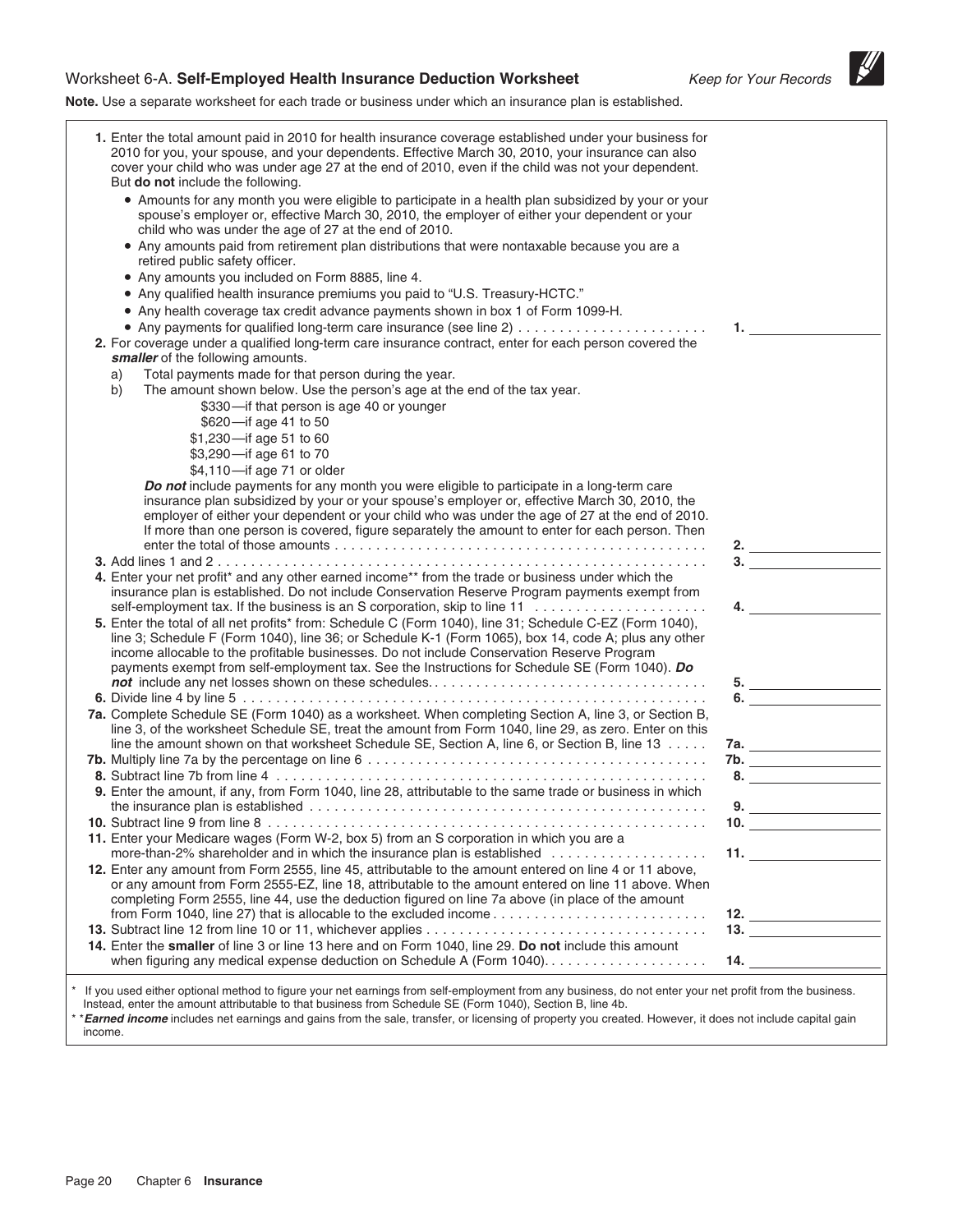Uniform capitalization rules. You may be can deduct in 2011 and 2012 the premium allo- • Form 4626, Alternative Minimum Tax subject to the uniform capitalization rules if you cable to those years. The componential corporations. do any of the following, unless the property is

- cording, video tape, book, or similar  $\overline{Deduct?}$  property.
- 2. Acquire property for resale.

However, these rules do not apply to the following property. **• Circulation costs • Circulation costs • Circulation costs** 

- \$10 million or less for the 3 prior tax years.
- 2. Property you produce if you meet either of  $\overline{\text{Costs}}$  You  $\overline{\text{sech}}$  . Reforestation costs Property you produce if you meet either of **Costs You** 
	-
	- and do not account for inventories.

More information. For more information on **What's New** You may want to see: these rules, see Uniform Capitalization Rules in Publication 538 and the regulations under Inter- **Publication**

**Cash method.** If you use the cash method of accounting, you generally deduct insurance premiums in the tax year you actually paid them, even if you incurred them in an earlier year. even if you incurred them in an earlier year.<br>
However, see <u>Prepayment</u>, later.<br> **Accrual method** if you use an accrual deduct or capitalize.<br> **Accrual method** if you use an accrual deduct or capitalize.<br> **Accrual method** 

information about the accrual method of accuracy deductions for amortization, depletion, or depre-<br>counting, see chapter 1. For information about cition. When you capitalize a cost, you add it to but only if they are other

**Prepayment.** You cannot deduct expenses in costs discussed in this chapter except for explo-<br>advance, even if you pay them in advance. This ration costs for mineral deposits. Each individual good for only 1 year. You must advance, even if you pay them in advance. This rule applies to any expense paid far enough in partner, shareholder, or beneficiary elects to capitalize carrying charges each year the advance to, in effect, create an asset with a whether to deduct or capitalize explorat useful life extending substantially beyond the

produced for your use other than in a business **Dividends received.** If you receive dividends **Topics**<br>or an activity carried on for profit. <br>This chapter discusses:<br>This chapter discusses:<br>This chapter discusses:<br>This cha Produce real property or tangible personal dividends generally are income. For more infor-<br>property. For this purpose, tangible per-<br>mation see Becovery of amount deducted (tax<br> $\bullet$  Carrying charges property. For this purpose, tangible per-<br>sonal property includes a film, sound re-<br>benefit rule) in chapter 1 under How Much Can I benefit rule) in chapter 1 under How Much Can  $I \rightarrow$  Research and experimental costs



Business start-up costs. For tax years beginning in 2010, you can elect to deduct up to ❏ **544** Sales and Other Dispositions of \$10,000 of business start-up costs paid or in- Assets curred after 2009. See Business Start-Up and **When To Deduct** *Organizational Costs* for more information. Form (and Instructions)

**Premiums**<br>
You can usually deduct insurance premiums in<br>
the tax year to which they apply.<br>
The tax year to which they apply.<br>
The tax year to which they apply.<br>
The tax year to which they apply.<br>
Costs for more informati

method of accounting, you cannot deduct insur-<br>business expense by subtracting it from your carry, transport, or install personal property.

makes the election to deduct or capitalize the each type of carrying charge. For unimproved costs discussed in this chapter except for explo- and unproductive real property, your election is

**CAUTION** insurance expenses for the year to which they drilling, exploration, development, circulation, or the date you install or first use it, whichever is are allocable. <br>are allocable. <br>later. business organizational costs. For

- 
- 
- Intangible drilling costs
- Exploration costs
- Development costs
- 
- 
- 
- Business start-up and organizational costs
- 
- Retired asset removal costs
- 
- 

### **Useful Items**

- 
- 

**Accrual method.** If you use an accrual deduct or capitalize. Carrying charges include the taxes and interest method of accounting you cannot deduct insure You generally deduct a cost as a current you pay to carry or devel ance premiums before the tax year in which you<br>income in either the year you incur it or the year and property.<br>Incur a liability for them. In addition, you cannot<br>deduct insurance premiums before the tax year you pay it.

the exception for recurring items, see Publica-<br>A partnership, corporation, estate, or trust<br>A partnership, corporation, estate, or trust<br>makes the election to deduct or capitalize the<br>each type of carrying charge. For uni whether to deduct or capitalize exploration property remains unimproved and unproductive.<br>Costs. For other real property, your election to capitalend of the current tax year.<br>
Expenses such as insurance are generally<br>
allocable to a period of time. You can develop the subject to the alternative<br>
allocable to a period of time. You can develop the struction or develop

**Example.** In 2010, you signed a 3-year in-<br>surance contract. Even though you paid the pre-<br>following forms.<br>following forms.<br>following forms.<br>the instructions for one of the<br>ment saying which charges you elect to<br>ment say signed the contract, you can only deduct the  $\bullet$  Form 6251, Alternative Minimum Tax — capitalize. Attach it to your original tax return for premium for 2010 on your 2010 tax return. You Individuals. The year the year the election is to be effective. However,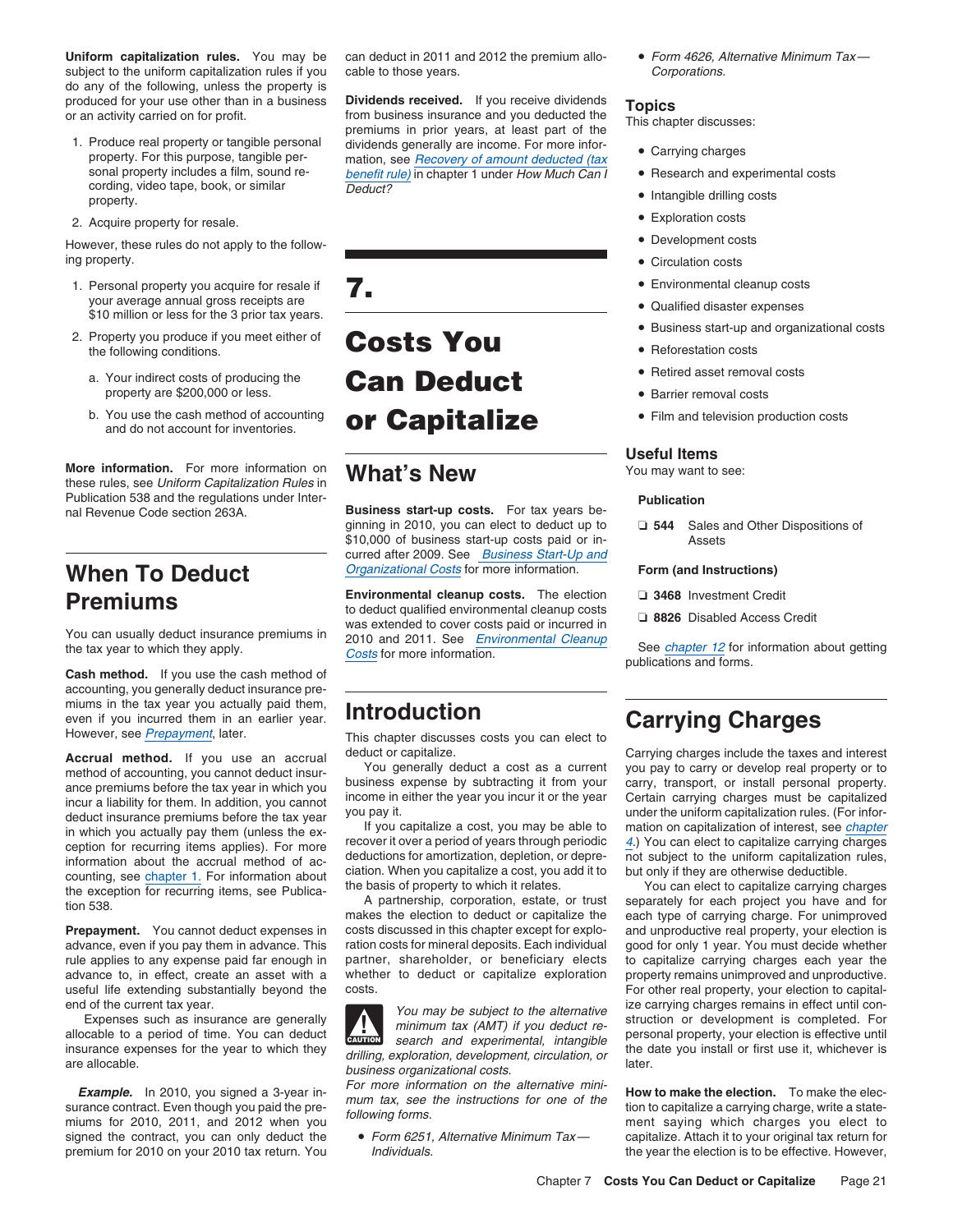# **Research and**  $\bullet$  Research in connection with literary, his- depreciable property, or

elect to deduct these costs as a current business **When and how to elect.** You make the electrospense. Your election to deduct these costs is tion to deduct research and experimental costs

activities intended to provide information that 6765, Credit for Increasing Research Activities. time of expiration for filing a claim for credit or<br>would eliminate uncertainty about the developwould eliminate uncertainty about the develop-<br>
ment or improvement of a product. Uncertainty<br>
ment or improvement of a product. Uncertainty<br>
ment or improvement of a product. Uncertainty exists if the information available to you does not<br>establish how to develop or improve a product or<br>the date you paid the tax, whichever is later. establish how to develop or improve a product or **Intangible**<br>
the appropriate design of a product. Whether **Energy credit for costs of geothermal wells.**<br>
costs qualify as research and experimental **Drilling Costs** and if costs qualify as research and experimental **Drilling Costs** If you capitalize the drilling and development<br>
costs depends on the nature of the activity to which the costs relate rather than on the nature The costs of developing oil, gas, or geothermal ice during the tax year, you may be able to claim<br>of the product or improvement being developed wells are ordinarily capital

- Formula.
- Invention.
- 
- Pilot model.
- 
- 
- 

**Costs not included.** Research and experi-<br>mental costs do not include expenses for any of<br>t you do not elect to

- 
- Consumer surveys.
- 
- Management studies.

| if you timely filed your return for the year without                                                                                                                                                    | IF you $\dots$                                                                      | THEN                                                                                                                                                                                                             |
|---------------------------------------------------------------------------------------------------------------------------------------------------------------------------------------------------------|-------------------------------------------------------------------------------------|------------------------------------------------------------------------------------------------------------------------------------------------------------------------------------------------------------------|
| making the election, you can still make the elec-<br>tion by filing an amended return within 6 months<br>of the due date of the return (excluding exten-<br>sions). Attach the statement to the amended | Elect to deduct research and<br>experimental costs as a current<br>business expense | Deduct all research and experimental costs in the<br>first year you pay or incur the costs and all later<br>years.                                                                                               |
| return and write "Filed pursuant to section<br>301.9100-2" on the statement. File the amended<br>return at the same address you filed the original<br>return.                                           | Do not deduct research and<br>experimental costs as a current<br>business expense   | If you meet the requirements, amortize them over at<br>least 60 months, starting with the month you first<br>receive an economic benefit from the research. See<br>Research and Experimental Costs in chapter 8. |

- Quality control testing.
- 
- 

expense. Your election to deduct these costs is<br>binding for the year it is made and for all later<br>years unless you get IRS approval to make a<br>change.<br>change.<br>change.<br>change are the station of the station of the first tax y If you meet certain requirements, you may<br>If you meet certain requirements, you may<br>elect to defer and amortize research and experi-<br>in the first year in which you pay or incur the  $\frac{C(Form 1040)}{S(Form 1040)}$ , enter these cos in the first year in which you pay or incur the  $\sim$  (FOIII I), enter the second experience of  $\sim$  in the first year in  $\sim$  1140, wear in which you pay or incur the first year. mental costs. For information on electing to de-<br>fer and amortize these costs, see Research and only with approval from the IRS For oil and gas wells, your election is binding

**Research credit.** If you pay or incur qualified **Research and experimental costs defined.** research expenses, you may be able to take the by the filing of an amended return on which you has research credit. For more information about the do not take the deduction. You c research credit. For more information about the ble costs you incur in your trade or business for research credit, see the instructions for Form amended return for the year up to the normal activities intended to provide information that 6765 Credit for Increasing Besea

of the product or improvement being developed wells are ordinarily capital expenditures. You a business energy credit. See the instruction or the level of technological advancement. he level of technological advancement. for a sually recover them through depreciation<br>The costs of obtaining a patent, including for depletion. However, you can elect to deduct or depletion. However, you can elect to deduct attorneys' fees paid or incurred in making and<br>perfecting apatent application, are research and<br>ness expense. These are certain drilling and<br>IDCs, you have another option if the well is perfecting a patent application, are research and ness expense. These are certain drilling and IDCs, you have another option if the well is experimental costs. However, costs paid or in-<br>experimental costs. However, costs development costs for wells in the United States and protocologie. You can deduct the IDCs of the development costs for wells in the United States and proproductive well as an ordinary loss. You curred to obtain another's patent are not re-<br>search and experimental costs.<br>est. You can deduct only costs for drilling or must indicate and clearly state your election on

Fou can elect to deduct only the costs of a geothermal well by filing an items with no salvage value. These include allection for a geothermal well by filing an wages, fuel, repairs, hauling, and supplies re-<br>amended retur lated to drilling wells and preparing them for **Costs incurred outside the United States.** •production. Your cost for any drilling or develop-<br>ment work done by contractors under any form  $\frac{1}{2}$  and the local current business ex-Pilot model. ment work done by contractors under any form pense all the IDCs paid or incurred for an oil,<br>of contract is also an IDC. However, see gas, or geothermal well located outside the • Process.

• Property similar to the items listed above.<br>It also includes products used by you in your<br>It also includes products used by you in your<br>trade or business or held for sale, lease, or<br>It deposits if the shaft is capable of

mental costs do not include expenses for any of If you do not elect to deduct your IDCs as a<br>If you do not elect to deduct your can elect to decurrent business expense, you can elect to deduct them over the 60-month period beginning **Exploration Costs** •with the month they were paid or incurred.

> capitalized. Amounts paid to a contractor must be capitalized if they are either: to the development of a mine. You recover these

- Amounts properly allocable to the cost of
- **Experimental Costs**<br>
 The acquisition of another's patent, model,<br> **Experimental Costs**<br>
 The acquisition of another's patent, model,<br> **Experimental Costs**<br> **Amounts paid only out of production or**<br> **Experimental Costs** The acquisition of another's patent, model, and research and experimentation are production, or process.<br>The costs of research and experimentation are production, or process. cipient. amounts are depletable income to the r

fer and amortize these costs, see <u>Research and</u> only with approval from the IRS.<br>For the year it is made and for all later years. For<br>**Research credit**. If you pay or incur qualified geothermal wells, your election can be you filed the original return or within 2 years after

costs of geothermal wells that you place in serv-

search and experimental costs. est. You can deduct only costs for drilling or<br>**Product.** The term "product" includes any of preparing a well for the production of oil, gas, or<br>the following items. well is completed. geothe

Process. Amounts paid to contractor that must be capital-<br>United States. However, you can elect to include<br>the costs in the adjusted basis of the well to Technique.<br>• Technique. The costs in the adjusted basis of the well to You can also elect to deduct the cost of the costs in the adjusted basis of the well to a make this election. If you do not • drilling exploratory bore

The costs of determining the existence, location, **Amounts paid to contractor that must be** extent, or quality of any mineral deposit are **•** Efficiency surveys.<br> **Capitalized.** Amounts paid to a contractor ordinarily capital expenditures if the costs lead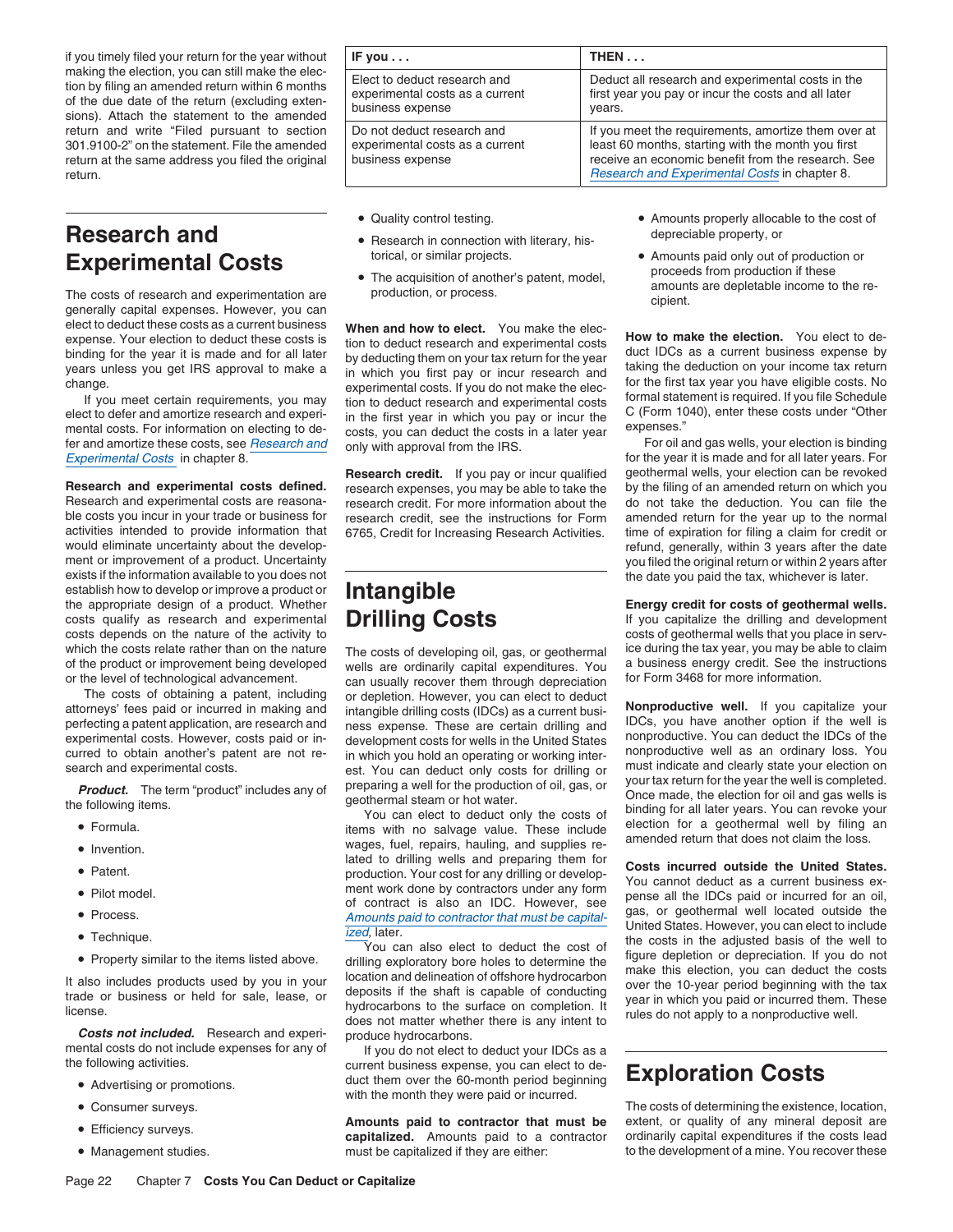ment stage of the mine (except those for oil, gas, equals the exploration costs you deducted.

duct exploration costs by taking the deduction mine property before it reaches the producing stage. Do not claim any depletion deduction for **Foreign development costs.** The rules dis-<br>income tax return for the first tax vear for which the tax year you receive the bonus or royalty and cussed earlier for foreign ex income tax return, for the first tax year for which the tax year you receive the bonus or royalty and cussed earlier for foreign exploration you wish to deduct the costs paid or incurred any later tax years, until the depl you wish to deduct the costs paid or incurred any later tax years, until the depletion you would<br>during the tax year. Your return must adequately have deducted equals the exploration costs you during the tax year. Your return must adequately have deducted equals the exploration costs you<br>describe and identify each property or mine, and deducted.<br>clearly state how much is being deducted for Generally, if you disp

Clearly state how much is being deducted for<br>each one. The rules discussed earlier for<br>each one. The election applies to the tax year<br>you have fully recaptured the exploration costs<br>you make this election and all later tax

**Reduced corporate deductions for exploration Costs.** The purchase of a mine of other periodical. For example, a<br>
corporation costs. A corporation (other than an Sexploration costs for a mine or other natural<br>
circle expl

The 30% the corporation capitalizes cannot the the ment costs.<br>be added to its basis in the property to figure ment costs.<br>another publisher of a newspaper, magacost depletion. However, the amount amortized zine, or other periodical, including the is treated as additional depreciation and is sub-<br>  $\overline{\phantom{a}}$  purchase of another publisher's list of subject to recapture as ordinary income on a dispo- $\blacksquare$ sition of the property. See Section 1250 **Development Costs** 

Method 1—Include the deducted costs in ment of depreciable property. the amount included in income. Generally, for the year without making the election, any reason.

How to make the election. You elect to de-<br>
tion costs if you receive a bonus or royalty from

corporation, elects whether to capitalize or to respect to the mine. If you gain is more than<br>deduct that shareholder's share of exploration your adjusted exploration costs, treat as ordi-<br>costs. amount of your adjusted ex

For more information on this method of amorti-<br>
zation, see Internal Revenue Code section deduct the costs over the 10-year period begin-<br>  $\frac{59(e)}{100}$ .<br>  $\frac{59(e)}{100}$  and  $\frac{1}{20}$  and  $\frac{1}{20}$  and  $\frac{1}{20}$  and

Property under Depreciation Recapture in chap-<br>
ter 3 of Publication 544.<br>
These rules also apply to the deduction of the deduction of tax year for developing a mine or any other do not want to deduct circulation costs as **Example the particle of exploration expenses.** When the particular of **exploration expenses.** When the minerals in commercially marketable quantities.<br>
your mine reaches the producing stage, you by a contractor. Also, dev Figure in the reactives the producing stage, you<br>
must recapture any exploration costs you<br>
elected to deduct. Use either of the following<br>
methods.<br>
methods.<br>
methods.<br>
methods.<br>
methods are exploration or improvements us

gross income for the tax year the mine Instead of deducting development costs in **How to make the election.** You elect to capi-<br>
reaches the producing stage. Your election the year paid or incurred, you can elect to treat reaches the producing stage. Your election the year paid or incurred, you can elect to treat must be clearly indicated on the return. In- them as deferred expenses and deduct them to your return for the first tax year the election crease your adjusted basis in the mine by ratably as the units of produced ores or minerals applies. Your election is binding for the year it is the amount included in income. Generally, benefited by the expenses are sold. you must elect this recapture method by the tion applies each tax year to expenses paid or approval to revoke it. due date (including extensions) of your re- incurred in that year. Once made, the election is turn. However, if you timely filed your return binding for the year and cannot be revoked for

date of the return (excluding extensions). deduct development costs ratably as the ores or **Costs** Make the election on your amended return minerals are sold must be made for each mine and write "Filed pursuant to section or other natural deposit by a clear indication on Environmental cleanup costs are generally capi-<br>301.9100-2" on the form where you are in-your return or by a statement filed with the I your return or by a statement filed with the IRS tal expenditures. However, you can elect to decluding the income. File the amended re- office where you file your return. Generally, you duct these costs as a current business expense turn at the same address you filed the must make the election by the due date of the if certain requirements (discussed later) are met. original return. return (including extensions). However, if you This special tax treatment is generally available

costs through depletion as the mineral is re- Method 2—Do not claim any depletion de- timely filed your return for the year without makmoved from the ground. However, you can elect duction for the tax year the mine reaches ing the election, you can still make the election to deduct domestic exploration costs paid or the producing stage and any later tax years by filing an amended return within 6 months of incurred before the beginning of the develop-<br>ment stage of the mine (except those for oil, gas, equals the exploration costs you deducted. sions). Clearly indicate the election on your and geothermal wells). amended return and write "Filed pursuant to You also must recapture deducted explora-<br>Section 301.9100-2." File the amended return at a costs if you return at a costs if you receive a bonus or roy

- 
- 

- 
- 

# you can still make the election by filing an **Environmental Cleanup**<br>amended return within 6 months of the due **How to make the election**. The election to<br>date of the return (excluding extensions). deduct development costs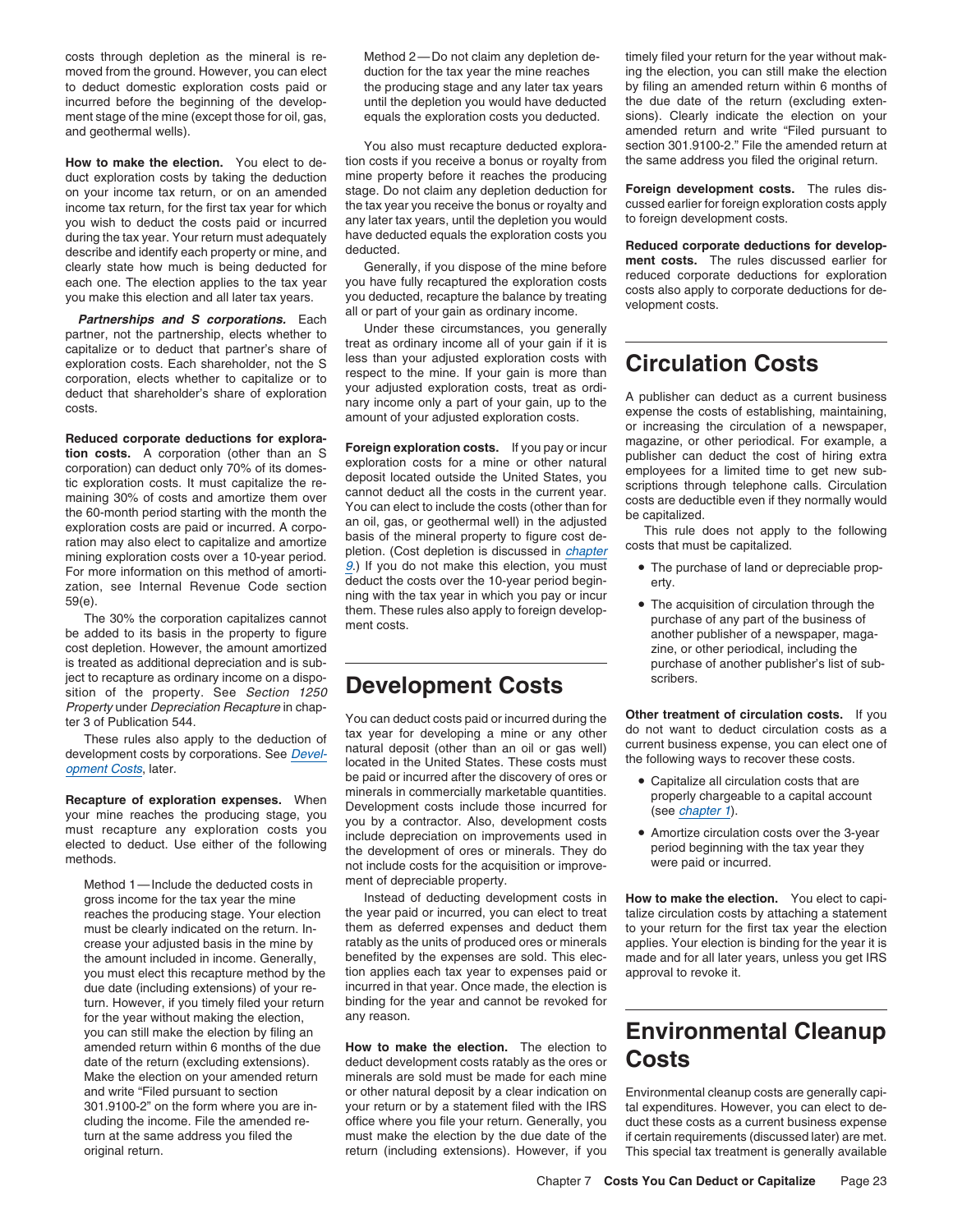before January 1, 2012. elect to deduct one or more of such expendi- of the property that would have received an

incur to abate or control hazardous substances type or paid or incurred with respect to the same Gain Treated as Ordinary Income in Publication<br>at a qualified contaminated site) An election to de-544

**Hazardous substance.** Hazardous sub-<br>stances are defined in section 101(14) of the on other years. You must make a separate elec-<br>Comprehensive Environmental Response, tion for each year in which you intend to deduct abou certain substances are designated as hazard-<br>ous in section 102 of the Act. Also, petroleum<br>products are treated as hazardous substances.<br>1245 when you sell or otherwise dispose of the

contaminated site is any area that meets both of cation 544.<br> **Contaminated site is any area that meets both of cation 544.**<br> **Contained and area information** Care mare information can elect to deduct up to \$5,000 of busin

- 
- lease, or disposal of any hazardous sub-<br>stance at or on the site.<br> **Qualified Disaster** nizational costs, see *chapter 8*.

cleanup costs on the "Other Expenses" line of class of computing taxable income for date.<br>Schedule C. E. or E (Form 1040) If the schedule Schedule C, E, or F (Form 1040). If the schedule requires you to separately identify each expense<br>included in "Other Expenses" write "Section 198 **Federally declared disaster.** A federally de-<br>Flection" on the line next to the environmental clared disaster is a disaster Election" on the line next to the environmental cleanup costs. area declared by the President to be eligible for **Reforestation Costs**

cost. If, for any tax year, you pay or incur more have to be recaptured as ordinary income under costs of planting or seeding for forestation or

Environmental cleanup costs. Environmental cleanup costs. Environmental cleanup costs. Environmental expenditure and elect to capitalize another ex-<br>tal cleanup costs are generally costs you pay or<br>incur (whether or not th qualified contaminated site). An election to de-

products are treated as hazardous substances.<br>However, substances are not hazardous if a property that would have received an addition to<br>removal or remedial action is prohibited under basis if you had not elected to deduc **Qualified contaminated site.** A qualified deduction, see Depreciation Recapture in Publi-<br>Intaminated site is any area that meets both of cation 544.

- 
- 
- -
	-
	-

federal assistance under the Robert T. Stafford

*More than one environmental cleanup* qualified disaster expenses, the deduction may Qualifying reforestation costs are the direct

for environmental cleanup costs you pay or incur than one environmental cleanup cost, you can section 1245 when you sell or otherwise dispose

the following requirements.<br>
1. You hold it for use in a trade or business,<br>
1. You hold it for use in a trade or business,<br>
2009 to business,<br>
2009 to business about the environmental cleanup cost deduc-<br>
198.<br>
2009 to in 2. There has been a release, threat of re-<br>lease, or disposal of any hazardous sub-<br>**Qualified Dieastor** information about amortizing start-up and orga-

You must get a statement from the designated<br>state environmental agency that the site meets<br>requirement (2).<br>A site is not eligible if it is on, or proposed for,<br>the national priorities list under section<br>the national pri

Act of 1980. To find out if a site is on the national<br>priorities list, contact the U.S. Environmental 1. Is paid or incurred in connection with a tax years beginning in 2010, you can elect to<br>Protection Agency. The U.S. En Protection Agency.<br> **Expenditures for depreciable property.**<br>
You cannot deduct the cost of acquiring depre-<br>
The \$10,000 of business start-up costs<br>
You cannot deduct the cost of acquiring depre-<br>
Ciable property used in

a. The abatement or control of hazardous<br>part of the depreciation of such property that is<br>otherwise allocated to the qualified contami-<br>nated site shall be treated as an environmental cleanup cost.<br>cleanup cost.<br>allocated b. The removal of debris from, or the dem-<br>
b. The removal of debris from, or the dem-<br>
olition of structures on, real property<br>
environmental cleanup costs by taking the de-<br>
duction on the income tax return (filed by the date including extensions) for the tax year in earlly declared disaster occurring which the costs are paid or incurred. The costs extensions are deducted differently depending on the type c. The repair of business-related Individuals. Deduct the environmental damaged as a result of a federally de-<br> **Individuals.** Deduct the environmental clared disaster occurring before such the original return. The election applies when<br>
eanup costs on the

**All other entities.** All other taxpayers (in Figure 20, 2004, to the method controlled that encyclosions, partnerships, and trusts)<br>
ditures. However, you can elect to deduct up to<br>
deduct the environmental cleanup costs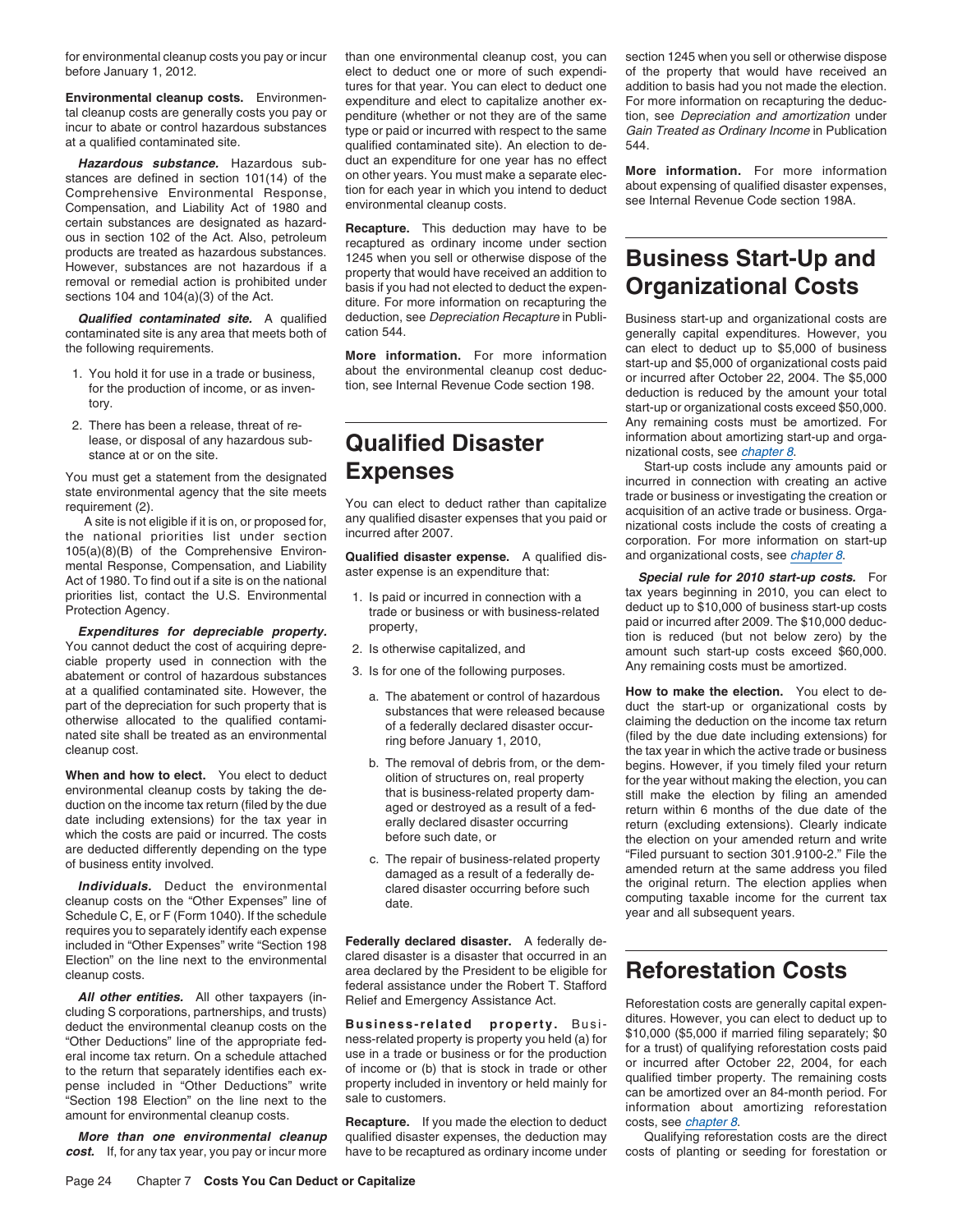reforestation. Qualified timber property is prop-<br>
his share of the partnership's expenses because erty that contains trees in significant commercial **Retired Asset Removal** of how John applied the limit, ABC can add quantities. See *chapter 8* for more information  $\overline{C}$  **COSTS**  $\overline{S}$   $\overline{S}$   $\overline{S}$   $\overline{S}$   $\overline{S}$   $\overline{S}$   $\overline{S}$   $\overline{S}$   $\overline{S}$   $\overline{S}$   $\overline{S}$   $\overline{S}$   $\overline{S}$   $\overline{S}$   $\overline{S}$   $\overline{S}$   $\overline{S}$   $\$ on qualifying reforestation costs and qualified

timber property in any account (for example, placement is an improvement and deduct the bilities Act at www.ada.gov/pubs/ada.htm.<br>depletion block) for which depletion is allowed. costs if the replacement is a repair. The f

**How to make the election.** You elect to de-<br>duct qualifying reforestation costs by claiming the deduction on your timely filed income tax<br>return (including extensions) for the tax year the return (including extensions) for the tax year the The cost of an improvement to a business asset Parking lots.<br>expenses were paid or incurred. If Form T (Tim-<br>is normally a capital expense. However, you can expenses were paid or incurred. If Form T (Tim- is normally a capital expense. However, you can  $\bullet$  Ramps.<br>ber), Forest Activities Schedule, is required, elect to deduct the costs of making a facility or ber), Forest Activities Schedule, is required, elect to deduct the costs of making a facility or complete Part IV of Form T. If Form T is not public transportation vehicle more accessible to  $\bullet$  Entrances. complete Part IV of Form T. If Form T is not public transportation vehicle more accessible to  $required$ , attach a statement containing the fol- and usable by those who are disabled or elderly. Iowing information for each qualified timber You must own or lease the facility or vehicle for<br>property for which an election is being made use in connection with your trade or business. property for which an election is being made.

- The unique stand identification numbers.
- The total number of acres reforested dur-
- 
- tion expenditures eligible to be amortized ing transportation services).<br>or deducted. You cannot deduct any costs that you paid or Controls.

year without making the election, you can still depreciable property in the normal course of year without making the election, you can still business. make the election by filing an amended return within 6 months of the due date of the return **Deduction limit.** The most you can deduct as • Symbols of accessibility.<br>(excluding extensions). Clearly indicate the a cost of romoving berriers to the displod and the original return. The election applies when costs.<br>
computing taxable income for the current tax<br>
computing taxable income for the current tax computing taxable income for the current tax

have not elected to deduct qualified timber costs costs not deducted to the basis of the improved<br>in a prior year you may be able to do so by filing property.<br>Form 3115. Application for Change in Account A partnership must Form 3115, Application for Change in Accounting Method. For more information, see Notice amount added to basis was not deducted by the **Other barrier removals**. To be deductible,<br>2006-47 on page 892 of Internal Revenue Bulletin 2006-20 limit (as determined by the pa

For additional information on reforestation

diture. For more information on recapturing the own expenses to the basis of the property used 3. The barrier must be removed without crededuction, see *Depreciation Recapture* in Publi- in his business. Also, if ABC can s cation 544. could not deduct \$6,000 (\$14,000 – \$8,000) of pairs access to or use of the facility or

### **duck Barrier Removal Costs** • **• Walks.**

and usable by those who are disabled or elderly. • Doors and doorways.

A facility is all or any part of buildings, struc- $\bullet$  Floors. tures, equipment, roads, walks, parking lots, or similar real or personal property. A public transing the tax year. **• In the tax year.** • **ing the tax year.** • **ing the tax year.** • Water fountains. railroad car, that provides transportation service • The nature of the reforestation treatments.  $\bullet$  the nublic (including consistent current current  $\bullet$ to the public (including service for your custom-<br>ers, even if you are not in the business of provid-<br>
Elevators • The total amounts of qualified reforesta- ers, even if you are not in the business of provid- • Elevators.

incurred to completely renovate or build a facility . Signage. However, if you timely filed your return for the or public transportation vehicle or to replace  $\overline{S}$  or  $\overline{S}$ 

(excluding extensions). Clearly indicate the a cost of removing barriers to the disabled and You can find the ADA guidelines and require-<br>election on your amended return and write "Filed the elderly for any tax year is \$15

year and all subsequent years. **Partners and partnerships.** The \$15,000 • Rail facilities. If you elected to deduct qualified timber costs<br>on a federal income tax return filed before June the C<sub>15</sub> OO limit in our management the part on a federal income tax return filed before June the \$15,000 limit in any manner among the part-<br>15, 2006, but did not include the above informa-<br>note individually incurred costs and the part 15, 2006, but did not include the above informa-<br>tion, complete Part IV of Form T or the required<br>statement and attach it to the first federal income<br>the partner cannot deduct the entire share of transportation barrier rem the partner cannot deduct the entire share of tax return you file after June 14, 2006. If you partnership costs, the partnership can add any gov.<br>have not elected to deduct qualified timber costs costs not deducted to the basis of the improved

is available at <u>www.irs.gov/pub/irs-irbs/irb06-20.</u> nership cannot show this, it is presumed that the the following tests.<br>
partner was able to deduct the distributive share<br>
For additional information on reforestation o

costs, see *chapter 8*. *Example.* John Duke's distributive share of public transportation vehicle by persons<br>ABC partnership's deductible expenses for the who have a disability or are elderly. ABC partnership's deductible expenses for the **Recapture.** This deduction may have to be the subset of architectural barriers was \$14,000.<br>
The removed barrier must have been a donn had \$12,000 of similar expenses in his sole<br>
1245 when you sell or otherwise dispose o in his business. Also, if ABC can show that John ating any new barrier that significantly im-

timber property.<br>
If you retire and remove a depreciable asset in<br>
If you retire and remove a depreciable asset in<br>
constant and the bar-<br>
consts, create and maintain separate timber ac-<br>
consts, create and maintain separa

barrier removal costs that can be deducted.

- Ground and floor surfaces.
- 
- 
- 
- 
- 
- 
- 
- Toilet rooms.
- 
- 
- 
- 
- 
- 
- 
- 

- 
- 
- 

- 
- 
-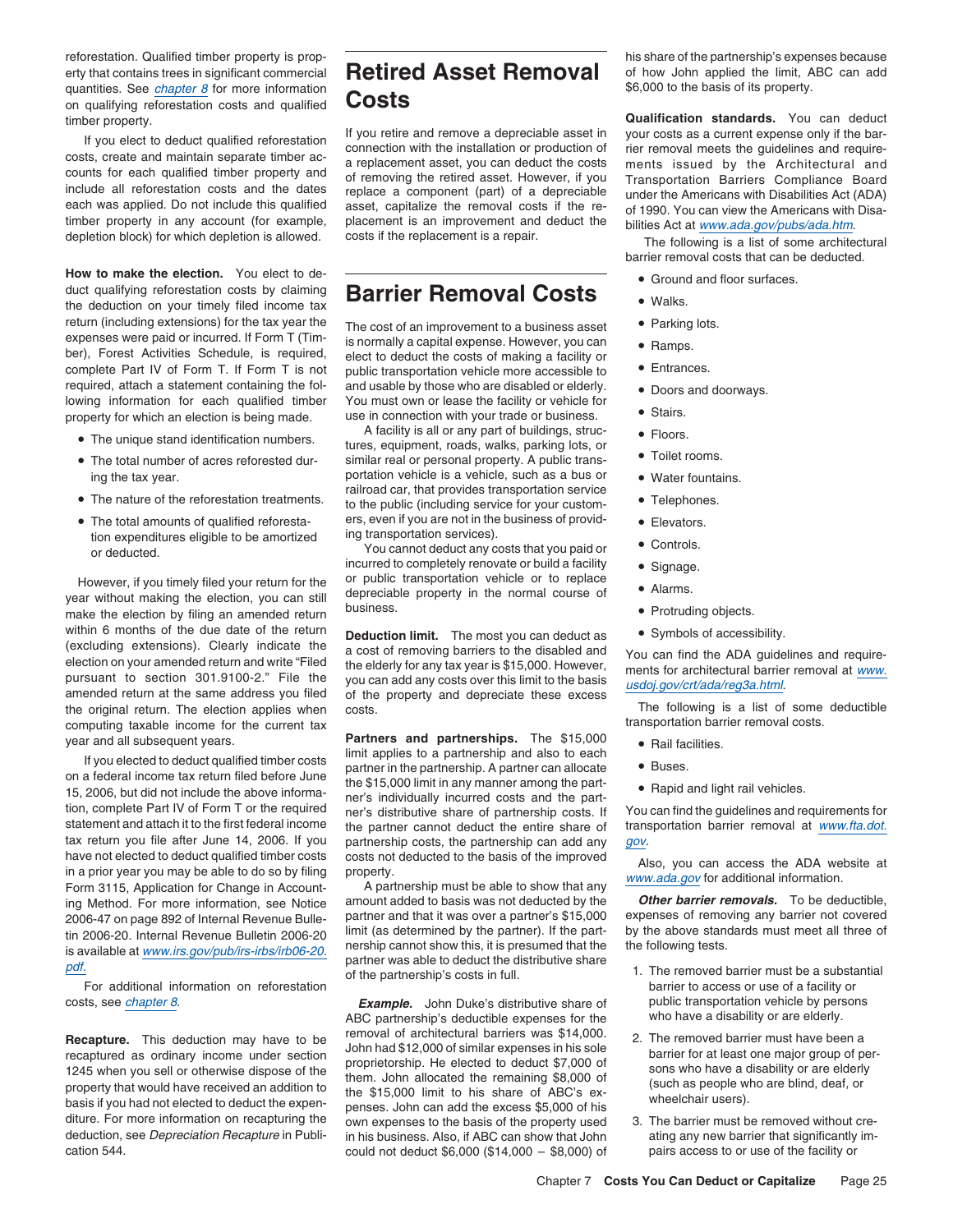your income tax return (partnership return for  $\bullet$  Deducting amortization your basis in the business. Generally, you re-<br>partnerships) for the tax vear the expenses were a paramining particular a business were costs for p qualifying costs you have during the year, up to **A**mortizing costs of section 197 intangibles deduction. **business.** • Amortizing costs of geological and geo-<br>

For your election to be valid, you generally physical costs  $\frac{1}{2}$  physical costs For costs paid or incurred after September 8, must file your return by its due date, including physical costs  $\frac{1}{2008}$ . Vou can deduc extensions. However, if you timely filed your • Amortizing costs of pollution control facili-<br>return for the year without making the election, these that the costs that that the vear without making the election, return for the year without making the election, thes are not deducted currently can be amortized<br>you can still make the election by filing an • Amortizing costs of research and experi-<br>amended return within 6 months of th be a the distant of the return within 6 months of the eteroion by illing and the election by illing and the teroion of the return within 6 months of the election on your amended return and<br>
and the election on your amended

deduct costs paid or incurred for certain produc-<br>
2004, you can elect to amortize business tions that begin after October 22, 2004. For start-up and organization costs over an amortimore information, see section 181 of the Internal  $\overline{H}$   $\overline{O}$   $\overline{O}$   $\overline{O}$   $\overline{O}$   $\overline{C}$   $\overline{C}$   $\overline{C}$   $\overline{C}$   $\overline{C}$   $\overline{C}$   $\overline{C}$   $\overline{C}$   $\overline{C}$   $\overline{C}$   $\overline{C}$   $\overline{C}$   $\overline{C}$   $\overline{C}$  Revenue Code and Temporary Regulations **HOW TO DEGUCL** Make the Election, later.

ever, this chapter does not discuss amortization

vehicle by a major group of persons who see chapter 3 of Publication 550, Investment

- Deducting amortization
- -
- 
- 
- 
- 
- 
- 

- 
- 
- 

- 
- 
- 

Film and television production costs are gener-<br>Film and television production costs are gener-publications and forms. the sharp of the diffusion of the sharp<br>Regulations setting the spulling of the setting fracests paid o

# sections 1.181-1T through 1.181-6T.<br> **Amortization**<br> **Amortization**

To deduct amortization that begins during the  $\bullet$  An organizational cost for a corporation. current tax year, complete Part VI of Form 4562 • An organizational cost for a partnership. and attach it to your income tax return.

To report amortization from previous years,<br>in addition to amortization that begins in the **Note.** For a tax year beginning in 2010, the current year, list on Form 4562 each item sepa- maximum deduction for business start-up costs rately. For example, in 2009, you began to amor-<br>tize a lease. In 2010, you began to amortize a ness Start-Up and Organizational Costs in chapsecond lease. Report amortization from the new  $\frac{1}{1}$  ter 7. Also see section 195(b)(3). lease on line 42 of your 2010 Form 4562. Report **Introduction** amortization from the 2009 lease on line 43 of **Business Start-Up Costs** your 2010 Form 4562.

The various amortizable costs covered in depreciation). Report the current year's deduc-<br>chapter are included in the list below. How-<br>chapter are included in the list below. How-<br>in the amortization that began in a prior y this chapter are included in the list below. How-<br>ever, this chapter does not discuss amortization directly on the "Other deduction" or "Other ex-<br>production of income in anticipation of the activof bond premium. For information on that topic, pense line" of your return. **ity becoming an active trade or business.** 

### have a disability or are elderly. **Income and Expenses. Starting a Business**

**Topics Topics** When you start a business, treat all eligible costs **How to make the election.** If you elect to **Topics How to the election How to make the election** of the **How to the election How to the election** deduct your costs for removing barriers to the This chapter discusses:<br>disabled or the elderly, claim the deduction on<br>vour income tax return (partnership return for Contacting amortization on disabled or the business. Gen partnerships) for the tax year the expenses were <br>paid or incurred, Identify the deduction as a<br>paid or incurred, Identify the deduction as a paid or incurred. Identify the deduction as a<br>separate item. The election applies to all the Chamortizing costs of getting a lease cannot recover other costs until you sell the separate item. The election applies to all the  $\bullet$  Amortizing costs of getting a lease cannot recover other costs until you sell the analifying costs until you sell the cannot recover other costs until you sell the cannot the \$15,000 limit. If you make this election, you entitled a must make the section of section to the section of the section of the section of the section of the section of the must maintain adequate records to support your must maintain adequate records to support your . Amortizing reforestation costs on how to treat these costs if you do not go into

must file your can deduct a limited amount of<br>• Amortizing costs of pollution control facili-<br>• etart-up and organizational costs. The costs that

**Disabled access credit.** If you make your<br>
business accessible to persons with disabilities<br>
and your business is an eligible small business,<br>
you may be able to claim the disabled access<br>
you may be able to claim the di However, you can apply the provisions of Tem- cess credit, see Form 8826. ❏ **<sup>4562</sup>**Depreciation and Amortization porary Regulations sections 1.195-1T, ❏ **4626** Alternative Minimum Tax— 1.248-1T, and 1.709-1T to all business start-up Corporations and organizational costs paid or incurred after **Film and Television**<br>**Production Costs Community** Gast Alternative Minimum Tax and tions on assessment has not expired for the year<br>of the election. Otherwise the provisions under

- A business start-up cost.
- 
- 

Amortization is a method of recovering (deduct-<br>ing) certain capital costs over a fixed period of<br>time. It is similar to the straight line method of penses for the current year, you are not required<br>depreciation. the strai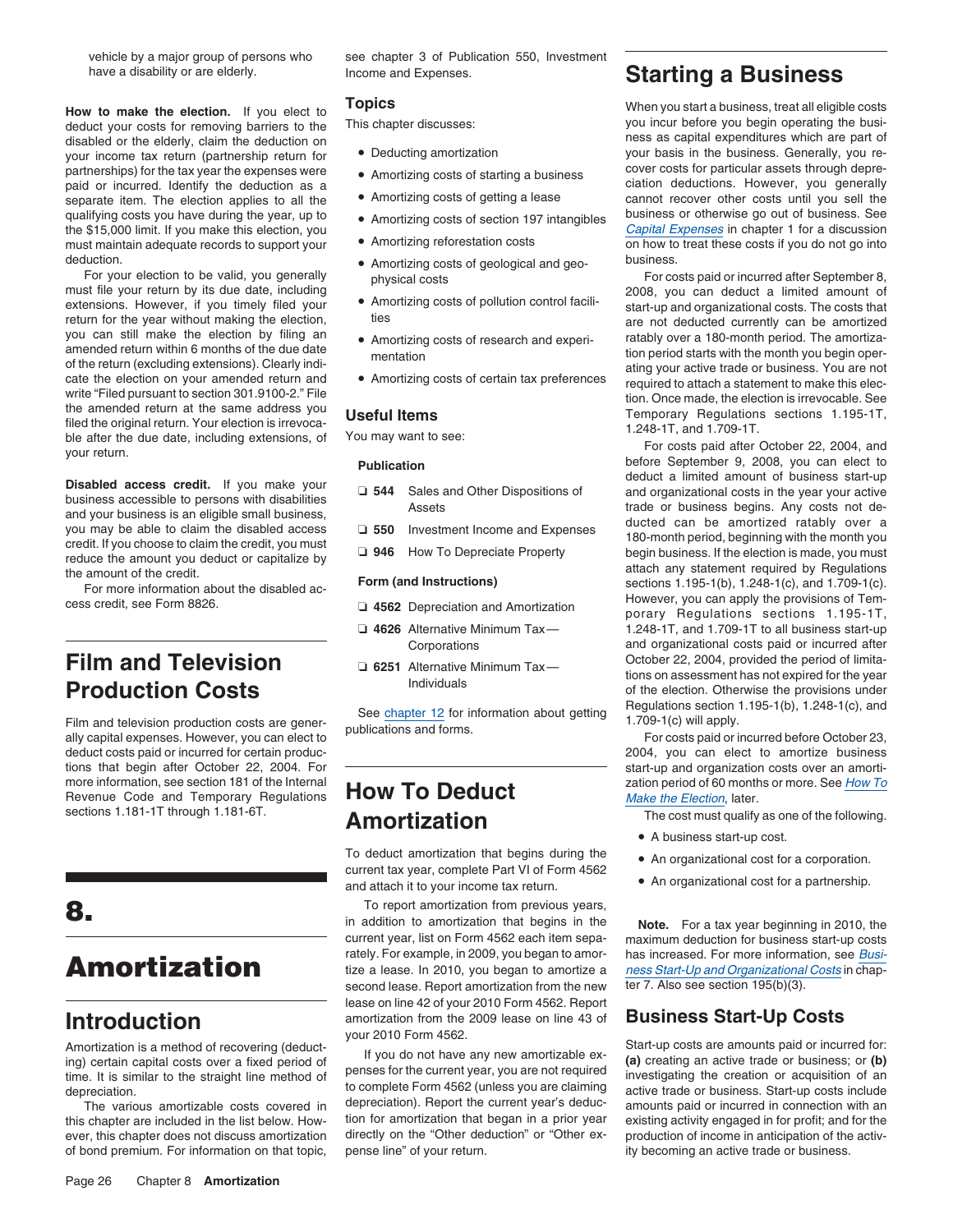**Qualifying costs.** A start-up cost is amortiz- **Qualifying costs.** To qualify as an organiza- • Filing fees. able if it meets both of the following tests. the tional cost, it must be:

- It is a cost you could deduct if you paid or incurred it to operate an existing active **Chargeable to a capital account (see** cannot be amortized. trade or business (in the same field as the cannot be amortized.
- It is a cost you pay or incur before the day the corporation had a fixed life, and the corporation had a fixed life, and the corporation had a fixed life, and **•** The cost of admitting or removing part-

Start-up costs include amounts paid for the in which the corporation is in business.<br>
following:<br>
A corporation using the cash method of ac-<br> **A** corporation is in business.<br> **A** corporation is in business.<br> **A** corporatio

- 
- Advertisements for the opening of the Advertisements for the opening of the Examples of organizational costs include:<br>business.
- Salaries and wages for employees who registration, and legal fees and printing
- curing prospective distributors, suppliers, The cost of legal services. or customers.
- 

**Nonqualifying costs.** Start-up costs do not sional fees, and printing costs. Costs can be deducted only to the include deductible interest, taxes, or research include deductible interest, taxes, or research and experimental costs. See  $\frac{Research}{area}$  Costs associated with the transfer of  $\frac{Present}{class}$ sets to the corporation. perimental Costs, later. **How To Amortize**

Amortizable start-up costs for purchasing an acceptable and the state of the system and amounts over the applicable amortization tive trade or business include only investigative **a Partnership** equal amounts over the ap tive trade or business include only investigative **a Particle Strip** period (discussed earlier). You can choose an<br>costs incurred in the course of a general search costs incurred in the course of a general search The costs to organize a partnership are the amortization period for start-up costs that is dif-<br>for or preliminary investigation of the business. The costs of creating the p purchase a business. Costs you incur in an an applicable amortization period. Once you<br>attempt to purchase a specific business are cap-<br>**Qualifying costs.** A partnership can amortize choose an amortization period, you cann attempt to purchase a specific business are cap-<br>ital expenses that you cannot amortize. an organizational cost only if it meets all the change it.

**Example.** On June 1st, you filled an acception of the partnership and start-up or organizational costs by the months in counting firm and a law firm to assist you in the notion of the partner-<br>potential purchase of XYZ, I iections of XYZ, Inc. In September, the law firm <br>
Inc. The letter stated that a binding commitment<br>
Inc. The letter stated that a binding commitment<br>
Inc. The letter stated that a binding commitment<br>
Inc. The letter state From the life of the distribution of a purchase agreement On October 22nd, you and first tax year in which the partnership and the partnership and the partnership if the partnership had a fixed was signed. The law firm and

the business before October 22nd are amortiz-<br>able investigative costs. Amounts paid on or pays the cost after the end of its first tax<br>after that date relate to the attempt to purchase year, see Cash method partnership un after that date relate to the attempt to purchase year, see Cash method partnership under<br>the business and therefore must be capitalized. How To Amortize, later. To elect to amortize start-up or organizational<br>costs, you m

**Disposition of business.** If you completely<br>
dispose of your business before the end of the<br>
amortization period, you can deduct any remain-<br>
ing deferred start-up costs. However, you can<br>
deduct these deferred start-up c

direct costs of creating the corporation. the organization of the partnership. the costs.

- 
- 
- Amortized over the life of the corporation if<br>the corporation had a fixed life, and
- 

• An analysis or survey of potential markets, and the cash method of ac-<br>counting can amortize organizational costs in-<br>medium of the partnership trade or products, labor supply, transportation facil-<br>ities, etc. business including a contract between a<br>pay them in that year. even if it does not business including a contract between a<br>partner and the partnership.

- 
- The cost of organizational meetings.
- State incorporation fees.
- 

- 
- Costs associated with the transfer of as-

- 
- 
- 
- All amounts paid or incurred to investigate is in business. However, if the partnership<br>business before October 22nd are amortiz-<br>uses the cash method of accounting and
	- It is for a type of item normally expected to

- 
- 

• For the creation of the corporation, **Nonqualifying costs.** The following costs

- Chargeable to a capital account (see trade or business (in the same field as the chapter 1), the cost of acquiring assets for the part-<br>one you entered into).<br>• Amortized over the life of the corporation if the part-
	- Incurred before the end of the first tax year<br>is which the cost of admitting or removing part-<br>ners, other than at the time the partnership
		-
- The costs for issuing and marketing interests in the partnership such as brokerage, • The cost of temporary directors. ests in the partnership such as brokerage, are being trained and their instructors. • Ine cost of organizational meetings. costs. These "syndication fees" are capital • Travel and other necessary costs for se-<br>• State incorporation fees.<br>
expenses that cannot be depreciated or<br>
amortized.

**Salaries and fees for executives and con- Nonqualifying costs.** The following items are **Liquidation of partnership.** If a partnership is **interproduced** before the end of the amortization Salaries and fees for executives and con-<br>sultants, or for similar professional serv-<br>ices.<br>Costs for issuing and selling stock or se-<br>costs for integrals and selling stock or se-<br>costs for issuing and selling stock or se-• Costs for issuing and selling stock or se- organizational costs can be deducted in the curities, such as commissions, profes-<br>
signal fees and printing costs<br>
costs can be deducted only to the extent they<br>
costs can be deducted only to the extent they

**Purchasing an active trade or business. Costs of Organizing** Deduct start-up and organizational costs in Amortizable start-up costs for purchasing an acception **Costs of Organizing**<br>tive trade or business include only i

It are that you cannot amortize. an organizational cost only if it meets all the change it.<br>following tests. To figure your deduction, divide your total *Example.* On June 1st, you hired an ac- • It is for the creation of

**Costs of Organizing**<br> **a Corporation Costs paid or incurred**<br> **a Corporation Section Section Section**<br> **a Corporation Section Section Section**<br> **a** Corporation Sections partnership agreement.<br> **a** Corporation Sections sec Amounts paid to organize a corporation are the <br>
• Accounting fees for services incident to accompanying statement to elect to amortize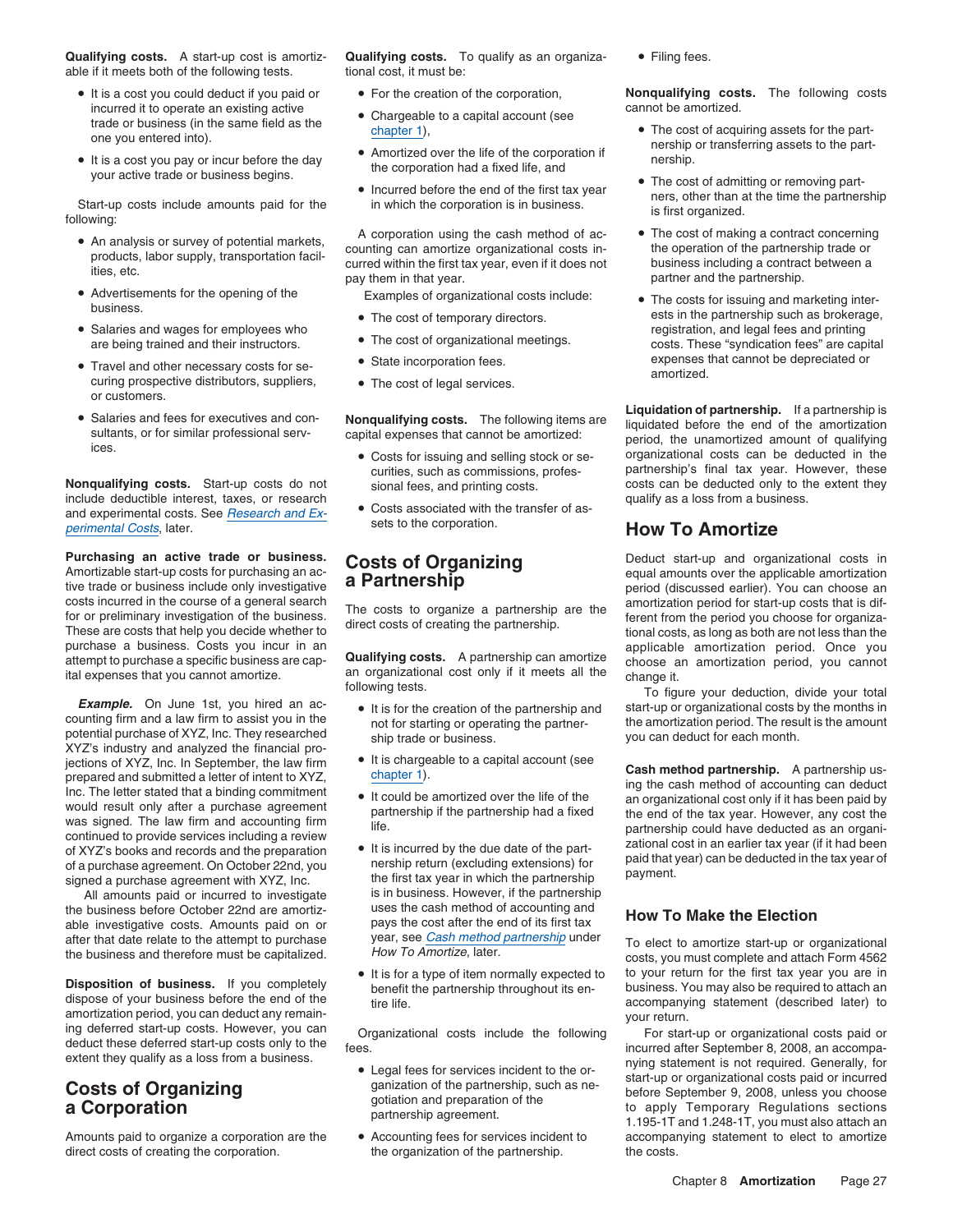costs, attach a separate statement (if required) began active business (or acquired the you dispose of the intangible. to your return for each type of cost. See *Starting* business).<br> **a Business**, earlier, for more information.<br>
• The number of months in your amortiza-<br>
the basis of an amortizable section 197 intangi-

timely filed your return for the year without mak-<br>ing the election, you can still make the election **Partnerships.** The statement prepared for You are not allowed any other depreciation

elect to amortize your start-up costs, attach a newed). However, renewal periods are not in-<br>separate statement (if required) that contains cluded if  $75\%$  or more of the cost of acquiring the

- 
- A description of each start-up cost in-
- The month your active business began (or <sup>chapter 3.</sup> end of 2. Going concern value;
- 

**Filing the statement early.** You can elect *Filing the statement early.* You can elect to amortize your start-up costs by filing the state-  $\overline{\hspace{1cm}}$  =  $\overline{\hspace{1cm}}$  =  $\overline{\hspace{1cm}}$  =  $\overline{\hspace{1cm}}$  =  $\overline{\hspace{1cm}}$  =  $\overline{\hspace{1cm}}$  =  $\overline{\hspace{1cm}}$  =  $\overline{\hspace{1cm}}$  =  $\overline{\hspace{1cm}}$  5. A patent, copyright, formula, pro ment with a return for any tax year before the **Section 197 Intangibles** sign, pattern, know-how, format, or similar<br>year your active business begins. If you file the **Section 197 Intangibles** item;

*Revised statement.* You can file a revised tize these costs if you hold the section 197 statement to include any start-up costs not in-<br>intangibles in connection with your trade or busistatement to include any start-up costs not in-<br>cluded in your original statement. However, you<br>cannot include on the revised statement any<br>cost you previously treated on your return as a<br>cost other than a start-up cost. Y

**Organizational costs election statement.** If Your amortization deduction each year is the <sup>and</sup><br>would of the mortize your corporation's or part applicable part of the intangible's adjusted basis 12. A contract for the use you elect to amortize your corporation's or part-<br>nership's organizational costs, attach a separtion of the intangible's adjusted basis and the intangible's adjusted basis 12. A contract for the use of, or a term interest<br>

- 
- 
- 
- 
- 

ing the election, you can still make the election **Partnerships.** The statement prepared for You are not allowed any other depreciation<br>by filing an amended return within 6 months of a cash basis partnership must also indi by filing an amended return within 6 months of a cash basis partnership must also indicate the or amortization deduction for an amortizable the due date of the return (excluding exten- amount paid before the end of the yea the due date of the return (excluding exten-<br>sions). For more information, see the instruc-<br>cost.

(and any other period for which you and the going concern value, or any other section 197 **Start-up costs election statement.** If you lessor reasonably expect the lease to be re- intangible.<br>elect to amortize your start-up costs, attach a newed). However, renewal periods are not inseparate statement (if required) that contains cluded if 75% or more of the cost of acquiring the **Section 197 Intangibles**<br>the following information.<br>• A description of the business to which the the acquisition date (not

A description of each start-up cost in-<br>
For more information on the costs of getting<br>
a lease see Cost of Getting a Lease in a lease, see Cost of Getting a Lease in 1. Goodwill;

was acquired).<br>
• The number of months in your amortiza-<br>
<sup>•</sup> The number of months in your amortiza-<br>
<sup>1</sup> tion pariod (which is generally 180<br>
<sup>1</sup> tion that begins during the current year, or on the 4. Business books and r • The number of months in your amortiza-<br>tion that begins during the current year, or on the the Business books and records, operating<br>months).<br>months).<br>months in the gins during the current year, or on the systems, or any

statement early, the election becomes effective<br>in the month of the tax year your active business<br>to the section 197 intangibles" (defined later)<br>begins.<br>**Revised statement.** You can file a revised intensive of these costs



action that did not result in a significant return on which you elected to amortize your change in ownership or use. See Anti-Churning est in a trade or business;<br>start-up costs. Rules, later. Rules, later.

- A description of each cost.  $\bullet$  The month the intangible is acquired, or
- The month the trade or business or activity • The date each cost was incurred. begins. begins. The date or business. The date or business.

If you have both start-up and organizational • The month your corporation or partnership You cannot deduct amortization for the month

Generally, you must file the return by the due<br>date (including any extensions). However, if you in the months).<br>timely filed your return for the year without mak-<br>timely filed your return for the year without mak-<br>ning wit

sions for Park II of The more information, see the instructions of Park II of the more information is the set of the more information period for any section of the more property subject to a lease.<br>
Once you make the elect

A description of the business to the matrices to which you may choose to renew, extend, or start-up costs relate. The following assets are section 197 intangibles continue the lease). And must be amortized over 180 months:

- 
- 
- 
- 
- 
- 
- 
- 
- 
- 
- 
- 

that you created rather than acquired **!** The month the trade or business or activity unless you created them in acquiring assets that • The month the trade or business or a substantial part • The month the trade or business or a substantial part make up a trade or business or a substantial part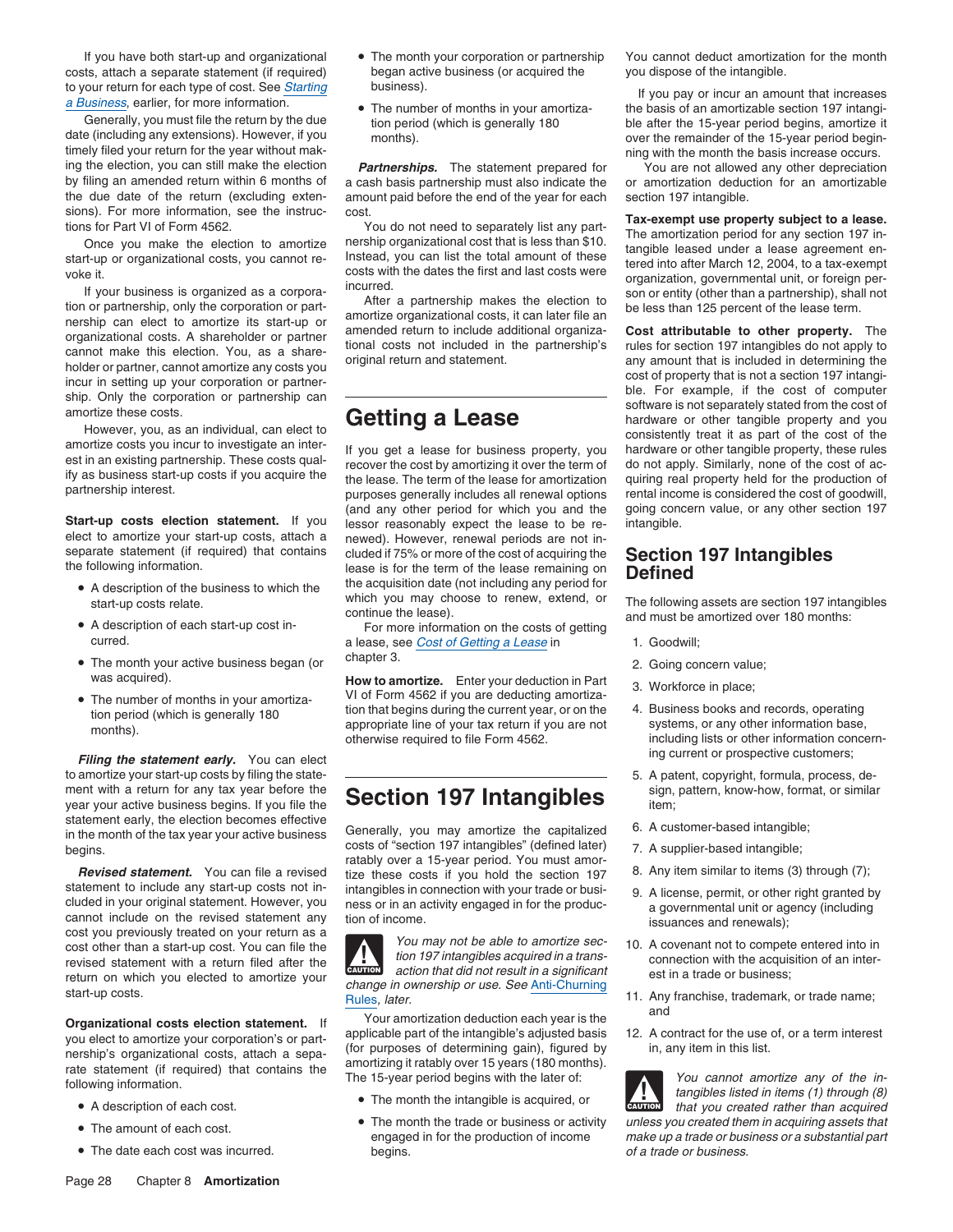Goodwill. This is the value of a trade or busi- services used or sold by the business because 4. Most computer software. (See Computer ness based on expected continued customer of business relationships with suppliers. software, later.)

value of a trade or business that attaches to •property because the property is an integral part (such as favorable shelf or display space a. An interest in a film, sound recording,<br>of an ongoing business activity. It includes value at a retail outlet).<br>based on the ab based on the ability of a business to continue to be a favorable credit rating.<br>
function and generate income even though b. A right to receive tangible property or there is a change in ownership (but does not • A favorable supply contract. Services under a contract or from a govinclude any other section 197 intangible). It also entitled any other section 197 intangible). It also example i<br>includes value based on the immediate use or example and the state of the state of the state of the state of

perience, education, or training). It also includes ing license.<br>
the terms and conditions of employment,<br>
whether contractual or otherwise, and any other<br>
value placed on employees or any of their attrib-<br>
value placed on utes. similar arrangement) entered into in connection interest was acquired.

employment contract or relationship with em- ration engaged in a trade or business.

ployees or consultants.<br> **Business books and records, etc.** This in-<br>
cludes the intangible value of technical manuals,<br>
cludes the intangible value of technical manuals<br>
covenant not to compete to the extent the<br>
includes

under Assets That Are Not Section 197 In-<br>tangibles.<br>tangibles.<br>The state of the chapter 11.<br>The state of the property, see Intangible Property under

value resulting from the future provision of with acquiring the franchise (including player<br>goods or services because of relationships with contracts) is a section 197 intangible amortiz-<br>customers in the ordinary course o

- 
- A circulation base.
- 
- Insurance in force.
- 
- An investment management contract.
- Any other relationship with customers in-<br>volving the future provision of goods or tangibles. services.<br>1. Any interest in a corporation, partnership, 2. Software that is not acquired in connection

Accounts receivable or other similar rights to<br>income for goods or services provided to cus-<br>2. Any interest under an existing futures con-<br>or a substantial part of a trade or business.

resulting from the future acquisition of goods or 3. Any interest in land. It also includes any database or similar item that

patronage due to its name, reputation, or any <br>other factor. the purchase price of a business that is for the the part of the following assets not acquired in<br>Going concern value. This is the additional existence of the fo

- A favorable relationship with distributors or business.
- 
- 

includes value based on the immediate use or<br>availability of an acquired trade or business,<br>such as the use of earnings during any period in<br>which the business would not otherwise be<br>available or operational. This is any r Workforce in place, etc. This includes the or renewing) a liquor license, a taxicab medal-<br>composition of a workforce (for example, its ex-<br>perience, education, or training), It also includes ing license.

value placed on employees or any of their attrib- tangibles include a covenant not to compete (or b. A debt that was in exis<br>similar arrangement) entered into in connection interest was acquired. For example, you must amortize the part of with the acquisition of an interest in a trade or purchase price of a business that is for the business, or a substantial portion of a trade or the purchase price of a business that is for the business, or a substantial portion of a trade or  $\overline{a}$ . A right to service residential mortgages un-<br>existence of a bushly skilled workforce. Also, you business. An inter existence of a highly skilled workforce. Also, you business. An interest in a trade or business less the right is acquired in connection with must amortize the cost of acquiring an existing includes an interest in a partne must amortize the cost of acquiring an existing includes an interest in a partnership or a corpo-<br>employment contract or relationship with em- ration engaged in a trade or business.<br>substantial part of a trade or business.

**Patents, copyrights, etc.** This includes pack-<br>age design, computer software, and any interest or renewal costs, other than certain contingent<br>in a film sound recording videotane book or payments that you can deduct curre in a film, sound recording, videotape, book, or payments that you can deduct currently. For riod for computer software that is not a section payments that is not a section payment of the similar property except as discusse other similar property, except as discussed later information on currently deductible contingent 197 intangible is generally 36 months.<br>under Assets That Are Not Section 197 In- payments, see chapter 11. For more informati

tangibles.<br> **Customer-based intangible.** This is the com-<br> **Professional sports franchise.** A gible property, see Intangible Property under<br>
position of market, market share, and any other any intangible assets acquired in

purchase price of a business that is for the **Contract for the use of, or a term interest in, a**<br>
existence of the following intangibles.<br> **existence of the following intangibles** include any right under a license, con-<br>
t tract, or other arrangement providing for the use a. It is, or has been, readily availat of any section 197 intangible. It also includes purchase by the general public. of any section 197 intangible. It also includes • An undeveloped market or market growth. any term interest in any section 197 intangible, Any term merest in any section 197 mangible,<br>whether the interest is outright or in trust.

The following assets are not section 197 in-<br>tangibles

- 
- 
- 
- 
- -
	-
	-
	-
- -
	-
- 
- 

- -
	-
- c. It has not been substantially modified. • A mortgage servicing contract. **Assets That Are Not** This requirement is considered met if **Archangele and Society 107 Internal place** the cost of all modifications is not more **Section 197 Intangibles** The cost of all modifications is not more **Section 197 Intangibles** *interactions* is not more of
	-

tomers before the acquisition of a trade or busi-<br>
principal contract, interest rate swap, or **Computer software defined.** Computer<br>
Supplier-based intangible. This is the value similar financial contract.<br>
Supplier-based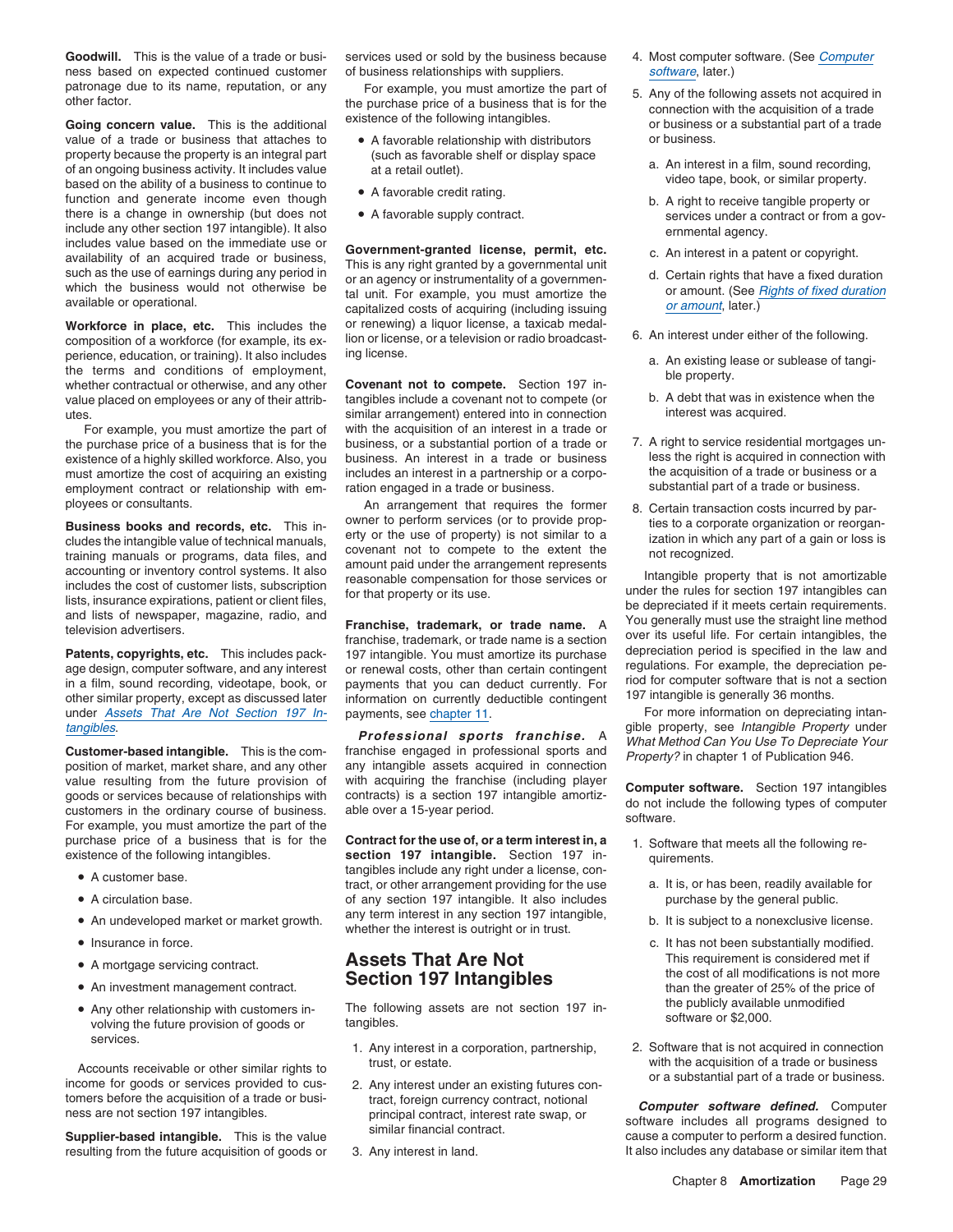operation of qualifying software.  $\qquad \qquad$  or used the intangible at any time from July whose family members control it).

**Rights of fixed duration or amount.** Section<br>
197 intangibles do not include any right under a<br>
right is acquired in the ordinary course of a trade<br>
include any right under a<br>
right is acquired in the ordinary course of a

- Has a fixed life of less than 15 years, or
- is or a fixed amount that, except for the<br>
rules for section 197 intangibles, would be<br>
rules for section 197 intangibles, would be<br>
recovered under a method similar to the<br>
unit-of-production method of cost recov-<br>
later,

However, this does not apply to the following **Exceptions.** The anti-churning rules do not directly or indirectly, more than 20% of the apply in the following situations. Computer of the capital or profits interests in the

- Goodwill.
- 
- A covenant not to compete.
- 
- 

If you are engaged in the trade or business of later, applies. film production, you may be able to amortize the **•** In the case of a series of related transaccreative property costs for properties not set for<br>production within 3 years of the first capitalized<br>transaction. You may amortize these costs rata-<br>bly over a 15-year period beginning on the first<br>bly over a 15-year peri day of the second half of the tax year in which <br>vou properly write off the costs for financial accuration or immediately after the last transaction.<br>the costs for financial accuration or immediately after the last transac you properly write off the costs for financial ac-<br>counting purposes If during the 15-year period ancestors (parents, grandparents, etc.), counting purposes. If, during the 15-year period,<br>vou dispose of the creative property rights you and lineal descendants (children, grandyou dispose of the creative property rights, you and lineal descendants (children, grand- **Ownership of stock.** In determining must continue to amortize the costs over the children, etc.). must continue to amortize the costs over the children, etc.). Whether an individual directly or indirectly owns

incurred to acquire and develop screenplays, value of the corporation's outstanding **Rule 1.** Stock directly or indirectly owned by scripts story outlines motion picture production stock.



which you acquired them did not result in a • The fiduciaries of two different trusts, and rules apply to goodwill and going concern value,<br>and to any other section 197 intangible that is grantor of both trusts.<br>not otherwise depreciable or amortizable.<br>The executor and beneficiary of an estate **Gain-recognition** 

use 15-year amortization for the intangible if any • A tax-exempt educational or charitable or- you acquired the intangible from (the transferor)

- is in the public domain and is incidental to the 1. You or a related person (defined later) held indirectly controls the organization (or 25, 1991, through August 10, 1993.<br>• A corporation and a partnership if the
	-
	- the transaction in which you granted the right and the transaction in which you ac-• Is of a fixed amount that, except for the • • • • • • • • • • • • • • • Two partnerships if the same persons

- ship. You acquired the intangible from a dece-• Going concern value.  $\blacksquare$
- A covenant not to compete.<br>• A franchise, trademark, or trade name.<br>• A franchise, trademark, or trade name.<br>• tion 197 intangible by the seller or transtion 197 intangible by the seller or trans-• A customer-related information base, cus-<br>terms heard intensile argimilar item • A customer-related information base, cus-<br>tomer-based intangible, or similar item.<br>you acquired the intangible and the trans-<br>action in which the seller or transferor ac-<br>action in which the seller or transferor ac-<br>acti **Safe Harbor for Creative** quired it are part of a series of related • In the case of a single transaction, imme-
	-

- 
- 
- rights to books and plays, and other similar the Two corporations that are members of the is considered owned proportionately by or for its<br>properties for purposes of potential future film same controlled group as defined Amortize these costs using the rules of Rev-<br>
enue Procedure 2004-36. For more information,<br>
I.R.B. 1063, available at the technical section 1563. (For an except that "more than 20%" is sub-<br>
I.R.B. 1063, available at gard
	- **CAUTION** accounting. than 20% of the value of the corporation's owned by or for his or her partner.<br>outstanding stock is owned, directly or in-<br>directly, by or for the trust or grantor of the **Rule 4.** For purposes of applying Rule 1, 2, directly, by or for the trust or grantor of the
		-
		-
		-
- of the following conditions apply. The sequence of the following requirements. Ganization and a person who directly or The rest both of the following requirements.

- 
- during the period in (1). This applies only if the outstanding stock of each corporation.
	-
	- A partnership and a person who owns, capital or profits interests in the partner-
- fair market value. The concern value of businesses under common control (as described in section  $41(f)(1)$  of the Internal Revenue Code).

- **Property Costs**<br> **Exercises** transactions.<br> **Exercises** transaction in which the intangible was ac-<br> **Exercises** transaction in which the intangible was ac-<br> **Exercises** transaction in which the intangible was ac-
	-

remainder of the 15-year period. • A corporation and an individual who owns, any of the outstanding stock of a corporation, the Creative property costs include costs paid or directly or indirectly, more than 20% of the fol

scripts, story outlines, motion picture production stock.<br>
rights to books and plays, and other similar a Tup corporations that are mombers of the is considered owned proportionately by or for its • Two corporations that are members of the is considered owned proportionately by or for its

**Anti-Churning Rules** or the trust of grantol of the trust of the trust of state of the trust. The particle of the process of the property, by or for the trust or grantol or the trust. The particle of the process of the pr son under Rule 1 as actually owned by that<br>Anti-churning rules prevent you from amortizing ● The grantor and fiduciary, and the fiduci-<br>most section 197 intangibles if the transaction in ary and beneficiary, of any trust. the individual for reapplying Rule 2 or 3 to make significant change in ownership or use. These the fiduciaries and beneficiaries of two dif-<br>rules apply to goodwill and going concern value, forgot tructe if the came person is the stock

The executor and beneficiary of an estate.<br>Under the anti-churning rules applies if the person<br>Under the anti-churning rules applies if the person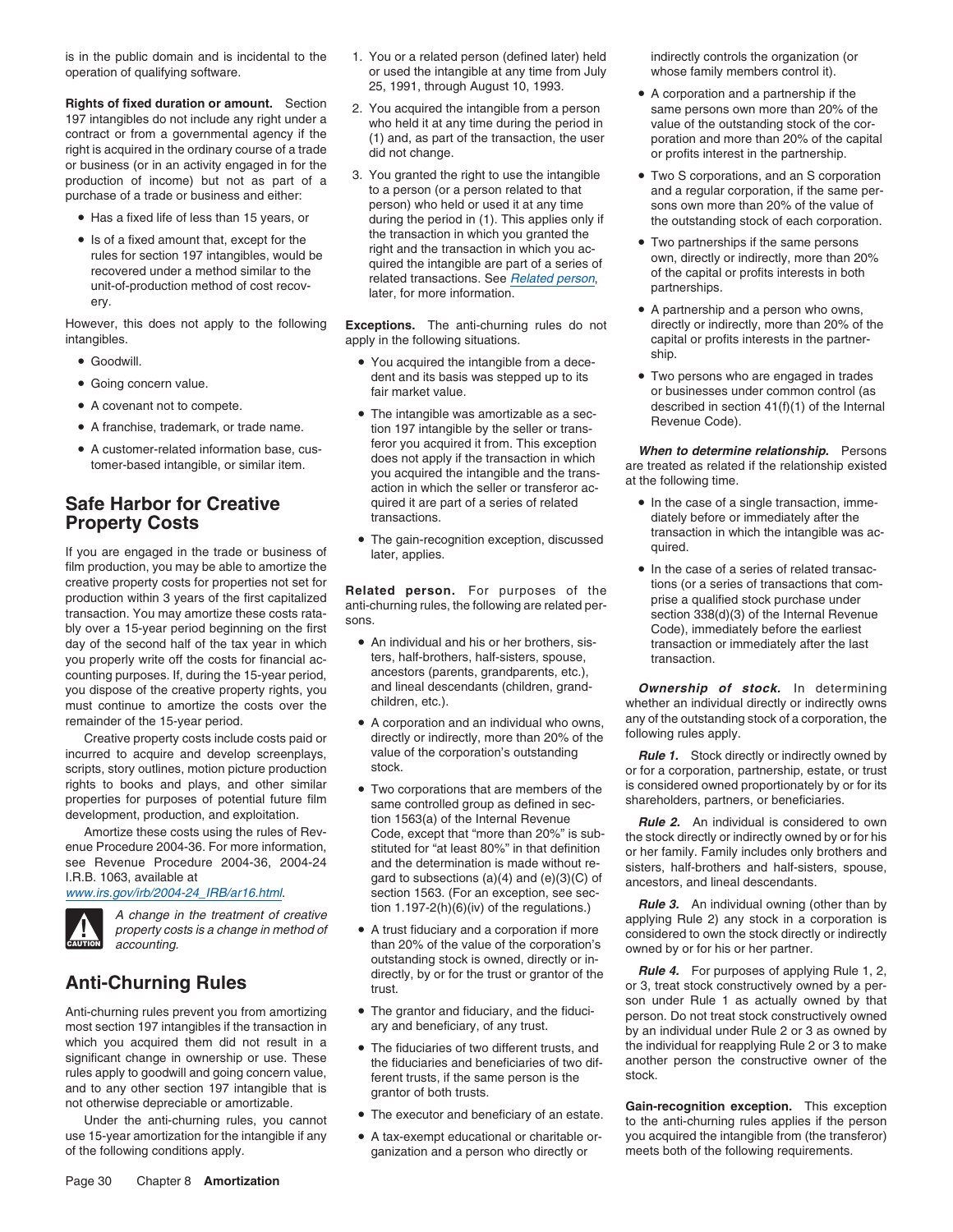- That person would not be related to you • That person would not be related to you<br>
(as described under <u>Related person</u>, ear-<br>
lier) if the 20% test for ownership of stock<br>
and partnership interests were replaced by<br>
a 50% test.<br> **a** 50% test.<br> **a** 50% test.<br> **a**
- 

**Notification.** If the person you acquired the intangible from chooses to recognize gain under<br>
intangible from chooses to recognize gain under<br>
the rules for this exception, that person must<br>
notify you in writing by the

- To avoid the requirement that the intangi-
- $\bullet$  To avoid any of the anti-churning rules.

More information. For more information<br>about the anti-churning rules, including addi-<br>tional rules for partnerships, see Regulations<br>about the anti-churning rules, including addi-<br>tional rules for partnerships, see Regulat tional rules for partnerships, see Regulations<br>section 1.197-2(h). • The denominator is the total adjusted ba-<br>of an amortizable asset. • The denominator is the total adjusted ba-<br>ses of all remaining amortizable section

# **Incorrect Amount of** See Regulations section 1.446-1(e)(2)(ii)(a) 197 intangibles on the date of the disposi-<br>**Amortization Deducted** for more information and examples.

If you later discover that you deducted an incor-<br>rect amount for amortization for a section 197 may be able to get automatic approval. In some instances, you<br>intangible in any year, you may be able to make IRS to change y return, you can change your accounting method for more information on getting approval, auto-<br>to claim the correct amortization. See *Changing* matic approval procedures, and a list of excep-<br>Your Accounting Method, later.

- 
- 
- An amortization deduction for a section

- 
- 2 years from the time you paid your tax for

- 
- 
- 

- A change in computing amortization in the
- 
- Generally, the making of a late amortiza-
- 

For more information, see Revenue Proce- to the part of your adjusted basis in the intangi-<br>dure 2006-12, as modified by Revenue Proce- ble that is not more than the transferor's ad-**Amended Return** dure 2006-37, and Revenue Procedure justed basis. You amortize this part of the

See Revenue Procedure 2006-37, 2006-38 tary conversions.<br>I.R.B. 499, available at a metal in a like-kind I.R.B. 499, available at **In a** like-kind exchange or involuntary con-<br>www.irs.gov/irb/2006-38\_IRB/ar10.html. version of a section 197 intangible, you must

nal return for the year in which you did not<br>deduct the correct amount. (A return filed change in accounting method filed on or after in the exchanged or converted intangible.<br>early is considered filed on the due date.) an dure 2011-14, 2011-4 I.R.B. 330, available at you have amortized for 4 full years. It has a www.irs.gov/irb/2011-04\_IRB/ar08.html. that year. www.irs.gov/irb/2011-04\_IRB/ar08.html. remaining unamortized basis of \$30,000. You

• That person chose to recognize gain on request a change to a permissible method of gain on the disposition of the intangible and pay accounting for amortization.<br>
income tax on the gain at the highest tax<br>
rate. See chap Figure of this exception applies, the anti-churning<br>
If this exception applies, the anti-churning<br>
rules apply only to the amount of your adjusted<br>
basis in the intangible that is more than the gain<br>
recognized by the tran

on which the choice is made. set account to a different type of multiple **Nondeductible loss**. You cannot deduct any<br>loss on the disposition or worthlessness of a **Anti-abuse rule.** You cannot amortize any<br>section 197 intangible that you acquired in the<br>section 197 intangible acquired in a transaction<br>for which the principal purpose was either of the<br>for which the principal purpose for which the principal purpose was either of the<br>
A change in computing amortization in the have. Instead, increase the adjusted basis of<br>
tax year in which your use of the asset each remaining amortizable section 197 int To avoid the requirement that the intangi-<br>
ble by a proportionate part of the nondeductible<br>
ble by a proportionate part of the nondeductible<br>
loss. Figure the increase by multiplying the nonble blanges.<br>• An adjustment in the useful life of an am-<br>eductible loss on the disposition of the intensi-An adjustment in the useful life of an am-<br>ortizable asset. deductible loss on the disposition of the intangi-<br>ble by the following fraction.

- 
- 

Is to the automatic approval process.<br>For more information, see Revenue Proce- to the part of your adjusted basis in the intangible that is not more than the transferor's ad-If you deducted an incorrect amount for amorti-<br>zation, you can file an amended return to correct<br>Procedure 2006-12, 2006-3 I.R.B. 310, avail-<br>the following.<br>the following.<br>the state of the trans-<br>able at the following. • A mathematical error made in any year. www.irs.gov/irb/2006-03\_IRB/ar14.html. distributions, like-kind exchanges, and involun-

www.irs.gov/irb/2006-38\_IRB/ar10.html.<br>See Revenue Procedure 2008-52, 2008-36 continue to amortize the part of your adjusted 197 intangible for which you have not See Revenue Procedure 2008-52, 2008-36 continue to amortize the part of your adjusted<br>Adopted a method of accounting (I.R.B. 587, available at basis in the acquired intangible that is adopted a method of accounting. I.R.B. 587, available at basis in the acquired intangible that is not more<br>www.irs.gov/irb/2008-36\_IRB/ar09.html. than your adjusted basis in the exchanged or<br>See Revenue Procedure 2009-39, When to file. If an amended return is allowed,<br>
you must file it by the later of the following dates.<br>
you must file it by the later of the following dates.<br>
you must file it by the later of the following dates.<br>
you must • 3 years from the date you filed your origi-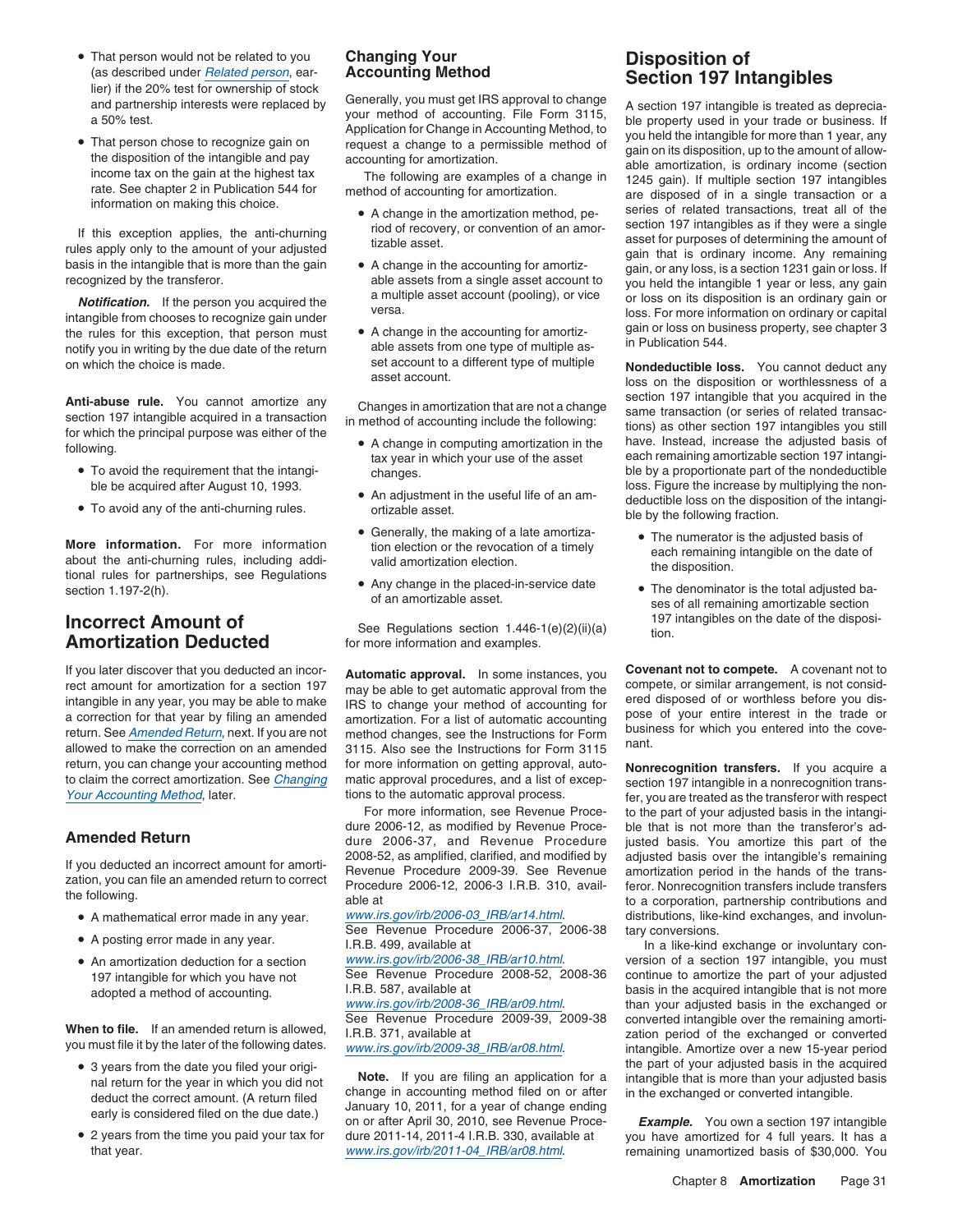exchange the asset plus \$10,000 for a like-kind **Amortization period.** The 84-month amortisection 197 intangible. The nonrecognition pro-<br>visions of like-kind exchanges apply. You amor-<br>tize \$30,000 of the \$40,000 adjusted basis of the<br>incur the costs (July 1 for a calendar year tax-<br>**Geophysical Conditions** tize \$30,000 of the \$40,000 adjusted basis of the incur the costs (July 1 for a calendar year tax-<br>acquired intangible over the 11 years remaining payer), regardless of the month you actually<br>in the original 15-year amorti

reforestation costs paid or incurred during the<br>
You can elect to amortize the qualifying costs<br>
that are not deducted currently over an<br>
Set-month period of year period for costs paid or incurred after December 19,<br>
Set-m

The election to amortize reforestation costs<br>incurred by a partnership, S corporation, or es-<br>for more information. tate must be made by the partnership, corporation, or estate. A partner, shareholder, or **How to make the election.** To elect to amor-

A partner's or shareholder's share of amor-<br>A partner's or shareholder's share of amor-<br>contains the following information. A partner's or shareholder's share of amor-<br>tizable costs is figured under the general rules contains the following information. for allocating items of income, loss, deduction,<br>etc., of a partnership or S corporation. The am-<br> $\frac{1}{2}$  and incurred them For anocaling terms of income, toss, deduction,<br>etc., of a partnership or S corporation. The am-<br>ou incurred them.<br>the estate and the dates provided between the pollution control facility over 60 months. How-<br>the estate an

- 
- Seeds or seedlings.
- 
- Tools.
- 

- 
- 
- 

**Life tenant and remainderman.** If one per- be amortized ratably over a 24-month period son holds the property for life with the remainder beginning on the mid-point of the tax year in going to another person, the life tenant is entitled which the expenses were paid or incurred. For **Reforestation Costs**<br>to the full amortization for qualifying reforesta-<br>tion costs incurred by the life tenant. Any re- section 167(h)(5)), these costs must be amortion costs incurred by the life tenant. Any re-<br>You can elect to deduct a limited amount of<br>reforestation costs paid or incurred during the<br>mortization purposes of the property is ignored for<br>or incurred after May 17, 2006

tion, or estate. A partner, shareholder, or **How to make the election.** To elect to amor-<br>beneficiary cannot make that election. tize qualifying reforestation costs, complete Part **Pollution Control**<br>A partner's or shareho

- 
- 

• Site preparation. exerered the election of the year and the verture of the verture of the verture of the verture of the verture of the verture of the verture of the verture of the verture of the state of the election, yo

• Depreciation on equipment used in plant-<br>
ing and seeding.<br>
ing and seeding.<br>
ing and seeding.<br>
ing and seeding at beameded return at the same address<br>
you infed the amended return at the same address<br>
you infed the orig



Send the application to: by this potential recovery. •

in the original 15-year amortization period for the incur the costs. You can claim amortization de-<br>transferred asset. You amortize the other ductions for no more than 6 months of the first geophysical expenses paid or inc

Find estate and the income beneficiary based on<br>
the estate and the income beneficiary based on<br>
the income beneficiary based on<br> **Qualifying costs**. Reforestation costs are the<br>
direct costs of planting or seeding for for

Seeds or seedlings. The election by filing an amended return within 6 identifiable treatment facility is a new<br>A certifiable treatment facility used in connection before in connection before in connection before months of the due date of the return (excluding with a plant or other property in operation before extensions). Attach Form 4562 and the state-<br>months the state-<br>months the state-<br> $\frac{1976}{1976}$ , to reduce or control wat Tools.<br>
1976, to reduce or control water or atmospheric<br>
1976, to reduce or control water or atmospheric<br>
1976, to reduce or contamination. The facility must do<br>
1976, to reduce or contamination. The facility must do<br>
1976

It is located in the United States.<br>
It is located in the United States.<br>
It is held for the growing and cutting of<br>
It is held for the growing and cutting of<br>
It is held for the growing and cutting of<br>
It is held for the timber you will either use in, or sell for use your election is to end. The federal certifying authority will describe the in, the commercial production of timber nature of the potential cost recovery. You must products.  $\|\cdot\|$   $\|\cdot\|$ 

• It consists of at least one acre planted with<br>tree seedlings in the manner normally<br>used in forestation or reforestation.<br>Qualified timber property does not include<br>property on which you have planted shelter belts<br>or orn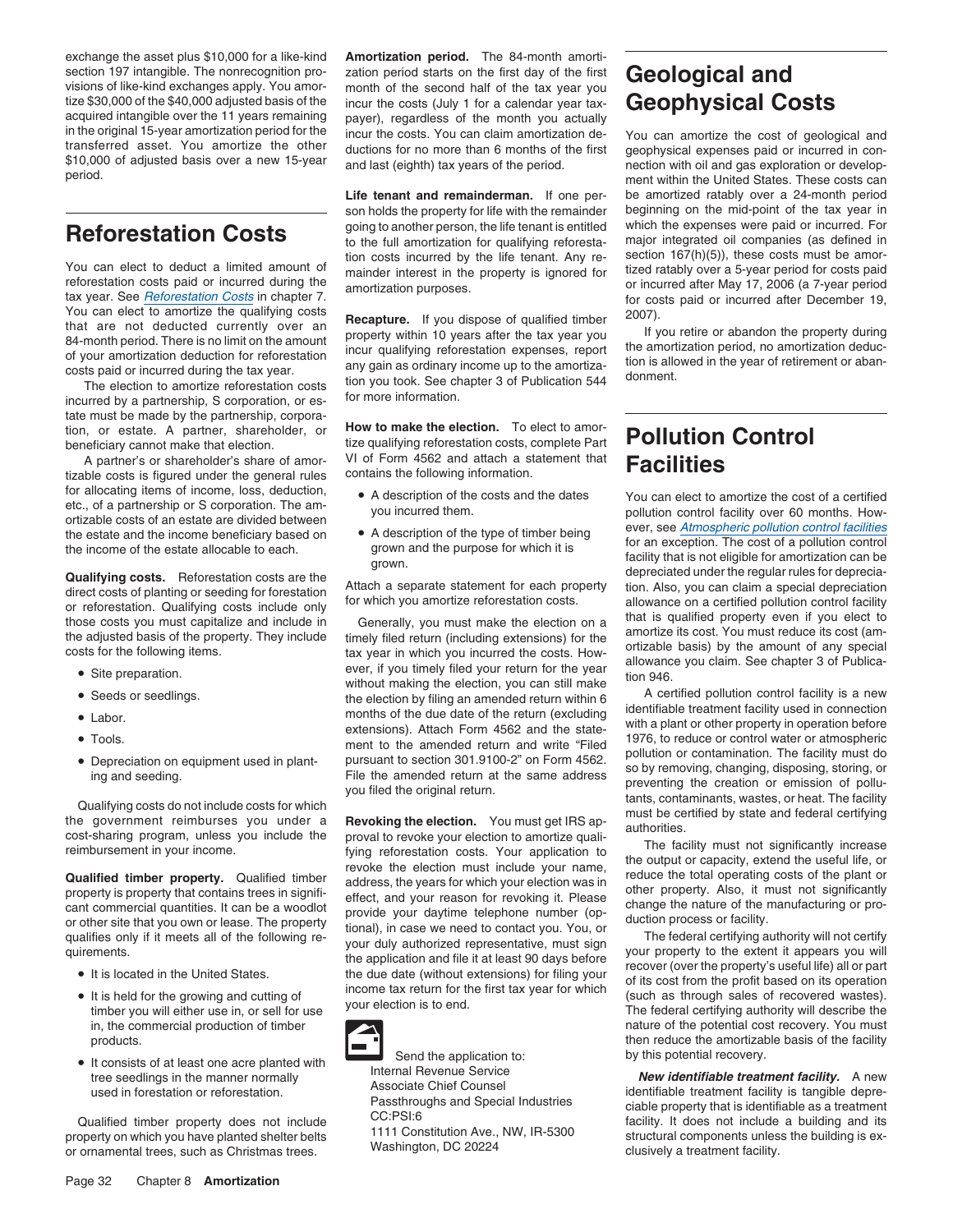**Atmospheric pollution control facilities.** (excluding extensions). Attach Form 4562 to the Certain atmospheric pollution control facilities amended return and write "Filed pursuant to can be amortized over 84 months. To qualify, the following must apply.

- The facility must be acquired and placed the original return.
- The facility must be used in connection method. with an electric generation plant or other **What's New** property placed in operation after Decem-
- If you construct, reconstruct, or erect the

Basis reduction for corporations. A corportional period to amortize certain tax preference<br>ration must reduce the amortizable basis of a<br>pollution control facility by 20% before figuring<br>tax year in which you incurred the

See Code sections 169 and 291(c) and the re-<br>lated regulations.<br>Intereductions.<br>Intereductions.<br>There are two ways of figuring depletion:

You can elect to amortize your research and experimental costs, deduct them as current<br>business expenses, or write them off over a **How to make the election.** To elect to amor-<br>determines expenses, or write them off over a **•** tize qualifying costs over the optional tize qualitying costs over the optional (see *Optional write-off method* error, and costs over the optional recovery • Mineral property

The amortization period begins the month you election begins: first receive an economic benefit from the costs. • Your name, address, and taxpayer identifi-

For a definition of "research and experimen-<br>cation number: and For a definition of "research and experimention cation number; and<br>tal costs" and information on deducting them as<br>current business expenses, see chapter 7.

amortize these costs or deduct them as a cur-<br>
rent expense, you have the option of deducting<br>
(writing off) research and experimental costs<br>
(writing off) research and experimental costs<br>
ratably over a 10-year period beg

ter 1) if you meet both of the following require-<br>301.9100-2" on Form 4562. File the amended

- You paid or incurred the costs in your
- You are not deducting the costs currently.

within 6 months of the due date of the return deductible in the year the revocation is effective.

section 301.9100-2" on Form 4562. File the **9.** amended return at the same address you filed

in service after April 11, 2005. If acquired, Your election is binding for the year it is<br>the original use must begin with you after made and for all later years unless you obtain In service after April 11, 2005. If acquired,<br>the original use must begin with you after made and for all later years unless you obtain **Depletion**<br>April 11, 2005. approval from the IRS to change to a different

# completed after April 11, 2005, qualifies. **Preferences** applies to tax years beginning in 2010 and 2011.

the amortization deduction.<br>
make this election, there is no AMT adjustment. Depletion is the using up of natural resources by<br>
More information. For more information on The applicable costs and the optional recovery minin

- 
- Intangible drilling and development costs
- 
- **Experimental Costs**<br>
You can elect to amortize your research and<br>
You can elect to amortize your research and<br> **Sou can elect to amortize your research and**

To-year period (see *Optional write-off method*<br>below).<br>If you elect to amortize these costs, deduct that a statement containing the following infor-<br>them in equal amounts over 60 months or more. That ion to your return fo

- 
- current business expenses, see chapter 7.<br>
of the cost for which you are making the cost for which you are making the of the cost and the specific amount<br> **Optional write-off method.** Rather than election.<br>
amortize these costs or deduct them as a cur-<br>
election.

tain Tax Preferences, later, and section 59(e) of the election by filing an amended return within 6 the Internal Revenue Code.<br>
the Internal Revenue Code.<br>
The Internal Revenue Code.<br>
The Internal Revenue Code. months of the due date of the return (excluding  $\bullet$  You have acquired by investment any in-<br>extensions). Attach Form 4562 to the amended therest in mineral deposits or standing tim-**Costs you can amortize.** You can amortize extensions). Attach Form 4562 to the amended terest in mineral deposits or standing tim-<br>costs chargeable to a capital account (see chap-<br>return and write "Filed pursuant to secti ments.<br>
• You have a legal right to income from the return at the same address you filed the original extraction of the mineral or cutting of the return.

**Revoking the election.** You must obtain con-<br>sent from the IRS to revoke your election. Your<br>request to revoke the election must be submit-<br>of the mineral deposit or standing timber is not. **How to make the election.** To elect to amor-<br>ted to the IRS in the form of a letter ruling before in itself, an economic interest. A production pay-<br>time reception of a letter ruling before in the form of a letter ruling tize research and experimental costs, complete ted to the IRS in the form of a letter ruling before in itself, an economic interest. A production pay-<br>Part VI of Form 4562 and attach it to your in-<br>part VI of Form 4562 and Part VI of Form 4562 and attach it to your in-<br>come tax return. Generally, you must file the recovery period ends. The request must contain mineral property is not an economic interest. come tax return. Generally, you must file the recovery period ends. The request must contain mineral property is not an economic interest.<br>The return by the due date (including extensions). all of the information necessary However, if you timely filed your return for the the rare and unusual circumstances that would reducividuals, corporations, estates, and vear without making the election. you can still justify granting revocation. If the r year without making the election, you can still justify granting revocation. If the request for rev-<br>make the election by filing an amended return ocation is approved, any unamortized costs are examined may be liable for a make the election by filing an amended return ocation is approved, any unamortized costs are  $\frac{d\mathbf{x} \cdot \mathbf{u}}{dt}$  within 6 months of the due date of the returnation deductible in the vear the revocation is effective tax

ber 31, 1975, that is primarily coal fired. **Marginal production of oil and gas.** The **Optional Write-off the construction of the 100% taxable in**facility, only the basis attributable to the **come come come come come limitation** on percentage depletion on the cone come limitation on percentage depletion on the cone come limitation of cil and patural as also construction, reconstruction, or erection **OF CERTIM TAX** marginal production of oil and natural gas also

**More information.** For more information on The applicable costs and the optional recovery mining, quarrying, drilling, or felling. The deple-<br>the amortization of pollution control facilities, periods are as follows:<br>see

— 60 months, cost depletion and percentage depletion. For mineral property, you generally must use the **Research and** • Mining exploration and development costs method that gives you the larger deduction. For  $-10$  years, and  $-10$  years, and  $\frac{1}{10}$  standing timber, you must use cost depletion. standing timber, you must use cost depletion.

- 
- 
- 

- 
- You paid or incurred the costs in your return.<br>
trade or business.<br>
of your capital investment of your capital investment.

 $\frac{1}{2}$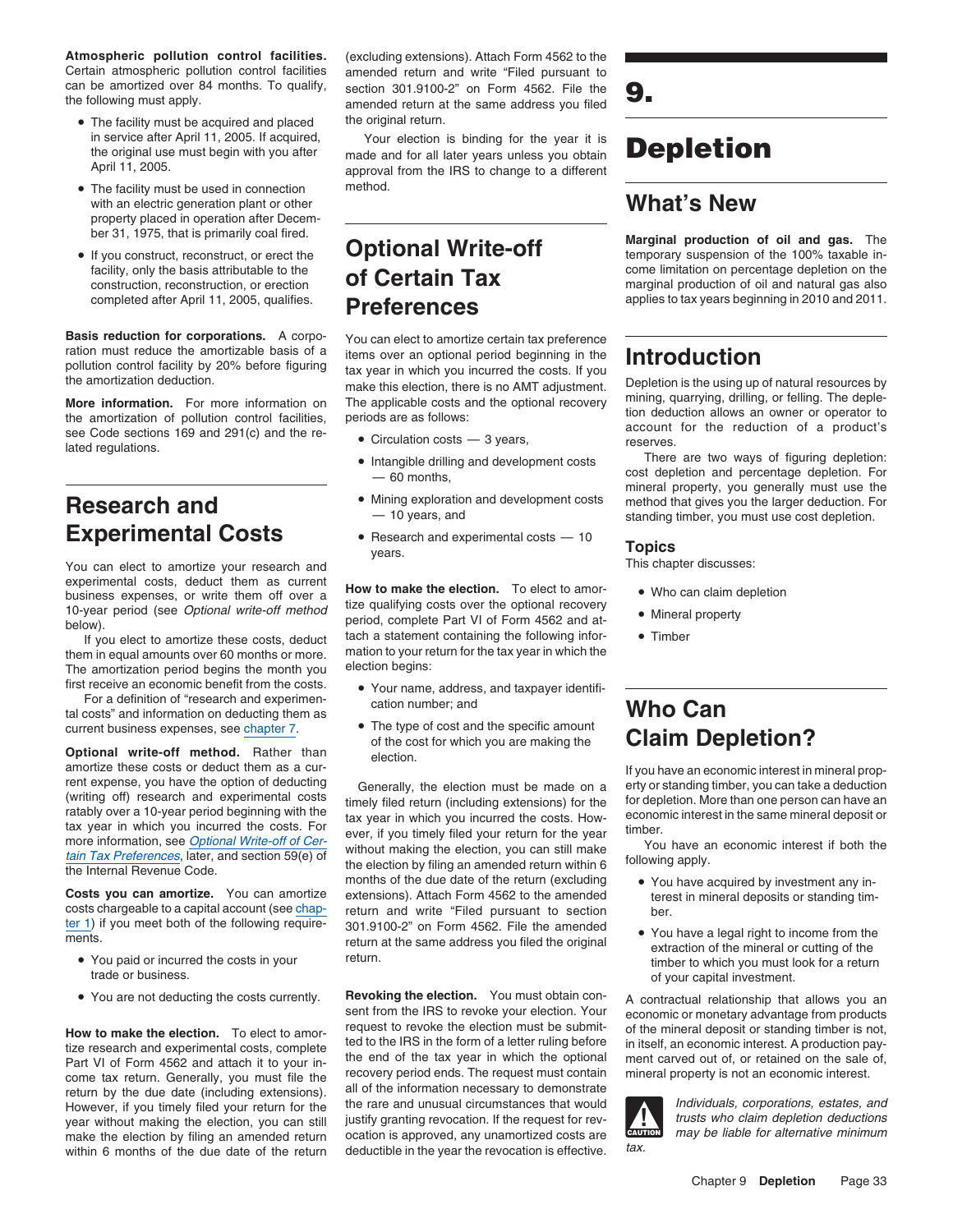Mineral property includes oil and gas wells,<br>
mines, and other natural deposits (including ge-<br>
othermal deposits). For this purpose, the term<br>
"property" means each separate interest you<br>
"property" means each separate in rate properties. See section 614 of the Internal **and School Community and School Community** age depletion, subtract from your gross income Revenue Code and the related regulations for **IF you** THEN the units sold from the property the following amounts.

- Cost depletion.
- Percentage depletion.

for oil and gas wells. See <u>Oil and Gas Wells</u>,<br>Internation of the following fraction to figure the part of

- The property's basis for depletion.
- 
- 

- -
	-
	-
- 
- 

**Adjusted basis.** The adjusted basis of your dure 2004-19 on page 563 of Internal Revenue **Conserversition**.<br>
property is your original cost or other basis, plus *irs-irbs/irb04-10.pdf.* • Intangible drilling and developme certain additions and improvements, and minus<br>certain deductions such as depletion allowed or<br>allowable and casualty losses. Your adjusted return for the first tax year for which the safe<br>basis can never be less than zero.

- 
- The number of units of mineral sold during<br>the tax year (determined under your To figure percentage depletion, you multiply a of section 1245 property that was used in

**Mineral Property** units (tons, pounds, ounces, barrels, thousands the tax year.<br>
of cubic feet, or other measure) of mineral prod-<br>
The rates to be used and other conditions of cubic feet, or other measure) of mineral prod-

|                                                                                                                                                                                                  |                                       |                                                                                           | ago applotion, captital none your groce income                                                                                                                       |  |
|--------------------------------------------------------------------------------------------------------------------------------------------------------------------------------------------------|---------------------------------------|-------------------------------------------------------------------------------------------|----------------------------------------------------------------------------------------------------------------------------------------------------------------------|--|
| Revenue Code and the related regulations for<br>rules on how to treat separate mineral interests.                                                                                                | IF you<br>use                         | THEN the units sold<br>during the year are                                                | from the property the following amounts.<br>• Any rents or royalties you paid or incurred                                                                            |  |
| There are two ways of figuring depletion on<br>mineral property.                                                                                                                                 | The cash<br>method of                 | The units sold for which<br>you receive payment                                           | for the property.                                                                                                                                                    |  |
| • Cost depletion.                                                                                                                                                                                | accounting                            | during the tax year<br>(regardless of the year of                                         | • The part of any bonus you paid for a lease<br>on the property allocable to the product<br>sold (or that otherwise gives rise to gross<br>income) for the tax year. |  |
| • Percentage depletion.                                                                                                                                                                          |                                       | sale).                                                                                    |                                                                                                                                                                      |  |
| Generally, you must use the method that gives<br>you the larger deduction. However, unless you<br>are an independent producer or royalty owner,<br>you generally cannot use percentage depletion | An accrual<br>method of<br>accounting | The units sold based on<br>your inventories and<br>method of accounting for<br>inventory. | A bonus payment includes amounts you paid as<br>a lessee to satisfy a production payment re-<br>tained by the lessor.                                                |  |
| for all and goe walle Can Oil and Can Walle                                                                                                                                                      |                                       |                                                                                           | .                                                                                                                                                                    |  |

The number of units sold during the tax year the bonus you must subtract. does not include any for which depletion deduc-

**Cost Depletion** tions were allowed or allowable in earlier years.<br>To figure cost depletion you must first determine **Figuring the cost depletion deduction.**<br>Once you have figured your property's basis for Once you have figured your property's basis for<br>
For oil and gas wells and geothermal depos-<br>
• The property's basis for depletion, the total recoverable units, and the state is defined<br>
• The property's basis for depletio • The property's basis for depletion.<br>• The total recoverable units of mineral in figure your cost depletion deduction by taking later under Oil and Gas Wells. For property other<br>• The total recoverable units of mineral in

| • The number of units of mineral sold during                                                                              |  | Step<br><b>Action</b>                                                        | <b>Result</b>                   | under Mines and Geothermal Deposits.                                                                                                                                         |
|---------------------------------------------------------------------------------------------------------------------------|--|------------------------------------------------------------------------------|---------------------------------|------------------------------------------------------------------------------------------------------------------------------------------------------------------------------|
| the tax year.<br><b>Basis for depletion.</b> To figure the property's                                                     |  | Divide your property's<br>basis for depletion by<br>total recoverable units. | Rate per<br>lunit.              | <b>Taxable income limit.</b> The percentage deple-<br>tion deduction generally cannot be more than<br>50% (100% for oil and gas property) of your                            |
| basis for depletion, subtract all the following<br>from the property's adjusted basis.<br>1. Amounts recoverable through: |  | Multiply the rate per<br>unit by units sold<br>during the tax year.          | Cost<br>depletion<br>deduction. | taxable income from the property figured without<br>the depletion deduction and the domestic pro-<br>duction activities deduction.<br>Taxable income from the property means |

2. The residual value of land and improve- **property.** Owners of oil and gas property may • Operating expenses. ments at the end of operations. use an elective safe harbor in determining the vertain selling expenses.<br>
– 3. The cost or value of land acquired for pur-<br>property's recoverable reserves for purposes of<br>poses other than mineral production.<br>made, special rules apply. See Revenue Proce-<br>made, special rules apply. See Revenue Proce

basis can never be less than zero. See Publica-<br>tion 551, Basis of Assets, for more information<br>on adjusted basis.<br>On adjusted basis.<br>The electing the safe harbor provided by<br>the taxable income from the property for purpos made, is effective for the tax year in which it is  $\bullet$  Do not deduct any net operating loss de-**Total recoverable units.** The total recover- made and all subsequent years. It cannot be duction from the gross income from the able units is the sum of the following. revoked for the tax year in which it is elected, but revoked for the tax year in which it is elected, but property. may be revoked in a later year. Once revoked, it •

## covered but not sold).<br> **Percentage Depletion**<br>
• If, during<br>
• If, during

the tax year (determined under your To figure percentage depletion, you multiply a of section 1245 property that was used in<br>method of accounting, as explained next). certain percentage, specified for each mineral, connect certain percentage, specified for each mineral, connection with mineral property, reduce

You must estimate or determine recoverable by your gross income from the property during

- 
- The part of any bonus you paid for a lease on the property allocable to the product sold (or that otherwise gives rise to gross

| No. of units sold in the tax year | <b>Bonus</b> |
|-----------------------------------|--------------|
| Recoverable units from the        | Payments     |
| property                          |              |

The total recoverable units of mineral in the following steps. The following steps.<br>the property's natural deposit. the following steps. gross income from the property is defined later

a. Depreciation deductions,<br>
b. Deferred expenses (including deferred<br>
b. Deferred exploration and development costs),<br>
and<br>
c. Deductions other than depletion.<br>
c. Deductions other than depletion.<br>
Elective safe harbor fo

- 
- 
- 
- 
- 
- 

- 
- The number of units of mineral remaining the vector concentral and the next 5 years.<br>
at the end of the year (including units re-<br>
ext 5 years.<br>
at the end of the year (including units re-<br>
ext 5 years.<br>
This income from t
	-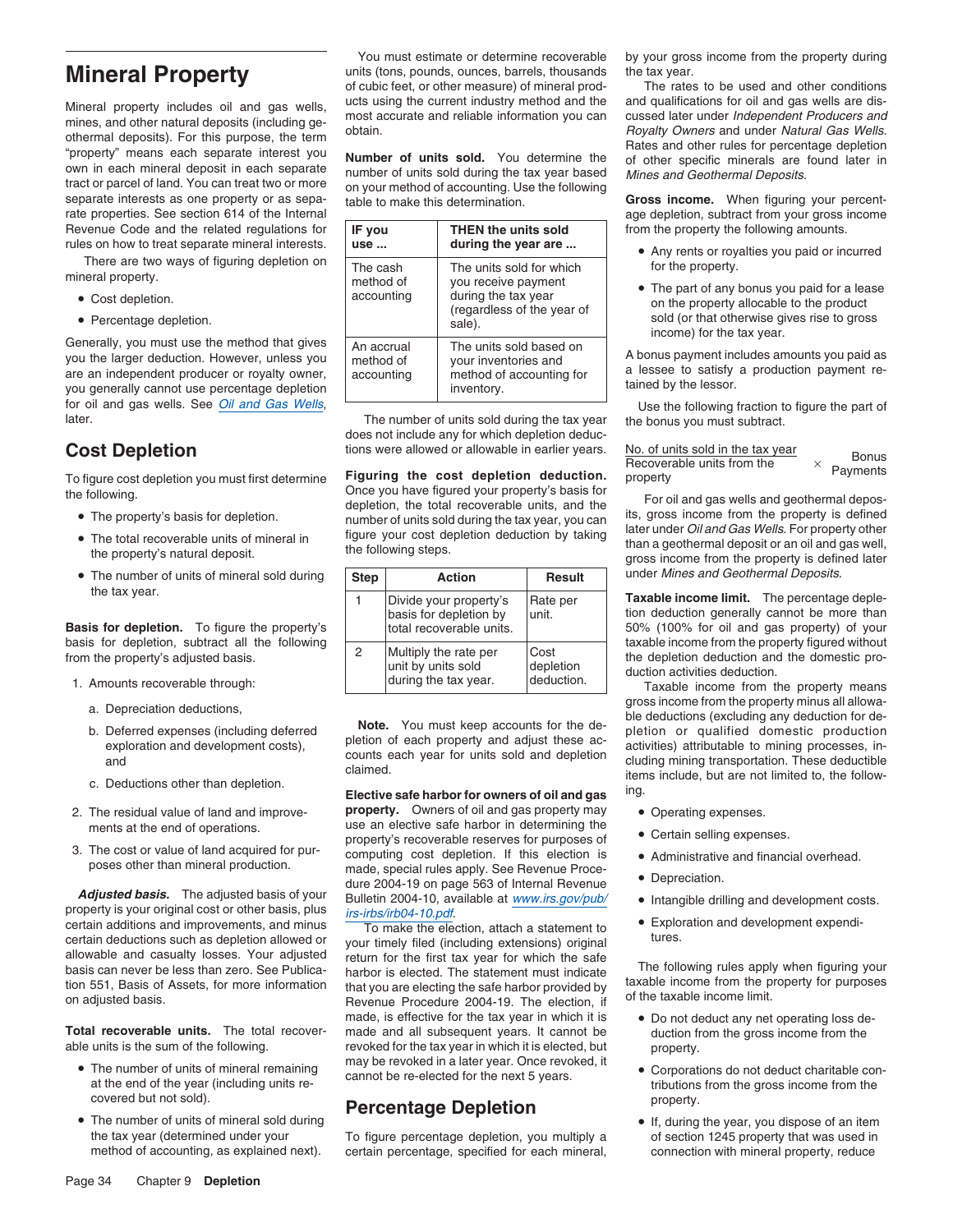report as ordinary income that is allocable<br>to the mineral property. See section<br>turns of the section Find the mineral property. See section<br>
trust.<br>
The beneficial interests in an estate or<br>
1.613-5(b)(1) of the regulations for infor-<br>
mation on how to figure the ordinary gain<br>
allocable to the property.<br>
Any interest own

You cannot claim percentage depletion for an oil<br>or gas well unless at least one of the following<br>**pletion.** You cannot claim percentage deple-<br>applies. which the following apply.<br>applies. which the following apply.

- You are either an independent producer or
- 

owner, see Independent Producers and Royalty b. To any person who is required under an in proven oil or gas propert<br>Quiners, next, next, or a related person 1.613A-7(p) of the regulations.

owner, you figure percentage depletion using a<br>strate of 15% of the gross income from the prop-<br>cate of 15% of the gross income from the prop-<br>and the combined gross receipts from sales and pour depletable oil or gas quant rate of 15% of the gross income from the prop-<br>erty based on your average daily production of (not counting resales) of oil, natural gas, or make an allocation as explained later under Averty based on your average daily production of (not counting resales) of oil, natural gas, or<br>domestic crude oil or domestic natural gas un to their by-products by all retail outlets taken domestic crude oil or domestic natural gas up to their by-products by all retail outlets taken erage daily production exceeds depletable<br>vour depletable oil or patural gas quantity How-<br>into account in (1) are more than \$5 your depletable oil or natural gas quantity. How-<br>ever, certain refiners, as explained next, and for the tax year. In addition, there is a limit on the percentage ever, certain refiners, as explained next, and for the tax year.<br>Certain retailers and transferees of proven oil For the purpose of determining if this rule depletion deduction. See Taxable income limit, certain retailers and transferees of proven oil<br>and gas properties, as explained later, cannot<br>claim percentage depletion. For information on<br>figuring the deduction, see Figuring percentage<br>figuring the deduction, see Figu figuring the deduction, see Figuring percentage

**Refiners who cannot claim percentage de- •** Bulk sales of aviation fuels to the Depart-<br>**pletion.** You cannot claim percentage deple-<br>**•** security Defines the number of days in your basis of a matter of the Depart-**Photon.** You cannot claim percentage deple-<br>
be tion if you can central interest. If you can be a partial interest<br>
tion if you can central interests of our cannot claim percentage deple-<br>
you and the related person refin

ownership interest in it are related persons. A cause of your direct or indirect ownership inter-<br>partnership and a trust are related persons if one est in the person.<br>person holds a significant ownership interest in You a

• The value of the outstanding stock of a

- 
- 

owned directly both by itself and proportionately • Neither you nor the retailer knows of or

- -
- Owners, next.<br>
Consistences are the depletion deduction to use a trademark, trade name, or
	-
	-

- 
- 
- 

considered to be selling through a related per-<br>son if any sale by the related person produces. Then multiply the total production from the prop-For example, a corporation, partnership, es-<br>tate, or trust and anyone who holds a significant<br>gross income from which you may benefit be-<br>erty by your percentage participation to figure tate, or trust and anyone who holds a significant gross income from which you may benefit be-<br>ownership interest in it are related persons. A cause of your direct or indirect ownership inter- your share of the production.

- 
- corporation. are not related to either you or the retailer. his net profits interest.
- any allowable deduction for mining ex- The interest in the profits or capital of a The retailer does not buy oil or natural gas penses by the part of any gain you must partnership.<br>
From your customers or persons related to<br>
your customers.<br>
your customers.
	-
- **Oil and Gas Wells** by its shareholders, partners, or beneficiaries. Controls the final disposition of the oil or

• You are either an independent producer or<br>
a royalty owner.<br>
• Transferees who cannot claim percentage<br>
• The well produces natural gas that is ei-<br>
by-products directly or through a related<br>
the real under a fixed entra The sold under a fixed contract or pro-<br>duced from geopressured brine<br>only a proven person in any of the following situations. The before October 12, 1990. For a definition of the duced from geopressured brine.<br>
If you are an independent producer or royalty<br>
If you are an independent producer or royalty<br>
If you are an independent producers and Royalty<br>
If you are an independent producers and Royalty

For information on the depletion deduction<br>for wells that produce natural gas that is either service mark or name owned by you or<br>sold under a fixed contract or produced from a related person in marketing or distrib-<br>geopr c. To any person given authority under an gas quantity. If your average daily production<br>agreement with you or a related person does not exceed your depletable oil or gas quan-<br>to occupy any retail outlet owned, they wou f If you are an independent producer or royalty person.<br>
property (defined later) by 15%. If your average<br>
owner, you figure percentage depletion using a

depletion, later. **or a state of oil or natural gas to commercial or in-** age daily production by dividing your total dodustrial users. mestic production of oil or gas for the tax year by

*Related person. Related person.* To determine it you and for your net profits interest, you must first deter-<br>**Related person.** You and another person another person are related persons, see  $\frac{Re}{m}$  mine your percenta are related persons if either of you holds a signif-<br>icant ownership interest in the other person or if<br>a third percentage depletion, earlier.<br>a third person holds a significant ownership in-<br>a third person holds a signifi a third person holds a significant ownership in-<br> **Sales through a related person.** You are divide the income you receive for your net profits<br>
considered to be selling through a related per-<br>
interest by the gross revenue

For purposes of the related person rules,<br>significant ownership interest means direct or<br>indirect ownership of 5% or more in any one of<br>the following.<br>the following.<br>the following.<br>the following.<br>the following.<br>the followi • You sell your production to persons who ceived income of \$22,000 (\$110,000  $\times$  .20) for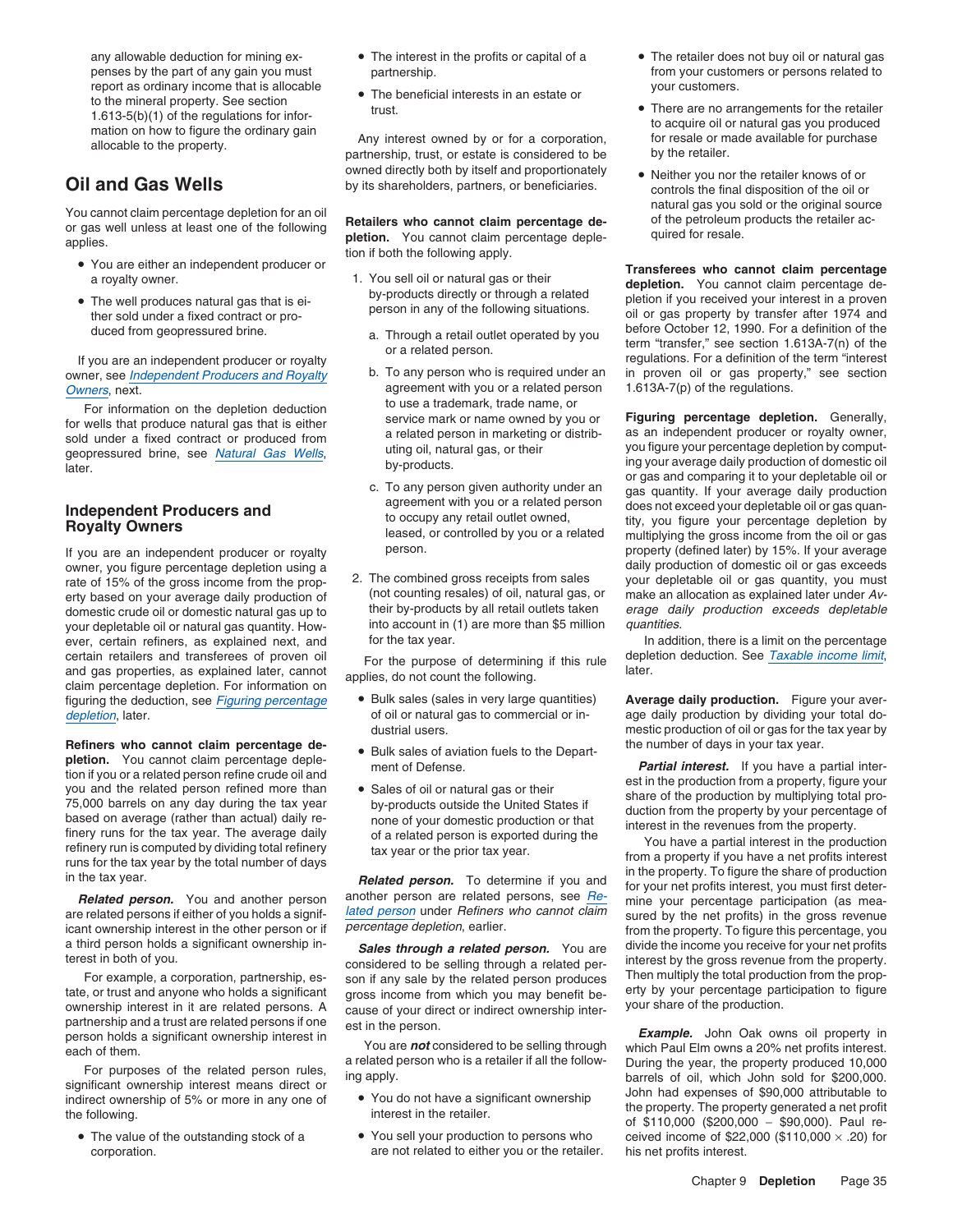to be 11% by dividing \$22,000 (the income he to the RMFP. The partnership or S corporation must allocate oil production to be 1,100 barrels (10,000 bar-<br>
duction from the property<br>
duction from the property<br>
partnership or S corporation makes the alloca-<br>
partnership or S corporation makes the alloca-

**Depletable oil or natural gas quantity.** Gen-<br> **Average daily production exceeds deplet-** property. **Alteration property.** Each partner's share of the adjusted basis of erally, your depletable oil quantity is 1,000 bare able quantities. If your average daily produc-<br>rels. Your depletable natural gas quantity is tion for the year is more than your depletable oil the oil or gas property gen 6,000 cubic feet multiplied by the number of ornatural gas quantity, figure your allowance for cording to that partner's interest in partnership barrels of your depletable oil quantity that you depletion for each domestic choose to apply. If you claim depletion on both property as follows.<br>
oil and natural gas, you must reduce your de-<br>
pletable oil quantity (1.000 barrels) by the num-<br>
1. Figure your average daily production of oil The par pletable oil quantity (1,000 barrels) by the num- 1. Figure your average daily production of oil The partnership or S corporation adjusts the partnership or S corporation adjusts the sequence of the partner's or shareholde

and production. To figure your depletable natural as a quantity, you choose to apply 360 barrels of produced from the property using a per-<br>
your 1000-barrel depletable oil quantity. Your centage depletion rate of 15%.<br>
de

If you have production from marginal wells, depletion allowance for that property for see section  $613A(c)(6)$  of the Internal Revenue

- 
- 

A related person is anyone mentioned in the  $\bullet$  65% of your taxable income from all E explain where to report this income or loss and<br>related persons discussion under *Nondeduct* sources, figured without the depletion althat for purposes of this allocation, item (1) in duction activities, any net operating loss • Form 6198, At-Risk Limitations. that discussion includes only an individual, his or carryback, and any capital loss carryback. • Form 8582, Passive Activity Loss Limita-

mation on marginal production, see section<br> **Gross income from the property.** For pur-<br>
For pur-<br>
For pur-<br>  $\frac{613A(c)(6)$  of the Internal Revenue Code.<br>
An electing large partnership is one that<br>
meets both the following r poses of percentage depletion, gross income<br>from the property (in the case of oil and gas **partnershins and S Cornorations** from the property (in the case of oil and gas **Partnerships and S Corporations** • The partnership had 100 or more partners wells) is the amount you receive from the sale of The partnership had 100 or more partnership of the well.<br>The partners were partners in the preceding year.<br>If you do not sell the oil or gas on the property, the partnership or S corporation, figures the de-<br>If you do not If you do not sell the oil or gas on the property, the partnership or S corporation, figures the de- • The partnership chooses to be an electing but manufacture or convert it into a refined prod- bletion allowance separate but manufacture or convert it into a refined prod-<br>uct before sale or transport it before sale, the Flecting large partnerships must figure depleuct before sale or transport it before sale, the Electing large partnerships must figure deple-<br>gross income from the property is the represen-<br>tion allowance, later.) Each partner or share-

premises for a price that is lower than the RMFP, ply the 65%-of-taxable-income limit using his or themselves, as explained earlier.

- 
- 
- 
- 

quantity.<br> **Business entities and family members.**<br>
You must allocate the depletable oil or gas<br>
quantity among the following related persons in<br>
proportion to each entity's or family member's lied to the smaller of the fo

- 
- 

her spouse, and minor children.<br>
You can carry over to the following year any tions.<br> **Controlled group of corporations.** Mem-<br>
amount you cannot deduct because of the amount you cannot deduct because of the

tion allowance, later.) Each partner or share-<br>**Disqualified persons.** An electing large tative market or field price (RMFP) of the oil or bolder must decide whether to use cost or partnership does not figure the depletion allow-<br>gas, before conversion or transportation. percentage depletion. If a partner or s percentage depletion. If a partner or shareholder ance of its partners that are disqualified per-If you sold gas after you removed it from the uses percentage depletion, he or she must ap- sons. Disqualified persons must figure it determine gross income from the property for her taxable income from all sources. All the following are disqualified persons.

Paul determined his percentage participation percentage depletion purposes without regard **Partner's or shareholder's adjusted basis.** received) by \$200,000 (the gross revenue from Gross income from the property does not to each partner or shareholder his or her share<br>the property). Paul determined his share of the include lease bonuses, advance rovalties include lease bonuses, advance royalties, or of the adjusted basis of each oil or gas property other amounts pavable without regard to pro-<br>held by the partnership or S corporation. The duction from the property. example and the property. The partnership or S corporation makes the alloca-<br>tion as of the date it acquires the oil or gas

depletion for each domestic oil or natural gas<br>according to the partner's interest in partnership<br>according to the partner's interest in partnership

ber of barrels you use to figure your depletable or natural gas for the year.<br>partner's or shareholder's share of the adjusted<br>basis of the oil and gas property for any capital natural gas quantity.<br>
2. Figure your depletable oil or natural gas<br>
quantity for the year.<br>
Frample. You have both oil and natural gas<br>
production. To figure your depletable natural<br>
gas<br>
production. To figure your deplet

your depletable oil quantity to 640 barrels (1000 figured in (2) and the denominator of which her adjusted basis by the depletion allowed or<br>is the result figured in (1). This is your allowable on the property each year. see section 613A(c)(6) of the Internal Revenue the year.<br>Code to figure your depletable oil or natural gas expansion of the year.<br>Code to figure your depletable oil or natural gas Code to figure your depletable oil or natural gas<br>
quantity.<br>
disposes of the property

production of domestic oil or gas for the year.  $\bullet$  100% of your taxable income from the ties is reported by the partnership or S corpora-• Corporations, trusts, and estates if 50% or by property figured without the deduction for tion on Schedule K-1 (Form 1065) or on • depletion and the deduction for domestic Schedule K-1 (Form 1120S). Deduct oil and gas • Corporations, trusts, and estates if 50% or<br>
more of the beneficial interest is owned by<br>
the same or related persons (considering<br>
only persons that own at least 5% of the<br>
beneficial interest).<br>
beneficial interest).<br> • You and your spouse and minor children. Mineral Property. The instructions for Schedule but and your spouse and minor children.

- 
- 

bers of the same controlled group of corpora-<br>tions are treated as one taxpayer when figuring<br>the following year.<br>the following year.<br>the following year that definition allowance. An electing large partner-<br>the depletable

- 
-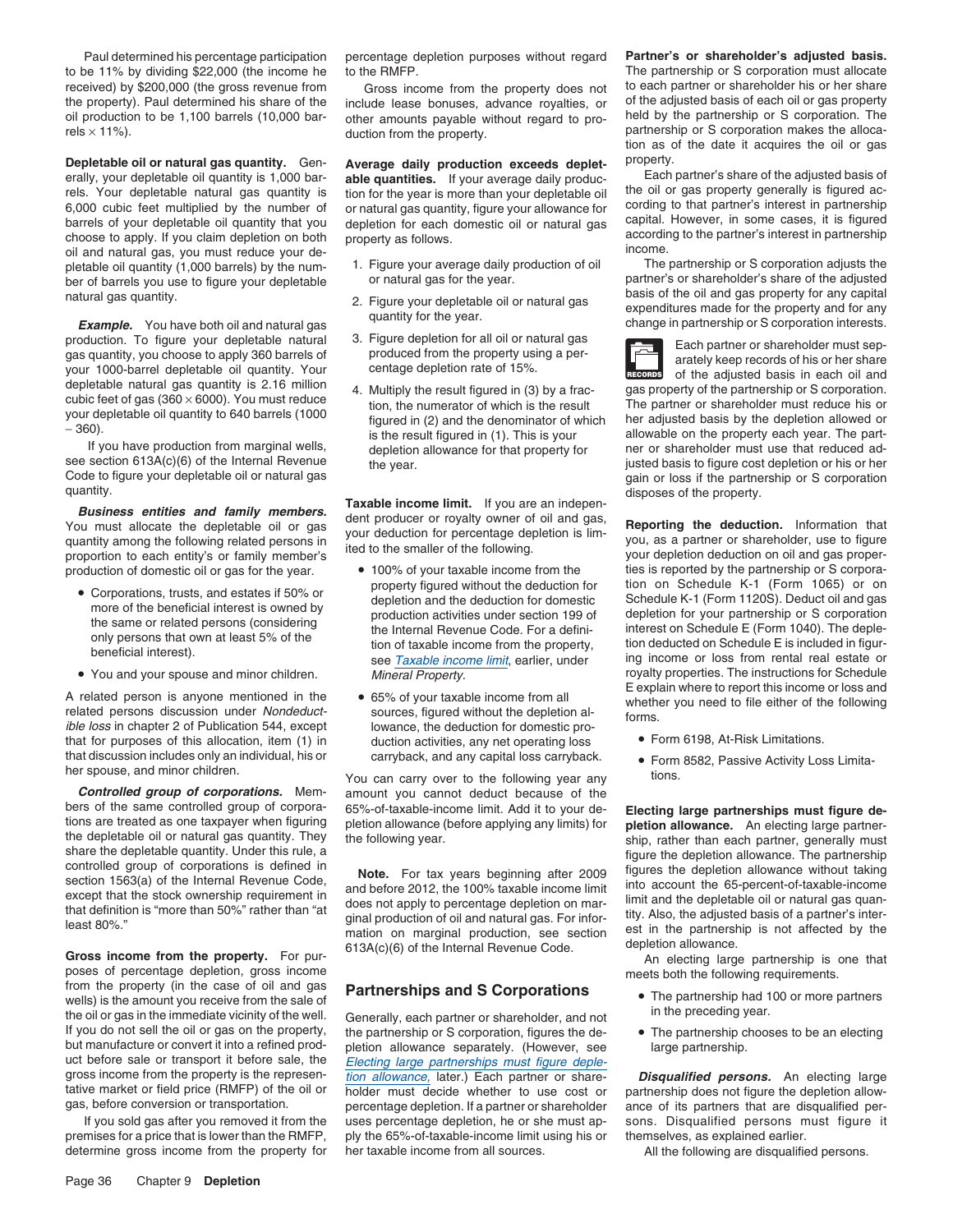- Refiners who cannot claim percentage de-
- Producers and Royalty Owners, earlier).
- Any partner whose average daily production of domestic crude oil and natural gas in of domestic crude oil and natural gas is more than 500 barrels during the application the facts concerning the physical<br>
is more than 50

for a percent a percentage depending apply.<br>For a contract that does not provide for a price in-<br>close of the tax year (figured without the • You disposed of it after holding it for more a contract that does not provide for a price in-<br>
close of the tax year (figured without the • You dispose<br>
than 1 year.<br>
than 1 year. crease to reflect any increase in the seller's tax liability because of the repeal of percentage de-<br>
• You disposed of it under a contract under mability because of the repeat of percentage de-<br>pletion for gas. The contract must have been in<br>effect from February 1, 1975, until the date of erry other than a geothermal deposit or an oil or the coal or iron ore. sale of the gas. Price increases after February 1, and well, gross income from the property means<br>1975, are presumed to take the increase in tax the gross income from the property means<br>Ilability into account unless demons

**Natural gas from geopressured brine.** Qual- ground. The state of the following persons. ified natural gas from geopressured brine is eligible for a percentage depletion rate of 10%.<br>This is natural gas that is both the following **France Community** Construction CHAPTER (assets in production 544).

- 
- Determined in accordance with section

depletion depends on the type of deposit.

| <b>DEPOSITS</b>                                                                                                                                         |     |
|---------------------------------------------------------------------------------------------------------------------------------------------------------|-----|
| Sulphur, uranium, and, if from<br>deposits in the United States,<br>asbestos, lead ore, zinc ore, nickel<br>ore, and mica $\ldots \ldots \ldots \ldots$ | 22% |
| Gold, silver, copper, iron ore, and<br>certain oil shale, if from deposits in<br>the United States                                                      | 15% |
| Borax, granite, limestone, marble,<br>mollusk shells, potash, slate,<br>soapstone, and carbon dioxide<br>produced from a well                           | 14% |
| Coal, lignite, and sodium chloride                                                                                                                      | 10% |

You can use percentage depletion for a well that The percentage depletion deduction of a corpo-<br>
produces natural gas either sold under a fixed ration for iron ore and coal (including lignite) is Washington DC 20224 produces natural gas either sold under a fixed ration for iron ore and coal (including lignite) is Washington, DC 20224 contract or produced from geopressured brine. reduced by 20% of:

- 
- 

- 
- 
- Transporting ores or minerals (generally, Transporting ores or minerals (generally, Publication 1985). This is natural gas that is both the following.<br>Publication 50 miles) from the point of •<br>extraction to the plants or mills in which after September 1978 and before 1984. The treatment processes are applied.

to be produced from geopressured brine. Cludes the separately stated excise tax received<br>by a mine operator from the sale of coal to qualify for a percentage depletion rate of 15%. A<br>compensate the operator for the excise compensate the operator for the excise tax the geothermal deposit is a geothermal reservoir of<br>mine operator must pay to finance black lung a natural heat stored in rocks or in a watery liquid **Mines and** mine operator must pay to finance black lung natural heat stored in rocks or in a watery liquid<br>**Geothermal Denosits** benefits. benefits benefits or vapor. For percentage depletion purposes, a

Certain mines, wells, and other natural deposits,<br>including geothermal deposits, qualify for per-<br>centage depletion.<br>Centage depletion.<br>Centage depletion.<br>Centage depletion.<br>Centage depletion.<br>Centage depletion.<br>Centage de **Mines and other natural deposits.** For a nat-<br>ural deposit, the percentage of your gross in-<br>come from the property that you can deduct as<br>minerals from the waste or residue.<br>The property.

The following is a list of the percentage de- *Treatment processes.* The processes in- **Lessor's Gross Income** pletion rates for the more common minerals. cluded as mining depend on the ore or mineral<br>mined. To qualify as mining, the treatment processes must be applied by the mine owner or qualifies for percentage depletion usually is the operator. For a listing of treatment processes total of the royalties received from the lease. considered as mining, see section 613(c)(4) of However, for oil, gas, or geothermal property, the Internal Revenue Code and the related requision are section by the Internal Revenue Code and the related requision are prope the Internal Revenue Code and the related regulations. and ore, include the core, and original advanced royalties, or other amounts payable

Refiners who cannot claim percentage de-<br>
pletion (discussed under *Independent Pro*-<br>
use in making sewer pipe or bricks<br>
or used or sold for use as sintered<br>
the computation of gross income from mining.<br>
the computation

• Retailers who cannot claim percentage or burned lightweight aggregates  $7\frac{1}{2}\%$  If you wish to include transportation of depletion (discussed under *Independent* Clay used or sold for use in more than 50 miles in the computation *Producers and Royalty Owners*, earlier). The making drainage and roofing tile. • Any partner whose average daily produc-<br>flower pots, and kindred products, application in duplicate with the IRS. Include on<br>flower is and gravel, sand, and stone (other the application the facts concerning the physical

• The percentage depletion deduction for **Disposal of coal or iron ore.** You cannot take **Natural gas sold under a fixed contract.**<br>
Matural gas sold under a fixed contract qualifies<br>
tor a percentage depletion rate of 22%. This is<br>
for a percentage depletion rate of 22%. This is<br>  $\frac{1}{2}$  a depletion deducti

- 
- 

**Extracting ores or minerals from the** not apply if you dispose of the coal or iron ore to<br>
not apply if you dispose of the coal or iron ore to<br>
and the following parameters

- Applying certain treatment processes. A related person (as listed in chapter 2 of
	- A person owned or controlled by the same interests that own or control you.

Excise tax. Gross income from mining in-<br>503 of the Natural Gas Policy Act of 1978 **Excise tax.** Gross income from mining in-<br>to be produced from geopressured brine cludes the separately stated excise tax received located Geothermal Deposits benefits.<br>geothermal deposit is not considered a gas well.

A lessor's gross income from the property that Transportation of more than 50 miles. If without regard to production from the property.

Gold, silver, copper, iron ore, and<br>
certain oil shale, if from deposits in<br>
the United States<br>
the United States<br>
Sonax, granite, limestone, marble,<br>
Borax, granite, limestone, marble,<br>
soapstone, and carbon dioxide<br>
prod ance for depletion.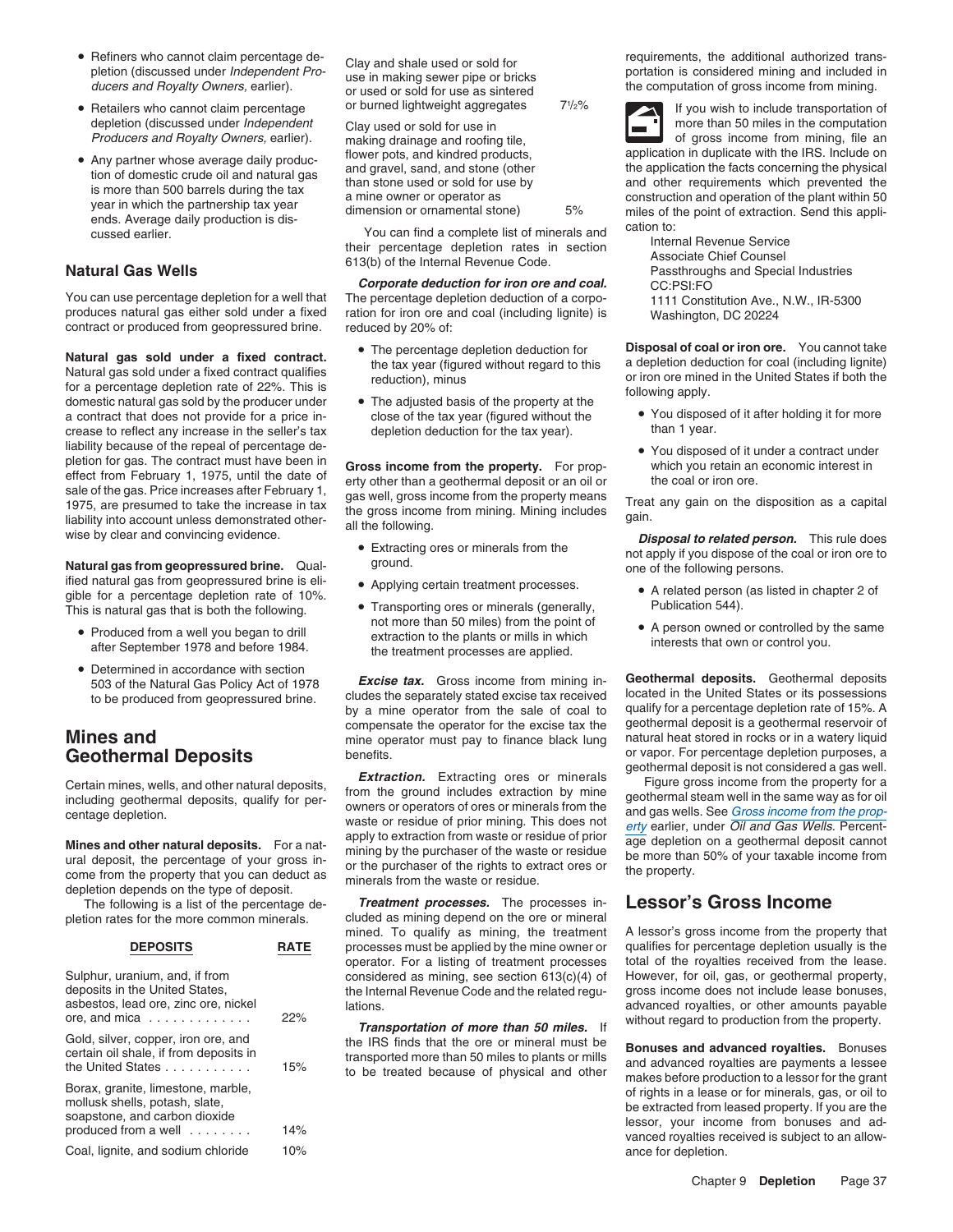pletion on a bonus, multiply your adjusted basis nomic interest in standing timber in each tract or tion) is disregarded for purposes of making a<br>in the property by a fraction, the numerator of block representing a separat in the property by a fraction, the numerator of block representing a separate timber account. subsequent election. See Form T (Timber), For-<br>which is the bonus and the denominator of which **Depletion unit** Nou figure your which is the bonus and the denominator of which **Depletion unit.** You figure your depletion is the total bonus and royalties expected to be is the total bonus and royalties expected to be<br>
in each year by taking the following steps.<br>
Form T. Complete and attach Form T (Timber)<br>
royalties, use the computation explained earlier<br>
under Cost Depletion, treating th

Figuring percentage depletion. In the Property. case of mines, wells, and other natural deposits 2. Add to the amount determined in (1) the other than gas, oil, or geothermal property, you cost of any timber units acquired during may use the percentage rates discussed earlier under *Mines and Geothermal Deposits.* Any bo-<br>
nus or advanced royalty payments are generally<br>
part of the gross income from the property to<br>
which the rates are applied in making the calcu-<br>
lation. However, in the case ments are not a part of gross income.<br>remaining in the account.

**Terminating the lease.** If you receive a bo-<br>nus on a lease that expires, terminates, or is This is your depletion unit. **Bad Debts** abandoned before you derive any income from the extraction of mineral, include in income for the year of expiration, termination, or abandon-<br>**Example.** You bought a timber tract for ment, the depletion deduction you took. Also  $$160,000$  and the land was worth as much as **Introduction**<br>ment, the depletion deduction you took. Also the land was worth as much as **Introduction** 

duced before termination. Increase your ad-<br>
justed basis in the property by the amount you tion allowance as a deduction in the year of sale You can deduct business bad debts on your include in income. or other disposition of the products cut from the business income tax return.

lease, beginning development operations, or determining gain or loss in the tax year you sell **Topics**<br>obtaining production. the timber products.

You can figure timber depletion only by the cost<br>method. Percentage depletion does not apply to<br>timber. Base your depletion on your cost or other products.<br>timber. Base your depletion on your cost or other products.

when the quantity of cut timber is first accurately return for the tax year to which it applies. If you<br>make this election, subtract the adjusted basis

**Timber units.** When you acquire timber your basis for figuring your ordinary gain or loss property, you must make an estimate of the on the sale or other disposition of the products quantity of marketable timber that exists on the cut from the timber. For more information, see property. You measure the timber using board Timber in chapter 2 of Publication 544, Sales feet, log scale, cords, or other units. If you later and Other Dispositions of Assets.

**Figuring cost depletion.** To figure cost de-<br>The term "timber property" means your eco- IRS's consent. The prior election (and revoca-

- 
- 
- adding (or subtracting) any correction to<br>the estimate of the number of timber units **Business**
- 

increase your adjusted basis in the property to<br>restore the depletion deduction you previously<br>(1,000 MBF) of standing timber. Your basis for the timber is \$80,000.<br>(1,000 MBF) of standing timber, you figure your figure y For advanced royalties, include in income for<br>the year of lease termination, the depletion 1,000). If you cut 500 MBF of timber, your deple-<br>claimed on minerals for which the advanced tion allowance would be \$40,000 (500

tion allowance as a deduction in the year of sale timber, unless you choose to treat the cutting of All other bad debts are nonbusiness bad<br>timber as a sale or exchange (explained below). debts and are deductible only as short-term can-**Delay rentals.** These are payments for defer-<br>
ring development of the property. Since delay Include allowable depletion for timber products<br>
rentals are ordinary rent, they are ordinary in-<br>
come that is not subject to d

**Example.** Assume the same facts as in the previous example except that you sold only half • Definition of business bad debt **Timber Timber Timber 1999 1999 1999 1999 1999 1999 1999 1999 1999 1999 1999 1999 1999 1999 1999 1999 1999 1999 1999 1999 1999 1999 1999 1999 1999 1999 1999 1999** would deduct \$20,000 of the \$40,000 depletion<br>that year. You would add the remaining \$20,000

basis in the timber. Your cost does not include **Electing to treat the cutting of timber as a**<br>the cost of land or any amounts recoverable **sale or exchange.** You can elect, under cer-<br>through depreciation. **the cutting of** through depreciation.<br>
Depletion takes place when you cut standing held for more than 1 year as a sale or exchange. Depletion takes place when you cut standing held for more than 1 year as a sale or exchange.<br>her, You can figure your depletion deduction You must make the election on your income tax Four must make the election on your income tax<br>timber. You can figure your depletion deduction<br>when the quantity of cut timber is first accurately return for the tax year to which it applies. If you make this election, subtract the adjusted basis measured in the process of exploitation.<br>
Figuring cost depletion. To figure your cost timber on the first day of the tax year in which<br>
depletion allowance, you multiply th

determine that you have more or less units of You may revoke an election to treat the cut-<br>
See chapter 12 for information about getting<br>
timber, you must adjust the original estimate. Ing of timber as a sale or exchange w ting of timber as a sale or exchange without publications and forms.

as the number of units sold. Depletion cutting of timber as a sale or exchange, or make in the discussion on Mineral as the number of units sold. Depletion in the discussion on Mineral an outright sale of timber.

This chapter discusses:

- 
- 
- 
- 

|            | □ 525 Taxable and Nontaxable Income                                 |
|------------|---------------------------------------------------------------------|
| $\Box$ 536 | Net Operating Losses (NOLs) for<br>Individuals, Estates, and Trusts |
| $\Box$ 544 | Sales and Other Dispositions of<br>Assets                           |
| ⊔ 550      | Investment Income and Expenses                                      |
| 556        | Examination of Returns, Appeal<br>Rights, and Claims for Refund     |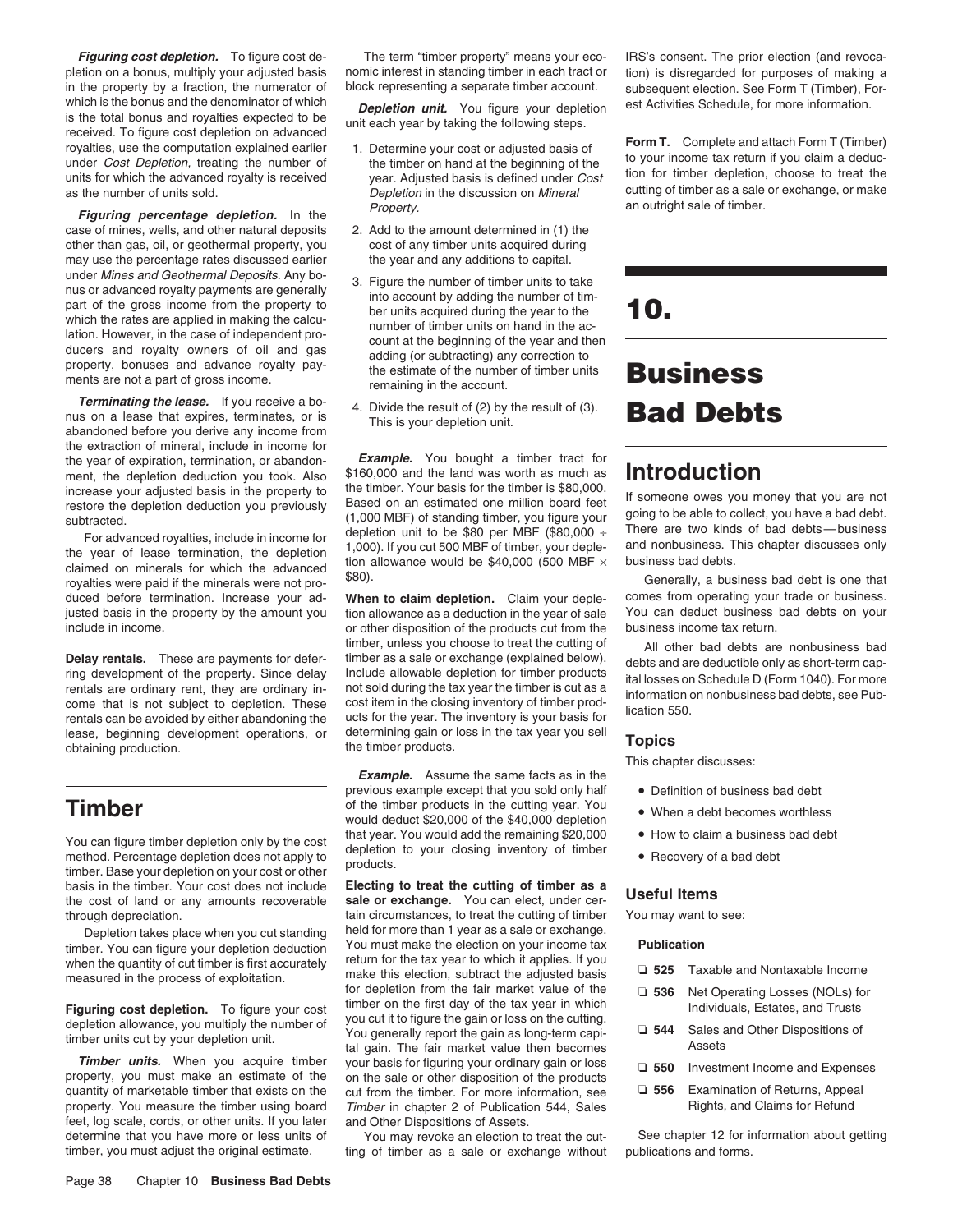lessness of a debt that was either: debt for the decedent's estate. Ms. Zayne paid the remaining balance of the

- 
- 

A debt is closely related to your trade or busi-**Debts** her better clients and keep a sales outlet.

**Credit sales.** Business bad debts are mainly utor for a business reason and subsequently,<br>the result of credit sales to customers. Goods utor for a business reason and subsequently,<br>that have been sold, but not yet paid f accounts receivable or notes receivable. After a **Debts of political parties.** If a political party ment from the borrower, you cannot claim a bad reasonable period of time, if you have tried to (or other organization that the uncollectible part becomes a business bad you money and the debt becomes worthless,<br>Not can claim a bad debt deduction only if you

market value (FMV) when received are deducti- all the following tests. does not enable you to does not enable you to dest.<br>ble only at that value, even though the FMV may ble only at that value, even though the FMV may<br>be less than the face value. If you purchased an  $\frac{1}{2}$ . The debt arose from the sale of goods or be less than the face value. If you purchased an  $1.$  The debt arose from the sale of goods account receivable for less than its face value. Services in the ordinary course of your services in the ordinary course of your **Sale of mortgaged property.** If mortgaged or account receivable for less than its face value, services in the ordinary course of your **Sale of mortgaged property**. If mortgaged or a and the receivable subsequently becomes trade or business.<br>worthless the most you are allowed to deduct is and the recent of the recent the unpaid, uncollectible balance of the debt is a worthless, the most you are allowed to deduct is <br>the amount you paid to acquire it. <br>crued in the year of the sale were from bad debt.



You can claim a bad debt deduction sales to political parties. previously included in gross income.

sources of taxable income, including sales, **Loan or capital contribution.** You cannot **services**, rents, and interest.

**Cash method.** If you use the cash method<br>of accounting, generally, you report income<br>when you receive payment. You cannot claim a<br>bad debt deduction for amounts owed to you<br>because you never included those amounts in<br>beca income. For example, a cash basis architect • You made the guarantee in the course of If you later sell the property, any gain on the connot claim a bad debt deduction if a client fails vour trade or business. cannot claim a bad debt deduction if a client fails your trade or business. Sale is due to the appreciation of the property. It to pay the bill because the architect's fee was vou have a legal duty to pay the debt. In its not a recovery of a bad debt. For information never included in income.

**Debts from a former business.** If you sell became worthless. You meet this requireyour business but retain its receivables, these ment if you reasonably expected you debts are business debts because they arose would not have to pay the debt without full **How To Claim a** out of your trade or business. If any of these reimbursement from the issuer. receivables subsequently become worthless,<br>the loss is still a business bad debt. <br>**Business Bad Debt** 

from a decedent is determined in the same way for a good faith business purpose. • The specific charge-off method.

as a business bad debt if the debts were closely

• Created or acquired in your trade or busi-<br>She can claim a business bad debt deduc-

(or other organization that accepts contributions collect the amount due, but are unable to do so, or spends money to influence elections) owes or totally worthless.<br>the uncollectible part becomes a business bad you money and the debt becomes worthless. you can claim a bad debt deduction only if you<br>Accounts or notes receivable valued at fair use an accrual method of accounting and meet owe you money, your inability to collect from one use an accrual method of accounting and meet owe you money, your inability to collect from one<br>all the following tests

- 
- 
- only if the amount owed to you was 3. You made substantial and continuing ef-<br>previously included in gross income. forts to collect on the debt.

claim a bad debt deduction for a loan you made

**Accrual method.** If you use the accrual to a corporation if, based on the facts and cir-<br>method of accounting, generally, you report in-<br>cumstances, the loan is actually a contribution to determine whether it is worthless

- 
- 
- You made the guarantee before the debt
- There are two methods to claim a business bad debt.<br> **Debt acquired from a decedent.** The char-<br> **Debt acquired from a decedent.** The char-<br>
There are two methods to claim a business bad debt.<br> **Debt acquired from a decede**

as debts sold by a business. The executor of the *Example.* Jane Zayne owns the Zayne **Definition of Business** decedent's estate treats any loss from the debts Dress Company. She guaranteed payment of a<br>as a business bad debt if the debts were closely \$20,000 note for Elegant Fashions, a dress out-**Bad Debt** related to the decedent's trade or business let that is not a "related person." Elegant Fash-<br>when they became worthless. Otherwise, a loss ions is one of Zayne's largest clients. Elegant ions is one of Zayne's largest clients. Elegant A business bad debt is a loss from the worth- from these debts becomes a nonbusiness bad Fashions later defaulted on the loan. As a result, loan in full to the bank.

ness, or and some of your accounts receivable become<br>and some of your accounts receivable become<br>Closelv related to your trade or business<br>Closelv related to your trade or business<br>of the worthless, they become business ba • Closely related to your trade or business wedness, they become business business guarantee was made in the course of her trade when it became partly or totally worthless. These of Duning or Deck or business for a good fa **Types of Business Bad**<br>
She was motivated by the desire to retain one of<br>
She was motivated by the desire to retain one of<br>
Ner better clients and keep a sales outlet.

mess if your primary motive for incurring the debt<br>is business related. Bad debts of a corporation The following are situations that may result in a<br>(other than an S corporation) are always busi-<br>loans to clients and suppl

# Fortical previously included in gross income.<br>This applies to amounts owed to you from all<br>sources of taxable income, including sales, **Leon or conital contribution**. You connot **Worthless**

on the sale of an asset, see Publication 544.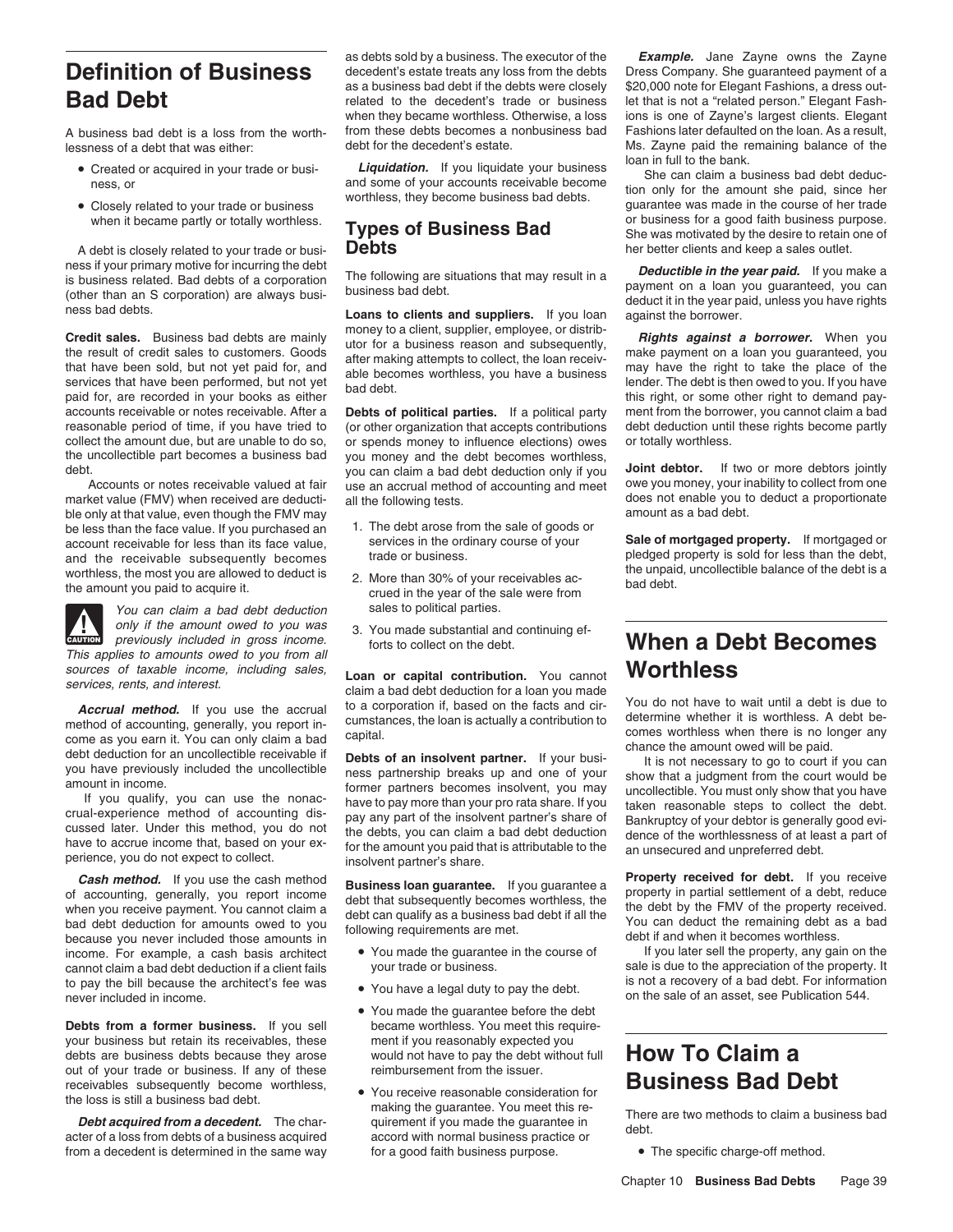• The nonaccrual-experience method.

If you use the specific charge-off method, you can deduct specific business bad debts that become either partly or totally worthless during **Debt** the tax year. **Debt** the tax year.

**Significantly modified debt.** An exception information. **Significantly modified debt.** An exception

year you make the charge-off on your books. If, you can use the nonaccrual-experience method helps lower taxes in the year to which you carry<br>under audit the IBS does not allow your deduction for bad debts. Under this meth under audit, the IRS does not allow your deduc- for bad debts. Under this method, you do not the NOL. See Publication 536 for more information and the debt becomes partly worthless in a accrue service related income you expect to be tion about NOLs.<br>Iater tax year, you can deduct the amount you uncollectible. later tax year, you can deduct the amount you charged off in that year plus the disallowed amount charged off in the earlier year. The crual-experience method for accounts receivacharge-off in the earlier year, unless reversed on ble for services you performed only if: your books, fulfills the charge-off requirement for • The services are provided in the fields of the later year.

deduct the entire amount, less any amount de-<br>ducted in an earlier tax year when the debt was<br>for all prior years. only partly worthless.

You do not have to make an actual **Service related income.** You can use the charge-off on your books to claim a bad debt charge-off on your books to claim a bad debt<br>deduction for a totally worthless debt. However, amounts earned by performing services. You you may want to do so. If you do not and the IRS<br>later rules the debt is only partly worthless, you<br>from activities such as lending money, selling and rate for the cost of operating your car van will not be allowed a deduction for the debt in from activities such as lending money, selling age rate for the cost of operating your car, van,<br>that tax year. A deduction of a partly worthless goods, or acquiring receivab

**Filing a claim for refund.** If you did not deduct ceipts test if your average annual gross receipts a bad debt on your original return for the year it for any prior 3-tax-year period does not exceed became worthless, you became woruness, you can the a claim for a<br>credit or refund. If the bad debt was totally worth-<br>less, you must file the claim by the later of the **Interest or penalty charged.** Generally, you

- 7 years from the date your original return
- 2 years from the date you paid the tax.

- 3 years from the date you filed your origi-<br>• You treat the discount allowed for early
- 2 years from the date you paid the tax. come in the year of payment. • Education expenses

You may have longer to file the claim if you were **Change in accounting method.** See Form

lowing forms to file a claim. For more informa-**Specific Charge-Off Method** tion, see the instructions for the applicable form.

Table 10-1. **Forms Used To File a Recovery of a Bad Claim**

| booding childi panily of totally worthhoud darling                                                                                                                                                   |                                         |                                   |                                                                                                                                         |
|------------------------------------------------------------------------------------------------------------------------------------------------------------------------------------------------------|-----------------------------------------|-----------------------------------|-----------------------------------------------------------------------------------------------------------------------------------------|
| the tax year.                                                                                                                                                                                        | IF you filed as                         | THEN file                         | Debl                                                                                                                                    |
|                                                                                                                                                                                                      | а                                       |                                   | If you claim a deduction for a bad debt on your                                                                                         |
| <b>Partly worthless debts.</b> You can deduct spe-<br>cific bad debts that become partly uncollectible<br>during the tax year. Your tax deduction is limited                                         | Sole proprietor or Form 1040X<br>farmer |                                   | income tax return and later recover (collect) all<br>or part of it, you may have to include all or part of                              |
| to the amount you charge off on your books<br>during the year. You do not have to charge off<br>and deduct your partly worthless debts annually.<br>You can delay the charge off until a later year. | Corporation                             | Form 1120X                        | the recovery in gross income. The amount you<br>include is limited to the amount you actually                                           |
|                                                                                                                                                                                                      | S corporation                           | Form 1120S<br>(check box $H(4)$ ) | deducted. However, you can exclude the<br>amount deducted that did not reduce your tax.<br>Report the recovery as "Other income" on the |
| However, you cannot deduct any part of a debt<br>after the year it becomes totally worthless.                                                                                                        | Partnership                             | Form 1065<br>(check box G(5))     | appropriate business form or schedule.<br>See Recoveries in Publication 525 for more                                                    |

Generally, you can use the nonac-

- Find a performing actuarial science, architecture,<br>
Totally worthless debts. If a debt becomes<br>
totally worthless in the current tax year, you can<br>
totally worthless in the current tax year, you can<br>
totally worthless in t
	- You meet the \$5 million gross receipts test **Other Expenses**

less, you must file the claim by the later of the **Interest or penalty charged.** Generally, you<br>following dates. cannot use the nonaccrual-experience method may not have been explained to you, as a busi-<br>for amounts due on For amounts due on which you charge interest or the prother explained to you, as a busi-<br>7 years from the date your original return a late payment penalty. However, do not treat a<br>discount offered for early payment as the • 2 years from the date you paid the tax. ing of interest or a penalty if both the following<br>If the claim is for a partly worthless bad debt, • You otherwise accrue the full amount due<br>This chapter discusses:

- you must file the claim by the later of the follow-<br>ing dates. As gross income at the time you provide Travel, meals, and entertainment<br>the services.
	- S years from the date you lifed your origh-<br>al return. • Charitable contributions payment as an adjustment to gross in-

Generally, you must use the specific charge-off<br>method. However, you may use the nonac-<br>crual-experience method if you meet the re-<br>quirements discussed later under For details and more information about filing a<br>Monaccrua

to the charge-off rule exists for debt which has<br>been significantly modified and on which the<br>holder recognized gain. For more information,<br>see Regulations section 1.166-3(a)(3).<br>**Deduction disallowed.** Generally, you can

where the specifical state of the amount actually and debt is limited to the amount actually<br>bad debt is limited to the amount actually<br>charged off. **Gross receipts test.** You meet the gross re-<br>**Gross receipts test.** You

- 
- Bribes and kickbacks
- 
-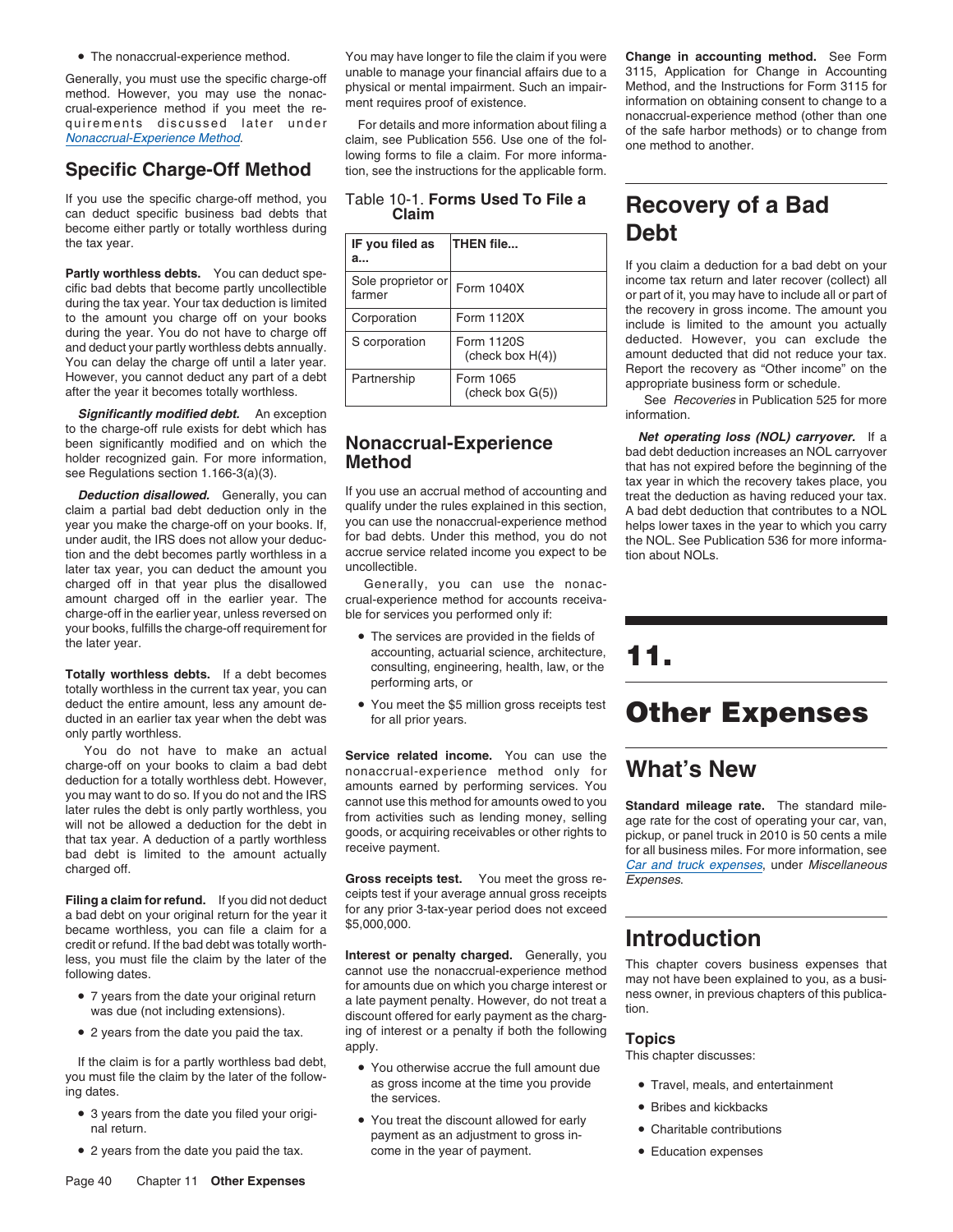- Lobbying expenses
- 
- 
- Other miscellaneous expenses **An accountable plan with: An accountable plan with:**

### **Useful Items**

You may want to see:

# □ 15-B Employer's Tax Guide to Fringe **□ 463** Travel, Entertainment, Gift, and Car Expenses **□ 529** Miscellaneous Deductions **□ 970** Tax Benefits for Education □ 1542 Per Diem Rates

See chapter 12 for information about getting publications and forms.

# **Reimbursement of Travel, Meals, and** reimburse these expenses under an accounta- • You make the advance within a reasona-

curred while carrying on your trade or business. The table to reimbursement and report it accordingly.<br>Generally, you also must show that entertain-<br>ment expenses (including meals) are directly<br>ment expenses (including mea ment expenses (including meals) are directly<br>related to, or associated with, the conduct of the expense of the plane of the plane of the plane of the plane related to, or associated with, the conduct of  $\overline{A}$  **Accountable Plans** penses. This evidence should include items vour trade or business. For more information on  $\overline{A}$  **CCOUNTABLE Plans** your trade or business. For more information on **ACCOUTTADIE PTATIS** such as receipts, along with either a statement<br>travel, meals, and entertainment, including de-<br>on account book a day-planner or

tainment expenses incurred by your employees 2. Adequately account to you for these ex-<br>during the ordinary course of business. Upon penses within a reasonable period of time, the employee adequately accounted. The em-<br>sat quirements, you can deduct the allowable<br>amount on your tax return. Because of differ-<br>ences between accounting methods and tax<br>law, these amounts may not be the same. For<br>example, you can deduct 100% of the cost of<br>exampl

(including per diem allowances, discussed later)  $\bullet$  The advance is reasonably calculated not  $\bullet$  1. You give an advance within 30 days of the depends on whether you have: (1) an accounta- to exceed the amount of anticipated ex- time the employee has incurred the exble plan or (2) a nonaccountable plan. If you penses. The pense pense pense.

### Table 11-1. **Reporting Reimbursements**

| • Penalties and fines<br>• Repayments (claim of right)                |                                                         | IF the type of reimbursement (or other<br>expense allowance) arrangement is under                                  | THEN the employer reports on Form W-2                                                       |  |  |
|-----------------------------------------------------------------------|---------------------------------------------------------|--------------------------------------------------------------------------------------------------------------------|---------------------------------------------------------------------------------------------|--|--|
| • Other miscellaneous expenses                                        |                                                         | An accountable plan with:                                                                                          |                                                                                             |  |  |
| seful Items                                                           | u may want to see:                                      | Actual expense reimbursement:<br>Adequate accounting made and excess<br>returned                                   | No amount.                                                                                  |  |  |
| <b>Publication</b><br><b>15-B</b> Employer's Tax Guide to Fringe      |                                                         | Actual expense reimbursement:<br>Adequate accounting and return of excess<br>both required but excess not returned | The excess amount as wages in box 1.                                                        |  |  |
|                                                                       | <b>Benefits</b>                                         | Per diem or mileage allowance up to the                                                                            | No amount.                                                                                  |  |  |
| $\Box$ 463                                                            | Travel, Entertainment, Gift, and Car<br><b>Expenses</b> | federal rate:<br>Adequate accounting made and excess<br>returned                                                   |                                                                                             |  |  |
| $\Box$ 526                                                            | <b>Charitable Contributions</b>                         | Per diem or mileage allowance up to the                                                                            | The excess amount as wages in box 1. The                                                    |  |  |
| $\Box$ 529                                                            | <b>Miscellaneous Deductions</b>                         | federal rate:                                                                                                      | amount up to the federal rate is reported only<br>in box $12$ —it is not reported in box 1. |  |  |
| ∃ 544                                                                 | Sales and Other Dispositions of<br>Assets               | Adequate accounting and return of excess<br>both required but excess not returned                                  |                                                                                             |  |  |
| $\Box$ 970                                                            | <b>Tax Benefits for Education</b>                       | Per diem or mileage allowance exceeds the<br>federal rate:                                                         | The excess amount as wages in box 1. The<br>amount up to the federal rate is reported only  |  |  |
| 1542 Per Diem Rates                                                   |                                                         | Adequate accounting made up to the federal<br>rate only and excess not returned                                    | in box $12$ —it is not reported in box 1.                                                   |  |  |
| See chapter 12 for information about getting<br>blications and forms. |                                                         | A nonaccountable plan with:                                                                                        |                                                                                             |  |  |
|                                                                       |                                                         | Either adequate accounting or return of<br>excess, or both, not required by plan                                   | The entire amount as wages in box 1.                                                        |  |  |
|                                                                       | 'eimhursement of                                        | No reimbursement plan                                                                                              | The entire amount as wages in box 1.                                                        |  |  |

**Entertainment** ble plan, then you can deduct the amount allow- ble period of time. able to the extent of the tax law as travel, meal,

The following discussion explains how to handle<br>
and entertainment expenses on your tax return. If any expenses reimbursed under this ar-<br>
any reimbursements or allowances you may<br>
provide for travel, meals, and entertain

- 
- 
- 

travel, meals, and entertainment, including de-<br>ductibility, see Publication 463. They similar record in which the employee entered<br>meet all of the following requirements. They similar record in which the employee entered<br>

A "reimbursement or allowance arrangement"<br>provides for payment of advances, reimburse-<br>ments, and charges for travel, meals, and enter-<br>ments, and charges for travel, meals, and enter-<br>ments, and charges for travel, meals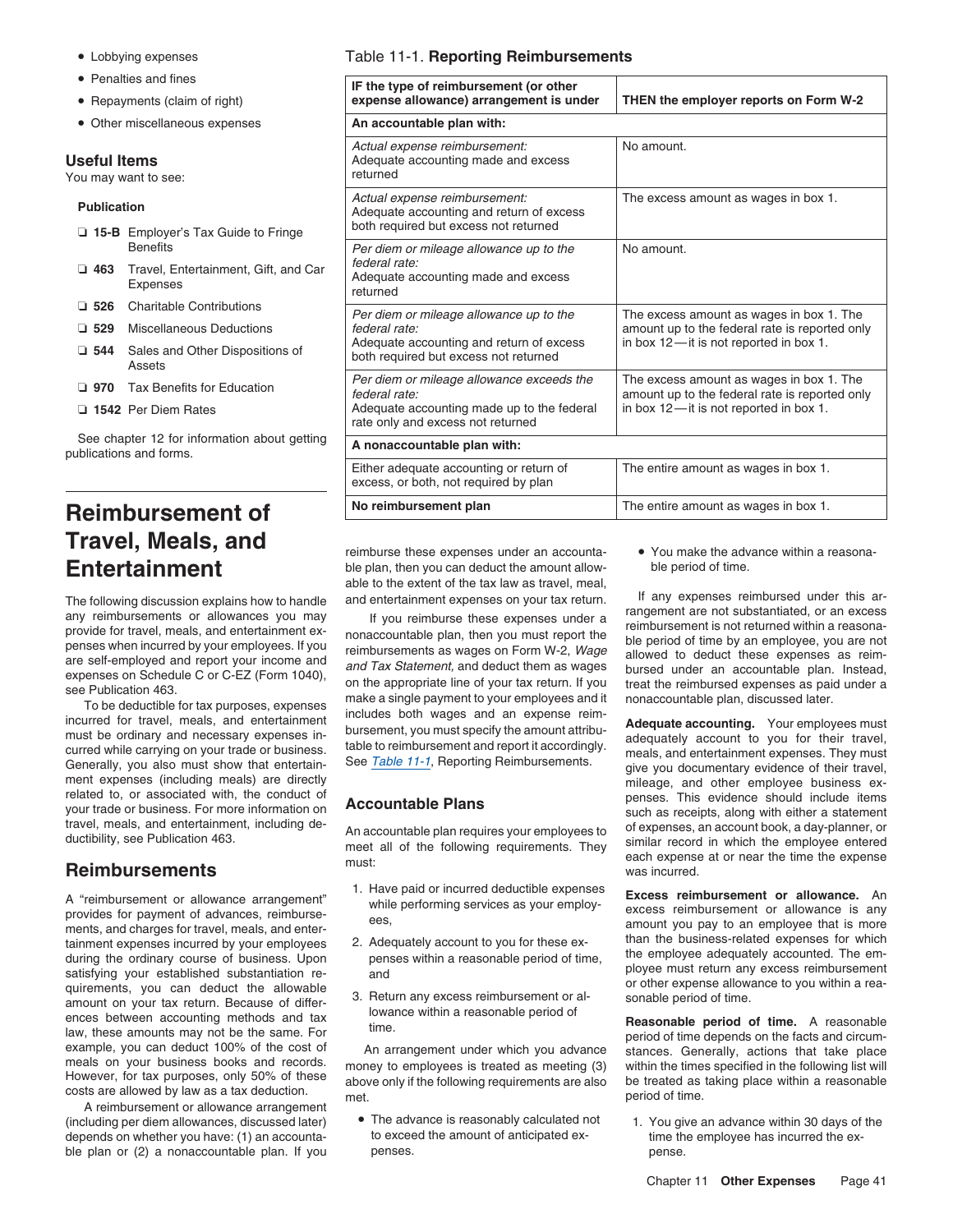- 
- 
- 

penses under an accountable plan. Generally, lowance is more than the federal rate.<br>The amount you can deduct for meals and enter-<br>tainment. is subject to a 50% limit. discussed **Regular federal per diem rate.** The regular tainment, is subject to a 50% limit, discussed **Regular federal per diem rate.** The regular explained above). This part of the allowance is<br>later. If you are a sole proprietor, or are filing as a federal per diem rate is t later. If you are a sole proprietor, or are filing as a federal per diem rate is the highest amount the treate<br>single member limited liability company, deduct federal government will pay to its employees plan. single member limited liability company, deduct federal government will pay to its employees<br>the travel reimbursement on line 24a and the vihile away from home on travel. It has two the travel reimbursement on line 24a and the while away from home on travel. It has two Include the amount that is more than the deductible part of the meals and entertainment components:<br>  $\blacksquare$  components:<br>  $\blacksquare$  federal rate in box 1 (and in boxes 3 and 5 if they

corporation, the reimbursement should be in-<br>cluded with the amount claimed on the *Other* Publication 1542 lists the rates in the continental reimbursed under a nonaccountable plan as ex-<br>*deductions* line of Form 1120, U business income tax return, such as a partner- *Standard meal allowance.* The federal rate ship or S corporation return, deduct the reim-<br>bursement on the appropriate line of the return standard meal allowance. You can pay only an bursement on the appropriate line of the return

You can reimburse your employees under an formulation of the expenses. accountable plan based on travel days, miles, or • You provide for the lodging, some other fixed allowance. In these cases, <br>vour employee is considered to have accounted by the actual expense of the duction limit applies to reimbursements you your employee is considered to have accounted<br>to lodging directly to the provider,<br>make to your employees for expenses they incur not exceed the rates established by the federal • You do not have reasonable belief that for meals while traveling away from home on government. Your employee must actually sub-<br>
lodging expenses were incurred by the business and for entertaining business customstantiate to you the other elements of the ex- employee, or example of pushess, a restaurant, or pense, such as time, place, and business <br>
purpose. another location. It applies to expenses incurred<br>
at a business convention or reception, business

- -
	-
	-
- -
	-

miles. **Reporting per diem and car allowances.** the lesser of the following.

lowance. This is an allowance that includes a which you report them depends on how the

2. Your employees adequately account for combination of payments covering fixed and va- allowance compares to the federal rate. See their expenses within 60 days after the ex-<br>riable costs, such as a cents-per-mile rate to Table 11-1.

Expenses reimbursed<br>
How to deduct. You can claim a deduction for<br>
travel, meals, and entertainment expenses if<br>
you reimburse your employees for these ex-<br>
you reimburse your employees for these ex-<br>
penses under an accou

M & IE allowance to employees who travel away Under an accountable plan, you can generally as provided in the instructions for that return. M & IE allowance to employees who travel away Under an accountable plan, you can g

- You pay the employee for actual expenses
- 
- 
- 
- 

You can choose to reimburse your employ-<br>The following discussion explains how to report<br>ees using a fixed and variable rate (FAVR) al-<br>per diem and car allowances. The manner in<br>and the per diem allowances per diem and car allowances. The manner in the per diem and variable.<br>which you report them depends on how the  $\bullet$  The federal rate for M & IE.

penses were paid or incurred.<br>
3. Your employees return any excess reim-<br>
3. Your employees return any excess reim-<br>
bursement within 120 days after the ex-<br>
bursement within 120 days after the ex-<br>
tion, insurance, etc.).

reimbursement on line 24b, Schedule C (Form apply) of the employee's Form W-2. Deduct it as 1040) or line 2, Schedule C-EZ (Form 1040). and 1040) or line 2, Schedule C-EZ (Form 1040). If you are filing an income tax return for a 2. Meal and incidental expense  $(M & E)$ . security, Medicare, and federal unemployment poration, the reimbursement should be in-<br>poration, the reimbursement should be in-

deduct only 50% of any otherwise deductible business-related meal and entertainment ex- **Per Diem and Car Allowances** The de-<br>for lodging based on receipts submitted to duction limit applies even if you reimburse them<br>for 100% of the expenses

For the section of the server of the server of the server of the server of the server of the server of the server of the server of the server of the server of the server of the server of the server of the server of the ser

1. For per diem amounts: *Internet access.* Per diem rates are avail- *Related expenses.* Taxes and tips relating to a meal or entertainment activity you reima. The regular federal per diem rate. rates at www.gsa.gov.<br>http://www.gsa.gov. burse to your employee under an accountable<br>burse to your employee under an accountable<br>plan are included in the amount subject to the b. The standard meal allowance.<br>
or the high-low method. This is a simplified plan are included in the amount subject to the<br>
or the high-low method of computing the federal per dience in the microsoft computing the dengt

- 
-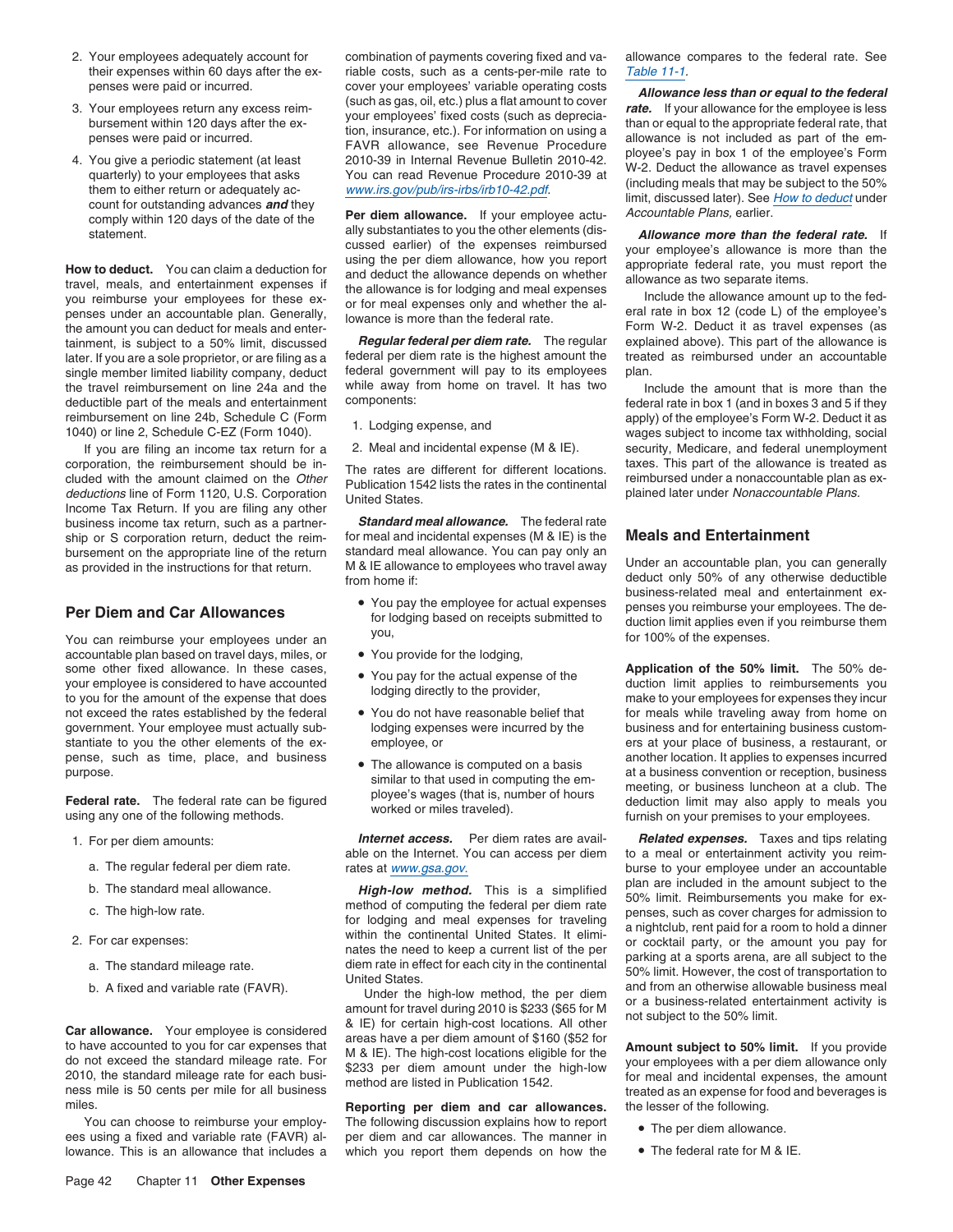allowance that covers lodging, meals, and inci- wages only to the extent it meets the deductibil- ample, the cost of advertising that encourages dental expenses, you must treat an amount ity tests for employees' pay in chapter 2. Deduct people to contribute to the Red Cross, to buy equal to the federal M & IE rate for the area of the allowable amount as compensation or U.S. Savings Bonds, or to participate in similar travel as an expense for food and beverages. If wages on the appropriate line of you travel as an expense for food and beverages. If wages on the appropriate line of your income tax the per diem allowance you provide is less than return, as provided in its instructions. the federal per diem rate for the area of travel, Generally, amounts paid for meals, enter- **Anticipated liabilities.** Anticipated liabilities

income of an employee because it is a de Information Returns, for more information official or employee of any government or an income of an employee because it is a de Information Returns, for more information agency or i minimis fringe benefit. See Publication 15-B for about reporting requirements.<br>additional information on de minimis fringe ben-<br>efits. entertain-<br>efits.

**room.** The cost of food and beverages you<br>provide primarily to your employees on your<br>business premises is deductible. This includes<br>the cost of maintaining the facilities for providing<br>the cost of maintaining the facilit the food and beverages. These expenses are • The cost of providing meals, entertain-Fine cost of providing meals, entertain-<br>
subject to the 50% limit unless they qualify as a<br>
de minimis fringe benefit, discussed in Publica eral public as a means of advertising or<br>
tion 15-B, or unless they are compensat

cluding the use of a facility) for your employees **Miscellaneous** under unusual circumstances.<br>is deductible. The benefit must be primarily for **Miscellaneous** 

- 
- 

ages, and entertainment for a company-wide . Amounts paid that are directly related to

able plan. All amounts paid, or treated as paid, under a nonaccountable plan are reported as **Advertising expenses.** You can usually de- **Car and truck expenses.** The costs of operatwages on Form W-2. The payments are subject duct as a business expense the cost of institu- ing a car, truck, or other vehicle in your business to income tax withholding, social security, Medi- tional or goodwill advertising to keep your name are deductible. For more information on how to care, and federal unemployment taxes. You can before the public if it relates to business you figure your deduction, see Publication 463.

If you provide your employees with a per diem deduct the reimbursement as compensation or reasonably expect to gain in the future. For ex-

- 
- 
- example the cost of providing meals, entertain-<br>
effits.<br> **Company cafeteria or executive dining**<br> **Company cafeteria or executive dining**<br>
ties you sell to the public. For example, if the providing the public of the publi
	-

- Owned a 10% or more interest in the busi-<br>
These during the year or the preceding year.<br>
An employee is treated as owning any in-<br>
An employee is treated as owning any in-<br>
terest owned by his or her brother, sister,<br>
spou
	-
- picnic are not subject to the 50% limit. And necessary for attending business subsequently prosecuted.

Neal expenses the per diement and any server the amount for food and beverages.<br>
Meal expenses when subject to "hours of sals who are not your employees are not subject durividu-<br>
Meal expenses when subject to "hours of th

of individuals subject to the Department of award.<br>
Transportation's "hours of service" limits.<br> **De minimis (minimal) fringe benefit.** The quired to be reported on an information and the pay-<br>
Fransportation's "hours of s

traordinarily flagrant. For example, a state law is **Employee activities.** The expense of provid-<br>
ing recreational, social, or similar activities (in-<br>
ing recreational, social, or similar activities (in-<br>
ing recreational social, or similar activities (in-<br>
in the law res violation of the law results in enforcement only<br> **Miscellaneous**<br> **Miscellaneous** 

vour employees who are not highly compen-<br>sated.<br>For this purpose a bighly compensated em-<br>For this purpose a bighly compensated em-<br>For this purpose a bighly compensated em-<br>For this purpose a bighly compensated em-For this purpose, a highly compensated em-<br>ployee is an employee who meets either of the expenses, other miscellaneous expenses that influencing a third party to purchase from, use<br>following requirements. are deductible, s 1. Owned a 10% or more interest in the busi-<br>
• Amounts paid for the reasonable cost of son who pays the kickback. In many cases, the

ants. **Lobbying expenses**, later. **business of repairing ships. It engages in the** 2. Received more than \$110,000 in pay for **•** Amounts paid that are directly related to *practice of returning 10% of the repair bills as* the preceding vear. You can choose to in-Freceived interesting year. You can choose to in-<br>the preceding year. You can choose to in-<br>the conduct of business meetings of your<br>the vessels it repairs. Although this practice is<br>top 20% of employees who were also in t whether or not the owners of the shipyard are

**Nonaccountable Plans**<br>**A** nonaccountable plan is an arrangement that<br>does not matter and trade and professional associations.<br>A nonaccountable plan is an arrangement that<br>does not meet the requirements for an account-<br>doe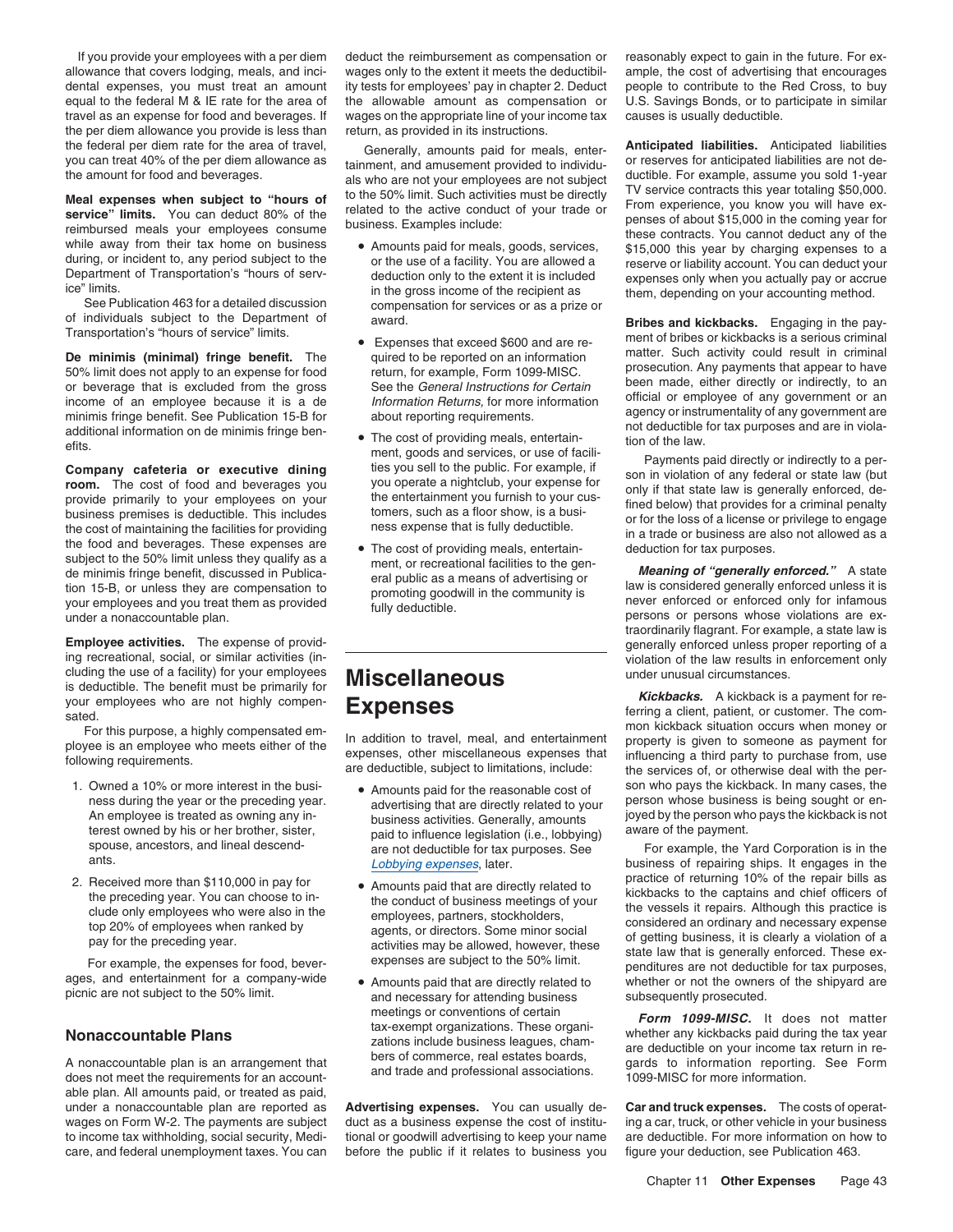**Charitable contributions.** Cash payments to of contract or fiduciary duty, or antitrust viola- you to be able to work (impairment-related exan organization, charitable or otherwise, may be tions. You must include this compensation in penses) as a business expense, rather than as a deductible as business expenses if the pay- your income. However, you may be able to take medical expense. ments are not charitable contributions or gifts. If a special deduction. The deduction applies only You are disabled if you have either of the the payments are charitable contributions or to amounts recovered for actual in gifts, you cannot deduct them as business ex- additional amount. The deduction is the smaller <br>
penses. However. corporations (other than S of the following. penses. However, corporations (other than S of the following.<br>
corporations contribu-<br>
tions on their income tax returns, subject to<br>  $\begin{array}{ccc}\n\text{The amount you received or accrued for} & \text{allly limits your being employed.}\n\end{array}$ be The amount you received or accrued for ally limits your being employed.<br>
See the *Instructions for Form 1120*<br>
for more information. Sole proprietors, partners<br>
for more information. Sole proprietors, partners<br>
in a par ration may be able to deduct charitable contribu- • Your losses from the injury you have not tions made by their business on Schedule A deducted. The expense qualifies as a business expense (Form 1040). **if all the following apply. if all the following apply.** 

**Example.** You made a \$100,000 donation disposed. The same of the same other tax law provisions. to a committee organized by the local Chamber<br>of Commerce to bring a convention to your city, **Education expenses.** Ordinary and neces-<br>intended to increase business activity including sary expenses paid for the cost of th

less one of the main purposes is to conduct

- 
- Business leagues.
- 
- Civic or public service organizations.
- 
- 
- 

**Damages recovered.** Special rules apply to tion (computed above). compensation you receive for damages sus- **Impairment-related expenses.** If you are dis- Legal fees relating to personal tax advice

to amounts recovered for actual injury, not any following.

- 
- 

**Example.** You paid \$15 to a local church for<br>a half-page ad in a program for a concert it is<br>sponsoring. The purpose of the ad was to en-<br>courage readers to buy your products. Your pay-<br>ment is not a charitable contributi

intended to increase business activity, including<br>
yours. Your payment is not a charitable contribu-<br>
ion and taiming of your sease deductible.<br>
wor place of work. The reader's services are<br>
to con. However, you can deduct

entertainment activities for members or their **Franchise, trademark, trade name.** If you **Legal and professional fees.** Fees charged guests or to provide members or their guests buy a franchise, trademark, or trade name, you by accountants and attorneys that are ordinary<br>with access to entertainment facilities. exameled with a amount you pay or incur as th access to entertainment facilities.<br>• Boards of trade. The access of a series of payments that are:<br>• Boards of trade. The series of payments that are:<br>• Poards of trade. The series of payments that are:

- Chambers of commerce.<br>
property.<br>
Civic or public service organizations. 
2. Payable at least annually for the entire Fees
	-
	-

tained as a result of patent infringement, breach abled, you can deduct expenses necessary for may be deductible on Line 22, Schedule A

- 
- 

- 
- 
- 

mecreation, or other social purpose include, but<br>are not limited to country clubs, golf and athletic and athletic Education expenses you incur to meet the<br>and clubs operated to provide meals under cir-<br>business, or those t

ness expenses. However, usually legal fees you 1. Contingent on productivity, use, or disposi-<br>ble. These costs are added to the basis of the<br>intervention of the item,

Payable at least annually for the entire Fees that include payments for work of a<br>term of the transfer agreement, and personal nature (such as drafting a will, or dam-• Professional organizations such as bar as-<br>• Professional organizations such as bar as-<br>• • Professional organizations such as bar as-<br>sociations and medical associations. The sociation of the sociation of the sociation of the sociations and medical associations.<br>• Real estate boards and medical associations an ■ Real estate boards. or C-EZ. If the invoice includes both business<br>The invoice includes both business or C-EZ. If the invoice includes both business • Trade associations. <br>• Trade associations. <br>• Trade associations. <br>• Trade associations. agreement, include all renewal options and any portion as follows: multiply the total amount of other period for which you and the transferrer the bill by a fraction, the numerator of which is other period for which you and the transferrer the bill by a fraction, the numerator of which is<br>Credit card reasonably expect the agreement to be re- the amount attributable to business matters, the companies charge a fee to businesses who ac-<br>cept their cards. This fee when paid or incurred A franchise includes an agreement that gives The result is the portion of the invoice attributacept their cards. This fee when paid or incurred A franchise includes an agreement that gives The result is the portion of the invoice attributa-<br>by the business can be deducted as a business one of the parties to the agre by the business can be deducted as a business one of the parties to the agreement the right to ble to business expenses. The portion attributa-<br>expense. distribute, sell, or provide goods, services, or ble to personal matt distribute, sell, or provide goods, services, or ble to personal matters is the difference facilities within a specified area. between the total amount and the business por-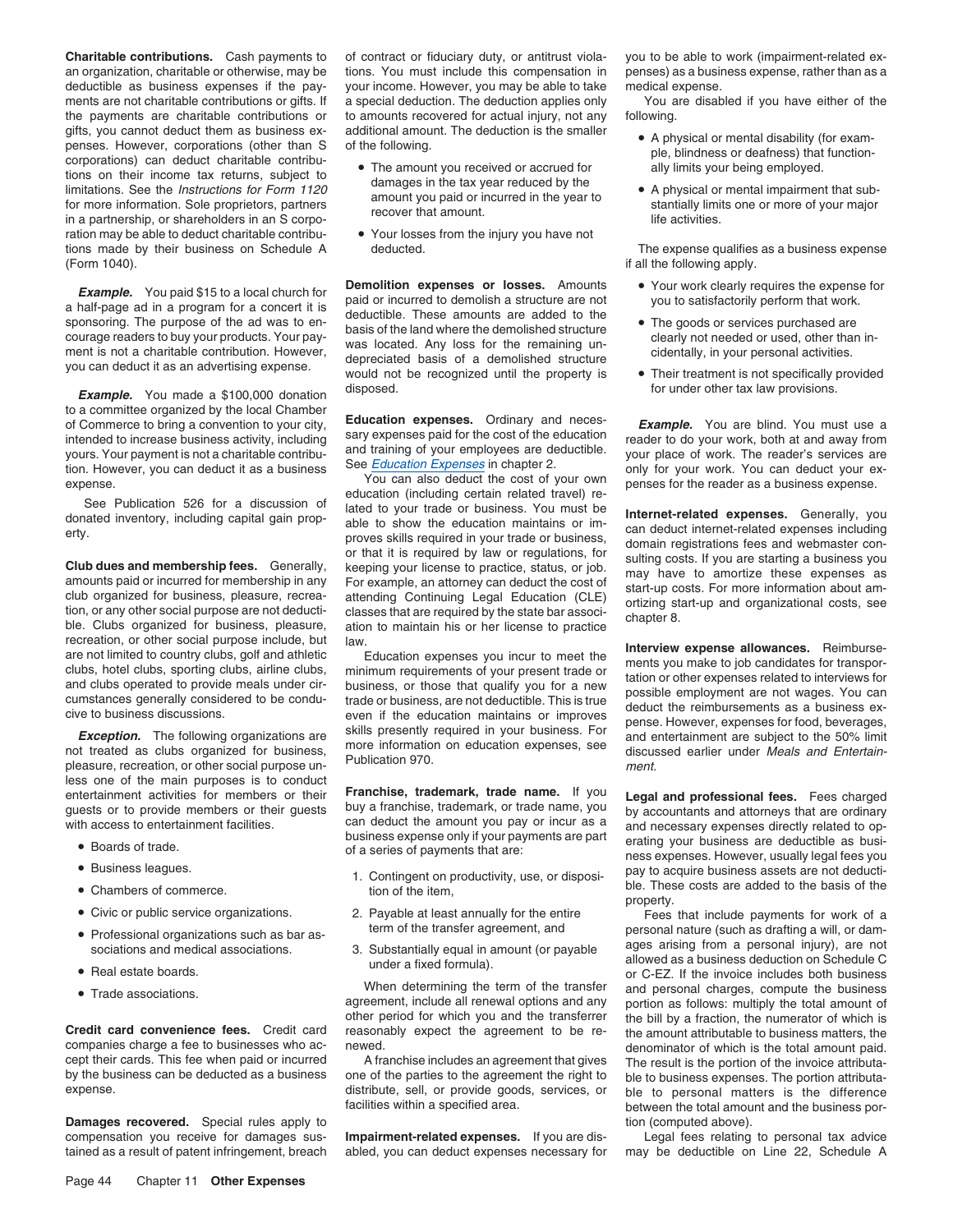that part of your tax return relating to your busi-<br>noss as a sole proprietor is deductible on Sched-<br>a. Is serving in a position in Level I of the ule C or Schedule C-EZ. Any remaining cost Executive Schedule under section 5312 forms of the 5312 following amounts. may be deductible on Schedule A (Form 1040) if you itemize deductions.

you itemize deductions.<br>
You can also claim a business deduction for<br>
amounts paid or incurred in resolving asserted<br>
the President contest in a criminal proceeding.<br>
C. Is an immediate deputy of an individual<br>
the Paid as amounts paid of incurred in resolving asserted as a c. Is an immediate deputy of an individual **a** Paid as a penalty imposed by federal, sole proprietor. Sole proprietor. Sole proprietor. Sole proprietor.

**Licenses and regulatory fees.** Licenses and *Exceptions to denial of deduction.* The amounts and assessable penalties imregulatory fees for your trade or business paid general denial of the deduction does not apply to posed by the Internal Revenue Code. annually to state or local governments generally the following.<br>
The following the state of the computation of actual or possible and determined the computation of actual or possible are deductible. Some licenses and fees may • Expenses of appearing before, or commu-<br>have to be amortized. See chapter 8 for more • Expenses of appearing before, or commu- liability for a fine or penalty, whether civil

- Influencing legislation.
- Participating in or intervening in any politi-
- Attempting to influence the general public, \$2,000 (excluding overhead expenses). Fines for violating air quality laws. or segments of the public, about elections, • Expenses incurred by taxpayers engaged
- Communicating directly with covered ex-<br>
ecutive branch officials (defined later) in<br>
any attempt to influence the official actions<br>
or positions of those officials.<br>
or positions of those officials.<br>
or positions of tho
- Researching, preparing, planning, or coor-

tions.

- The organization conducts lobbying activi-<br>ties on matters of direct financial interest<br>to your business.<br>to your business.<br>to your business.<br>to your business.<br>to your business.<br>to your business.<br>to your business.<br>to you
- A principal purpose of your contribution is

tion 501(c)(3) organization, provides you with a ees' income, see Publication 15-B.

- 
- 
- Publication 529, Miscellaneous Deductions. officers of each of the other agencies in expenses.<br>The other contract of the Executive Office.
	- -
		-
		-

- and the expenses of appearing before, or commu-<br>have to be amortized. See chapter 8 for more<br>information. governing body concerning its legislation<br>governing body concerning its legislation<br>governing its legislation **Lobbying expenses.** Generally, lobbying ex-<br>
include anounts paid or incurred for any of the<br>
following activities.<br>
Include amounts paid or incurred for any of the<br>
following activities.<br> **a**<br> **b** Indian tribal governmen
	- Any in-house expenses for influencing leg-<br>interval communicating directly with a very fines for violating city housing codes. Participating in or intervening in any politi-<br>
	cal campaign for, or against, any candi-<br>
	covered executive branch official if those covered executive branch official if those • Fines paid by truckers for violating state Fines paid by truckers for violating state<br>date for public office. expenses for the tax year do not exceed<br>• Attempting to influence the general public \$2,000 (excluding overhead expenses).
	- Civil penalties for violating directly with covered ex-<br>
	Communicating directly with covered ex-<br>
	Fessional lobbyists) on behalf of another and the garding mining safety standards and dis-<br>
	person (but does apply to paymen

Vour expenses for influencing legislation and<br>
communicating directly with a covered execu-<br>
tive branch official include a portion of your labor<br>
duct the cost of installing the machinery in the<br>
scots and general and adm

You cannot claim a charitable or business **Outplacement services.** The costs of out-<br>expense deduction for amounts paid to an or-<br>placement services you provide to your employexpense deduction for amounts paid to an or-<br>ganization if both of the following apply. ees to help them find new employment, such as<br>Fine organization conducts lobbying activi-<br>Fine organization conducts lobbying activi-<br>

If a tax-exempt organization, other than a sec-<br>
on 501(c)(3) organization, provides you with a ees' income, see Publication 15-B.<br>
political party, or in any other publication if

notice on the part of dues that is allocable to<br>nondeductible lobbying and political expenses,<br>you cannot deduct that part of the dues.<br>**Covered executive branch official.** For and operate a construction company. You have<br> **Covered executive branch official.** For and operate a construction company. You have <br>purposes of this discussion, a covered executive been contracted to construct a building by a ing, but not limited to, galas, dances, f certain date. Due to construction delays, the expresentations, parties, and sporting<br>building is not completed and ready for occu-exports) if any of the proceeds from the building is not completed and ready for occu-<br>
pancy on the date stipulated in the contract. You function are for, or intended for, the use of<br>
2. The Vice President. <br>
2. The Vice President. <br>
2. The Vice President. are now required to pay an additional amount for

(Form 1040), if you itemize deductions. How- 3. Any officer or employee of the White each day that completion is delayed beyond the ever, the deduction is subject to the 2% limita-<br>  $\frac{1}{100}$  House Office of the Executive Office of the completion date stipulated in the contract.<br>
These additional costs are deductible business These additional costs are deductible business.

*Tax preparation fees.* The cost of hiring a the Executive Office. The Security of the other hand, penalties or fines paid to the other hand, penalties or fines paid to the other hand, penalties or fines paid to the other tax professional, such as a C.P.A., to prepare 4. Any individual who: any government agency or instrumentality be-<br>that part of your tax return relating to your business as a sole proprietor is deductible on Sched-<br>ule C or Schedule C-EZ. Any remaining cost<br>Executive Schedule under section 5312 following amounts.

- Paid because of a conviction for a crime or
- ing certain additions to tax and additional
- 
- 

- 
- 
- 
- Civil penalties for violating federal laws re-

- Researching, preparing, planning, or coor-<br>dinating any of the preceding activities.<br>dinating any of the preceding activities.<br>deductible expense. So is the cost of moving a violation of the law imposing the fine or
	-
	-

• A principal purpose of your contribution is example, deduct as a utilities expense the cost to avoid the rules discussed earlier that of telephone calls made under this service and costs of taking part in political activ

- 
-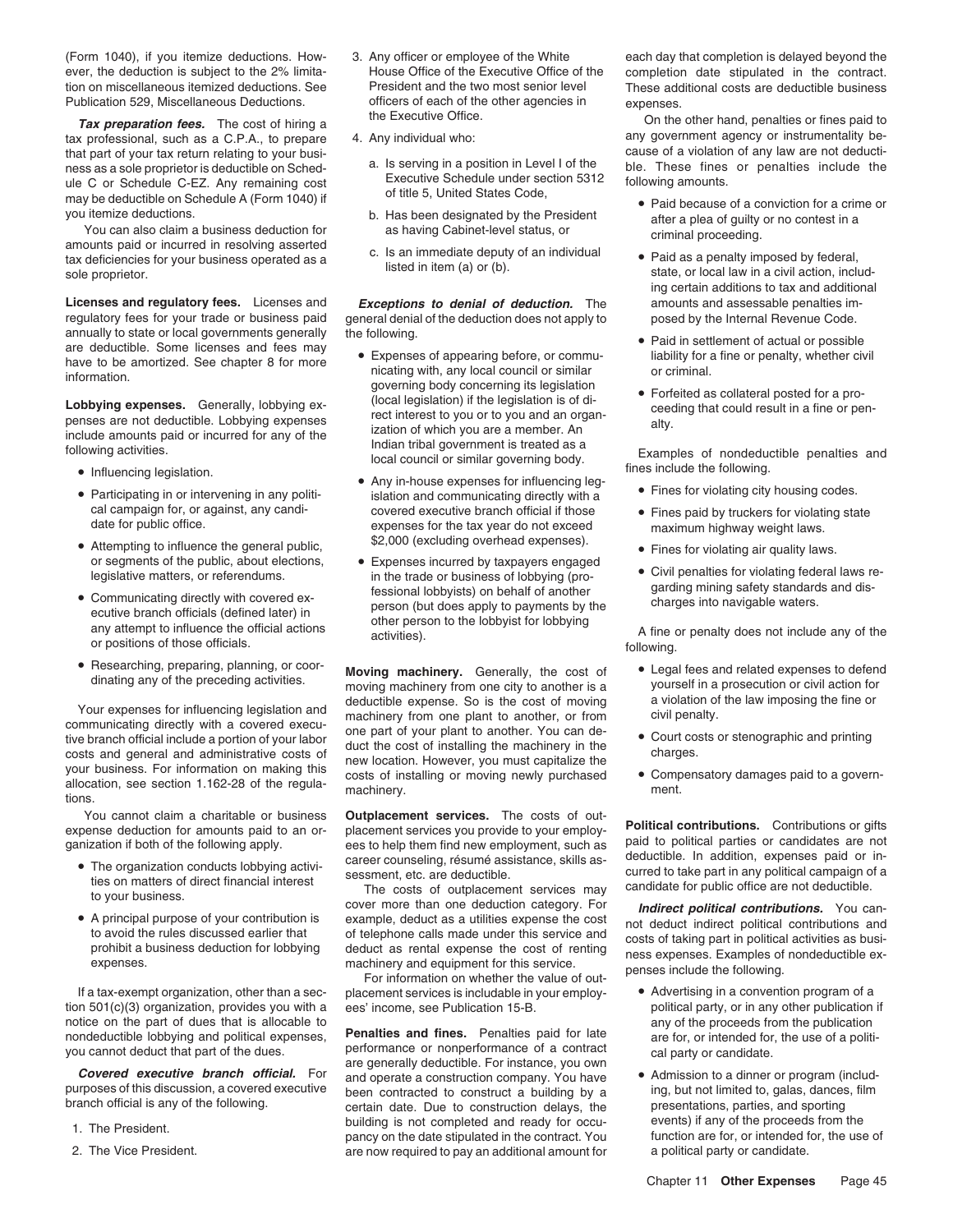• Admission to an inaugural ball, gala,

property used in your trade or business is either a deductible or capital expense. Routine mainte-<br>a deductible or capital expense. Routine mainte-<br>nance that keeps your property in a normal effi-<br>the repaid amount.<br>busine cient operating condition, but that does not 2. Refigure your tax from the earlier year materially increase the value or substantially without including in income the amount **Supplies and materials.** Unless you have deprolong the useful life of the property is deducti- you repaid in 2010. ducted the cost in any earlier year, you generally ble in the year that it is incurred. Otherwise, the setul life of the tax in (2) from the tax shown cost must be depreciated over the useful life of the property. See Form 4562 and its instructions the amount of your retur deduction. **4. Subtract the answer in (3) from the tax for** tal materials and supplies you bought during the

The cost of repairs includes the costs of 2010 figured without the deduction (step tax year if all the following requirements are met.<br>
labor, supplies, and certain other items. The <sup>1)</sup><br>
value of your own labor is not ded value of your own labor is not deductible. Exam-<br>  $\frac{1}{2}$  If Method 1 results in less tax, deduct the used.<br>
amount repaid as discussed earlier under *Type* 

- Reconditioning floors (but not replace-
- Repainting the interior and exterior walls of a building,
- 
- Fixing plumbing leaks (but not replace-

you are allowed in the year of repayment de-<br>
pends on the type of income you included in the Income \$49,950 \$44,950 telephone line you have in your home, even<br>
pervise though you have an office in your home is not<br>
see FI earlier year. For instance, if you repay an  $\tau_{\text{ax}}$  \$8,675 \$7,425 though you have an office in your home is not amount you previously reported as a capital amount you previously reported as a capital<br>gain, deduct the repayment as a capital loss on export for the under Method 1 is \$7.425. Your tax dong-distance phone calls on that line as well as gain, deduct the repayment as a capital loss on Your tax under Method 1 is \$7,425. Your tax long-distance phone calls on that line, as well as capital as well as vertext of a second line into your home used Schedule D (Form 1040). If you reported it as under Method 2 is \$7,925, figured as follows: the cost of a second line into your home used self-employment income, deduct it as a business deduction on Schedule C or Schedule Tax previously determined for 2009 \$ 1,836 ness expenses. C-EZ (Form 1040) or Schedule F (Form 1040).

If you reported the amount as wages, unem-<br>ployment compensation, or other nonbusiness<br>ordinary income, enter it on Schedule A (Form<br>1040) as a miscellaneous itemized deduction that is subject to the 2% limitation. However, if that is subject to the 2% limitation. However, it<br>the repayment is over \$3,000 and Method 1 should take a deduction for the repayment in (discussed later) applies, deduct it on Schedule 2010. A (Form 1040) as a miscellaneous itemized de-

*Repayment—\$3,000 or less.* If the from your income in the year you repaid it. amount you repaid was \$3,000 or less, deduct it

**Repayment—over \$3,000.** If the amount as returns and allowances, and similar<br>you repaid was more than \$3,000, you can de-<br>duct the repayment, as described earlier. How-<br>duct the repayment, as described earlier. How-<br>e Ded duct the repayment, as described earlier. How-<br>ever, you can instead choose to take a tax credit<br>for the year of repayment if you included the<br>income under a "claim of right." This means that<br>at the time you included the i that you had an unrestricted right to it. If you deduction (or credit, if applicable) for the tax **Contacting your Taxpayer Advocate.** The qualify for this choice, figure your tax under both year in which you actually make the repayment. Taxpayer Advocate Service (TAS) is an indemethods and use the method that results in less If you use any other accounting method, you can pendent organization within the IRS. We help

fied with a political party or candidate.<br> **Method 2.** Figure your tax for 2010 claiming<br>
a credit for the prepaid amount. Follow these<br>
He obligation for the repayment accrues.<br>
He cost of repairing or improving steps.

- 
- 
- 
- 

amount repaid as discussed earlier under  $Type$   $\bullet$  You do not take an inventory of the of deduction.

ment), If Method 2 results in less tax, claim the of the tax year.<br>credit on line 72 of Form 1040, and write "I.R.C. 1341" next to line 72. • This method does not distort your income.

repaining the repaining of the same reported your income on the cash method. In sional instruments, equipment, etc., if you nor-<br>2010, you repaid \$5,000 included in your 2009 mally use them within a year. However, if the<br>F Fixing plumbing leaks (but not replace- gross income under a claim of right. Your filing usefulness of these items extends substantially<br>ment of fixtures). status in 2010 and 2009 is single. Your income beyond the year they are placed in service, you<br>and tax for both years are as follows: generally must recover their costs through de-

| <b>Repayments.</b> If you had to repay an amount<br>you included in your income in an earlier year,<br>you may be able to deduct the amount repaid for | Taxable           | 2009<br>With Income                     | 2009<br><b>Without Income</b> | preciation. For more information regarding de-<br>preciation see Publication 946, How To<br>Depreciate Property. |
|--------------------------------------------------------------------------------------------------------------------------------------------------------|-------------------|-----------------------------------------|-------------------------------|------------------------------------------------------------------------------------------------------------------|
| the year in which you repaid it. Or, if the amount<br>you repaid is more than \$3,000, you may be able                                                 | Income            | \$15,000                                | \$10,000                      | <b>Utilities.</b> Business expenses for heat, lights,                                                            |
| to take a credit against your tax for the year in                                                                                                      | Tax               | \$1.836                                 | \$1.086                       | power, telephone service, and water and sewer-<br>age are deductible. However, any part attributa-               |
| which you repaid it.                                                                                                                                   |                   | 2010                                    | 2010                          | ble to personal use is not deductible.                                                                           |
| <b>Type of deduction.</b> The type of deduction                                                                                                        |                   | <b>Without Deduction With Deduction</b> |                               | Telephone. The cost of basic local tele-                                                                         |
| you are allowed in the year of repayment de-<br>pends on the type of income you included in the                                                        | Taxable<br>Income | \$49.950                                | \$44.950                      | phone service (including any taxes) for the first<br>tolonhone line you house in your home, oven                 |

| Refigured tax for 2010                                  | \$7,925 |
|---------------------------------------------------------|---------|
| Less: Decrease in 2009 tax $\ldots \ldots -750$         |         |
| Reqular tax liability for 2010 $\ldots \ldots$ $$8.675$ |         |
| Decrease in 2009 tax                                    | \$750   |
| Less: Tax as refigured $\ldots \ldots \ldots -1,086$    |         |
| Tax previously determined for 2009                      | \$1.836 |
|                                                         |         |

duction that is not subject to the 2% limitation. **Repayment does not apply.** This discus-<br>sion does not apply to the following.

- Deductions for bad debts.
- Deductions for bad debts.<br>• Deductions from sales to customers, such **Help**
- 

Method 1. Figure your tax for 2010 claiming for the tax year in which it is a proper deduction parade, concert, or similar event if identi- a deduction for the repaid amount. The standard value of your accounting method. For example, if

- 
- $R$  amount on hand at the beginning and end<br>If Method 2 results in less tax, claim the  $R$  of the tax year
	-

• Cleaning and repairing roofs and gutters, **Example.** For 2009, you filed a return and You can also deduct the cost of books, profes-<br>reported your income on the cash method. In sional instruments, equipment, etc., if you and tax for both years are as follows: generally must recover their costs through de-

exclusively for business, are deductible busi-

# **How To Get Tax**

tax. deduct the repayment or claim a credit for it only taxpayers who are experiencing economic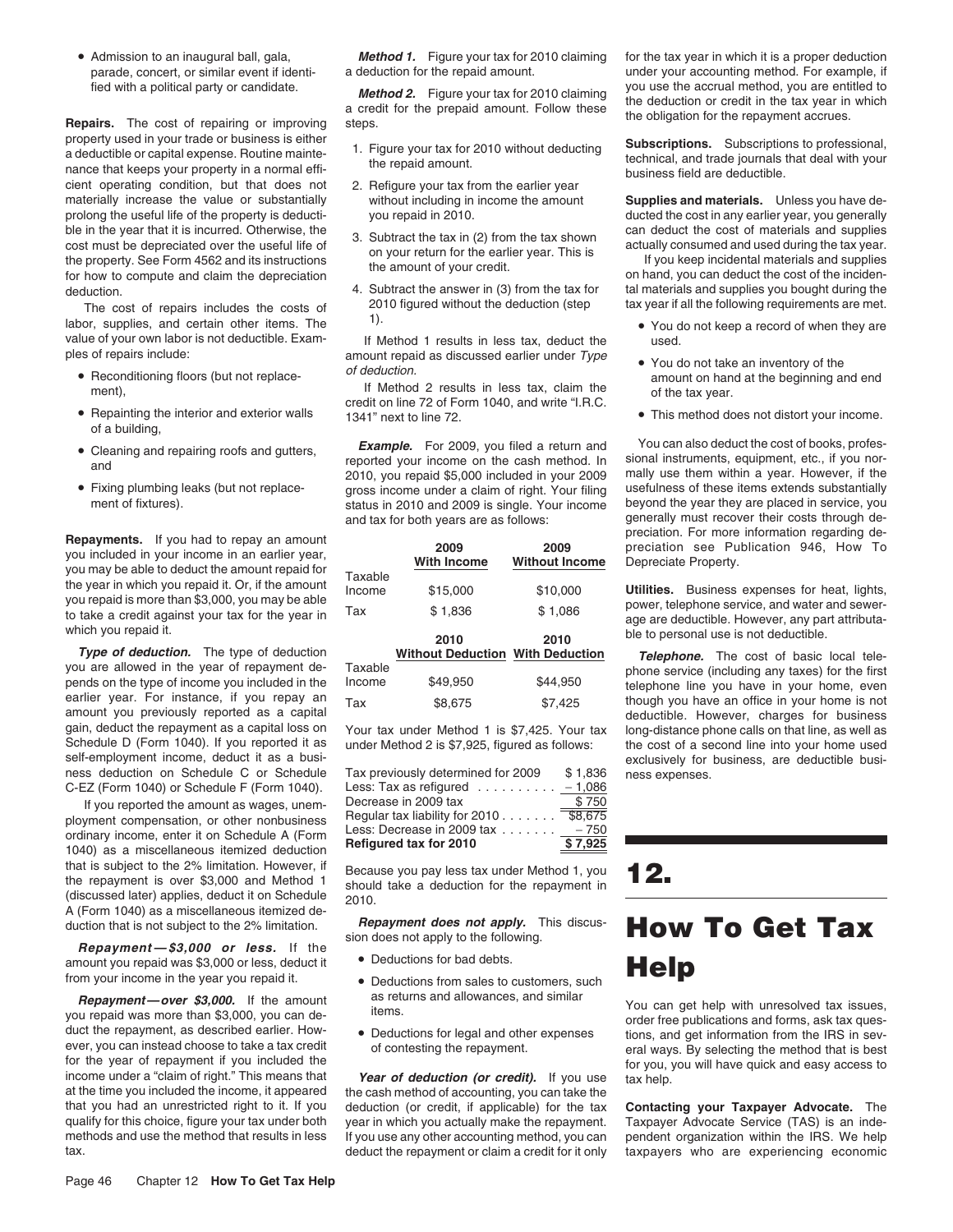harm, such as not being able to provide necessi-you can listen to on the telephone. The majority **Phone. Many services are available by** ties like housing, transportation, or food; taxpay- of the information and services listed in this ers who are seeking help in resolving tax publication are available to you free of charge. If problems with the IRS; and those who believe there is a fee associated with a resource or problems with the IRS; and those who believe there is a fee associated with a resource or  $\bullet$  Ordering forms, instructions, and publication.

- The Taxpayer Advocate Service is your alternative formats for people with disabilities. prior-year forms and instructions. You
- 
- You may be eligible for our help if you
- representation. This includes businesses and the Dubble 1000-829-1040.<br>As part of the TCE program, AARP offers the www.irs.gov/localcontacts or look in the<br>Tax-Aide counseling program. To find the near- phone book under Un
- Our employees know the IRS and how to est AARP Tax-Aide site, call 1-888-227-7669 or ment, Internal Revenue Service.<br>
navigate it. If you qualify for our help, we'll visit AARP's website at TTY/TDD equipment. If you have assign your case to an advocate who will<br>listen to your problem, help you under-<br>stand what needs to be done to resolve it,<br>and stay with you every step of the way<br>until your problem is resolved. The way the way the way th
- We have a taxpayer advocal taxpayer and the District of Colum-<br>bia, and Puerto Rico. You can call your **a** week to: **bia, and Puerto Rico.** You can call your
- You can learn about your rights and re-

serves individuals who have a problem with the IRS and whose income is below a certain level. • Research your tax questions online.<br>
LITCs are independent from the IRS. Most • Search publications online by topic or *Services*. To ensure IRS representatives give<br>
LITC LITCs can provide representation before the<br>
IRS or in court on audits, tax collection disputes,<br>
and other issues for free or a small fee. If an<br>
individual's native language is not English, some<br>
clinics can provide mult about taxpayer rights and responsibilities. For<br>
about taxpayer rights and responsibilities. For<br>
Income Taxpayer Clinic List. This publication 4134, Low<br>
Income Taxpayer Clinic List. This publication is<br>  $\bullet$  Figure your available at IRS.gov, by calling the withholding calculator online at **Walk-in.** Many products and services 1-800-TAX-FORM (1-800-829-3676), or at your www.irs.gov/individuals. The same available on a walk-in basis. local IRS office.

**Free tax services.** Publication 910, IRS using our Alternative Minimum Tax (AMT) . Products. You can walk in to many post Guide to Free Tax Services, is your guide to IRS Assistant. The Mustafant offices, libraries, and IRS offices to pick up services and resources. Learn about free tax <br>information from the IRS, including publications,<br>may by small the local and national tax<br>tions. Some IRS offices, libraries, grocery enormation from the free, including publications,<br>services, and education and assistance pro-<br>stores, copy centers, city and county govgrams. The publication also has an index of over <br>
• Get information on starting and operating ernment offices, credit unions, and office

**Free help with your return.** Free help in pre- •Our service is free, confidential, and tai-<br>lored to meet your needs.<br>IRS-trained volunteers. The Volunteer Income<br>IRS-trained volunteers. The Volunteer Income Tax Assistance (VITA) program is designed to • Solving problems. You can get have tried to resolve your tax problem help low-income taxpayers and the Tax Coun-<br>
through normal IRS channels and have seling for the Elderly (TCE) program is designed every business day in IRS Taxpayer A seling for the Elderly (TCE) program is designed every business day in IRS Taxpayer Asgotten nowhere, or you believe an IRS to assist taxpayers age 60 and older with their sistance Centers. An employee can ex-<br>procedure just isn't working as it should. tax returns. Many VITA sites offer free electronic plai tax returns. Many VITA sites offer free electronic plain IRS letters, request adjustments to • We help taxpayers whose problems are filing and all volunteers will let you know about your account, or help you set up a pay-<br>causing financial difficulty or significant credits and deductions you may be entitled to men • We help taxpayers whose problems are the ming and an volumeers will be you how about count, or help you set up a pay-<br>causing financial difficulty or significant credits and deductions you may be entitled to count, or he

■ Tax-Aide counseling program. To find the near- phone book under United States<br>Our employees know the IRS and how to est AARP Tax-Aide site call 1-888-227-7669 or *ment. Internal Revenue Service* 



- 
- cate. You can also call our toll-free line at<br>
to IRS.gov and click on *Where's My Re* the status of your 2010 refund. Go<br>
to IRS.gov and click on *Where's My Re* state in the model of your e-filed return,<br>
tend. Wait at l
	- Download forms, including talking tax •
	-
	-
	-
	-
	-
	-
	- Determine if Form 6251 must be filed by
	-
	-

- Frequency and the state is a recursion of the publication.<br>
that an IRS system or procedure is not working<br>
as it should. Here are seven things every tax-<br>
payer should know about TAS: the state available on request in a v voice at the IRS. should receive your order within 10 days.
	-
	-

- 
- TeleTax topics. Call 1-800-829-4477 to lis-• We have at least one local taxpayer advo-<br> **Internet.** You can access the IRS web-<br>
The ten to pre-recorded messages covering
- Refund information. To check the status of local advocate, whose number is in your<br>
phone book, in Pub. 1546, Taxpayer Adelection and *e-file* your return. Find out about commer-<br>
your 2010 refund, call 1-800-829-1954 or<br>
vocate Service — Your Voice at the IRS,<br>
an • You can learn about your rights and return, or 3 to 4 weeks after mailing a paper<br>
sponsibilities as a taxpayer by visiting our<br>
online tax toolkit at <u>www.taxtoolkit.irs.gov</u><br>
You can get updates on hot tax topics by<br>
v
- **Commoditions, including tanting tax**<br> **Come** *Low Income Taxpayer Clinics (LITCs).***<br>
The Low Income Taxpayer Clinics program instructions, and publications.<br>
The Low Income Taxpayer Clinics program instructions, and public**



100 TeleTax topics (recorded tax information) a small business. The supply stores have a collection of products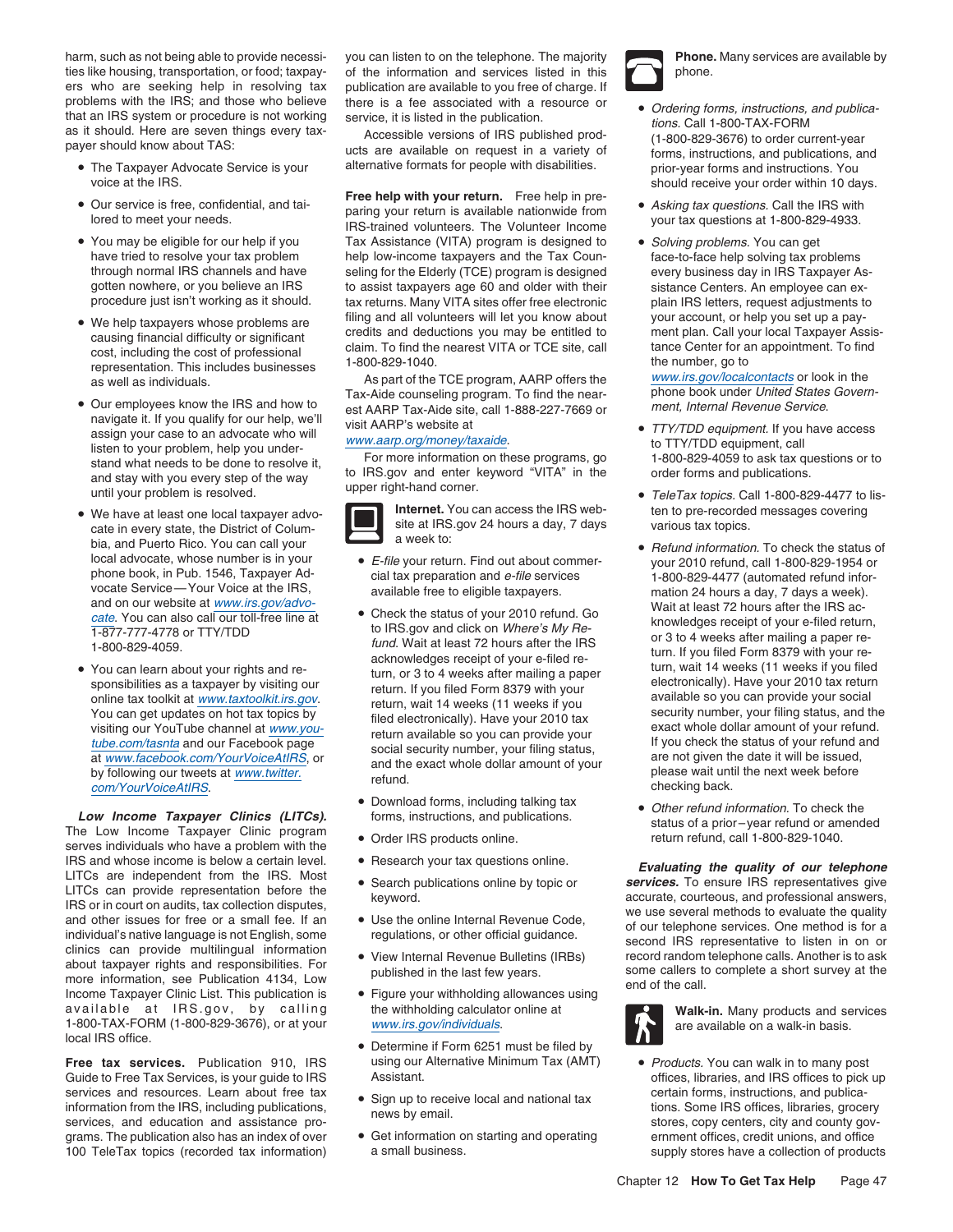available to print from a CD or photocopy a special need, such as a disability, an • Tax Map: an electronic research tool and from reproducible proofs. Also, some IRS appointment can be requested. All other finding aid.<br>
offices and libraries have the Internal Rev-<br>
issues will be handled without an appointoffices and libraries have the Internal Rev-<br>
enue Code, regulations, Internal Revenue<br>
ment To find the number of your local<br>
only local<br>
only and the number of your local<br>
only local<br>
only law frequently asked questions.

• Services. You can walk in to your local Taxpayer Assistance Center every busi-<br>
Service Center over the Service Code. ness day for personal, face-to-face tax<br>help. An employee can explain IRS letters, **1990 Moil Vou can eard your ardar for the state of the state of the state** Fill-in, print, and save features for most tax<br>
help. An employee can explain IRS letters,<br>
or help you set up a payment plan. If you<br>
need to resolve a tax problem, have ques-<br>
tions about how the tax law applies to your<br> visit your local Taxpayer Assistance Center where you can spread out your 1201 N. Mitsubishi Motorway – The final release will ship the beginning records and talk with an IRS representa- Bloomington, IL 61705-6613 of March 2011. tive face-to-face. No appointment is neccan call your local Center and leave a Publication 1796 Publication 1796 five will call you back within 2 business<br>days to schedule an in-person appoint-<br>ment at your convenience. If you have an  $\bullet$  Prior-year forms, instructions, and publicament at your convenience. If you have an ongoing, complex tax account problem or tions.

ence and included without and appoint-<br>
ence Code, regulations, Internal Revenue<br>
Bulletins, and Cumulative Bulletins avail-<br>
able for research purposes.<br>
look in the phone book under United<br>
look in the phone book under U States Government, Internal Revenue • Internal Revenue Code—Title 26 of the



- 
- 
- 
- 
- 
- 
- 
- 
- 
- fortable talking with someone in person,<br>  $\begin{array}{ccc}\n\text{internal Revenue Service} & \text{interreal} \\
\text{internal Revenue Service} & \text{interreal} \\
\end{array}$ 
	-

essary—just walk in. If you prefer, you **DVD for tax products.** You can order Purchase the DVD from National Technical<br>can call your local Center and leave a Publication 1796, IRS Tax Products Information Service (NTIS) at

message requesting an appointment to re-<br>DVD, and obtain: www.irs.gov/cdorders for \$30 (no handling fee) solve a tax account issue. A representa-<br>tive will call you back within 2 business<br>liestises in the street of the same for \$30 (plus a \$6 handling fee).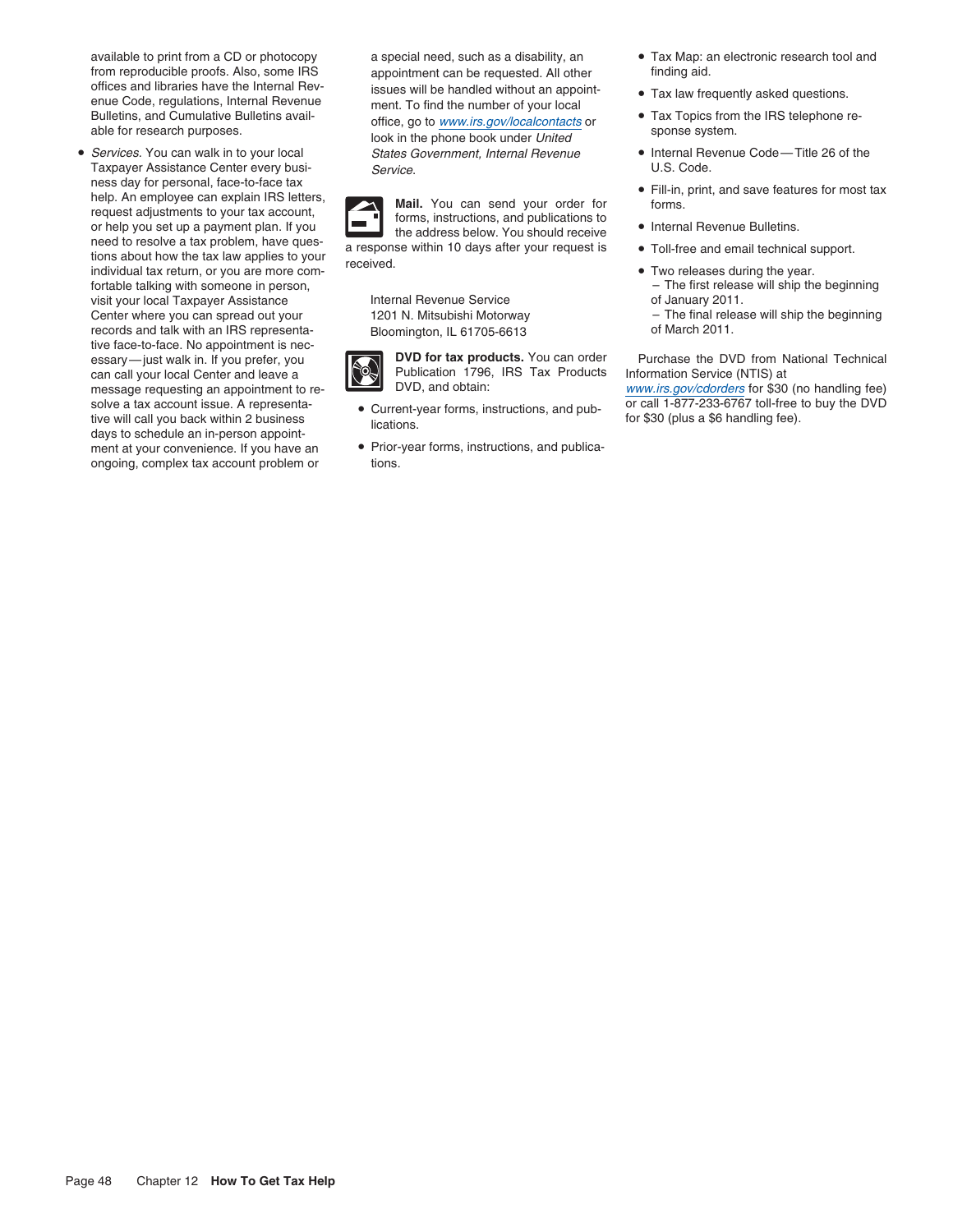To help us develop a more useful index, please let us know if you have ideas for index entries.<br> **Index** See "Comments and Suggestions" in the "Introduction" for the ways you can reach us.

| Advertising <u>4</u>                                                              |
|-----------------------------------------------------------------------------------|
| <b>Amortization:</b>                                                              |
|                                                                                   |
|                                                                                   |
| Atmospheric pollution control                                                     |
| facilities  3                                                                     |
| Corporate organization                                                            |
|                                                                                   |
| Dispositions of section 197                                                       |
|                                                                                   |
|                                                                                   |
| Geological and geophysical                                                        |
|                                                                                   |
|                                                                                   |
| Incorrect amount                                                                  |
| deducted  3                                                                       |
| Partnership organization                                                          |
| Pollution control facilities $\frac{3}{3}$                                        |
|                                                                                   |
| Reforestation costs<br>Reforestation expenses<br>Related person<br>Research costs |
|                                                                                   |
| Research costs …………. <u>3</u>                                                     |
| Section 197 intangibles                                                           |
| defined  2                                                                        |
| Starting a business                                                               |
|                                                                                   |
| Start-up costs <mark>2</mark>                                                     |
| Anticipated liabilities <u>4</u>                                                  |
| Assessments, local ………. <u>1</u>                                                  |
| <b>Assistance</b> (See Tax help)                                                  |
| At-risk limits                                                                    |
| Attorney fees 4                                                                   |
|                                                                                   |

| <b>Bad debts:</b>                     |
|---------------------------------------|
| Defined  39                           |
| How to treat  39                      |
| Recovery  40                          |
| Types of  39                          |
| When worthless  39                    |
| <b>Bonuses:</b>                       |
|                                       |
| Royalties  37                         |
| <b>Bribes</b> 43                      |
| <b>Brownfields</b> (See Environmental |
| cleanup costs)                        |
| <b>Business:</b>                      |
|                                       |
| Books and records  29                 |
| Meal expenses  42                     |
| Use of car 4, 43                      |
|                                       |
| Use of home  3                        |

| Campaign contribution      |
|----------------------------|
| Capital expenses           |
| Capitalization of interest |
| Car allowance              |
| Car and truck expenses     |
| Carrying charges           |
| Charitable contributions   |

|                                                    | Circulation costs, newspapers         | <b>Experimentation costs</b><br>22,  | Below-market  14                        |
|----------------------------------------------------|---------------------------------------|--------------------------------------|-----------------------------------------|
| Advertising 43                                     | and periodicals  23                   | 33                                   | Business expense for  11                |
| <b>Amortization:</b>                               | Cleanup costs,                        | Exploration costs  22                | Capitalized  13, 14                     |
| Anti-abuse rule  31                                | environmental 23                      |                                      | Carrying charge  21                     |
|                                                    | Anti-churning rules  30 Club dues  44 |                                      | Deductible $\ldots, \ldots, \ldots, 12$ |
| Atmospheric pollution control                      | Comments on publication  1            |                                      |                                         |
| facilities $\ldots \ldots \ldots \ldots \ldots$ 32 | Commitment fees  13                   | Fees:                                | Life insurance policies  13             |
| Corporate organization                             | Computer software  29                 | Commitment  13                       | Not deductible  13                      |
|                                                    | Constant-yield method,                | Legal and professional $\ldots$ . 44 | Refunds of  14                          |
| Dispositions of section 197                        |                                       |                                      | When to deduct  14                      |
| intangibles  31                                    |                                       | Tax return preparation $\ldots$ .45  | Internet-related                        |
| Experimental costs  33                             | Contested liability  5                |                                      | expenses  44                            |
| Geological and geophysical                         | <b>Contributions:</b>                 | Forgone interest  14                 | Interview expenses  44                  |
|                                                    | Charitable  44                        | Form:                                |                                         |
| How to deduct $\ldots \ldots \ldots 26$            | Political  45                         | 3115 <u>16, 31</u>                   | K                                       |
| Incorrect amount                                   | Copyrights  29                        |                                      |                                         |
| deducted $\ldots$ 31                               |                                       |                                      | Key person  13                          |
| Partnership organization                           |                                       |                                      | Kickbacks  43                           |
| 27                                                 |                                       |                                      |                                         |
| Pollution control facilities  32                   |                                       |                                      |                                         |
| Reforestation costs  32                            | <b>Covenant not to</b>                | <b>Franchise</b> 29, 44              | Leases:                                 |
| Reforestation expenses  24                         |                                       | Franchise taxes  17                  |                                         |
| Related person  30                                 | <b>Credit card convenience</b>        | Free tax services  46                | Cost of getting  10, 28                 |
| Research costs  33                                 |                                       |                                      | Improvements by lessee  10              |
|                                                    |                                       |                                      | $1$ overaged                            |

÷

| <u>Ulurling a bubliced</u><br>Start-up costs  26<br>Anticipated liabilities  43<br>Assessments, local  16<br><b>Assistance</b> (See Tax help)<br>At-risk limits  4<br>Attorney fees  44<br>Awards 6, 7 | Debt-financed<br><b>Definitions:</b><br>Business bad debt 39<br>Necessary expense  2<br>Ordinary expense  2<br>Section 197 intangibles  28                                                       | G<br>Gas wells  37<br>Geological and geophysical<br>costs:<br>Development, oil and<br>Exploration, oil and gas  32<br>Geothermal wells 22, 37 | Sales distinguished<br>Taxes on $\dots\dots\dots$<br>Legal and professional<br>fees<br>Licenses<br>Life insurance coverag<br>Limit on deductions<br>Line of credit $\ldots$ |
|--------------------------------------------------------------------------------------------------------------------------------------------------------------------------------------------------------|--------------------------------------------------------------------------------------------------------------------------------------------------------------------------------------------------|-----------------------------------------------------------------------------------------------------------------------------------------------|-----------------------------------------------------------------------------------------------------------------------------------------------------------------------------|
| в<br><b>Bad debts:</b>                                                                                                                                                                                 | Demolition expenses  44<br>Depletion:<br>Mineral property  34<br>Oil and gas wells  35                                                                                                           | Gifts, nominal value  7<br>Going into business  3, 26<br>Goodwill  29                                                                         | Loans:<br>Below-market interest<br>rate $\dots\dots\dots\dots\dots$<br>$Discounted$                                                                                         |
| Defined  39<br>How to treat $\ldots \ldots \ldots \ldots 39$<br>Types of $\dots\dots\dots\dots\dots \frac{39}{39}$<br>When worthless  39<br><b>Bonuses:</b>                                            | Percentage table  37<br>Who can claim $\ldots \ldots \ldots \frac{33}{33}$<br><b>Depreciation</b> (See Cost<br>recovery)<br>Development costs,<br>miners $\ldots \ldots \ldots \ldots \ldots 23$ | н<br>Health insurance, deduction for<br>self-employed  18<br>Heating equipment  3<br>Help (See Tax help)                                      | Loans or Advances<br>Lobbying expenses<br>Long-term care<br>$insurance$<br>$Losses$<br>At-risk limits<br>Net operating $\dots\dots$                                         |
| Royalties  37<br><b>Brownfields</b> (See Environmental<br>cleanup costs)                                                                                                                               | <b>Disabled, improvements</b><br>Drilling and development                                                                                                                                        | Impairment-related<br>expenses $\dots\dots\dots\dots\dots$ 44                                                                                 | Passive activities<br>м<br>Machinery parts                                                                                                                                  |
| <b>Business:</b>                                                                                                                                                                                       | Dues. membership $\ldots$ ,  44                                                                                                                                                                  | By loccoo                                                                                                                                     | $\mathbf{B} \mathbf{A}$ and $\mathbf{A} \mathbf{A}$                                                                                                                         |

| Economic interest  33        |  |
|------------------------------|--|
| Economic performance  4      |  |
| Education expenses 7, 44     |  |
| <b>Elderly, improvements</b> |  |
| for  25                      |  |
| <b>Employee benefit</b>      |  |
| programs <u>7</u>            |  |
| Employment taxes  17         |  |
| Entertainment  41            |  |
| <b>Environmental cleanup</b> |  |
| (remediation) costs  23      |  |
| Excise taxes  17             |  |
|                              |  |

| <b>Experimentation costs</b> 2 |  |  |
|--------------------------------|--|--|
| Exploration costs  2           |  |  |

| facilities $\ldots \ldots \ldots \ldots \ldots$ 32 | Commitment fees  13            | <b>rees:</b>                                | Life insurance policies $\ldots$ 13       |
|----------------------------------------------------|--------------------------------|---------------------------------------------|-------------------------------------------|
|                                                    |                                | Commitment  13                              | Not deductible  13                        |
| Corporate organization                             | Computer software  29          | Legal and professional $\overline{44}$      | Refunds of $\dots\dots\dots\dots\dots$ 14 |
|                                                    | Constant-yield method,         |                                             | When to deduct  14                        |
| Dispositions of section 197                        |                                | Tax return preparation $\ldots$ . 45        |                                           |
| intangibles  31                                    | Contested liability  5         |                                             | Internet-related                          |
| Experimental costs  33                             | <b>Contributions:</b>          |                                             |                                           |
| Geological and geophysical                         |                                | Forgone interest  14                        | Interview expenses  44                    |
|                                                    | Charitable  44                 | Form:                                       |                                           |
| How to deduct  26                                  | Political  45                  |                                             |                                           |
|                                                    | Copyrights  29                 |                                             | K                                         |
| Incorrect amount                                   | Cost depletion  34             |                                             | Key person  13                            |
|                                                    | Cost of getting lease  10, 28  |                                             |                                           |
| Partnership organization                           |                                |                                             |                                           |
|                                                    | Cost of goods sold $\ldots$ 2  |                                             |                                           |
| Pollution control facilities  32                   |                                |                                             |                                           |
| Reforestation costs  32                            | Covenant not to                | <b>Franchise</b> 29, 44                     | Leases:                                   |
| Reforestation expenses  24                         |                                | Franchise taxes  17                         |                                           |
| Related person  30                                 | <b>Credit card convenience</b> | Free tax services $\ldots \ldots \ldots$ 46 | Cost of getting $\ldots$ 10, 28           |
| Research costs  33                                 |                                |                                             | Improvements by lessee  10                |
| Section 197 intangibles                            |                                | <b>Fuel taxes</b> 17                        |                                           |
| 98<br>dafinad                                      |                                |                                             | Mineral <b>Mineral</b>                    |

| Debt-financed                                            | Gas wells $\ldots \ldots \ldots \ldots \ldots 37$       | Taxes on                    |
|----------------------------------------------------------|---------------------------------------------------------|-----------------------------|
|                                                          | Geological and geophysical                              | Legal and professiona       |
| <b>Definitions:</b>                                      | costs:                                                  | fees                        |
| Business bad debt 39                                     | Development, oil and                                    | Licenses                    |
| Necessary expense  2                                     |                                                         | Life insurance coverad      |
| Ordinary expense  2                                      | Exploration, oil and gas  32                            | Limit on deductions         |
| Section 197 intangibles  28                              | Geothermal wells  22, 37                                | Line of credit              |
| Demolition expenses  44                                  | Gifts, nominal value  7                                 | Loans:                      |
| <b>Depletion:</b>                                        | Going into business  3, 26                              | Below-market interest       |
| Mineral property  34                                     | Goodwill $\ldots \ldots \ldots \ldots \ldots \ldots 29$ | rate $\dots\dots\dots\dots$ |
| $\bigcap$ is and ase walle $\bigcap$ $\bigcap$ $\bigcap$ |                                                         | Discounted                  |

| Health insurance, deduction for |                      |  |  |  |  |
|---------------------------------|----------------------|--|--|--|--|
|                                 | self-employed  18    |  |  |  |  |
|                                 | Heating equipment  3 |  |  |  |  |
|                                 | Help (See Tax help)  |  |  |  |  |

| <b>Brownfields</b> (See Environmental<br>cleanup costs)<br><b>Business:</b><br>Assets $\dots\dots\dots\dots\dots\dots\dots$ 3<br>Books and records  29<br>Meal expenses  42<br>Use of car $\ldots$ 4, 43<br>Use of home  3 | Drilling and development<br>Dues, membership  44<br>Economic interest  33<br>Economic performance $\dots \dots \frac{4}{5}$<br>Education expenses 7, 44         | Impairment-related<br>expenses $\dots\dots\dots\dots\dots$ . 44<br>By lessee $\dots\dots\dots\dots\dots\dots$ 10<br>For disabled and elderly  25<br>Incorrect amount of<br>amortization deducted  31<br>Insurance:<br>Capitalized premiums 19 | M<br>Machinery parts  3<br>Meals  41<br>Meals and entertainment  42<br>Meals and lodging  7<br>Methods of accounting  4<br>Minina:<br>Depletion  37 |
|----------------------------------------------------------------------------------------------------------------------------------------------------------------------------------------------------------------------------|-----------------------------------------------------------------------------------------------------------------------------------------------------------------|-----------------------------------------------------------------------------------------------------------------------------------------------------------------------------------------------------------------------------------------------|-----------------------------------------------------------------------------------------------------------------------------------------------------|
| Campaign contribution  45<br>Capital expenses 3<br>Capitalization of interest  14<br>$Car$ allowance $\ldots \ldots \ldots \ldots 42$<br>Car and truck expenses  43<br>Carrying charges  21                                | <b>Elderly, improvements</b><br><b>Employee benefit</b><br>Employment taxes  17<br>Entertainment  41<br><b>Environmental cleanup</b><br>(remediation) costs  23 | Deductible premiums  18<br>Nondeductible<br>premiums $\dots \dots \dots \dots \dots$ 19<br>Self-employed<br>individuals  18<br>Intangible drilling costs  22<br>28<br>Intangibles, amortization<br>Interest:                                  | Development costs  23<br>Exploration costs  22<br>More information (See Tax help)<br>Mortgage  12<br>Moving expenses,<br>machinery  45              |
| <b>Charitable contributions</b> 44                                                                                                                                                                                         |                                                                                                                                                                 | Allocation of  11                                                                                                                                                                                                                             | Natural gas  37                                                                                                                                     |

| <b>Key person</b> 13 |  |  |  |  |  |  |  |  |  |  |
|----------------------|--|--|--|--|--|--|--|--|--|--|
| Kickbacks  43        |  |  |  |  |  |  |  |  |  |  |

| Reforestation costs  32                 | Covenant not to                                | Franchise $\ldots \ldots \ldots \ldots 29,44$ | Leases:                    |
|-----------------------------------------|------------------------------------------------|-----------------------------------------------|----------------------------|
| Reforestation expenses 24               |                                                | Franchise taxes  17                           |                            |
| Related person  30                      | <b>Credit card convenience</b>                 | Free tax services  46                         | Cost of getting  10, 28    |
| Research costs  33                      |                                                |                                               | Improvements by lessee  10 |
| Section 197 intangibles                 |                                                | Fuel taxes  17                                | Leveraged  9               |
|                                         |                                                |                                               | Mineral  37                |
| Starting a business                     |                                                |                                               |                            |
|                                         | De minimis OID  13                             |                                               | Sales distinguished  9     |
| Start-up costs  26                      | Debt-financed                                  | Gas wells  37                                 | Taxes on  9                |
| Anticipated liabilities  43             | $distributions \ldots \ldots \ldots \ldots 12$ | Geological and geophysical                    | Legal and professional     |
| Assessments, local  16                  | <b>Definitions:</b>                            | costs:                                        |                            |
| <b>Assistance</b> (See Tax help)        | Business bad debt 39                           | Development, oil and                          | Licenses  29, 45           |
| At-risk limits  4                       | Necessary expense  2                           |                                               | Life insurance coverage  7 |
| Attorney fees 44                        | Ordinary expense  2                            | Exploration, oil and gas  32                  | Limit on deductions  5     |
| Awards 6, 7                             | Section 197 intangibles  28                    | Geothermal wells 22, 37                       | Line of credit  12         |
|                                         | Demolition expenses  44                        | Gifts, nominal value  7                       | Loans:                     |
|                                         | Depletion:                                     | Going into business  3, 26                    | Below-market interest      |
| В                                       | Mineral property  34                           | Goodwill  29                                  | rate  14                   |
| <b>Bad debts:</b>                       | Oil and gas wells $\dots \dots \dots 35$       | <b>Contract Contract Contract Contract</b>    | Discounted  14             |
|                                         | Percentage table  37                           |                                               | Loans or Advances 8        |
| How to treat $\ldots$ 39                |                                                | н                                             | Lobbying expenses  45      |
|                                         | Who can claim  33                              | Health insurance, deduction for               | Long-term care             |
| Types of $\dots\dots\dots\dots\dots 39$ | <b>Depreciation</b> (See Cost                  | self-employed  18                             | <b>insurance</b> 18        |
| When worthless  39                      | recovery)                                      | Heating equipment  3                          |                            |
| <b>Bonuses:</b>                         | Development costs,                             | <b>Help</b> ( <i>See</i> Tax help)            | At-risk limits  4          |
|                                         | miners $\ldots \ldots \ldots \ldots \ldots 23$ |                                               | Net operating  4           |
|                                         |                                                |                                               | Passive activities  4      |
|                                         |                                                |                                               |                            |

| Machinery parts  3<br>Meals  41<br>Meals and entertainment  42<br>Meals and lodging 7<br>Methods of accounting  4 |
|-------------------------------------------------------------------------------------------------------------------|
| Minina:<br>Depletion  37<br>Development costs  23<br>Exploration costs  22                                        |
| More information (See Tax help)<br><b>Moving expenses,</b><br>machinery  45                                       |
| N<br>Natural saa<br>רמ                                                                                            |